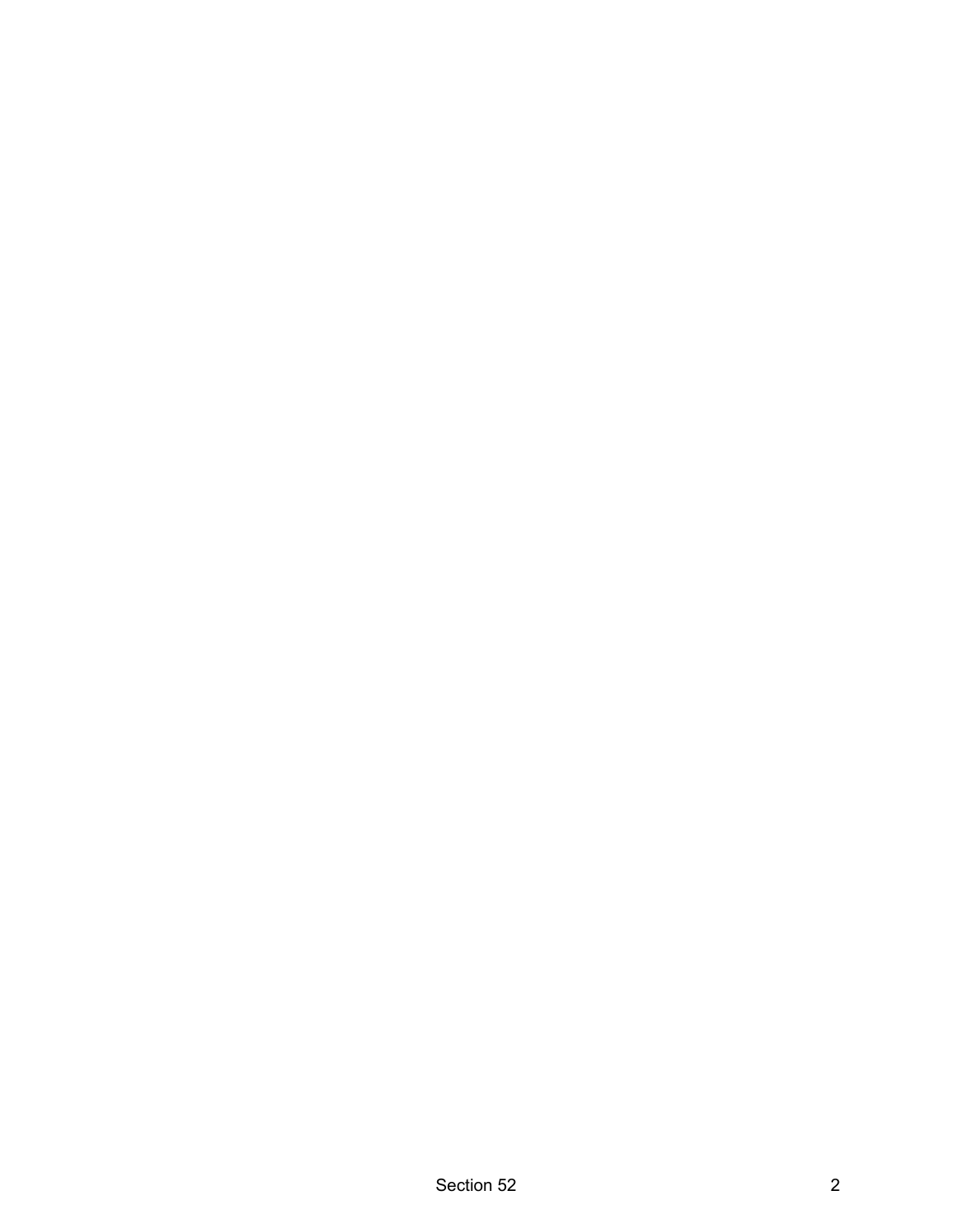## **CITY OF PHILADELPHIA**

#### **DEPARTMENTAL SUMMARY BY FUND**

#### **FISCAL 2019 OPERATING BUDGET**

| 72<br>Department of Planning and Development<br>Fiscal 2018<br>Fiscal 2017<br>Fiscal 2018<br>Fiscal 2019<br>Increase<br>Actual<br>Original<br>Estimated<br>Proposed<br>or<br>Fund<br>Class<br>Description<br>Obligations<br>Appropriation<br><b>Budget</b><br>No.<br>Obligations<br>(Decrease)<br>(1)<br>(2)<br>(3)<br>(4)<br>(5)<br>(6)<br>(8)<br>(9)<br>(7)<br>010<br>100<br><b>Employee Compensation</b><br>625,445<br>3,899,308<br>4,050,650<br>4,676,095<br><b>Personal Services</b><br>a)<br>b)<br><b>Employee Benefits</b><br>3,345,113<br>3,201,113<br>3,366,113<br>165,000<br>General<br>Purchase of Services<br>200<br>Fund<br>48,961<br>46,821<br>48,961<br>2,140<br>300<br><b>Materials and Supplies</b><br>52,500<br>120,722<br>52,500<br>(68, 222)<br>400<br>Equipment<br>1,350,000<br>4,168,000<br>2,818,000<br>Contributions, etc.<br>850,000<br>500<br>800<br>Payments to Other Funds<br>8,195,882<br>8,769,306<br>12,311,669<br>3,542,363<br>Total<br>080<br><b>Employee Compensation</b><br>100<br>90,000<br>90,000<br>90,000<br><b>Personal Services</b><br>a)<br>b)<br><b>Employee Benefits</b><br>88,486,222<br>88,486,222<br>Grants<br>56,168,222<br>200<br>Purchase of Services<br>Revenue<br>300<br><b>Materials and Supplies</b><br>Fund<br>400<br>Equipment<br>500<br>Contributions, etc.<br>800<br>Payments to Other Funds<br>88,576,222<br>88,576,222<br>56,258,222<br>(32,318,000)<br>Total<br>100<br><b>Employee Compensation</b><br>100<br>4,708,736<br>4,726,282<br>4,726,282<br>a)<br><b>Personal Services</b><br>b)<br><b>Employee Benefits</b><br>53,092,975<br>56,675,441<br>3,582,466<br>Community<br>53,092,975<br>200<br><b>Purchase of Services</b><br>Development<br>206,000<br>206,000<br>201,000<br>300<br>Materials and Supplies<br>Fund<br>55,000<br>55,000<br>55,000<br>400<br>Equipment<br>500<br>Contributions, etc.<br>25,000<br>25,000<br>25,000<br>800<br>Payments to Other Funds<br>58,105,257<br>58,105,257<br>61,665,177<br>3,559,920<br>Total<br>120<br><b>Employee Compensation</b><br>100<br>1,250,000<br><b>Personal Services</b><br>1,250,000<br>1,250,000<br>a)<br>b)<br><b>Employee Benefits</b><br>26,250,000<br>17,260,000<br>38,750,000<br>21,490,000<br>Housing<br>200<br><b>Purchase of Services</b><br>Trust<br>300<br><b>Materials and Supplies</b><br>Fund<br>400<br>Equipment<br>Contributions, etc.<br>500<br>800<br>Payments to Other Funds<br>27,500,000<br>18,510,000<br>40,000,000<br>21,490,000<br>Total<br><b>Employee Compensation</b><br>100<br><b>Personal Services</b><br>a)<br><b>Employee Benefits</b><br>b)<br><b>Purchase of Services</b><br>200<br>300<br>Materials and Supplies<br>400<br>Equipment<br>500<br>Contributions, etc.<br>800<br>Payments to Other Funds<br>Total<br>100<br><b>Employee Compensation</b><br>607,899<br>9,965,590<br>10,116,932<br>10,724,831<br><b>Personal Services</b><br>a)<br>b)<br><b>Employee Benefits</b><br>Departmental<br>171,174,310<br>162,040,310<br>154,959,776<br>(7,080,534)<br>Purchase of Services<br>200<br>Total<br>254,961<br>252,821<br>249,961<br>300<br><b>Materials and Supplies</b><br>All Funds<br>107,500<br>175,722<br>107,500<br>400<br>Equipment<br>850,000<br>1,350,000<br>4,168,000<br>2,818,000<br>Contributions, etc.<br>500<br>25,000<br>25,000<br>25,000<br>800<br>Payments to Other Funds<br>182,377,361<br>173,960,785<br>170,235,068<br>(3,725,717)<br>Total | Department |  |  |  | No.                  |
|-------------------------------------------------------------------------------------------------------------------------------------------------------------------------------------------------------------------------------------------------------------------------------------------------------------------------------------------------------------------------------------------------------------------------------------------------------------------------------------------------------------------------------------------------------------------------------------------------------------------------------------------------------------------------------------------------------------------------------------------------------------------------------------------------------------------------------------------------------------------------------------------------------------------------------------------------------------------------------------------------------------------------------------------------------------------------------------------------------------------------------------------------------------------------------------------------------------------------------------------------------------------------------------------------------------------------------------------------------------------------------------------------------------------------------------------------------------------------------------------------------------------------------------------------------------------------------------------------------------------------------------------------------------------------------------------------------------------------------------------------------------------------------------------------------------------------------------------------------------------------------------------------------------------------------------------------------------------------------------------------------------------------------------------------------------------------------------------------------------------------------------------------------------------------------------------------------------------------------------------------------------------------------------------------------------------------------------------------------------------------------------------------------------------------------------------------------------------------------------------------------------------------------------------------------------------------------------------------------------------------------------------------------------------------------------------------------------------------------------------------------------------------------------------------------------------------------------------------------------------------------------------------------------------------------------------------------------------------------------------------------------------------------------------------------------------------------------------------------------------------------------------------------------------------------------------------------------------------------------------------------------------------------------------------------------------------------------------------------------------------------------------------------------------------|------------|--|--|--|----------------------|
|                                                                                                                                                                                                                                                                                                                                                                                                                                                                                                                                                                                                                                                                                                                                                                                                                                                                                                                                                                                                                                                                                                                                                                                                                                                                                                                                                                                                                                                                                                                                                                                                                                                                                                                                                                                                                                                                                                                                                                                                                                                                                                                                                                                                                                                                                                                                                                                                                                                                                                                                                                                                                                                                                                                                                                                                                                                                                                                                                                                                                                                                                                                                                                                                                                                                                                                                                                                                                         |            |  |  |  |                      |
|                                                                                                                                                                                                                                                                                                                                                                                                                                                                                                                                                                                                                                                                                                                                                                                                                                                                                                                                                                                                                                                                                                                                                                                                                                                                                                                                                                                                                                                                                                                                                                                                                                                                                                                                                                                                                                                                                                                                                                                                                                                                                                                                                                                                                                                                                                                                                                                                                                                                                                                                                                                                                                                                                                                                                                                                                                                                                                                                                                                                                                                                                                                                                                                                                                                                                                                                                                                                                         |            |  |  |  |                      |
|                                                                                                                                                                                                                                                                                                                                                                                                                                                                                                                                                                                                                                                                                                                                                                                                                                                                                                                                                                                                                                                                                                                                                                                                                                                                                                                                                                                                                                                                                                                                                                                                                                                                                                                                                                                                                                                                                                                                                                                                                                                                                                                                                                                                                                                                                                                                                                                                                                                                                                                                                                                                                                                                                                                                                                                                                                                                                                                                                                                                                                                                                                                                                                                                                                                                                                                                                                                                                         |            |  |  |  |                      |
|                                                                                                                                                                                                                                                                                                                                                                                                                                                                                                                                                                                                                                                                                                                                                                                                                                                                                                                                                                                                                                                                                                                                                                                                                                                                                                                                                                                                                                                                                                                                                                                                                                                                                                                                                                                                                                                                                                                                                                                                                                                                                                                                                                                                                                                                                                                                                                                                                                                                                                                                                                                                                                                                                                                                                                                                                                                                                                                                                                                                                                                                                                                                                                                                                                                                                                                                                                                                                         |            |  |  |  |                      |
|                                                                                                                                                                                                                                                                                                                                                                                                                                                                                                                                                                                                                                                                                                                                                                                                                                                                                                                                                                                                                                                                                                                                                                                                                                                                                                                                                                                                                                                                                                                                                                                                                                                                                                                                                                                                                                                                                                                                                                                                                                                                                                                                                                                                                                                                                                                                                                                                                                                                                                                                                                                                                                                                                                                                                                                                                                                                                                                                                                                                                                                                                                                                                                                                                                                                                                                                                                                                                         |            |  |  |  |                      |
|                                                                                                                                                                                                                                                                                                                                                                                                                                                                                                                                                                                                                                                                                                                                                                                                                                                                                                                                                                                                                                                                                                                                                                                                                                                                                                                                                                                                                                                                                                                                                                                                                                                                                                                                                                                                                                                                                                                                                                                                                                                                                                                                                                                                                                                                                                                                                                                                                                                                                                                                                                                                                                                                                                                                                                                                                                                                                                                                                                                                                                                                                                                                                                                                                                                                                                                                                                                                                         |            |  |  |  |                      |
|                                                                                                                                                                                                                                                                                                                                                                                                                                                                                                                                                                                                                                                                                                                                                                                                                                                                                                                                                                                                                                                                                                                                                                                                                                                                                                                                                                                                                                                                                                                                                                                                                                                                                                                                                                                                                                                                                                                                                                                                                                                                                                                                                                                                                                                                                                                                                                                                                                                                                                                                                                                                                                                                                                                                                                                                                                                                                                                                                                                                                                                                                                                                                                                                                                                                                                                                                                                                                         |            |  |  |  |                      |
|                                                                                                                                                                                                                                                                                                                                                                                                                                                                                                                                                                                                                                                                                                                                                                                                                                                                                                                                                                                                                                                                                                                                                                                                                                                                                                                                                                                                                                                                                                                                                                                                                                                                                                                                                                                                                                                                                                                                                                                                                                                                                                                                                                                                                                                                                                                                                                                                                                                                                                                                                                                                                                                                                                                                                                                                                                                                                                                                                                                                                                                                                                                                                                                                                                                                                                                                                                                                                         |            |  |  |  |                      |
|                                                                                                                                                                                                                                                                                                                                                                                                                                                                                                                                                                                                                                                                                                                                                                                                                                                                                                                                                                                                                                                                                                                                                                                                                                                                                                                                                                                                                                                                                                                                                                                                                                                                                                                                                                                                                                                                                                                                                                                                                                                                                                                                                                                                                                                                                                                                                                                                                                                                                                                                                                                                                                                                                                                                                                                                                                                                                                                                                                                                                                                                                                                                                                                                                                                                                                                                                                                                                         |            |  |  |  | (32,318,000)         |
|                                                                                                                                                                                                                                                                                                                                                                                                                                                                                                                                                                                                                                                                                                                                                                                                                                                                                                                                                                                                                                                                                                                                                                                                                                                                                                                                                                                                                                                                                                                                                                                                                                                                                                                                                                                                                                                                                                                                                                                                                                                                                                                                                                                                                                                                                                                                                                                                                                                                                                                                                                                                                                                                                                                                                                                                                                                                                                                                                                                                                                                                                                                                                                                                                                                                                                                                                                                                                         |            |  |  |  |                      |
|                                                                                                                                                                                                                                                                                                                                                                                                                                                                                                                                                                                                                                                                                                                                                                                                                                                                                                                                                                                                                                                                                                                                                                                                                                                                                                                                                                                                                                                                                                                                                                                                                                                                                                                                                                                                                                                                                                                                                                                                                                                                                                                                                                                                                                                                                                                                                                                                                                                                                                                                                                                                                                                                                                                                                                                                                                                                                                                                                                                                                                                                                                                                                                                                                                                                                                                                                                                                                         |            |  |  |  |                      |
|                                                                                                                                                                                                                                                                                                                                                                                                                                                                                                                                                                                                                                                                                                                                                                                                                                                                                                                                                                                                                                                                                                                                                                                                                                                                                                                                                                                                                                                                                                                                                                                                                                                                                                                                                                                                                                                                                                                                                                                                                                                                                                                                                                                                                                                                                                                                                                                                                                                                                                                                                                                                                                                                                                                                                                                                                                                                                                                                                                                                                                                                                                                                                                                                                                                                                                                                                                                                                         |            |  |  |  | (17, 546)            |
|                                                                                                                                                                                                                                                                                                                                                                                                                                                                                                                                                                                                                                                                                                                                                                                                                                                                                                                                                                                                                                                                                                                                                                                                                                                                                                                                                                                                                                                                                                                                                                                                                                                                                                                                                                                                                                                                                                                                                                                                                                                                                                                                                                                                                                                                                                                                                                                                                                                                                                                                                                                                                                                                                                                                                                                                                                                                                                                                                                                                                                                                                                                                                                                                                                                                                                                                                                                                                         |            |  |  |  | (5,000)              |
|                                                                                                                                                                                                                                                                                                                                                                                                                                                                                                                                                                                                                                                                                                                                                                                                                                                                                                                                                                                                                                                                                                                                                                                                                                                                                                                                                                                                                                                                                                                                                                                                                                                                                                                                                                                                                                                                                                                                                                                                                                                                                                                                                                                                                                                                                                                                                                                                                                                                                                                                                                                                                                                                                                                                                                                                                                                                                                                                                                                                                                                                                                                                                                                                                                                                                                                                                                                                                         |            |  |  |  |                      |
|                                                                                                                                                                                                                                                                                                                                                                                                                                                                                                                                                                                                                                                                                                                                                                                                                                                                                                                                                                                                                                                                                                                                                                                                                                                                                                                                                                                                                                                                                                                                                                                                                                                                                                                                                                                                                                                                                                                                                                                                                                                                                                                                                                                                                                                                                                                                                                                                                                                                                                                                                                                                                                                                                                                                                                                                                                                                                                                                                                                                                                                                                                                                                                                                                                                                                                                                                                                                                         |            |  |  |  |                      |
|                                                                                                                                                                                                                                                                                                                                                                                                                                                                                                                                                                                                                                                                                                                                                                                                                                                                                                                                                                                                                                                                                                                                                                                                                                                                                                                                                                                                                                                                                                                                                                                                                                                                                                                                                                                                                                                                                                                                                                                                                                                                                                                                                                                                                                                                                                                                                                                                                                                                                                                                                                                                                                                                                                                                                                                                                                                                                                                                                                                                                                                                                                                                                                                                                                                                                                                                                                                                                         |            |  |  |  |                      |
|                                                                                                                                                                                                                                                                                                                                                                                                                                                                                                                                                                                                                                                                                                                                                                                                                                                                                                                                                                                                                                                                                                                                                                                                                                                                                                                                                                                                                                                                                                                                                                                                                                                                                                                                                                                                                                                                                                                                                                                                                                                                                                                                                                                                                                                                                                                                                                                                                                                                                                                                                                                                                                                                                                                                                                                                                                                                                                                                                                                                                                                                                                                                                                                                                                                                                                                                                                                                                         |            |  |  |  |                      |
|                                                                                                                                                                                                                                                                                                                                                                                                                                                                                                                                                                                                                                                                                                                                                                                                                                                                                                                                                                                                                                                                                                                                                                                                                                                                                                                                                                                                                                                                                                                                                                                                                                                                                                                                                                                                                                                                                                                                                                                                                                                                                                                                                                                                                                                                                                                                                                                                                                                                                                                                                                                                                                                                                                                                                                                                                                                                                                                                                                                                                                                                                                                                                                                                                                                                                                                                                                                                                         |            |  |  |  |                      |
|                                                                                                                                                                                                                                                                                                                                                                                                                                                                                                                                                                                                                                                                                                                                                                                                                                                                                                                                                                                                                                                                                                                                                                                                                                                                                                                                                                                                                                                                                                                                                                                                                                                                                                                                                                                                                                                                                                                                                                                                                                                                                                                                                                                                                                                                                                                                                                                                                                                                                                                                                                                                                                                                                                                                                                                                                                                                                                                                                                                                                                                                                                                                                                                                                                                                                                                                                                                                                         |            |  |  |  |                      |
|                                                                                                                                                                                                                                                                                                                                                                                                                                                                                                                                                                                                                                                                                                                                                                                                                                                                                                                                                                                                                                                                                                                                                                                                                                                                                                                                                                                                                                                                                                                                                                                                                                                                                                                                                                                                                                                                                                                                                                                                                                                                                                                                                                                                                                                                                                                                                                                                                                                                                                                                                                                                                                                                                                                                                                                                                                                                                                                                                                                                                                                                                                                                                                                                                                                                                                                                                                                                                         |            |  |  |  |                      |
|                                                                                                                                                                                                                                                                                                                                                                                                                                                                                                                                                                                                                                                                                                                                                                                                                                                                                                                                                                                                                                                                                                                                                                                                                                                                                                                                                                                                                                                                                                                                                                                                                                                                                                                                                                                                                                                                                                                                                                                                                                                                                                                                                                                                                                                                                                                                                                                                                                                                                                                                                                                                                                                                                                                                                                                                                                                                                                                                                                                                                                                                                                                                                                                                                                                                                                                                                                                                                         |            |  |  |  |                      |
|                                                                                                                                                                                                                                                                                                                                                                                                                                                                                                                                                                                                                                                                                                                                                                                                                                                                                                                                                                                                                                                                                                                                                                                                                                                                                                                                                                                                                                                                                                                                                                                                                                                                                                                                                                                                                                                                                                                                                                                                                                                                                                                                                                                                                                                                                                                                                                                                                                                                                                                                                                                                                                                                                                                                                                                                                                                                                                                                                                                                                                                                                                                                                                                                                                                                                                                                                                                                                         |            |  |  |  |                      |
|                                                                                                                                                                                                                                                                                                                                                                                                                                                                                                                                                                                                                                                                                                                                                                                                                                                                                                                                                                                                                                                                                                                                                                                                                                                                                                                                                                                                                                                                                                                                                                                                                                                                                                                                                                                                                                                                                                                                                                                                                                                                                                                                                                                                                                                                                                                                                                                                                                                                                                                                                                                                                                                                                                                                                                                                                                                                                                                                                                                                                                                                                                                                                                                                                                                                                                                                                                                                                         |            |  |  |  |                      |
|                                                                                                                                                                                                                                                                                                                                                                                                                                                                                                                                                                                                                                                                                                                                                                                                                                                                                                                                                                                                                                                                                                                                                                                                                                                                                                                                                                                                                                                                                                                                                                                                                                                                                                                                                                                                                                                                                                                                                                                                                                                                                                                                                                                                                                                                                                                                                                                                                                                                                                                                                                                                                                                                                                                                                                                                                                                                                                                                                                                                                                                                                                                                                                                                                                                                                                                                                                                                                         |            |  |  |  | (2,860)<br>(68, 222) |
|                                                                                                                                                                                                                                                                                                                                                                                                                                                                                                                                                                                                                                                                                                                                                                                                                                                                                                                                                                                                                                                                                                                                                                                                                                                                                                                                                                                                                                                                                                                                                                                                                                                                                                                                                                                                                                                                                                                                                                                                                                                                                                                                                                                                                                                                                                                                                                                                                                                                                                                                                                                                                                                                                                                                                                                                                                                                                                                                                                                                                                                                                                                                                                                                                                                                                                                                                                                                                         |            |  |  |  |                      |

**71-53B**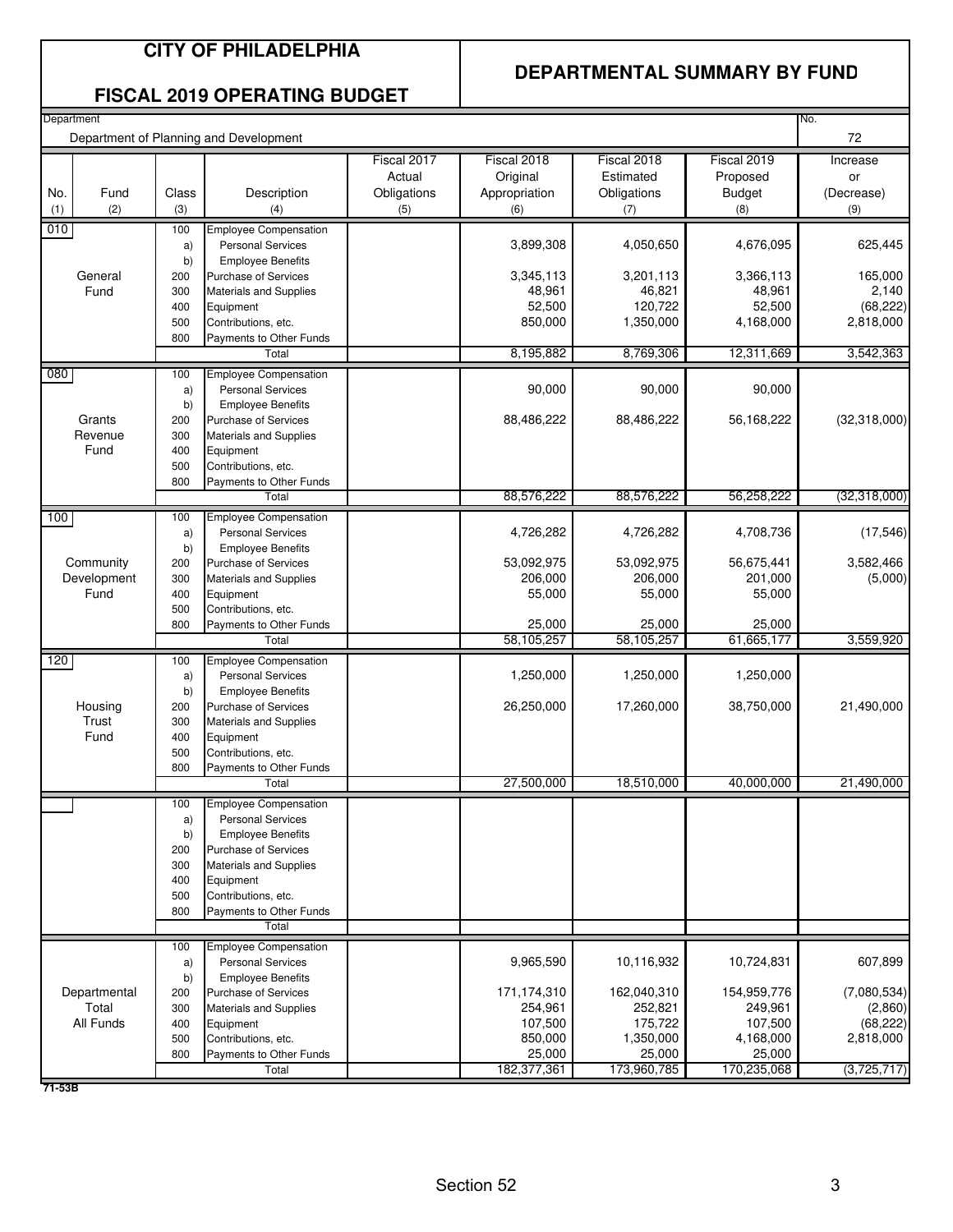#### **FISCAL 2019 OPERATING BUDGET ALL FUNDS**

# **CITY OF PHILADELPHIA DEPARTMENTAL SUMMARY INCREASES AND DECREASES**

| Department                                             |           |                |          |           |         | No.            |
|--------------------------------------------------------|-----------|----------------|----------|-----------|---------|----------------|
| Department of Planning and Development                 |           |                |          |           |         | 72             |
|                                                        | Class     | Class          | Class    | Class     | Other   |                |
| <b>Budget Comments</b>                                 | 100       | 200            | 300/400  | 500       | Classes | Total          |
| (1)                                                    | (2)       | (3)            | (4)      | (5)       | (6)     | (7)            |
| General Fund (010)                                     |           |                |          |           |         |                |
| Transfer Positions from OIT to P&D                     | 327,449   |                |          |           |         | 327,449        |
| <b>City Planning Commission Board Fees</b>             | 11,760    |                |          |           |         | 11,760         |
| DC33 Contractual Increase                              | 4,736     |                |          |           |         | 4,736          |
| <b>Additional Positions and Salaries</b>               | 281,500   |                |          |           |         | 281,500        |
| Programs transferring to other funds                   |           | (130,000)      |          |           |         | (130,000)      |
| Wissahickon Apts. Reimbursement (Rev Offset)           |           | 250,000        |          |           |         | 250,000        |
| FY18 Target Budget Reduction Restoration               |           | 150,000        | 13,918   |           |         | 163,918        |
| <b>Ongoing Training</b>                                |           | 6,000          |          |           |         | 6,000          |
| Land Bank Increased Funding                            |           |                |          | 2,818,000 |         | 2,818,000      |
| FY18 Ordinance One Time Adjustment                     |           | (506,000)      | (80,000) |           |         | (586,000)      |
| <b>Foreclosure Prevention</b>                          |           | 470,000        |          |           |         | 470,000        |
| Neighborhood Choices Grant Match Reduction             |           | (75,000)       |          |           |         | (75,000)       |
| <b>Total General Fund</b>                              | 625,445   | 165,000        | (66,082) | 2,818,000 |         | 3,542,363      |
|                                                        |           |                |          |           |         |                |
| <b>Grant Revenue Fund (080)</b>                        |           |                |          |           |         |                |
| Contract Services (05)                                 |           |                |          |           |         |                |
| Reduced Funding for Annual Requirements                |           |                |          |           |         |                |
| 1) Neighborhood Revitalization & Elimination of Blight |           | (100,000)      |          |           |         | (100,000)      |
| 2) Housing Opportunities for Persons with AIDS         |           | (1,430,000)    |          |           |         | (1,430,000)    |
| 3) Section 108 - Various                               |           | (10,500,000)   |          |           |         | (10,500,000)   |
| 4) Neighborhood Stabilization Program                  |           | (1,000,000)    |          |           |         | (1,000,000)    |
| 5) Interim Construction                                |           | (20,000,000)   |          |           |         | (20,000,000)   |
| Increased Funding for Annual Requirements              |           |                |          |           |         |                |
| 6) HOME Investment Fund                                |           | 712,000        |          |           |         | 712,000        |
| <b>Total Grants Revenue</b>                            |           | (32, 318, 000) |          |           |         | (32, 318, 000) |
|                                                        |           |                |          |           |         |                |
|                                                        |           |                |          |           |         |                |
| <b>Community Development Fund (100)</b>                |           |                |          |           |         |                |
| Increased Funding of Annual Requirements               |           |                |          |           |         |                |
| Planning & Zoning (02)                                 | 54,179    |                |          |           |         | 54,179         |
| Contract Services (05)                                 |           | 3,577,466      |          |           |         | 3,577,466      |
| DHCD -Administration (52)                              |           | 5,000          |          |           |         | 5,000          |
| Decreased Funding of Annual Requirements               |           |                |          |           |         |                |
| DHCD -Administration (52)                              | (71, 725) |                | (5,000)  |           |         | (76, 725)      |
| <b>Total Community Development Fund</b>                | (17, 546) | 3,582,466      | (5,000)  |           |         | 3,559,920      |
|                                                        |           |                |          |           |         |                |
| <b>Housing Trust Fund (120)</b>                        |           |                |          |           |         |                |
| Contract Services (05)                                 |           |                |          |           |         |                |
| Reduced Funding for Annual Requirements                |           | 21,490,000     |          |           |         | 21,490,000     |
| <b>Total Housing Trust Fund</b>                        |           | 21,490,000     |          |           |         | 21,490,000     |
|                                                        |           |                |          |           |         |                |

**71-53C**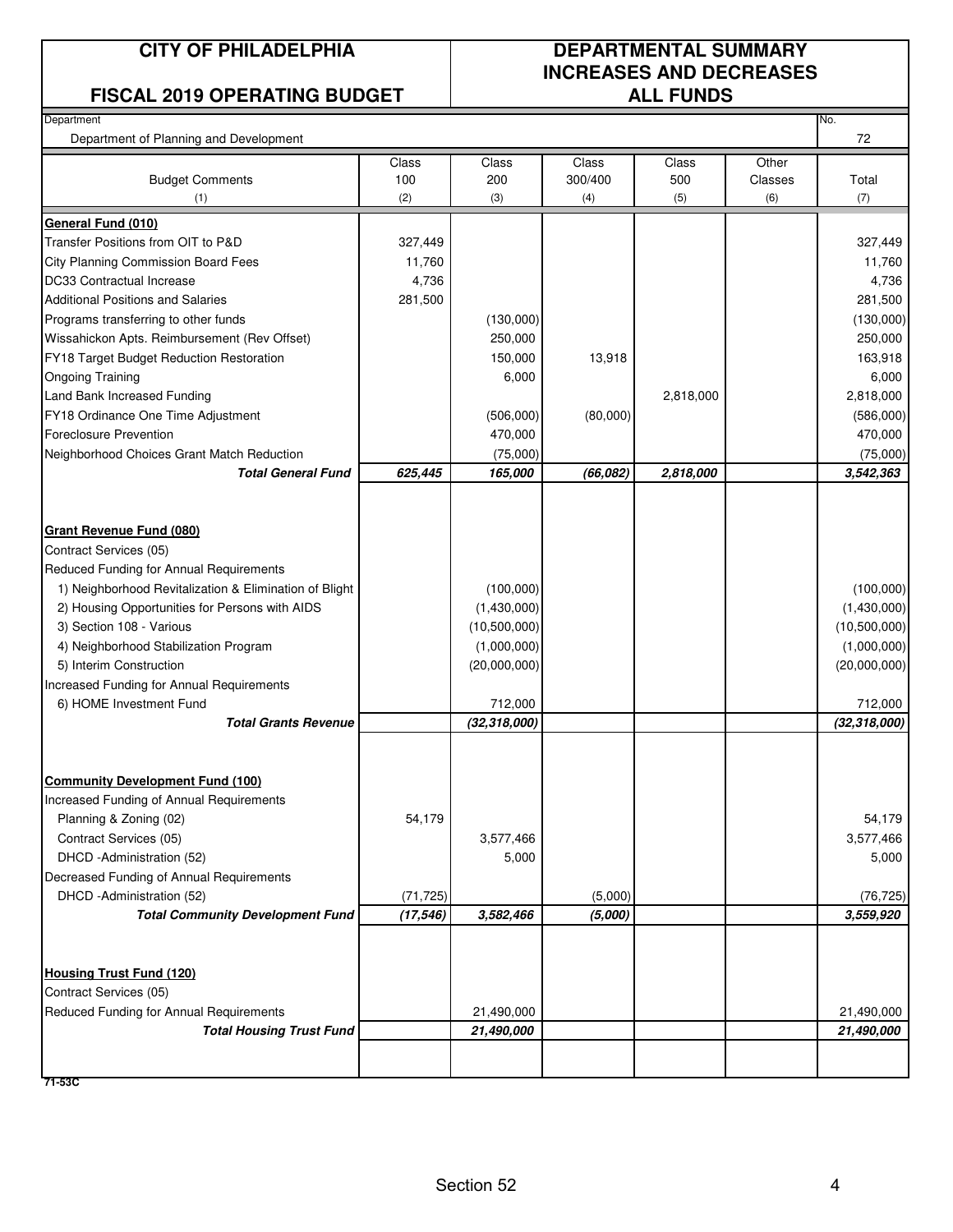#### **CITY OF PHILADELPHIA DEPARTMENTAL SUMMARY PERSONAL SERVICES**

#### **FISCAL 2019 OPERATING BUDGET**

|                | Department                                                         |           |             |           |             | No.       |           |             |                 |                 |
|----------------|--------------------------------------------------------------------|-----------|-------------|-----------|-------------|-----------|-----------|-------------|-----------------|-----------------|
|                | Department of Planning and Development                             |           |             | 72        |             |           |           |             |                 |                 |
|                |                                                                    |           | Fiscal 2017 |           | Fiscal 2018 |           |           | Fiscal 2019 | Increase        | Increase        |
| Line           |                                                                    | Actual    | Actual      | Budgeted  | Estimated   | Increment | Budgeted  | Department  | (Decrease)      | (Decrease)      |
| No.            | Category                                                           | Positions | Obligations | Positions | Obligations | Run - PPE | Positions | Request     | in Pos.         | in Requirements |
|                |                                                                    | 6/30/17   |             |           |             | 11/26/17  |           |             | (Col. 8 less 5) | (Col. 9 less 6) |
| (1)            | (2)                                                                | (3)       | (4)         | (5)       | (6)         | (7)       | (8)       | (9)         | (10)            | (11)            |
|                | A. Summary by Object Classification - All Funds                    |           |             |           |             |           |           |             |                 |                 |
| $\overline{1}$ | Lump Sum                                                           |           |             |           |             |           |           |             |                 |                 |
| $\overline{2}$ | Full Time                                                          |           |             | 102       | 8,905,385   | 95        | 114       | 9,468,301   | 12              | 562,916         |
| 3              | Bonus, Gross Adj.                                                  |           |             |           | 22,750      |           |           | 22,750      |                 |                 |
| $\overline{4}$ | PT, Temp/Seas, Bd, SCG                                             |           |             |           | 164,797     |           |           | 209,780     |                 | 44,983          |
| 5              | Overtime                                                           |           |             |           | 24,000      |           |           | 24,000      |                 |                 |
| 6              | <b>Holiday Overtime</b>                                            |           |             |           |             |           |           |             |                 |                 |
| $\overline{7}$ | Shift/Stress                                                       |           |             |           |             |           |           |             |                 |                 |
| 8              | H&L, IOD, LT-Sick                                                  |           |             |           |             |           |           |             |                 |                 |
| 9              | Provision-Increase Funds                                           |           |             |           | 1,000,000   |           |           | 1,000,000   |                 |                 |
|                | Total                                                              |           |             | 102       | 10,116,932  | 95        | 114       | 10,724,831  | 12              | 607,899         |
|                | B. Summary of Uniformed Personnel Included in Above - All Funds    |           |             |           |             |           |           |             |                 |                 |
| $\overline{1}$ | Lump Sum                                                           |           |             |           |             |           |           |             |                 |                 |
| $\overline{c}$ | Full Time - Uniform                                                |           |             |           |             |           |           |             |                 |                 |
| 3              | Bonus, Gross Adj.                                                  |           |             |           |             |           |           |             |                 |                 |
| $\overline{4}$ | PT, Temp/Seas, Bd, SCG                                             |           |             |           |             |           |           |             |                 |                 |
| 5              | Overtime - Uniform                                                 |           |             |           |             |           |           |             |                 |                 |
| 6              | Unused Uniform Leave                                               |           |             |           |             |           |           |             |                 |                 |
| $\overline{7}$ | Shift/Stress                                                       |           |             |           |             |           |           |             |                 |                 |
| 8              | H&L, IOD, LT-Sick                                                  |           |             |           |             |           |           |             |                 |                 |
| 9              | Provision-Increase Funds                                           |           |             |           |             |           |           |             |                 |                 |
|                | Total                                                              |           |             |           |             |           |           |             |                 |                 |
|                | C. Summary by Object Classification - General Fund                 |           |             |           |             |           |           |             |                 |                 |
| $\overline{1}$ | Lump Sum                                                           |           |             | 47        |             |           | 58        |             | 11              |                 |
| $\overline{c}$ | Full Time                                                          |           |             |           | 3,899,103   | 43        |           | 4,479,565   |                 | 580,462         |
| 3              | Bonus, Gross Adj.<br>PT, Temp/Seas, Bd, SCG                        |           |             |           | 22,750      |           |           | 22,750      |                 |                 |
| $\overline{4}$ |                                                                    |           |             |           | 128,797     |           |           | 173,780     |                 | 44,983          |
| 5<br>6         | Overtime<br><b>Holiday Overtime</b>                                |           |             |           |             |           |           |             |                 |                 |
| $\overline{7}$ | Shift/Stress                                                       |           |             |           |             |           |           |             |                 |                 |
| 8              | H&L, IOD, LT-Sick                                                  |           |             |           |             |           |           |             |                 |                 |
| 9              | Provision-Increase Funds                                           |           |             |           |             |           |           |             |                 |                 |
|                | Total                                                              |           |             | 47        | 4,050,650   | 43        | 58        | 4,676,095   | 11              | 625,445         |
|                | D. Summary of Uniformed Personnel Included in Above - General Fund |           |             |           |             |           |           |             |                 |                 |
| $\mathbf{1}$   | Lump Sum                                                           |           |             |           |             |           |           |             |                 |                 |
| $\overline{c}$ | Full Time - Uniform                                                |           |             |           |             |           |           |             |                 |                 |
| 3              | Bonus, Gross Adj.                                                  |           |             |           |             |           |           |             |                 |                 |
| 4              | PT, Temp/Seas, Bd, SCG                                             |           |             |           |             |           |           |             |                 |                 |
| 5              | Overtime - Uniform                                                 |           |             |           |             |           |           |             |                 |                 |
| 6              | Unused Uniform Leave                                               |           |             |           |             |           |           |             |                 |                 |
| $\overline{7}$ | Shift/Stress                                                       |           |             |           |             |           |           |             |                 |                 |
| 8              | H&L, IOD, LT-Sick                                                  |           |             |           |             |           |           |             |                 |                 |
| 9              | Provision-Increase Funds                                           |           |             |           |             |           |           |             |                 |                 |
|                | Total                                                              |           |             |           |             |           |           |             |                 |                 |
| 71-53D         |                                                                    |           |             |           |             |           |           |             |                 |                 |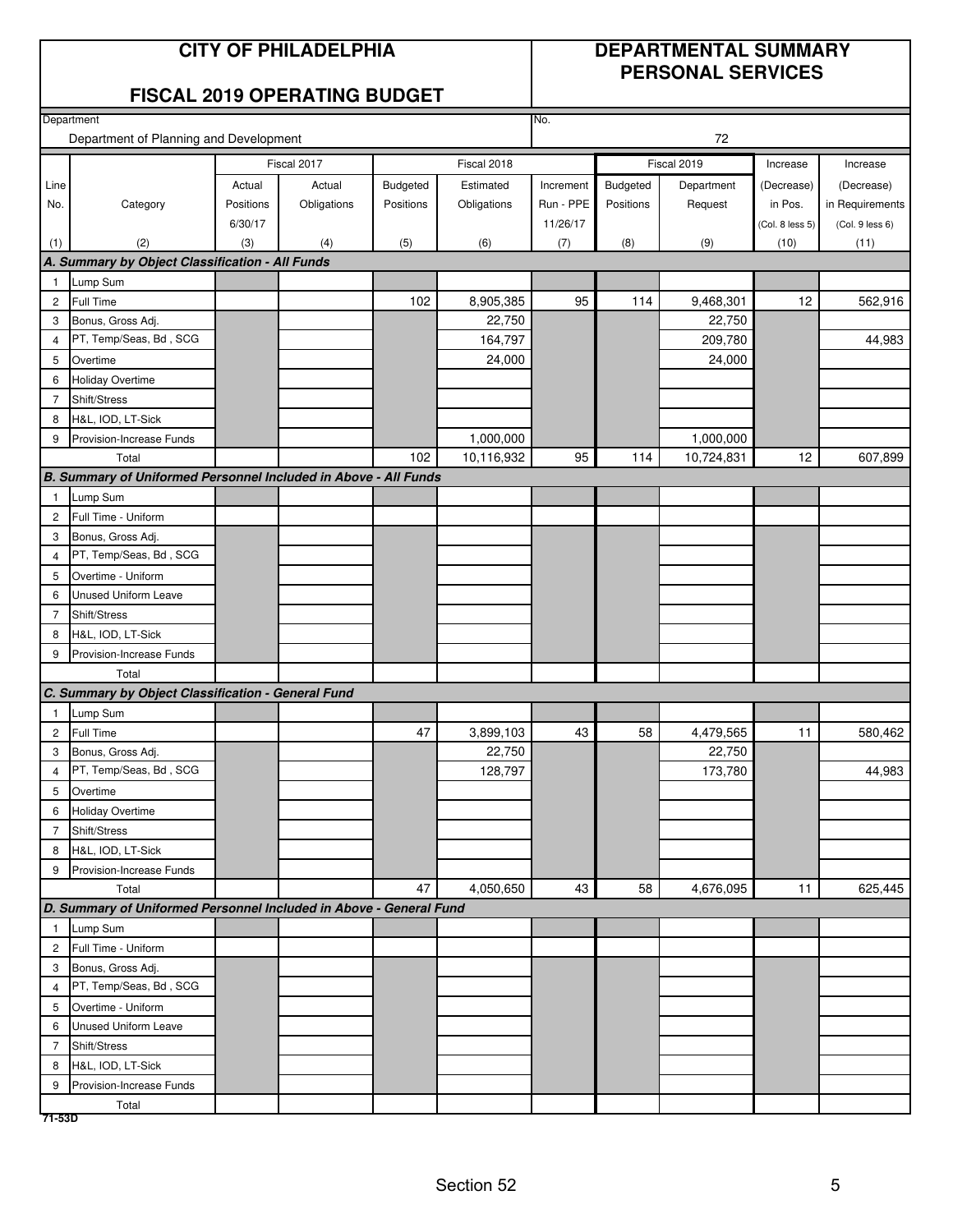|                      | <b>CITY OF PHILADELPHIA</b>                                                                                                                                   |             |                                                          |                       | <b>DIVISION SUMMARY - ALL FUNDS</b> |                           |
|----------------------|---------------------------------------------------------------------------------------------------------------------------------------------------------------|-------------|----------------------------------------------------------|-----------------------|-------------------------------------|---------------------------|
|                      | <b>FISCAL 2019 OPERATING BUDGET</b>                                                                                                                           |             |                                                          |                       |                                     |                           |
| Department           |                                                                                                                                                               | No.         | Division                                                 |                       |                                     | No.                       |
|                      | Department of Planning and Development                                                                                                                        | 72          | <b>Executive Administration</b>                          |                       |                                     | 01                        |
|                      |                                                                                                                                                               |             | <b>Major Objectives</b>                                  |                       |                                     |                           |
| the city as a whole. | Executive Administration coordinates the City's planning, zoning, preservation, and housing functions to promote the economic health of all neighborhoods and |             |                                                          |                       |                                     |                           |
|                      |                                                                                                                                                               |             | <b>Summary by Class</b>                                  |                       |                                     |                           |
|                      |                                                                                                                                                               | Fiscal 2017 | Fiscal 2018                                              | Fiscal 2018           | Fiscal 2019                         | Increase                  |
| Class                | Description                                                                                                                                                   | Actual      | Original                                                 | Estimated             | Proposed                            | or                        |
|                      |                                                                                                                                                               | Obligations | Appropriations                                           | Obligations           | <b>Budget</b>                       | (Decrease)                |
| (1)                  | (2)                                                                                                                                                           | (3)         | (4)                                                      | (5)                   | (6)                                 | (7)                       |
| 100                  | <b>Employee Compensation</b>                                                                                                                                  |             |                                                          |                       |                                     |                           |
| a)                   | <b>Personal Services</b>                                                                                                                                      |             | 772,351                                                  | 744,093               | 928,569                             | 184,476                   |
| b)                   | <b>Employee Benefits</b>                                                                                                                                      |             |                                                          |                       |                                     |                           |
| 200                  | Purchase of Services                                                                                                                                          |             | 40,000                                                   |                       |                                     |                           |
| 300                  | Materials and Supplies                                                                                                                                        |             | 15,000                                                   |                       |                                     |                           |
| 400                  | Equipment                                                                                                                                                     |             | 45,000                                                   |                       |                                     |                           |
| 500                  | Contributions, Indemnities and Taxes                                                                                                                          |             |                                                          |                       |                                     |                           |
| 700                  | Debt Service                                                                                                                                                  |             |                                                          |                       |                                     |                           |
| 800                  | Payments to Other Funds                                                                                                                                       |             |                                                          |                       |                                     |                           |
| 900                  | Advances and Misc. Payments                                                                                                                                   |             |                                                          |                       |                                     |                           |
|                      | Total                                                                                                                                                         |             | 872,351                                                  | 744,093               | 928,569                             | 184,476                   |
|                      |                                                                                                                                                               |             | <b>Summary by Fund</b>                                   |                       |                                     |                           |
|                      |                                                                                                                                                               | Fiscal 2017 | Fiscal 2018                                              | Fiscal 2018           | Fiscal 2019                         | Increase                  |
| Fund                 | Fund                                                                                                                                                          | Actual      | Original                                                 | Estimated             | Proposed                            | or                        |
| No.                  |                                                                                                                                                               | Obligations | Appropriations                                           | Obligations           | <b>Budget</b>                       | (Decrease)                |
| (1)                  | (2)                                                                                                                                                           | (3)         | (4)                                                      | (5)                   | (6)                                 | (7)                       |
| 010                  | General                                                                                                                                                       |             | 549,782                                                  | 421,524               | 606,000                             | 184,476                   |
| 100                  | <b>Community Development</b>                                                                                                                                  |             | 322,569                                                  | 322,569               | 322,569                             |                           |
|                      |                                                                                                                                                               |             |                                                          |                       |                                     |                           |
|                      |                                                                                                                                                               |             |                                                          |                       |                                     |                           |
|                      |                                                                                                                                                               |             |                                                          |                       |                                     |                           |
|                      |                                                                                                                                                               |             |                                                          |                       |                                     |                           |
|                      | Total                                                                                                                                                         |             | 872,351<br><b>Summary of Full Time Positions by Fund</b> | 744,093               | 928,569                             | 184,476                   |
| Fund                 |                                                                                                                                                               | Actual      | Fiscal 2018                                              | Increment             | Fiscal 2019                         | Inc.                      |
| No.                  | Fund                                                                                                                                                          | Positions   | <b>Budgeted</b>                                          | Run                   |                                     |                           |
|                      |                                                                                                                                                               | 6/30/17     | Positions                                                | PPE 11/26/17          | <b>Budgeted</b><br>Positions        | (Dec.)<br>(Col. 6 less 4) |
| (1)                  | (2)                                                                                                                                                           | (3)         |                                                          |                       | (6)                                 |                           |
| 010                  | General                                                                                                                                                       |             | (4)<br>2                                                 | (5)<br>$\overline{c}$ | 4                                   | (7)<br>$\overline{2}$     |
| 100                  | <b>Community Development</b>                                                                                                                                  |             | 3                                                        | 3                     | 3                                   |                           |
|                      |                                                                                                                                                               |             |                                                          |                       |                                     |                           |
|                      |                                                                                                                                                               |             |                                                          |                       |                                     |                           |
|                      |                                                                                                                                                               |             |                                                          |                       |                                     |                           |
|                      |                                                                                                                                                               |             |                                                          |                       |                                     |                           |
|                      |                                                                                                                                                               |             |                                                          |                       |                                     |                           |
|                      | <b>Total Full Time</b>                                                                                                                                        |             | 5                                                        | 5                     | 7                                   | $2 \mid$                  |

**71-53E**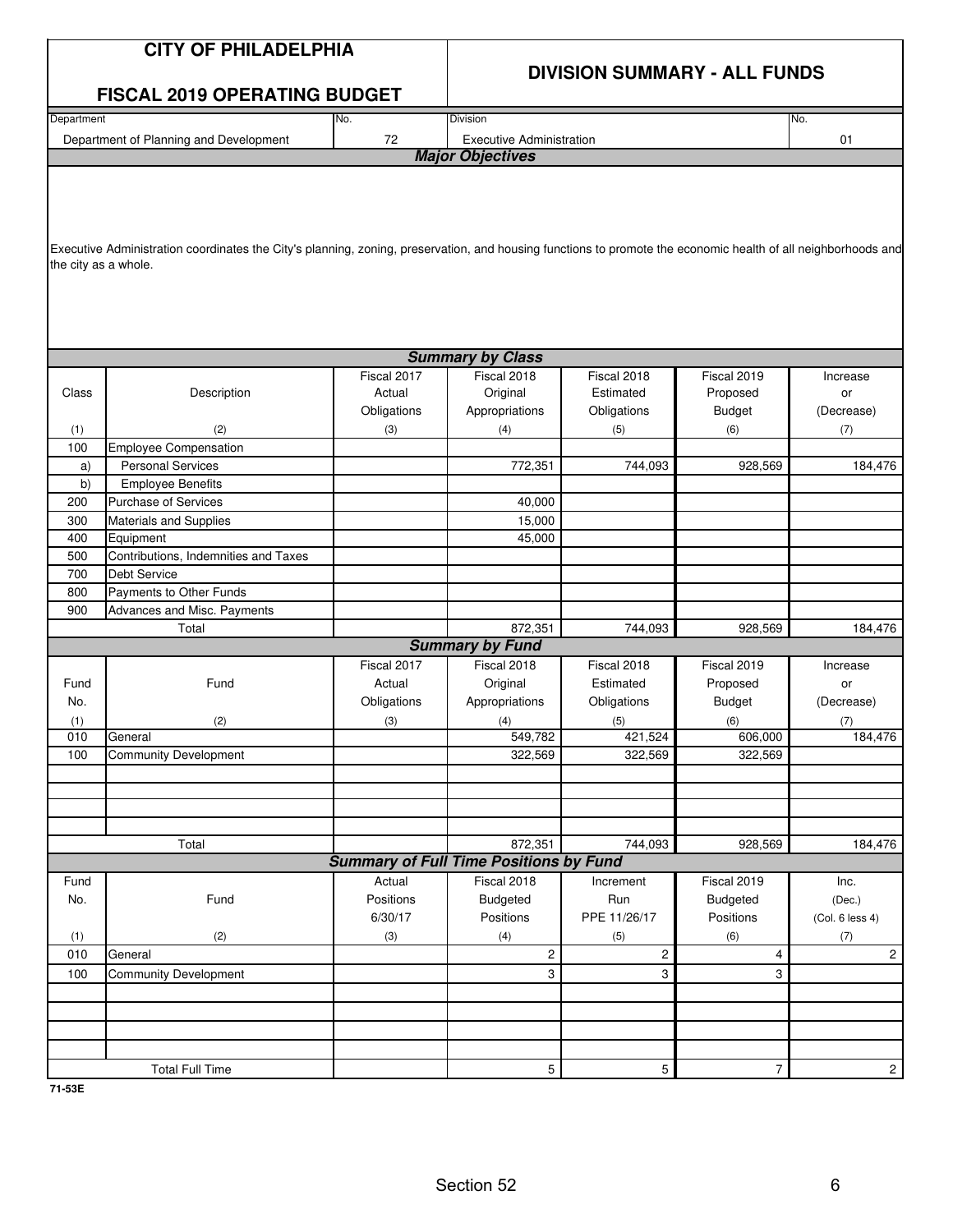|            | <b>CITY OF PHILADELPHIA</b>                                                                                                                               |                     |                                 |                  |                              |                                  |
|------------|-----------------------------------------------------------------------------------------------------------------------------------------------------------|---------------------|---------------------------------|------------------|------------------------------|----------------------------------|
|            |                                                                                                                                                           |                     |                                 |                  | <b>DIVISION SUMMARY</b>      |                                  |
|            | <b>FISCAL 2019 OPERATING BUDGET</b>                                                                                                                       |                     |                                 |                  |                              |                                  |
| Department |                                                                                                                                                           | No.                 | <b>Division</b>                 |                  |                              | No.                              |
|            | Department of Planning and Development                                                                                                                    | 72                  | <b>Executive Administration</b> |                  |                              | 01                               |
| Fund       |                                                                                                                                                           | No.                 |                                 |                  |                              |                                  |
| General    |                                                                                                                                                           | 010                 |                                 |                  |                              |                                  |
|            |                                                                                                                                                           |                     | <b>Major Objectives</b>         |                  |                              |                                  |
|            |                                                                                                                                                           |                     |                                 |                  |                              |                                  |
|            |                                                                                                                                                           |                     |                                 |                  |                              |                                  |
|            | Executive Administration coordinates the City's planning, zoning, preservation, and housing functions to promote the economic health of all neighborhoods |                     |                                 |                  |                              |                                  |
|            | and the city as a whole.                                                                                                                                  |                     |                                 |                  |                              |                                  |
|            |                                                                                                                                                           |                     |                                 |                  |                              |                                  |
|            |                                                                                                                                                           |                     |                                 |                  |                              |                                  |
|            |                                                                                                                                                           |                     |                                 |                  |                              |                                  |
|            |                                                                                                                                                           |                     | <b>Summary by Class</b>         |                  |                              |                                  |
|            |                                                                                                                                                           | Fiscal 2017         | Fiscal 2018                     | Fiscal 2018      | Fiscal 2019                  | Increase                         |
| Class      | Description                                                                                                                                               | Actual              | Original                        | Estimated        | Proposed                     | or                               |
|            |                                                                                                                                                           | Obligations         | Appropriations                  | Obligations      | <b>Budget</b>                | (Decrease)                       |
| (1)        | (2)                                                                                                                                                       | (3)                 | (4)                             | (5)              | (6)                          | (7)                              |
| 100        | Employee Compensation                                                                                                                                     |                     |                                 |                  |                              |                                  |
| a)         | <b>Personal Services</b>                                                                                                                                  |                     | 449,782                         | 421,524          | 606,000                      | 184,476                          |
| b)         | <b>Employee Benefits</b>                                                                                                                                  |                     |                                 |                  |                              |                                  |
| 200        | <b>Purchase of Services</b>                                                                                                                               |                     | 40,000                          |                  |                              |                                  |
| 300        | <b>Materials and Supplies</b>                                                                                                                             |                     | 15,000                          |                  |                              |                                  |
| 400        | Equipment                                                                                                                                                 |                     | 45,000                          |                  |                              |                                  |
| 500        | Contributions, Indemnities and Taxes                                                                                                                      |                     |                                 |                  |                              |                                  |
| 700        | <b>Debt Service</b>                                                                                                                                       |                     |                                 |                  |                              |                                  |
| 800        | Payments to Other Funds                                                                                                                                   |                     |                                 |                  |                              |                                  |
| 900        | Advances and Misc. Payments                                                                                                                               |                     |                                 |                  |                              |                                  |
|            | Total                                                                                                                                                     |                     | 549,782                         | 421,524          | 606,000                      | 184,476                          |
|            |                                                                                                                                                           |                     | <b>Summary of Positions</b>     |                  |                              |                                  |
|            |                                                                                                                                                           |                     |                                 |                  |                              |                                  |
|            |                                                                                                                                                           | Actual<br>Positions | Fiscal 2018                     | Increment<br>Run | Fiscal 2019                  | Increase                         |
| Code       | Category                                                                                                                                                  | 6/30/17             | <b>Budgeted</b><br>Positions    | PPE 11/26/17     | <b>Budgeted</b><br>Positions | (Decrease)<br>Col. 6 less Col. 4 |
| (1)        | (2)                                                                                                                                                       | (3)                 | (4)                             | (5)              | (6)                          | (7)                              |
| 101        | Full Time - Civilian                                                                                                                                      |                     | $\overline{2}$                  | $\overline{2}$   | $\overline{\mathbf{4}}$      | $\overline{2}$                   |
| 105        | Full Time - Uniform                                                                                                                                       |                     |                                 |                  |                              |                                  |
|            | Total                                                                                                                                                     |                     | $\overline{c}$                  | $\overline{c}$   | $\overline{4}$               | $\overline{c}$                   |

**71-53F**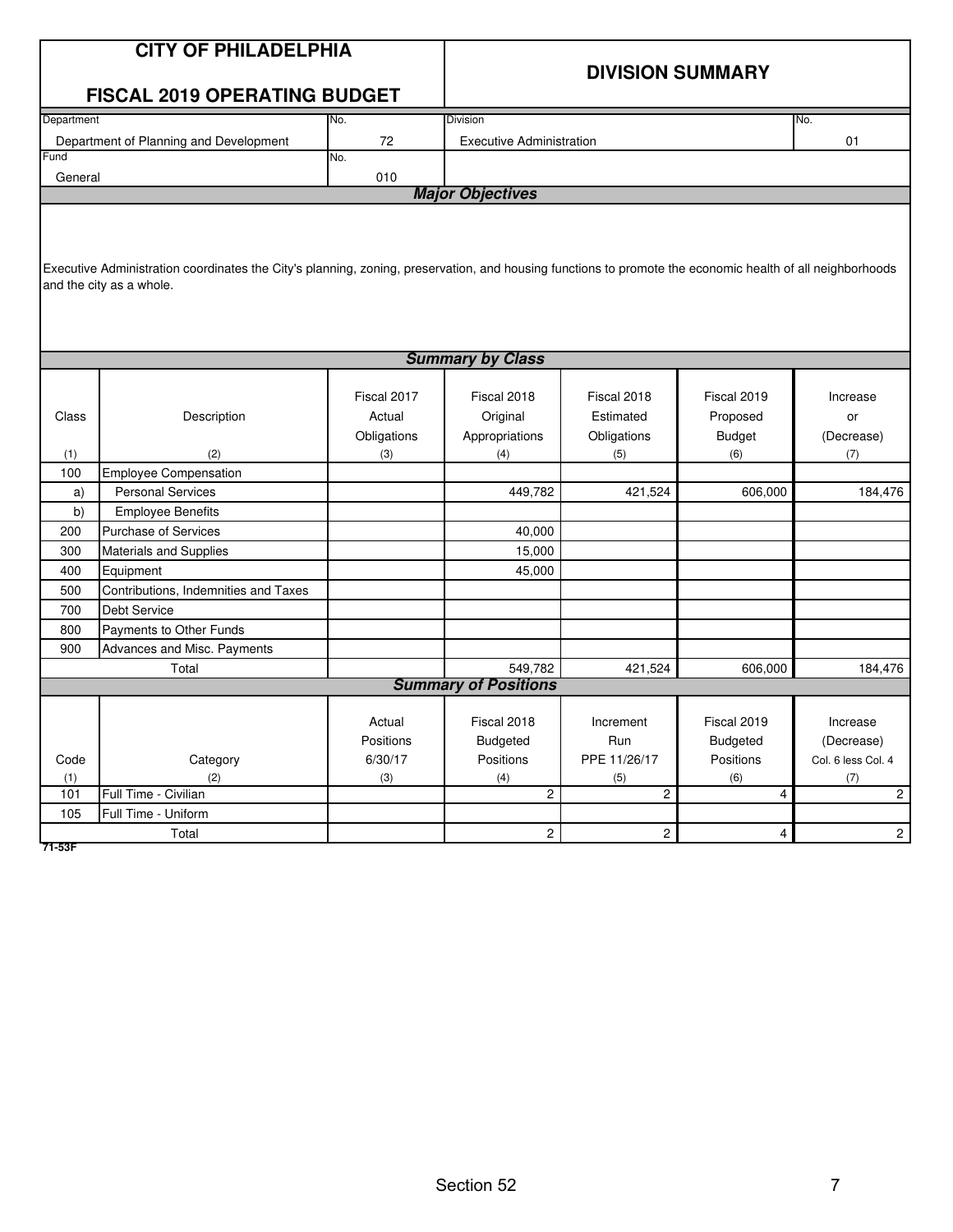| Department<br>No.<br>No.<br><b>Division</b><br>72<br>01<br>Department of Planning and Development<br><b>Executive Administration</b><br>Fund<br>No.<br>General<br>010<br>Fiscal<br>Fiscal<br>Fiscal<br>Inc.<br>2017<br>2018<br>2019<br>Salary<br>Increment<br>Annual<br>(Dec.)<br>Run -PPE<br>Class<br>Title<br>Range<br>Actual Pos.<br>Budgeted<br>Budgeted<br>Line<br>Salary<br>(Col. 8)<br>6/30/17<br>11/26/17<br>7/1/18<br>Code<br>(in dollars)<br>Positions<br>Positions<br>No.<br>less Col. 6)<br>(2)<br>(3)<br>(5)<br>(6)<br>(8)<br>(9)<br>(10)<br>(1)<br>(4)<br>(7)<br>D454 Deputy Mayor<br>170,000<br>170,000<br>$\overline{1}$<br>1<br>$\mathbf{1}$<br>145,000<br>$\overline{\mathbf{c}}$<br>D375 Deputy Managing Director<br>145,000<br>1<br>Deputy Chief Information Officer<br>110,000<br>3<br>TBD<br>110,000<br>1<br>-1<br><b>Executive Administrative Assistant</b><br>56,000<br>56,000<br>4<br><b>TBD</b><br>$\mathbf{1}$<br>Transfer partial salary from other funds<br>125,000<br>$\overline{c}$<br>$\overline{c}$<br>$\overline{c}$<br><b>Total Gross Requirements</b><br>$\overline{4}$<br>606,000<br>Plus: Earned Increment<br>Plus: Longevity<br>Less: (Vacancy Allowance)<br><b>Total Budget Request</b><br>606,000<br><b>Summary of Personal Services</b><br>Fiscal 2019<br>Fiscal 2017<br>Fiscal 2018<br>Inc. / (Dec.)<br>Inc. $/$ (Dec.)<br>Budgeted<br>Estimated<br>Increment<br>Budgeted<br>Department<br>Line<br>Actual<br>Actual<br>in Require.<br>in Bud. Pos.<br>Obligations<br>Run -PPE<br>Category<br>Positions<br>Positions<br>Obligations<br>Positions<br>Request<br>(Col.9<br>(Col. 8<br>No.<br>6/30/17<br>11/26/17<br>less Col. 5)<br>less Col. 6)<br>(2)<br>(3)<br>(4)<br>(5)<br>(7)<br>(8)<br>(9)<br>(10)<br>(11)<br>(1)<br>(6)<br>Lump Sum<br>$\mathbf{1}$<br>$\mathbf{2}$<br>$\overline{c}$<br>Full Time - Civilian<br>$\overline{2}$<br>$\sqrt{4}$<br>$\overline{c}$<br>421,524<br>606,000<br>184,476<br>3<br>Full Time - Uniform<br>$\overline{4}$<br>Bonus, Gross Adj.<br>5<br>PT, Temp/Seas, Bd, SCG<br>Overtime - Civilian<br>6<br>$\overline{7}$<br>Overtime - Uniform<br>8<br>Holiday Overtime - Civilian<br>9<br>Unused Uniform Leave<br>10<br>Shift/Stress<br>H&L, IOD, LT-Sick<br>11<br>12<br>$\overline{c}$<br>421,524<br>$2 \overline{ }$<br>$\overline{4}$<br>184,476<br>2 <sup>1</sup><br>Total<br>606,000 |  | <b>CITY OF PHILADELPHIA</b><br><b>FISCAL 2019 OPERATING BUDGET</b> |  | <b>SCHEDULE 100</b><br><b>LIST OF POSITIONS</b><br><b>BY DIVISION</b> |  |  |  |  |  |  |
|--------------------------------------------------------------------------------------------------------------------------------------------------------------------------------------------------------------------------------------------------------------------------------------------------------------------------------------------------------------------------------------------------------------------------------------------------------------------------------------------------------------------------------------------------------------------------------------------------------------------------------------------------------------------------------------------------------------------------------------------------------------------------------------------------------------------------------------------------------------------------------------------------------------------------------------------------------------------------------------------------------------------------------------------------------------------------------------------------------------------------------------------------------------------------------------------------------------------------------------------------------------------------------------------------------------------------------------------------------------------------------------------------------------------------------------------------------------------------------------------------------------------------------------------------------------------------------------------------------------------------------------------------------------------------------------------------------------------------------------------------------------------------------------------------------------------------------------------------------------------------------------------------------------------------------------------------------------------------------------------------------------------------------------------------------------------------------------------------------------------------------------------------------------------------------------------------------------------------------------------------------------------------------------------------------------------------------------------------------------------|--|--------------------------------------------------------------------|--|-----------------------------------------------------------------------|--|--|--|--|--|--|
|                                                                                                                                                                                                                                                                                                                                                                                                                                                                                                                                                                                                                                                                                                                                                                                                                                                                                                                                                                                                                                                                                                                                                                                                                                                                                                                                                                                                                                                                                                                                                                                                                                                                                                                                                                                                                                                                                                                                                                                                                                                                                                                                                                                                                                                                                                                                                                    |  |                                                                    |  |                                                                       |  |  |  |  |  |  |
|                                                                                                                                                                                                                                                                                                                                                                                                                                                                                                                                                                                                                                                                                                                                                                                                                                                                                                                                                                                                                                                                                                                                                                                                                                                                                                                                                                                                                                                                                                                                                                                                                                                                                                                                                                                                                                                                                                                                                                                                                                                                                                                                                                                                                                                                                                                                                                    |  |                                                                    |  |                                                                       |  |  |  |  |  |  |
|                                                                                                                                                                                                                                                                                                                                                                                                                                                                                                                                                                                                                                                                                                                                                                                                                                                                                                                                                                                                                                                                                                                                                                                                                                                                                                                                                                                                                                                                                                                                                                                                                                                                                                                                                                                                                                                                                                                                                                                                                                                                                                                                                                                                                                                                                                                                                                    |  |                                                                    |  |                                                                       |  |  |  |  |  |  |
|                                                                                                                                                                                                                                                                                                                                                                                                                                                                                                                                                                                                                                                                                                                                                                                                                                                                                                                                                                                                                                                                                                                                                                                                                                                                                                                                                                                                                                                                                                                                                                                                                                                                                                                                                                                                                                                                                                                                                                                                                                                                                                                                                                                                                                                                                                                                                                    |  |                                                                    |  |                                                                       |  |  |  |  |  |  |
|                                                                                                                                                                                                                                                                                                                                                                                                                                                                                                                                                                                                                                                                                                                                                                                                                                                                                                                                                                                                                                                                                                                                                                                                                                                                                                                                                                                                                                                                                                                                                                                                                                                                                                                                                                                                                                                                                                                                                                                                                                                                                                                                                                                                                                                                                                                                                                    |  |                                                                    |  |                                                                       |  |  |  |  |  |  |
|                                                                                                                                                                                                                                                                                                                                                                                                                                                                                                                                                                                                                                                                                                                                                                                                                                                                                                                                                                                                                                                                                                                                                                                                                                                                                                                                                                                                                                                                                                                                                                                                                                                                                                                                                                                                                                                                                                                                                                                                                                                                                                                                                                                                                                                                                                                                                                    |  |                                                                    |  |                                                                       |  |  |  |  |  |  |
|                                                                                                                                                                                                                                                                                                                                                                                                                                                                                                                                                                                                                                                                                                                                                                                                                                                                                                                                                                                                                                                                                                                                                                                                                                                                                                                                                                                                                                                                                                                                                                                                                                                                                                                                                                                                                                                                                                                                                                                                                                                                                                                                                                                                                                                                                                                                                                    |  |                                                                    |  |                                                                       |  |  |  |  |  |  |
|                                                                                                                                                                                                                                                                                                                                                                                                                                                                                                                                                                                                                                                                                                                                                                                                                                                                                                                                                                                                                                                                                                                                                                                                                                                                                                                                                                                                                                                                                                                                                                                                                                                                                                                                                                                                                                                                                                                                                                                                                                                                                                                                                                                                                                                                                                                                                                    |  |                                                                    |  |                                                                       |  |  |  |  |  |  |
|                                                                                                                                                                                                                                                                                                                                                                                                                                                                                                                                                                                                                                                                                                                                                                                                                                                                                                                                                                                                                                                                                                                                                                                                                                                                                                                                                                                                                                                                                                                                                                                                                                                                                                                                                                                                                                                                                                                                                                                                                                                                                                                                                                                                                                                                                                                                                                    |  |                                                                    |  |                                                                       |  |  |  |  |  |  |
|                                                                                                                                                                                                                                                                                                                                                                                                                                                                                                                                                                                                                                                                                                                                                                                                                                                                                                                                                                                                                                                                                                                                                                                                                                                                                                                                                                                                                                                                                                                                                                                                                                                                                                                                                                                                                                                                                                                                                                                                                                                                                                                                                                                                                                                                                                                                                                    |  |                                                                    |  |                                                                       |  |  |  |  |  |  |
|                                                                                                                                                                                                                                                                                                                                                                                                                                                                                                                                                                                                                                                                                                                                                                                                                                                                                                                                                                                                                                                                                                                                                                                                                                                                                                                                                                                                                                                                                                                                                                                                                                                                                                                                                                                                                                                                                                                                                                                                                                                                                                                                                                                                                                                                                                                                                                    |  |                                                                    |  |                                                                       |  |  |  |  |  |  |
|                                                                                                                                                                                                                                                                                                                                                                                                                                                                                                                                                                                                                                                                                                                                                                                                                                                                                                                                                                                                                                                                                                                                                                                                                                                                                                                                                                                                                                                                                                                                                                                                                                                                                                                                                                                                                                                                                                                                                                                                                                                                                                                                                                                                                                                                                                                                                                    |  |                                                                    |  |                                                                       |  |  |  |  |  |  |
|                                                                                                                                                                                                                                                                                                                                                                                                                                                                                                                                                                                                                                                                                                                                                                                                                                                                                                                                                                                                                                                                                                                                                                                                                                                                                                                                                                                                                                                                                                                                                                                                                                                                                                                                                                                                                                                                                                                                                                                                                                                                                                                                                                                                                                                                                                                                                                    |  |                                                                    |  |                                                                       |  |  |  |  |  |  |
|                                                                                                                                                                                                                                                                                                                                                                                                                                                                                                                                                                                                                                                                                                                                                                                                                                                                                                                                                                                                                                                                                                                                                                                                                                                                                                                                                                                                                                                                                                                                                                                                                                                                                                                                                                                                                                                                                                                                                                                                                                                                                                                                                                                                                                                                                                                                                                    |  |                                                                    |  |                                                                       |  |  |  |  |  |  |
|                                                                                                                                                                                                                                                                                                                                                                                                                                                                                                                                                                                                                                                                                                                                                                                                                                                                                                                                                                                                                                                                                                                                                                                                                                                                                                                                                                                                                                                                                                                                                                                                                                                                                                                                                                                                                                                                                                                                                                                                                                                                                                                                                                                                                                                                                                                                                                    |  |                                                                    |  |                                                                       |  |  |  |  |  |  |
|                                                                                                                                                                                                                                                                                                                                                                                                                                                                                                                                                                                                                                                                                                                                                                                                                                                                                                                                                                                                                                                                                                                                                                                                                                                                                                                                                                                                                                                                                                                                                                                                                                                                                                                                                                                                                                                                                                                                                                                                                                                                                                                                                                                                                                                                                                                                                                    |  |                                                                    |  |                                                                       |  |  |  |  |  |  |
|                                                                                                                                                                                                                                                                                                                                                                                                                                                                                                                                                                                                                                                                                                                                                                                                                                                                                                                                                                                                                                                                                                                                                                                                                                                                                                                                                                                                                                                                                                                                                                                                                                                                                                                                                                                                                                                                                                                                                                                                                                                                                                                                                                                                                                                                                                                                                                    |  |                                                                    |  |                                                                       |  |  |  |  |  |  |
|                                                                                                                                                                                                                                                                                                                                                                                                                                                                                                                                                                                                                                                                                                                                                                                                                                                                                                                                                                                                                                                                                                                                                                                                                                                                                                                                                                                                                                                                                                                                                                                                                                                                                                                                                                                                                                                                                                                                                                                                                                                                                                                                                                                                                                                                                                                                                                    |  |                                                                    |  |                                                                       |  |  |  |  |  |  |
|                                                                                                                                                                                                                                                                                                                                                                                                                                                                                                                                                                                                                                                                                                                                                                                                                                                                                                                                                                                                                                                                                                                                                                                                                                                                                                                                                                                                                                                                                                                                                                                                                                                                                                                                                                                                                                                                                                                                                                                                                                                                                                                                                                                                                                                                                                                                                                    |  |                                                                    |  |                                                                       |  |  |  |  |  |  |
|                                                                                                                                                                                                                                                                                                                                                                                                                                                                                                                                                                                                                                                                                                                                                                                                                                                                                                                                                                                                                                                                                                                                                                                                                                                                                                                                                                                                                                                                                                                                                                                                                                                                                                                                                                                                                                                                                                                                                                                                                                                                                                                                                                                                                                                                                                                                                                    |  |                                                                    |  |                                                                       |  |  |  |  |  |  |
|                                                                                                                                                                                                                                                                                                                                                                                                                                                                                                                                                                                                                                                                                                                                                                                                                                                                                                                                                                                                                                                                                                                                                                                                                                                                                                                                                                                                                                                                                                                                                                                                                                                                                                                                                                                                                                                                                                                                                                                                                                                                                                                                                                                                                                                                                                                                                                    |  |                                                                    |  |                                                                       |  |  |  |  |  |  |
|                                                                                                                                                                                                                                                                                                                                                                                                                                                                                                                                                                                                                                                                                                                                                                                                                                                                                                                                                                                                                                                                                                                                                                                                                                                                                                                                                                                                                                                                                                                                                                                                                                                                                                                                                                                                                                                                                                                                                                                                                                                                                                                                                                                                                                                                                                                                                                    |  |                                                                    |  |                                                                       |  |  |  |  |  |  |
|                                                                                                                                                                                                                                                                                                                                                                                                                                                                                                                                                                                                                                                                                                                                                                                                                                                                                                                                                                                                                                                                                                                                                                                                                                                                                                                                                                                                                                                                                                                                                                                                                                                                                                                                                                                                                                                                                                                                                                                                                                                                                                                                                                                                                                                                                                                                                                    |  |                                                                    |  |                                                                       |  |  |  |  |  |  |
|                                                                                                                                                                                                                                                                                                                                                                                                                                                                                                                                                                                                                                                                                                                                                                                                                                                                                                                                                                                                                                                                                                                                                                                                                                                                                                                                                                                                                                                                                                                                                                                                                                                                                                                                                                                                                                                                                                                                                                                                                                                                                                                                                                                                                                                                                                                                                                    |  |                                                                    |  |                                                                       |  |  |  |  |  |  |
|                                                                                                                                                                                                                                                                                                                                                                                                                                                                                                                                                                                                                                                                                                                                                                                                                                                                                                                                                                                                                                                                                                                                                                                                                                                                                                                                                                                                                                                                                                                                                                                                                                                                                                                                                                                                                                                                                                                                                                                                                                                                                                                                                                                                                                                                                                                                                                    |  |                                                                    |  |                                                                       |  |  |  |  |  |  |
|                                                                                                                                                                                                                                                                                                                                                                                                                                                                                                                                                                                                                                                                                                                                                                                                                                                                                                                                                                                                                                                                                                                                                                                                                                                                                                                                                                                                                                                                                                                                                                                                                                                                                                                                                                                                                                                                                                                                                                                                                                                                                                                                                                                                                                                                                                                                                                    |  |                                                                    |  |                                                                       |  |  |  |  |  |  |
|                                                                                                                                                                                                                                                                                                                                                                                                                                                                                                                                                                                                                                                                                                                                                                                                                                                                                                                                                                                                                                                                                                                                                                                                                                                                                                                                                                                                                                                                                                                                                                                                                                                                                                                                                                                                                                                                                                                                                                                                                                                                                                                                                                                                                                                                                                                                                                    |  |                                                                    |  |                                                                       |  |  |  |  |  |  |
|                                                                                                                                                                                                                                                                                                                                                                                                                                                                                                                                                                                                                                                                                                                                                                                                                                                                                                                                                                                                                                                                                                                                                                                                                                                                                                                                                                                                                                                                                                                                                                                                                                                                                                                                                                                                                                                                                                                                                                                                                                                                                                                                                                                                                                                                                                                                                                    |  |                                                                    |  |                                                                       |  |  |  |  |  |  |
|                                                                                                                                                                                                                                                                                                                                                                                                                                                                                                                                                                                                                                                                                                                                                                                                                                                                                                                                                                                                                                                                                                                                                                                                                                                                                                                                                                                                                                                                                                                                                                                                                                                                                                                                                                                                                                                                                                                                                                                                                                                                                                                                                                                                                                                                                                                                                                    |  |                                                                    |  |                                                                       |  |  |  |  |  |  |
|                                                                                                                                                                                                                                                                                                                                                                                                                                                                                                                                                                                                                                                                                                                                                                                                                                                                                                                                                                                                                                                                                                                                                                                                                                                                                                                                                                                                                                                                                                                                                                                                                                                                                                                                                                                                                                                                                                                                                                                                                                                                                                                                                                                                                                                                                                                                                                    |  |                                                                    |  |                                                                       |  |  |  |  |  |  |
|                                                                                                                                                                                                                                                                                                                                                                                                                                                                                                                                                                                                                                                                                                                                                                                                                                                                                                                                                                                                                                                                                                                                                                                                                                                                                                                                                                                                                                                                                                                                                                                                                                                                                                                                                                                                                                                                                                                                                                                                                                                                                                                                                                                                                                                                                                                                                                    |  |                                                                    |  |                                                                       |  |  |  |  |  |  |
|                                                                                                                                                                                                                                                                                                                                                                                                                                                                                                                                                                                                                                                                                                                                                                                                                                                                                                                                                                                                                                                                                                                                                                                                                                                                                                                                                                                                                                                                                                                                                                                                                                                                                                                                                                                                                                                                                                                                                                                                                                                                                                                                                                                                                                                                                                                                                                    |  |                                                                    |  |                                                                       |  |  |  |  |  |  |
|                                                                                                                                                                                                                                                                                                                                                                                                                                                                                                                                                                                                                                                                                                                                                                                                                                                                                                                                                                                                                                                                                                                                                                                                                                                                                                                                                                                                                                                                                                                                                                                                                                                                                                                                                                                                                                                                                                                                                                                                                                                                                                                                                                                                                                                                                                                                                                    |  |                                                                    |  |                                                                       |  |  |  |  |  |  |
|                                                                                                                                                                                                                                                                                                                                                                                                                                                                                                                                                                                                                                                                                                                                                                                                                                                                                                                                                                                                                                                                                                                                                                                                                                                                                                                                                                                                                                                                                                                                                                                                                                                                                                                                                                                                                                                                                                                                                                                                                                                                                                                                                                                                                                                                                                                                                                    |  |                                                                    |  |                                                                       |  |  |  |  |  |  |
|                                                                                                                                                                                                                                                                                                                                                                                                                                                                                                                                                                                                                                                                                                                                                                                                                                                                                                                                                                                                                                                                                                                                                                                                                                                                                                                                                                                                                                                                                                                                                                                                                                                                                                                                                                                                                                                                                                                                                                                                                                                                                                                                                                                                                                                                                                                                                                    |  |                                                                    |  |                                                                       |  |  |  |  |  |  |
|                                                                                                                                                                                                                                                                                                                                                                                                                                                                                                                                                                                                                                                                                                                                                                                                                                                                                                                                                                                                                                                                                                                                                                                                                                                                                                                                                                                                                                                                                                                                                                                                                                                                                                                                                                                                                                                                                                                                                                                                                                                                                                                                                                                                                                                                                                                                                                    |  |                                                                    |  |                                                                       |  |  |  |  |  |  |
|                                                                                                                                                                                                                                                                                                                                                                                                                                                                                                                                                                                                                                                                                                                                                                                                                                                                                                                                                                                                                                                                                                                                                                                                                                                                                                                                                                                                                                                                                                                                                                                                                                                                                                                                                                                                                                                                                                                                                                                                                                                                                                                                                                                                                                                                                                                                                                    |  |                                                                    |  |                                                                       |  |  |  |  |  |  |
|                                                                                                                                                                                                                                                                                                                                                                                                                                                                                                                                                                                                                                                                                                                                                                                                                                                                                                                                                                                                                                                                                                                                                                                                                                                                                                                                                                                                                                                                                                                                                                                                                                                                                                                                                                                                                                                                                                                                                                                                                                                                                                                                                                                                                                                                                                                                                                    |  |                                                                    |  |                                                                       |  |  |  |  |  |  |
|                                                                                                                                                                                                                                                                                                                                                                                                                                                                                                                                                                                                                                                                                                                                                                                                                                                                                                                                                                                                                                                                                                                                                                                                                                                                                                                                                                                                                                                                                                                                                                                                                                                                                                                                                                                                                                                                                                                                                                                                                                                                                                                                                                                                                                                                                                                                                                    |  |                                                                    |  |                                                                       |  |  |  |  |  |  |
|                                                                                                                                                                                                                                                                                                                                                                                                                                                                                                                                                                                                                                                                                                                                                                                                                                                                                                                                                                                                                                                                                                                                                                                                                                                                                                                                                                                                                                                                                                                                                                                                                                                                                                                                                                                                                                                                                                                                                                                                                                                                                                                                                                                                                                                                                                                                                                    |  |                                                                    |  |                                                                       |  |  |  |  |  |  |
|                                                                                                                                                                                                                                                                                                                                                                                                                                                                                                                                                                                                                                                                                                                                                                                                                                                                                                                                                                                                                                                                                                                                                                                                                                                                                                                                                                                                                                                                                                                                                                                                                                                                                                                                                                                                                                                                                                                                                                                                                                                                                                                                                                                                                                                                                                                                                                    |  |                                                                    |  |                                                                       |  |  |  |  |  |  |
|                                                                                                                                                                                                                                                                                                                                                                                                                                                                                                                                                                                                                                                                                                                                                                                                                                                                                                                                                                                                                                                                                                                                                                                                                                                                                                                                                                                                                                                                                                                                                                                                                                                                                                                                                                                                                                                                                                                                                                                                                                                                                                                                                                                                                                                                                                                                                                    |  |                                                                    |  |                                                                       |  |  |  |  |  |  |
|                                                                                                                                                                                                                                                                                                                                                                                                                                                                                                                                                                                                                                                                                                                                                                                                                                                                                                                                                                                                                                                                                                                                                                                                                                                                                                                                                                                                                                                                                                                                                                                                                                                                                                                                                                                                                                                                                                                                                                                                                                                                                                                                                                                                                                                                                                                                                                    |  |                                                                    |  |                                                                       |  |  |  |  |  |  |
|                                                                                                                                                                                                                                                                                                                                                                                                                                                                                                                                                                                                                                                                                                                                                                                                                                                                                                                                                                                                                                                                                                                                                                                                                                                                                                                                                                                                                                                                                                                                                                                                                                                                                                                                                                                                                                                                                                                                                                                                                                                                                                                                                                                                                                                                                                                                                                    |  |                                                                    |  |                                                                       |  |  |  |  |  |  |
|                                                                                                                                                                                                                                                                                                                                                                                                                                                                                                                                                                                                                                                                                                                                                                                                                                                                                                                                                                                                                                                                                                                                                                                                                                                                                                                                                                                                                                                                                                                                                                                                                                                                                                                                                                                                                                                                                                                                                                                                                                                                                                                                                                                                                                                                                                                                                                    |  |                                                                    |  |                                                                       |  |  |  |  |  |  |
|                                                                                                                                                                                                                                                                                                                                                                                                                                                                                                                                                                                                                                                                                                                                                                                                                                                                                                                                                                                                                                                                                                                                                                                                                                                                                                                                                                                                                                                                                                                                                                                                                                                                                                                                                                                                                                                                                                                                                                                                                                                                                                                                                                                                                                                                                                                                                                    |  |                                                                    |  |                                                                       |  |  |  |  |  |  |
|                                                                                                                                                                                                                                                                                                                                                                                                                                                                                                                                                                                                                                                                                                                                                                                                                                                                                                                                                                                                                                                                                                                                                                                                                                                                                                                                                                                                                                                                                                                                                                                                                                                                                                                                                                                                                                                                                                                                                                                                                                                                                                                                                                                                                                                                                                                                                                    |  |                                                                    |  |                                                                       |  |  |  |  |  |  |
|                                                                                                                                                                                                                                                                                                                                                                                                                                                                                                                                                                                                                                                                                                                                                                                                                                                                                                                                                                                                                                                                                                                                                                                                                                                                                                                                                                                                                                                                                                                                                                                                                                                                                                                                                                                                                                                                                                                                                                                                                                                                                                                                                                                                                                                                                                                                                                    |  |                                                                    |  |                                                                       |  |  |  |  |  |  |
|                                                                                                                                                                                                                                                                                                                                                                                                                                                                                                                                                                                                                                                                                                                                                                                                                                                                                                                                                                                                                                                                                                                                                                                                                                                                                                                                                                                                                                                                                                                                                                                                                                                                                                                                                                                                                                                                                                                                                                                                                                                                                                                                                                                                                                                                                                                                                                    |  |                                                                    |  |                                                                       |  |  |  |  |  |  |
|                                                                                                                                                                                                                                                                                                                                                                                                                                                                                                                                                                                                                                                                                                                                                                                                                                                                                                                                                                                                                                                                                                                                                                                                                                                                                                                                                                                                                                                                                                                                                                                                                                                                                                                                                                                                                                                                                                                                                                                                                                                                                                                                                                                                                                                                                                                                                                    |  |                                                                    |  |                                                                       |  |  |  |  |  |  |

**71-53J**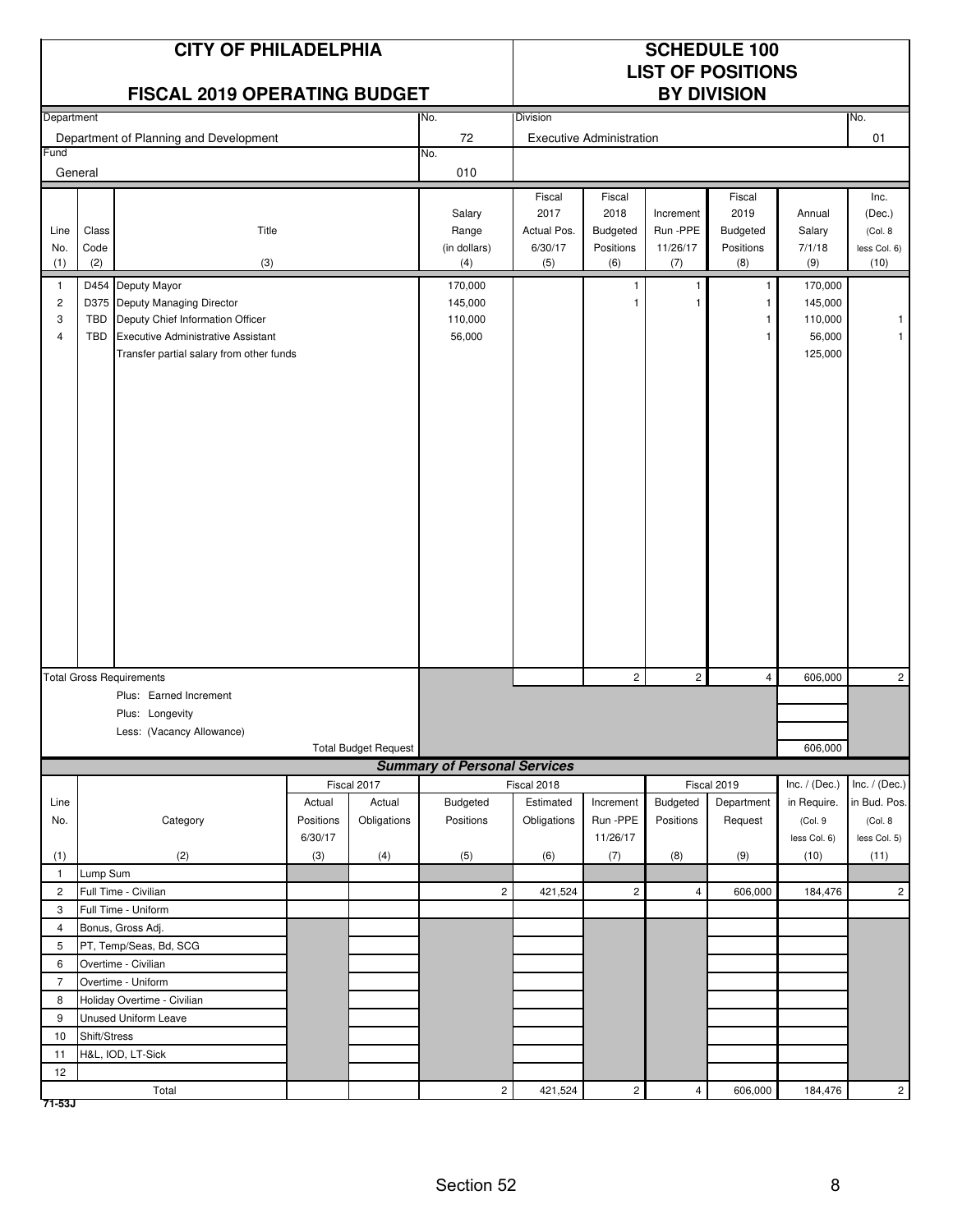# **CITY OF PHILADELPHIA SCHEDULE 200**

## **FISCAL 2019 OPERATING BUDGET**

# **PURCHASE OF SERVICES**

| Department |                                                  | No.         | <b>Division</b>                            |             |              | No.        |
|------------|--------------------------------------------------|-------------|--------------------------------------------|-------------|--------------|------------|
|            | Department of Planning and Development           | 72          | <b>Executive Administration</b>            |             |              | 01         |
| Fund       |                                                  | No.         |                                            |             |              |            |
| General    |                                                  | 010         |                                            |             |              |            |
|            |                                                  | Fiscal 2017 | Fiscal 2018                                | Fiscal 2018 | Fiscal 2019  | Increase   |
| Code       | Description                                      | Actual      | Original                                   | Estimated   | Departmental | or         |
|            |                                                  | Obligations | Appropriations                             | Obligations | Request      | (Decrease) |
| (1)        | (2)                                              | (3)         | (4)                                        | (5)         | (6)          | (7)        |
|            |                                                  |             | <b>Schedule 200 - Purchase of Services</b> |             |              |            |
| 201        | Cleaning & Laundering                            |             |                                            |             |              |            |
| 202        | <b>Janitorial Services</b>                       |             |                                            |             |              |            |
| 205        | Refuse, Garbage, Silt and Sludge Removal         |             |                                            |             |              |            |
| 209        | Telephone & Communication                        |             |                                            |             |              |            |
| 210        | <b>Postal Services</b>                           |             | 500                                        |             |              |            |
| 211        | Transportation                                   |             | 8,500                                      |             |              |            |
| 215        | Licenses, Permits & Inspection Charges           |             |                                            |             |              |            |
| 216        | Commercial off the Shelf Software Licenses       |             | 3,500                                      |             |              |            |
| 220        | <b>Electric Current</b>                          |             |                                            |             |              |            |
| 221        | <b>Gas Services</b>                              |             |                                            |             |              |            |
| 222        | Steam for Heating                                |             |                                            |             |              |            |
| 230        | Meals (non-travel) & Official Entertaining       |             | 2,500                                      |             |              |            |
| 231        | <b>Overtime Meals</b>                            |             |                                            |             |              |            |
| 240        | Advertising & Promotional Activities             |             |                                            |             |              |            |
| 250        | <b>Professional Services</b>                     |             | 10,000                                     |             |              |            |
| 251        | Professional Svcs. - Information Technology      |             |                                            |             |              |            |
| 252        | Accounting & Auditing Services                   |             |                                            |             |              |            |
| 253        | <b>Legal Services</b>                            |             |                                            |             |              |            |
| 254        | Mental Health & Intellectual Disability Services |             |                                            |             |              |            |
| 255        | Dues                                             |             | 5,000                                      |             |              |            |
| 256        | Seminar & Training Sessions                      |             | 10,000                                     |             |              |            |
| 257        | Architectural & Engineering Services             |             |                                            |             |              |            |
| 258        | <b>Court Reporters</b>                           |             |                                            |             |              |            |
| 259        | <b>Arbitration Fees</b>                          |             |                                            |             |              |            |
| 260        | Repair & Maintenance Charges                     |             |                                            |             |              |            |
| 261        | Repaving, Repairing & Resurfacing Streets        |             |                                            |             |              |            |
| 262        | Demolition of Buildings                          |             |                                            |             |              |            |
| 264        | Abatement of Nuisances                           |             |                                            |             |              |            |
| 265        | Rehabilitation of Property                       |             |                                            |             |              |            |
| 266        | Maint. & Support - Comp. Hardware & Software     |             |                                            |             |              |            |
| 275        | Juror Fees                                       |             |                                            |             |              |            |
| 276        | Juror Expenses                                   |             |                                            |             |              |            |
| 277        | <b>Witness Fees</b>                              |             |                                            |             |              |            |
| 280        | Insurance & Official Bonds                       |             |                                            |             |              |            |
| 282        | Lease Purchase - Computer Systems                |             |                                            |             |              |            |
| 283        | Lease Purchase - Vehicles                        |             |                                            |             |              |            |
| 284        | Ground & Building Rental                         |             |                                            |             |              |            |
| 285        | Rents - Other                                    |             |                                            |             |              |            |
| 286        | Rental of Parking Spaces                         |             |                                            |             |              |            |
| 290        | Payments for Care of Individuals                 |             |                                            |             |              |            |
| 295        | <b>Imprest Advances</b>                          |             |                                            |             |              |            |
| 298        | Payments for Burials & Graves                    |             |                                            |             |              |            |
| 299        | Other Expenses (not otherwise classified)        |             |                                            |             |              |            |
|            |                                                  |             |                                            |             |              |            |
|            |                                                  |             |                                            |             |              |            |
|            |                                                  |             |                                            |             |              |            |
|            | Total                                            |             | 40,000                                     |             |              |            |

**71-53K**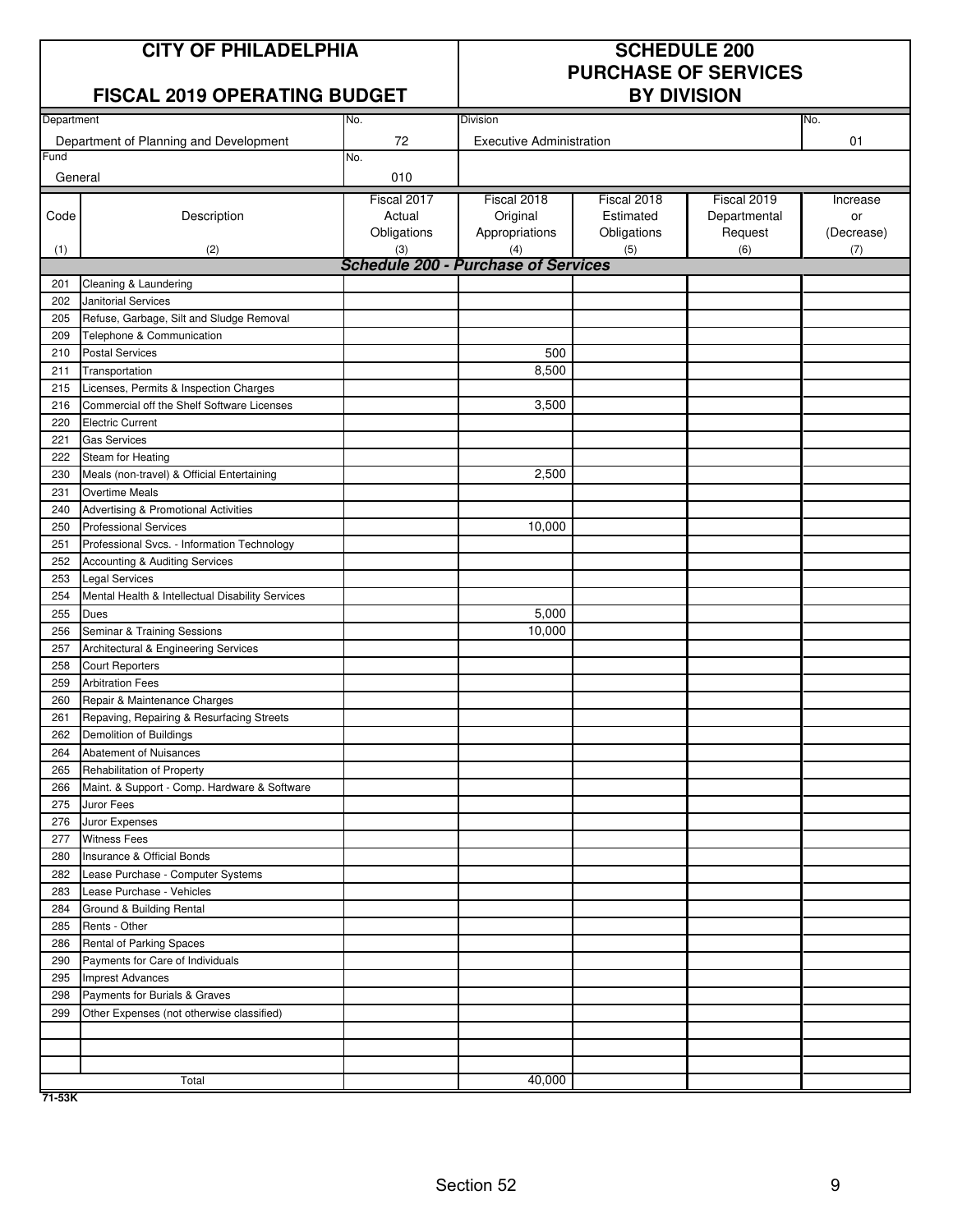| <b>CITY OF PHILADELPHIA</b> |  |
|-----------------------------|--|
|-----------------------------|--|

#### **FISCAL 2019 OPERATING BUDGET**

# **SCHEDULE 300 - 400 MATERIALS, SUPPLIES & EQUIPMENT**

| Department |                                                                   | No.         | Division                                       |             |              | No.        |
|------------|-------------------------------------------------------------------|-------------|------------------------------------------------|-------------|--------------|------------|
|            | Department of Planning and Development                            | 72          | <b>Executive Administration</b>                |             |              | 01         |
| Fund       |                                                                   | No.         |                                                |             |              |            |
| General    |                                                                   | 010         |                                                |             |              |            |
|            |                                                                   | Fiscal 2017 | Fiscal 2018                                    | Fiscal 2018 | Fiscal 2019  | Increase   |
| Code       | Description                                                       | Actual      | Original                                       | Estimated   | Departmental | or         |
|            |                                                                   | Obligations | Appropriations                                 | Obligations | Request      | (Decrease) |
| (1)        | (2)                                                               | (3)         | (4)                                            | (5)         | (6)          | (7)        |
|            |                                                                   |             | <b>Schedule 300 - Materials &amp; Supplies</b> |             |              |            |
| 301        | Agricultural & Botanical                                          |             |                                                |             |              |            |
| 302        | Animal, Livestock & Marine                                        |             |                                                |             |              |            |
| 303        | Bakeshop, Dining Room & Kitchen                                   |             |                                                |             |              |            |
| 304        | Books & Other Publications                                        |             | 1,000                                          |             |              |            |
| 305        | <b>Building &amp; Construction</b>                                |             |                                                |             |              |            |
| 306        | <b>Library Materials</b>                                          |             |                                                |             |              |            |
| 307        | <b>Chemicals &amp; Gases</b>                                      |             |                                                |             |              |            |
| 308        | Dry Goods, Notions & Wearing Apparel                              |             |                                                |             |              |            |
| 309        | Cordage & Fibers                                                  |             |                                                |             |              |            |
| 310        | Electrical & Communication                                        |             |                                                |             |              |            |
| 311        | General Equipment & Machinery                                     |             |                                                |             |              |            |
| 312        | Fire Fighting & Safety                                            |             |                                                |             |              |            |
| 313        | Food                                                              |             | 3,500                                          |             |              |            |
| 314        | Fuel - Heating & Cooling                                          |             |                                                |             |              |            |
| 316        | General Hardware & Minor Tools                                    |             |                                                |             |              |            |
| 317        | Hospital & Laboratory                                             |             |                                                |             |              |            |
| 318        | Janitorial, Laundry & Household                                   |             |                                                |             |              |            |
| 320        | Office Materials & Supplies                                       |             | 5,000                                          |             |              |            |
| 322        | Small Power Tools & Hand Tools                                    |             |                                                |             |              |            |
| 323        | Plumbing, AC & Space Heating                                      |             |                                                |             |              |            |
| 324        | Precision, Photographic & Artists                                 |             |                                                |             |              |            |
| 325        | Printing                                                          |             | 5,500                                          |             |              |            |
| 326        | Recreational & Educational                                        |             |                                                |             |              |            |
| 328        | Vehicle Parts & Accessories                                       |             |                                                |             |              |            |
| 335        | Lubricants                                                        |             |                                                |             |              |            |
| 340        | #2 Diesel Fuel                                                    |             |                                                |             |              |            |
| 341        | Compressed Natural Gas (CNG)                                      |             |                                                |             |              |            |
| 342        | Liquid Propane Gas (LPG)                                          |             |                                                |             |              |            |
| 345<br>399 | Gasoline<br>Other Materials & Supplies (not otherwise classified) |             |                                                |             |              |            |
|            |                                                                   |             |                                                |             |              |            |
|            | Total                                                             |             | 15,000                                         |             |              |            |
|            |                                                                   |             | <b>Schedule 400 - Equipment</b>                |             |              |            |
| 405        | Construction, Dredging & Conveying                                |             |                                                |             |              |            |
| 410        | Electrical, Lighting & Communications                             |             |                                                |             |              |            |
| 411        | General Equipment & Machinery                                     |             |                                                |             |              |            |
| 412        | Fire Fighting & Emergency                                         |             |                                                |             |              |            |
| 417        | Hospital & Laboratory                                             |             |                                                |             |              |            |
| 420        | Office Equipment                                                  |             |                                                |             |              |            |
| 423        | Plumbing, AC & Space Heating                                      |             |                                                |             |              |            |
| 424        | Precision, Photographic & Artists                                 |             |                                                |             |              |            |
| 426        | Recreational & Educational                                        |             |                                                |             |              |            |
| 427        | Computer Equipment & Peripherals                                  |             | 13,000                                         |             |              |            |
| 428        | Vehicles                                                          |             |                                                |             |              |            |
| 430        | Furniture & Furnishings                                           |             | 32,000                                         |             |              |            |
| 499        | Other Equipment (not otherwise classified)                        |             |                                                |             |              |            |
|            |                                                                   |             |                                                |             |              |            |
|            | Total                                                             |             | 45,000                                         |             |              |            |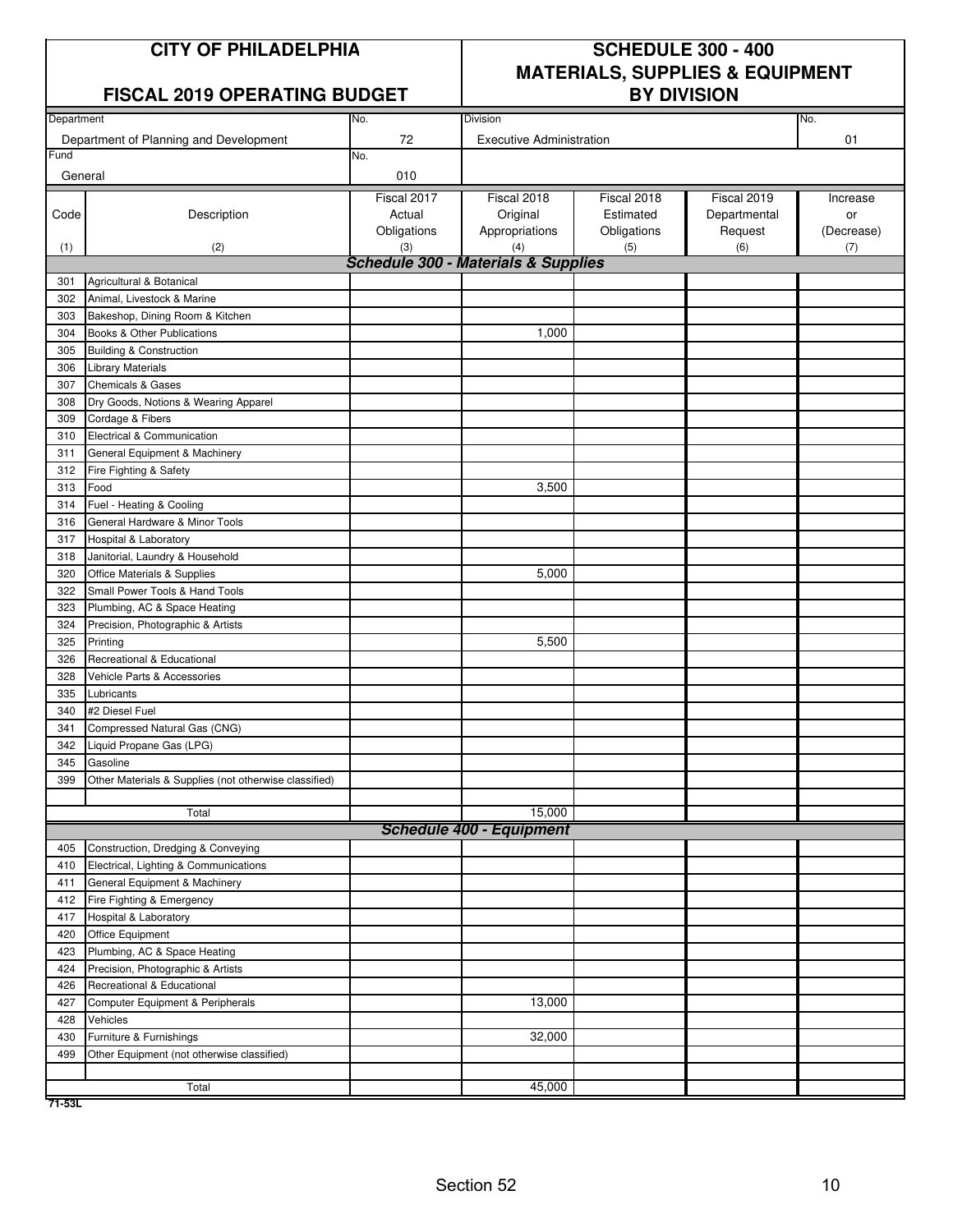|            | <b>CITY OF PHILADELPHIA</b>                                                                                                                          |             |                                 |                         |                 |                        |
|------------|------------------------------------------------------------------------------------------------------------------------------------------------------|-------------|---------------------------------|-------------------------|-----------------|------------------------|
|            |                                                                                                                                                      |             |                                 |                         |                 |                        |
|            |                                                                                                                                                      |             |                                 | <b>DIVISION SUMMARY</b> |                 |                        |
|            | <b>FISCAL 2019 OPERATING BUDGET</b>                                                                                                                  |             |                                 |                         |                 |                        |
| Department |                                                                                                                                                      | No.         | Division                        |                         |                 | No.                    |
|            | Department of Planning and Development                                                                                                               | 72          | <b>Executive Administration</b> |                         |                 | 01                     |
| Fund       |                                                                                                                                                      | No.         |                                 |                         |                 |                        |
|            | <b>Community Development</b>                                                                                                                         | 100         | <b>Major Objectives</b>         |                         |                 |                        |
|            |                                                                                                                                                      |             |                                 |                         |                 |                        |
|            |                                                                                                                                                      |             |                                 |                         |                 |                        |
|            |                                                                                                                                                      |             |                                 |                         |                 |                        |
|            | The Executive Division of the Division of Housing and Community Development is responsible for providing direction and focus for the Community Block |             |                                 |                         |                 |                        |
|            | Grant Programs by establishing both the programmatic and organization objectives and the strategies to fulfill those objectives.                     |             |                                 |                         |                 |                        |
|            |                                                                                                                                                      |             |                                 |                         |                 |                        |
|            |                                                                                                                                                      |             |                                 |                         |                 |                        |
|            |                                                                                                                                                      |             |                                 |                         |                 |                        |
|            |                                                                                                                                                      |             | <b>Summary by Class</b>         |                         |                 |                        |
|            |                                                                                                                                                      | Fiscal 2017 | Fiscal 2018                     | Fiscal 2018             | Fiscal 2019     | Increase               |
| Class      | Description                                                                                                                                          | Actual      | Original                        | Estimated               | Proposed        | or                     |
|            |                                                                                                                                                      | Obligations | Appropriations                  | Obligations             | <b>Budget</b>   | (Decrease)             |
| (1)        | (2)                                                                                                                                                  | (3)         | (4)                             | (5)                     | (6)             | (7)                    |
| 100        | <b>Employee Compensation</b>                                                                                                                         |             |                                 |                         |                 |                        |
| a)         | <b>Personal Services</b>                                                                                                                             |             | 322,569                         | 322,569                 | 322,569         |                        |
| b)         | <b>Employee Benefits</b>                                                                                                                             |             |                                 |                         |                 |                        |
| 200        | <b>Purchase of Services</b>                                                                                                                          |             |                                 |                         |                 |                        |
| 300        | <b>Materials and Supplies</b>                                                                                                                        |             |                                 |                         |                 |                        |
| 400        | Equipment                                                                                                                                            |             |                                 |                         |                 |                        |
| 500        | Contributions, Indemnities and Taxes                                                                                                                 |             |                                 |                         |                 |                        |
| 700        | Debt Service                                                                                                                                         |             |                                 |                         |                 |                        |
| 800        | Payments to Other Funds                                                                                                                              |             |                                 |                         |                 |                        |
| 900        | Advances and Misc. Payments                                                                                                                          |             |                                 |                         |                 |                        |
|            | Total                                                                                                                                                |             | 322,569                         | 322,569                 | 322,569         |                        |
|            |                                                                                                                                                      |             | <b>Summary of Positions</b>     |                         |                 |                        |
|            |                                                                                                                                                      | Actual      | Fiscal 2018                     | Increment               | Fiscal 2019     |                        |
|            |                                                                                                                                                      | Positions   | <b>Budgeted</b>                 | Run                     | <b>Budgeted</b> | Increase<br>(Decrease) |
| Code       | Category                                                                                                                                             | 6/30/17     | Positions                       | PPE 11/26/17            | Positions       | Col. 6 less Col. 4     |
| (1)        | (2)                                                                                                                                                  | (3)         | (4)                             | (5)                     | (6)             | (7)                    |
| 101        | Full Time - Civilian                                                                                                                                 |             | 3                               | 3                       | 3               |                        |
| 105        | Full Time - Uniform                                                                                                                                  |             |                                 |                         |                 |                        |
|            | Total                                                                                                                                                |             | 3                               | 3                       | 3               |                        |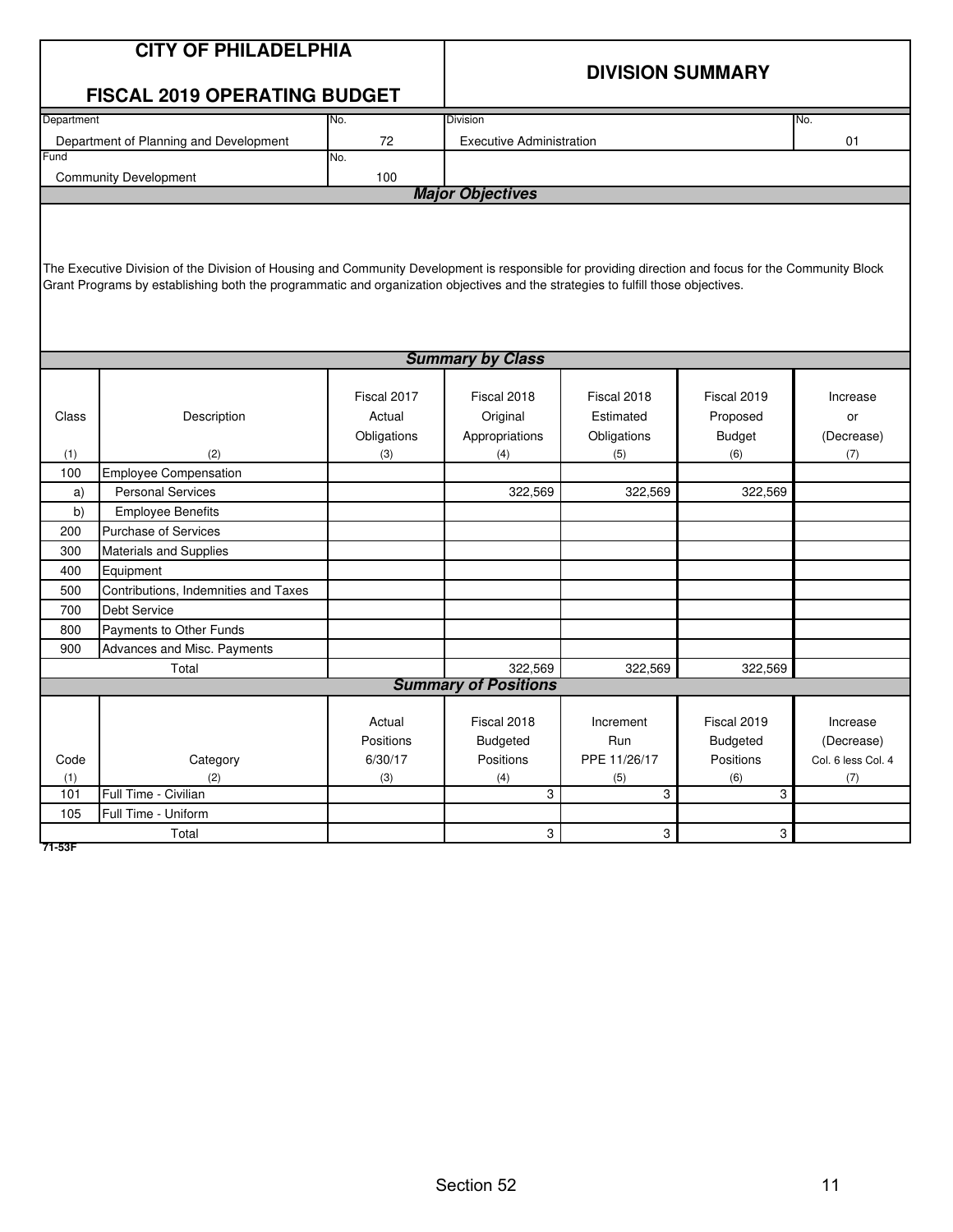|                |              | <b>CITY OF PHILADELPHIA</b><br><b>FISCAL 2019 OPERATING BUDGET</b> |           |                             |                                     | <b>SCHEDULE 100</b><br><b>LIST OF POSITIONS</b><br><b>BY DIVISION</b> |                                 |                           |              |               |                 |
|----------------|--------------|--------------------------------------------------------------------|-----------|-----------------------------|-------------------------------------|-----------------------------------------------------------------------|---------------------------------|---------------------------|--------------|---------------|-----------------|
| Department     |              |                                                                    |           |                             | No.                                 | <b>Division</b>                                                       |                                 |                           |              |               | No.             |
|                |              | Department of Planning and Development                             |           |                             | 72                                  |                                                                       | <b>Executive Administration</b> |                           |              |               | 01              |
| Fund           |              |                                                                    |           |                             | No.                                 |                                                                       |                                 |                           |              |               |                 |
|                |              | <b>Community Development</b>                                       |           |                             | 100                                 |                                                                       |                                 |                           |              |               |                 |
|                |              |                                                                    |           |                             |                                     | Fiscal                                                                | Fiscal                          |                           | Fiscal       |               | Inc.            |
|                |              |                                                                    |           |                             | Salary                              | 2017                                                                  | 2018                            | Increment                 | 2019         | Annual        | (Dec.)          |
| Line           | Class        | Title                                                              |           |                             | Range                               | Actual Pos.                                                           | <b>Budgeted</b>                 | Run -PPE                  | Budgeted     | Salary        | (Col. 8         |
| No.            | Code         |                                                                    |           |                             | (in dollars)                        | 6/30/17                                                               | Positions                       | 11/26/17                  | Positions    | 7/1/18        | less Col. 6)    |
| (1)            | (2)          | (3)                                                                |           |                             | (4)                                 | (5)                                                                   | (6)                             | (7)                       | (8)          | (9)           | (10)            |
| $\overline{1}$ |              | D130 Deputy Director for Communications                            |           |                             |                                     |                                                                       |                                 | 1                         | 1            | 103,000       |                 |
| $\overline{c}$ |              | D130 Deputy Director for Finance                                   |           |                             |                                     |                                                                       |                                 | 1                         | 1            | 115,000       |                 |
| 3              |              | D130 Deputy Director for Human Resources                           |           |                             |                                     |                                                                       |                                 | $\mathbf{1}$              | $\mathbf{1}$ | 104,569       |                 |
|                |              |                                                                    |           |                             |                                     |                                                                       |                                 |                           |              |               |                 |
|                |              |                                                                    |           |                             |                                     |                                                                       |                                 |                           |              |               |                 |
|                |              |                                                                    |           |                             |                                     |                                                                       |                                 |                           |              |               |                 |
|                |              |                                                                    |           |                             |                                     |                                                                       |                                 |                           |              |               |                 |
|                |              |                                                                    |           |                             |                                     |                                                                       |                                 |                           |              |               |                 |
|                |              |                                                                    |           |                             |                                     |                                                                       |                                 |                           |              |               |                 |
|                |              |                                                                    |           |                             |                                     |                                                                       |                                 |                           |              |               |                 |
|                |              |                                                                    |           |                             |                                     |                                                                       |                                 |                           |              |               |                 |
|                |              |                                                                    |           |                             |                                     |                                                                       |                                 |                           |              |               |                 |
|                |              |                                                                    |           |                             |                                     |                                                                       |                                 |                           |              |               |                 |
|                |              |                                                                    |           |                             |                                     |                                                                       |                                 |                           |              |               |                 |
|                |              |                                                                    |           |                             |                                     |                                                                       |                                 |                           |              |               |                 |
|                |              |                                                                    |           |                             |                                     |                                                                       |                                 |                           |              |               |                 |
|                |              |                                                                    |           |                             |                                     |                                                                       |                                 |                           |              |               |                 |
|                |              |                                                                    |           |                             |                                     |                                                                       |                                 |                           |              |               |                 |
|                |              |                                                                    |           |                             |                                     |                                                                       |                                 |                           |              |               |                 |
|                |              |                                                                    |           |                             |                                     |                                                                       |                                 |                           |              |               |                 |
|                |              |                                                                    |           |                             |                                     |                                                                       |                                 |                           |              |               |                 |
|                |              | <b>Total Gross Requirements</b>                                    |           |                             |                                     |                                                                       | 3                               | 3                         | 3            | 322,569       |                 |
|                |              | Plus: Earned Increment                                             |           |                             |                                     |                                                                       |                                 |                           |              |               |                 |
|                |              | Plus: Longevity                                                    |           |                             |                                     |                                                                       |                                 |                           |              |               |                 |
|                |              | Less: (Vacancy Allowance)                                          |           |                             |                                     |                                                                       |                                 |                           |              |               |                 |
|                |              |                                                                    |           | <b>Total Budget Request</b> |                                     |                                                                       |                                 |                           |              | 322,569       |                 |
|                |              |                                                                    |           |                             | <b>Summary of Personal Services</b> |                                                                       |                                 |                           |              |               |                 |
|                |              |                                                                    |           | Fiscal 2017                 |                                     | Fiscal 2018                                                           |                                 |                           | Fiscal 2019  | Inc. / (Dec.) | Inc. $/$ (Dec.) |
| Line           |              |                                                                    | Actual    | Actual                      | Budgeted                            | Estimated                                                             | Increment                       | Budgeted                  | Department   | in Require.   | in Bud. Pos.    |
| No.            |              | Category                                                           | Positions | Obligations                 | Positions                           | Obligations                                                           | Run -PPE                        | Positions                 | Request      | (Col.9        | (Col. 8         |
|                |              |                                                                    | 6/30/17   |                             |                                     |                                                                       | 11/26/17                        |                           |              | less Col. 6)  | less Col. 5)    |
| (1)            |              | (2)                                                                | (3)       | (4)                         | (5)                                 | (6)                                                                   | (7)                             | (8)                       | (9)          | (10)          | (11)            |
| $\mathbf{1}$   | Lump Sum     |                                                                    |           |                             |                                     |                                                                       |                                 |                           |              |               |                 |
| $\overline{c}$ |              | Full Time - Civilian                                               |           |                             | 3                                   | 322,569                                                               | $\mathbf{3}$                    | 3                         | 322,569      |               |                 |
| 3              |              | Full Time - Uniform                                                |           |                             |                                     |                                                                       |                                 |                           |              |               |                 |
| $\overline{4}$ |              | Bonus, Gross Adj.                                                  |           |                             |                                     |                                                                       |                                 |                           |              |               |                 |
| 5              |              | PT, Temp/Seas, Bd, SCG                                             |           |                             |                                     |                                                                       |                                 |                           |              |               |                 |
| 6              |              | Overtime - Civilian                                                |           |                             |                                     |                                                                       |                                 |                           |              |               |                 |
| $\overline{7}$ |              | Overtime - Uniform                                                 |           |                             |                                     |                                                                       |                                 |                           |              |               |                 |
| 8              |              | Holiday Overtime - Civilian                                        |           |                             |                                     |                                                                       |                                 |                           |              |               |                 |
| 9              |              | Unused Uniform Leave                                               |           |                             |                                     |                                                                       |                                 |                           |              |               |                 |
| 10             | Shift/Stress |                                                                    |           |                             |                                     |                                                                       |                                 |                           |              |               |                 |
| 11             |              | H&L, IOD, LT-Sick                                                  |           |                             |                                     |                                                                       |                                 |                           |              |               |                 |
| 12             |              |                                                                    |           |                             |                                     |                                                                       |                                 |                           |              |               |                 |
|                |              | Total                                                              |           |                             | $\mathsf 3$                         | 322,569                                                               | $\mathbf{3}$                    | $\ensuremath{\mathsf{3}}$ | 322,569      |               |                 |

**71-53J**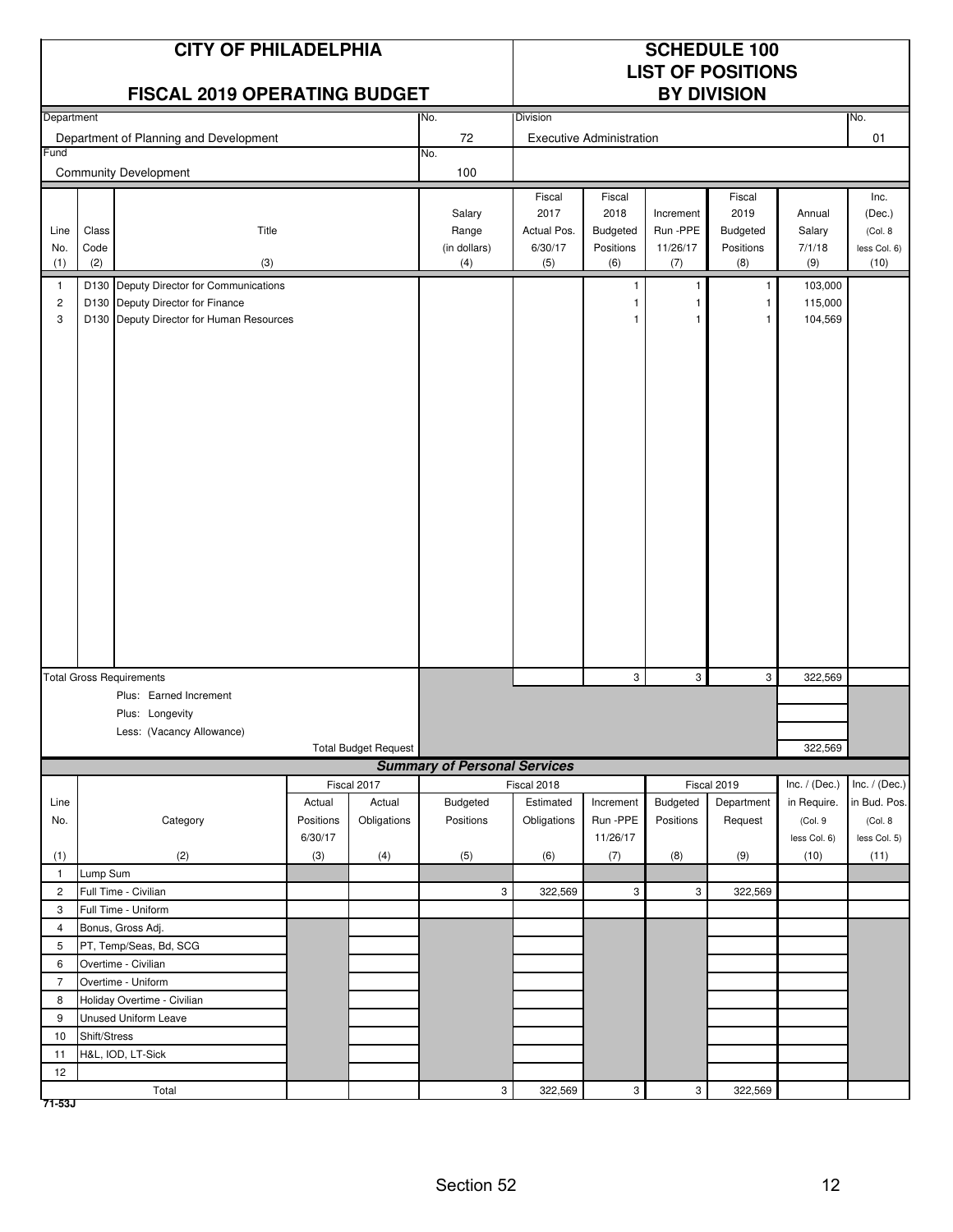|            | <b>CITY OF PHILADELPHIA</b>                                                                                                                                                                                                                                                                                                                                                                                                                                                                                                                                          |                                               | <b>DIVISION SUMMARY - ALL FUNDS</b> |              |                 |                 |  |  |  |  |
|------------|----------------------------------------------------------------------------------------------------------------------------------------------------------------------------------------------------------------------------------------------------------------------------------------------------------------------------------------------------------------------------------------------------------------------------------------------------------------------------------------------------------------------------------------------------------------------|-----------------------------------------------|-------------------------------------|--------------|-----------------|-----------------|--|--|--|--|
|            | <b>FISCAL 2019 OPERATING BUDGET</b>                                                                                                                                                                                                                                                                                                                                                                                                                                                                                                                                  |                                               |                                     |              |                 |                 |  |  |  |  |
| Department |                                                                                                                                                                                                                                                                                                                                                                                                                                                                                                                                                                      | No.                                           | Division                            |              |                 | No.             |  |  |  |  |
|            | Department of Planning and Development                                                                                                                                                                                                                                                                                                                                                                                                                                                                                                                               | 72                                            | Planning and Zoning                 |              |                 | 02              |  |  |  |  |
|            |                                                                                                                                                                                                                                                                                                                                                                                                                                                                                                                                                                      |                                               | <b>Major Objectives</b>             |              |                 |                 |  |  |  |  |
|            | The Divison of Planning and Zoning is a bridge between the public and government, balancing long term goals and public input to create health, equitable and<br>resilient communities that are affordable and desirable. The agencies of the Philadelphia City Planning Commission (PCPC), the Zoning Board of Adjustment<br>(ZBA), the Art Commission and the Historical Commission contribute technical and design expertise to guide public investment in order to preserve and<br>improve the quality of life for all Philadelphians.<br><b>Summary by Class</b> |                                               |                                     |              |                 |                 |  |  |  |  |
|            |                                                                                                                                                                                                                                                                                                                                                                                                                                                                                                                                                                      |                                               |                                     |              |                 |                 |  |  |  |  |
|            |                                                                                                                                                                                                                                                                                                                                                                                                                                                                                                                                                                      | Fiscal 2017                                   | Fiscal 2018                         | Fiscal 2018  | Fiscal 2019     | Increase        |  |  |  |  |
| Class      | Description                                                                                                                                                                                                                                                                                                                                                                                                                                                                                                                                                          | Actual                                        | Original                            | Estimated    | Proposed        | or              |  |  |  |  |
|            |                                                                                                                                                                                                                                                                                                                                                                                                                                                                                                                                                                      | Obligations                                   | Appropriations                      | Obligations  | <b>Budget</b>   | (Decrease)      |  |  |  |  |
| (1)        | (2)                                                                                                                                                                                                                                                                                                                                                                                                                                                                                                                                                                  | (3)                                           | (4)                                 | (5)          | (6)             | (7)             |  |  |  |  |
| 100        | Employee Compensation                                                                                                                                                                                                                                                                                                                                                                                                                                                                                                                                                |                                               |                                     |              |                 |                 |  |  |  |  |
| a)         | <b>Personal Services</b>                                                                                                                                                                                                                                                                                                                                                                                                                                                                                                                                             |                                               | 3,780,016                           | 3,780,016    | 4,150,164       | 370,148         |  |  |  |  |
| b)         | <b>Employee Benefits</b>                                                                                                                                                                                                                                                                                                                                                                                                                                                                                                                                             |                                               |                                     |              |                 |                 |  |  |  |  |
| 200        | <b>Purchase of Services</b>                                                                                                                                                                                                                                                                                                                                                                                                                                                                                                                                          |                                               | 145,113                             | 191,113      | 191,113         |                 |  |  |  |  |
| 300        | Materials and Supplies                                                                                                                                                                                                                                                                                                                                                                                                                                                                                                                                               |                                               | 33,961                              | 46,821       | 48,961          | 2,140           |  |  |  |  |
| 400        | Equipment                                                                                                                                                                                                                                                                                                                                                                                                                                                                                                                                                            |                                               | 7,500                               | 120,722      | 52,500          | (68, 222)       |  |  |  |  |
| 500        | Contributions, Indemnities and Taxes                                                                                                                                                                                                                                                                                                                                                                                                                                                                                                                                 |                                               |                                     |              |                 |                 |  |  |  |  |
| 700        | <b>Debt Service</b>                                                                                                                                                                                                                                                                                                                                                                                                                                                                                                                                                  |                                               |                                     |              |                 |                 |  |  |  |  |
| 800        | Payments to Other Funds                                                                                                                                                                                                                                                                                                                                                                                                                                                                                                                                              |                                               |                                     |              |                 |                 |  |  |  |  |
| 900        | Advances and Misc. Payments                                                                                                                                                                                                                                                                                                                                                                                                                                                                                                                                          |                                               |                                     |              |                 |                 |  |  |  |  |
|            | Total                                                                                                                                                                                                                                                                                                                                                                                                                                                                                                                                                                |                                               | 3,966,590                           | 4,138,672    | 4,442,738       | 304,066         |  |  |  |  |
|            |                                                                                                                                                                                                                                                                                                                                                                                                                                                                                                                                                                      |                                               | <b>Summary by Fund</b>              |              |                 |                 |  |  |  |  |
|            |                                                                                                                                                                                                                                                                                                                                                                                                                                                                                                                                                                      | Fiscal 2017                                   | Fiscal 2018                         | Fiscal 2018  | Fiscal 2019     | Increase        |  |  |  |  |
| Fund       | Fund                                                                                                                                                                                                                                                                                                                                                                                                                                                                                                                                                                 | Actual                                        | Original                            | Estimated    | Proposed        | or              |  |  |  |  |
| No.        |                                                                                                                                                                                                                                                                                                                                                                                                                                                                                                                                                                      | Obligations                                   | Appropriations                      | Obligations  | <b>Budget</b>   | (Decrease)      |  |  |  |  |
| (1)        | (2)                                                                                                                                                                                                                                                                                                                                                                                                                                                                                                                                                                  | (3)                                           | (4)                                 | (5)          | (6)             | (7)             |  |  |  |  |
| 010        | General                                                                                                                                                                                                                                                                                                                                                                                                                                                                                                                                                              |                                               | 3,491,100                           | 3,663,182    | 3,913,069       | 249,887         |  |  |  |  |
| 080        | <b>Grants Revenue</b>                                                                                                                                                                                                                                                                                                                                                                                                                                                                                                                                                |                                               | 120,000                             | 120,000      | 120,000         |                 |  |  |  |  |
| 100        | <b>Community Development</b>                                                                                                                                                                                                                                                                                                                                                                                                                                                                                                                                         |                                               | 355,490                             | 355,490      | 409,669         | 54,179          |  |  |  |  |
|            |                                                                                                                                                                                                                                                                                                                                                                                                                                                                                                                                                                      |                                               |                                     |              |                 |                 |  |  |  |  |
|            |                                                                                                                                                                                                                                                                                                                                                                                                                                                                                                                                                                      |                                               |                                     |              |                 |                 |  |  |  |  |
|            | Total                                                                                                                                                                                                                                                                                                                                                                                                                                                                                                                                                                |                                               | 3,966,590                           | 4,138,672    | 4,442,738       | 304,066         |  |  |  |  |
|            |                                                                                                                                                                                                                                                                                                                                                                                                                                                                                                                                                                      | <b>Summary of Full Time Positions by Fund</b> |                                     |              |                 |                 |  |  |  |  |
| Fund       |                                                                                                                                                                                                                                                                                                                                                                                                                                                                                                                                                                      | Actual                                        | Fiscal 2018                         | Increment    | Fiscal 2019     | Inc.            |  |  |  |  |
| No.        | Fund                                                                                                                                                                                                                                                                                                                                                                                                                                                                                                                                                                 | Positions                                     | <b>Budgeted</b>                     | Run          | <b>Budgeted</b> | (Dec.)          |  |  |  |  |
|            |                                                                                                                                                                                                                                                                                                                                                                                                                                                                                                                                                                      | 6/30/17                                       | Positions                           | PPE 11/26/17 | Positions       | (Col. 6 less 4) |  |  |  |  |
| (1)        | (2)                                                                                                                                                                                                                                                                                                                                                                                                                                                                                                                                                                  | (3)                                           | (4)                                 | (5)          | (6)             | (7)             |  |  |  |  |
| 010        | General                                                                                                                                                                                                                                                                                                                                                                                                                                                                                                                                                              |                                               | 44                                  | 40           | 48              | 4               |  |  |  |  |
| 080        | <b>Grants Revenue</b>                                                                                                                                                                                                                                                                                                                                                                                                                                                                                                                                                |                                               | 1                                   | 1            |                 |                 |  |  |  |  |
| 100        | <b>Community Development</b>                                                                                                                                                                                                                                                                                                                                                                                                                                                                                                                                         |                                               | $\overline{4}$                      | 6            | 6               | $\mathbf{2}$    |  |  |  |  |
|            |                                                                                                                                                                                                                                                                                                                                                                                                                                                                                                                                                                      |                                               |                                     |              |                 |                 |  |  |  |  |
|            |                                                                                                                                                                                                                                                                                                                                                                                                                                                                                                                                                                      |                                               |                                     |              |                 |                 |  |  |  |  |
|            |                                                                                                                                                                                                                                                                                                                                                                                                                                                                                                                                                                      |                                               |                                     |              |                 |                 |  |  |  |  |
|            |                                                                                                                                                                                                                                                                                                                                                                                                                                                                                                                                                                      |                                               |                                     |              |                 |                 |  |  |  |  |
|            | <b>Total Full Time</b>                                                                                                                                                                                                                                                                                                                                                                                                                                                                                                                                               |                                               | 49                                  | 47           | 55              | 6               |  |  |  |  |

**71-53E**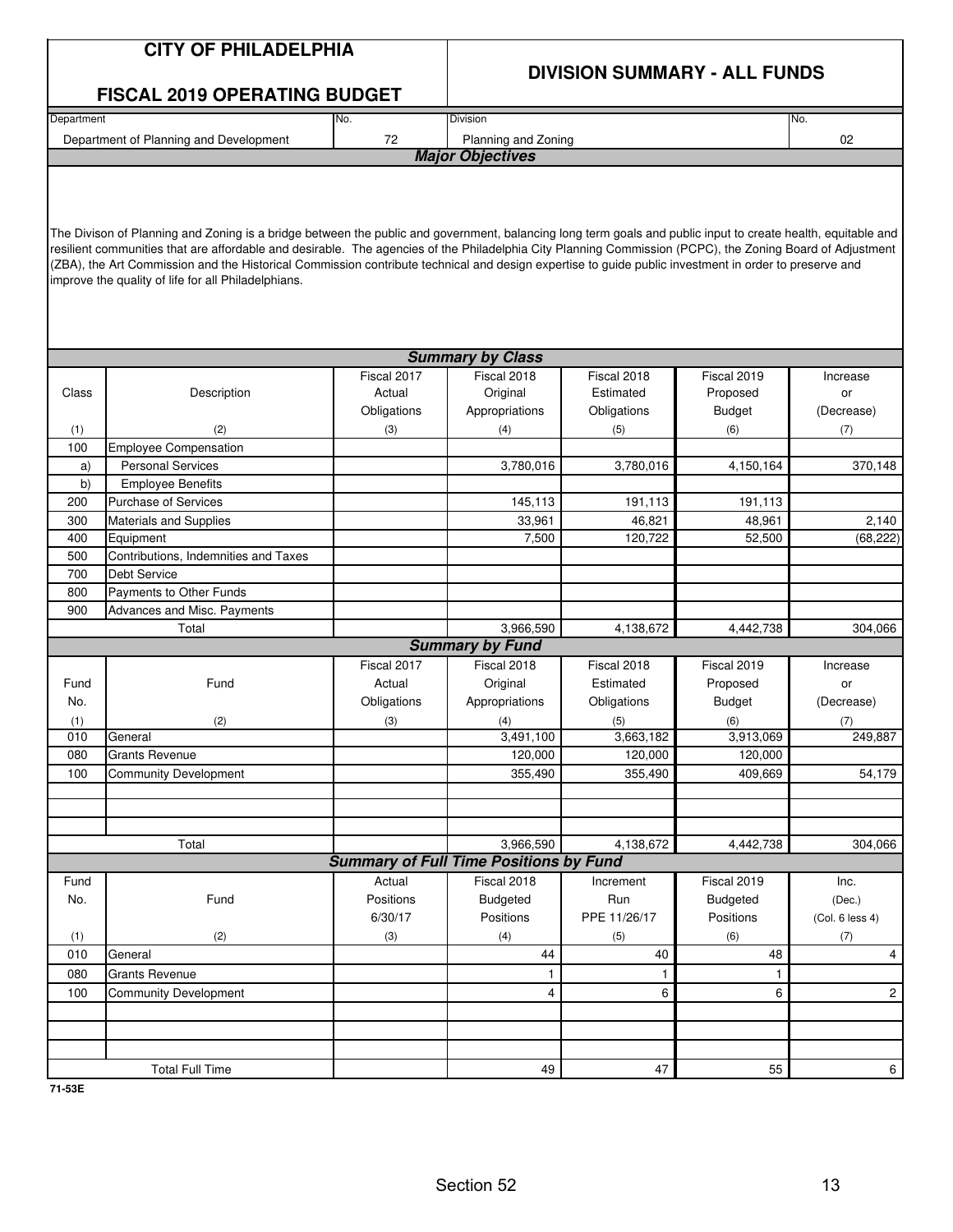| <b>CITY OF PHILADELPHIA</b><br><b>DIVISION SUMMARY</b><br><b>FISCAL 2019 OPERATING BUDGET</b><br>Department<br>Division<br>No.<br>No.<br>Department of Planning and Development<br>72<br>Planning and Zoning<br>02<br>Fund<br>No.<br>010<br>General<br><b>Major Objectives</b><br>The Division of Planning and Zoning is a bridge between the public and government, balancing long term goals and public input to create health, equitable<br>and resilient communities that are affordable and desirable. The agencies of the Philadelphia City Planning Commission (PCPC), the Zoning Board of<br>Adjustment (ZBA), the Art Commission and the Historical Commission contribute technical and design expertise to guide public investment in order to<br>preserve and improve the quality of life for all Philadelphians.<br><b>Summary by Class</b><br>Fiscal 2017<br>Fiscal 2018<br>Fiscal 2018<br>Fiscal 2019<br>Increase<br>Original<br>Proposed<br>Class<br>Description<br>Actual<br>Estimated<br>or<br>Obligations<br>Appropriations<br>Obligations<br><b>Budget</b><br>(Decrease)<br>(2)<br>(4)<br>(5)<br>(6)<br>(7)<br>(1)<br>(3)<br><b>Employee Compensation</b><br>100<br><b>Personal Services</b><br>3,334,526<br>3,334,526<br>3,650,495<br>315,969<br>a)<br>b)<br><b>Employee Benefits</b><br>115,113<br><b>Purchase of Services</b><br>161,113<br>161,113<br>200<br>33,961<br>46,821<br>48,961<br>2,140<br>300<br><b>Materials and Supplies</b><br>400<br>Equipment<br>7,500<br>120,722<br>52,500<br>Contributions, Indemnities and Taxes<br>500<br><b>Debt Service</b><br>700<br>800<br>Payments to Other Funds<br>900<br>Advances and Misc. Payments<br>3,491,100<br>3,663,182<br>3,913,069<br>249,887<br>Total<br><b>Summary of Positions</b><br>Fiscal 2018<br>Fiscal 2019<br>Increment<br>Actual<br>Increase<br>Positions<br><b>Budgeted</b><br>Run<br><b>Budgeted</b><br>(Decrease)<br>6/30/17<br>Positions<br>PPE 11/26/17<br>Code<br>Category<br>Positions<br>Col. 6 less Col. 4<br>(1)<br>(3)<br>(4)<br>(5)<br>(6)<br>(2)<br>(7)<br>101<br>Full Time - Civilian<br>44<br>40<br>48<br>4<br>Full Time - Uniform<br>105<br>44<br>40<br>48<br>Total |  |  |  |  |
|--------------------------------------------------------------------------------------------------------------------------------------------------------------------------------------------------------------------------------------------------------------------------------------------------------------------------------------------------------------------------------------------------------------------------------------------------------------------------------------------------------------------------------------------------------------------------------------------------------------------------------------------------------------------------------------------------------------------------------------------------------------------------------------------------------------------------------------------------------------------------------------------------------------------------------------------------------------------------------------------------------------------------------------------------------------------------------------------------------------------------------------------------------------------------------------------------------------------------------------------------------------------------------------------------------------------------------------------------------------------------------------------------------------------------------------------------------------------------------------------------------------------------------------------------------------------------------------------------------------------------------------------------------------------------------------------------------------------------------------------------------------------------------------------------------------------------------------------------------------------------------------------------------------------------------------------------------------------------------------------------------------------------------------------------------------------------------------------------------------------------------------------------------------------------|--|--|--|--|
|                                                                                                                                                                                                                                                                                                                                                                                                                                                                                                                                                                                                                                                                                                                                                                                                                                                                                                                                                                                                                                                                                                                                                                                                                                                                                                                                                                                                                                                                                                                                                                                                                                                                                                                                                                                                                                                                                                                                                                                                                                                                                                                                                                          |  |  |  |  |
|                                                                                                                                                                                                                                                                                                                                                                                                                                                                                                                                                                                                                                                                                                                                                                                                                                                                                                                                                                                                                                                                                                                                                                                                                                                                                                                                                                                                                                                                                                                                                                                                                                                                                                                                                                                                                                                                                                                                                                                                                                                                                                                                                                          |  |  |  |  |
|                                                                                                                                                                                                                                                                                                                                                                                                                                                                                                                                                                                                                                                                                                                                                                                                                                                                                                                                                                                                                                                                                                                                                                                                                                                                                                                                                                                                                                                                                                                                                                                                                                                                                                                                                                                                                                                                                                                                                                                                                                                                                                                                                                          |  |  |  |  |
|                                                                                                                                                                                                                                                                                                                                                                                                                                                                                                                                                                                                                                                                                                                                                                                                                                                                                                                                                                                                                                                                                                                                                                                                                                                                                                                                                                                                                                                                                                                                                                                                                                                                                                                                                                                                                                                                                                                                                                                                                                                                                                                                                                          |  |  |  |  |
|                                                                                                                                                                                                                                                                                                                                                                                                                                                                                                                                                                                                                                                                                                                                                                                                                                                                                                                                                                                                                                                                                                                                                                                                                                                                                                                                                                                                                                                                                                                                                                                                                                                                                                                                                                                                                                                                                                                                                                                                                                                                                                                                                                          |  |  |  |  |
|                                                                                                                                                                                                                                                                                                                                                                                                                                                                                                                                                                                                                                                                                                                                                                                                                                                                                                                                                                                                                                                                                                                                                                                                                                                                                                                                                                                                                                                                                                                                                                                                                                                                                                                                                                                                                                                                                                                                                                                                                                                                                                                                                                          |  |  |  |  |
|                                                                                                                                                                                                                                                                                                                                                                                                                                                                                                                                                                                                                                                                                                                                                                                                                                                                                                                                                                                                                                                                                                                                                                                                                                                                                                                                                                                                                                                                                                                                                                                                                                                                                                                                                                                                                                                                                                                                                                                                                                                                                                                                                                          |  |  |  |  |
|                                                                                                                                                                                                                                                                                                                                                                                                                                                                                                                                                                                                                                                                                                                                                                                                                                                                                                                                                                                                                                                                                                                                                                                                                                                                                                                                                                                                                                                                                                                                                                                                                                                                                                                                                                                                                                                                                                                                                                                                                                                                                                                                                                          |  |  |  |  |
| (68, 222)<br>$\overline{4}$                                                                                                                                                                                                                                                                                                                                                                                                                                                                                                                                                                                                                                                                                                                                                                                                                                                                                                                                                                                                                                                                                                                                                                                                                                                                                                                                                                                                                                                                                                                                                                                                                                                                                                                                                                                                                                                                                                                                                                                                                                                                                                                                              |  |  |  |  |
|                                                                                                                                                                                                                                                                                                                                                                                                                                                                                                                                                                                                                                                                                                                                                                                                                                                                                                                                                                                                                                                                                                                                                                                                                                                                                                                                                                                                                                                                                                                                                                                                                                                                                                                                                                                                                                                                                                                                                                                                                                                                                                                                                                          |  |  |  |  |
|                                                                                                                                                                                                                                                                                                                                                                                                                                                                                                                                                                                                                                                                                                                                                                                                                                                                                                                                                                                                                                                                                                                                                                                                                                                                                                                                                                                                                                                                                                                                                                                                                                                                                                                                                                                                                                                                                                                                                                                                                                                                                                                                                                          |  |  |  |  |
|                                                                                                                                                                                                                                                                                                                                                                                                                                                                                                                                                                                                                                                                                                                                                                                                                                                                                                                                                                                                                                                                                                                                                                                                                                                                                                                                                                                                                                                                                                                                                                                                                                                                                                                                                                                                                                                                                                                                                                                                                                                                                                                                                                          |  |  |  |  |
|                                                                                                                                                                                                                                                                                                                                                                                                                                                                                                                                                                                                                                                                                                                                                                                                                                                                                                                                                                                                                                                                                                                                                                                                                                                                                                                                                                                                                                                                                                                                                                                                                                                                                                                                                                                                                                                                                                                                                                                                                                                                                                                                                                          |  |  |  |  |
|                                                                                                                                                                                                                                                                                                                                                                                                                                                                                                                                                                                                                                                                                                                                                                                                                                                                                                                                                                                                                                                                                                                                                                                                                                                                                                                                                                                                                                                                                                                                                                                                                                                                                                                                                                                                                                                                                                                                                                                                                                                                                                                                                                          |  |  |  |  |
|                                                                                                                                                                                                                                                                                                                                                                                                                                                                                                                                                                                                                                                                                                                                                                                                                                                                                                                                                                                                                                                                                                                                                                                                                                                                                                                                                                                                                                                                                                                                                                                                                                                                                                                                                                                                                                                                                                                                                                                                                                                                                                                                                                          |  |  |  |  |
|                                                                                                                                                                                                                                                                                                                                                                                                                                                                                                                                                                                                                                                                                                                                                                                                                                                                                                                                                                                                                                                                                                                                                                                                                                                                                                                                                                                                                                                                                                                                                                                                                                                                                                                                                                                                                                                                                                                                                                                                                                                                                                                                                                          |  |  |  |  |
|                                                                                                                                                                                                                                                                                                                                                                                                                                                                                                                                                                                                                                                                                                                                                                                                                                                                                                                                                                                                                                                                                                                                                                                                                                                                                                                                                                                                                                                                                                                                                                                                                                                                                                                                                                                                                                                                                                                                                                                                                                                                                                                                                                          |  |  |  |  |
|                                                                                                                                                                                                                                                                                                                                                                                                                                                                                                                                                                                                                                                                                                                                                                                                                                                                                                                                                                                                                                                                                                                                                                                                                                                                                                                                                                                                                                                                                                                                                                                                                                                                                                                                                                                                                                                                                                                                                                                                                                                                                                                                                                          |  |  |  |  |
|                                                                                                                                                                                                                                                                                                                                                                                                                                                                                                                                                                                                                                                                                                                                                                                                                                                                                                                                                                                                                                                                                                                                                                                                                                                                                                                                                                                                                                                                                                                                                                                                                                                                                                                                                                                                                                                                                                                                                                                                                                                                                                                                                                          |  |  |  |  |
|                                                                                                                                                                                                                                                                                                                                                                                                                                                                                                                                                                                                                                                                                                                                                                                                                                                                                                                                                                                                                                                                                                                                                                                                                                                                                                                                                                                                                                                                                                                                                                                                                                                                                                                                                                                                                                                                                                                                                                                                                                                                                                                                                                          |  |  |  |  |
|                                                                                                                                                                                                                                                                                                                                                                                                                                                                                                                                                                                                                                                                                                                                                                                                                                                                                                                                                                                                                                                                                                                                                                                                                                                                                                                                                                                                                                                                                                                                                                                                                                                                                                                                                                                                                                                                                                                                                                                                                                                                                                                                                                          |  |  |  |  |
|                                                                                                                                                                                                                                                                                                                                                                                                                                                                                                                                                                                                                                                                                                                                                                                                                                                                                                                                                                                                                                                                                                                                                                                                                                                                                                                                                                                                                                                                                                                                                                                                                                                                                                                                                                                                                                                                                                                                                                                                                                                                                                                                                                          |  |  |  |  |
|                                                                                                                                                                                                                                                                                                                                                                                                                                                                                                                                                                                                                                                                                                                                                                                                                                                                                                                                                                                                                                                                                                                                                                                                                                                                                                                                                                                                                                                                                                                                                                                                                                                                                                                                                                                                                                                                                                                                                                                                                                                                                                                                                                          |  |  |  |  |
|                                                                                                                                                                                                                                                                                                                                                                                                                                                                                                                                                                                                                                                                                                                                                                                                                                                                                                                                                                                                                                                                                                                                                                                                                                                                                                                                                                                                                                                                                                                                                                                                                                                                                                                                                                                                                                                                                                                                                                                                                                                                                                                                                                          |  |  |  |  |
|                                                                                                                                                                                                                                                                                                                                                                                                                                                                                                                                                                                                                                                                                                                                                                                                                                                                                                                                                                                                                                                                                                                                                                                                                                                                                                                                                                                                                                                                                                                                                                                                                                                                                                                                                                                                                                                                                                                                                                                                                                                                                                                                                                          |  |  |  |  |
|                                                                                                                                                                                                                                                                                                                                                                                                                                                                                                                                                                                                                                                                                                                                                                                                                                                                                                                                                                                                                                                                                                                                                                                                                                                                                                                                                                                                                                                                                                                                                                                                                                                                                                                                                                                                                                                                                                                                                                                                                                                                                                                                                                          |  |  |  |  |
|                                                                                                                                                                                                                                                                                                                                                                                                                                                                                                                                                                                                                                                                                                                                                                                                                                                                                                                                                                                                                                                                                                                                                                                                                                                                                                                                                                                                                                                                                                                                                                                                                                                                                                                                                                                                                                                                                                                                                                                                                                                                                                                                                                          |  |  |  |  |
|                                                                                                                                                                                                                                                                                                                                                                                                                                                                                                                                                                                                                                                                                                                                                                                                                                                                                                                                                                                                                                                                                                                                                                                                                                                                                                                                                                                                                                                                                                                                                                                                                                                                                                                                                                                                                                                                                                                                                                                                                                                                                                                                                                          |  |  |  |  |
|                                                                                                                                                                                                                                                                                                                                                                                                                                                                                                                                                                                                                                                                                                                                                                                                                                                                                                                                                                                                                                                                                                                                                                                                                                                                                                                                                                                                                                                                                                                                                                                                                                                                                                                                                                                                                                                                                                                                                                                                                                                                                                                                                                          |  |  |  |  |
|                                                                                                                                                                                                                                                                                                                                                                                                                                                                                                                                                                                                                                                                                                                                                                                                                                                                                                                                                                                                                                                                                                                                                                                                                                                                                                                                                                                                                                                                                                                                                                                                                                                                                                                                                                                                                                                                                                                                                                                                                                                                                                                                                                          |  |  |  |  |
|                                                                                                                                                                                                                                                                                                                                                                                                                                                                                                                                                                                                                                                                                                                                                                                                                                                                                                                                                                                                                                                                                                                                                                                                                                                                                                                                                                                                                                                                                                                                                                                                                                                                                                                                                                                                                                                                                                                                                                                                                                                                                                                                                                          |  |  |  |  |
|                                                                                                                                                                                                                                                                                                                                                                                                                                                                                                                                                                                                                                                                                                                                                                                                                                                                                                                                                                                                                                                                                                                                                                                                                                                                                                                                                                                                                                                                                                                                                                                                                                                                                                                                                                                                                                                                                                                                                                                                                                                                                                                                                                          |  |  |  |  |
|                                                                                                                                                                                                                                                                                                                                                                                                                                                                                                                                                                                                                                                                                                                                                                                                                                                                                                                                                                                                                                                                                                                                                                                                                                                                                                                                                                                                                                                                                                                                                                                                                                                                                                                                                                                                                                                                                                                                                                                                                                                                                                                                                                          |  |  |  |  |
|                                                                                                                                                                                                                                                                                                                                                                                                                                                                                                                                                                                                                                                                                                                                                                                                                                                                                                                                                                                                                                                                                                                                                                                                                                                                                                                                                                                                                                                                                                                                                                                                                                                                                                                                                                                                                                                                                                                                                                                                                                                                                                                                                                          |  |  |  |  |
|                                                                                                                                                                                                                                                                                                                                                                                                                                                                                                                                                                                                                                                                                                                                                                                                                                                                                                                                                                                                                                                                                                                                                                                                                                                                                                                                                                                                                                                                                                                                                                                                                                                                                                                                                                                                                                                                                                                                                                                                                                                                                                                                                                          |  |  |  |  |
|                                                                                                                                                                                                                                                                                                                                                                                                                                                                                                                                                                                                                                                                                                                                                                                                                                                                                                                                                                                                                                                                                                                                                                                                                                                                                                                                                                                                                                                                                                                                                                                                                                                                                                                                                                                                                                                                                                                                                                                                                                                                                                                                                                          |  |  |  |  |
|                                                                                                                                                                                                                                                                                                                                                                                                                                                                                                                                                                                                                                                                                                                                                                                                                                                                                                                                                                                                                                                                                                                                                                                                                                                                                                                                                                                                                                                                                                                                                                                                                                                                                                                                                                                                                                                                                                                                                                                                                                                                                                                                                                          |  |  |  |  |
|                                                                                                                                                                                                                                                                                                                                                                                                                                                                                                                                                                                                                                                                                                                                                                                                                                                                                                                                                                                                                                                                                                                                                                                                                                                                                                                                                                                                                                                                                                                                                                                                                                                                                                                                                                                                                                                                                                                                                                                                                                                                                                                                                                          |  |  |  |  |
|                                                                                                                                                                                                                                                                                                                                                                                                                                                                                                                                                                                                                                                                                                                                                                                                                                                                                                                                                                                                                                                                                                                                                                                                                                                                                                                                                                                                                                                                                                                                                                                                                                                                                                                                                                                                                                                                                                                                                                                                                                                                                                                                                                          |  |  |  |  |
|                                                                                                                                                                                                                                                                                                                                                                                                                                                                                                                                                                                                                                                                                                                                                                                                                                                                                                                                                                                                                                                                                                                                                                                                                                                                                                                                                                                                                                                                                                                                                                                                                                                                                                                                                                                                                                                                                                                                                                                                                                                                                                                                                                          |  |  |  |  |

**71-53F**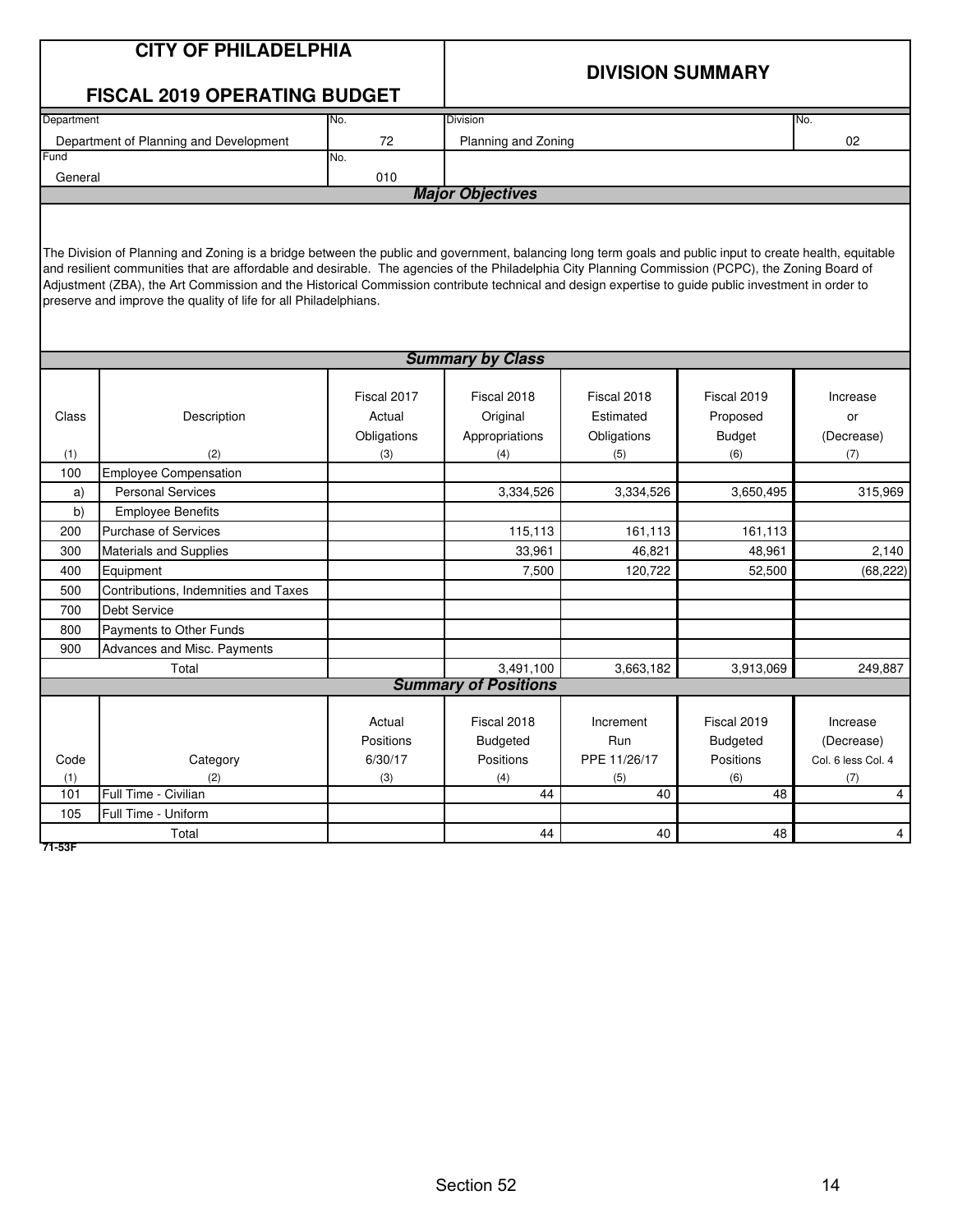|            |             | <b>CITY OF PHILADELPHIA</b><br><b>FISCAL 2019 OPERATING BUDGET</b> |          |                                    |                |                     |                 | <b>SCHEDULE 100</b><br><b>LIST OF POSITIONS</b><br><b>BY DIVISION</b> |                   |                      |
|------------|-------------|--------------------------------------------------------------------|----------|------------------------------------|----------------|---------------------|-----------------|-----------------------------------------------------------------------|-------------------|----------------------|
| Department |             |                                                                    |          |                                    | No.            | Division            |                 |                                                                       |                   | No.                  |
|            |             | Department of Planning and Development                             |          |                                    | 72             | Planning and Zoning |                 |                                                                       |                   | 02                   |
| Fund       |             |                                                                    |          |                                    | No.            |                     |                 |                                                                       |                   |                      |
| General    |             |                                                                    |          |                                    | 010            |                     |                 |                                                                       |                   |                      |
|            |             |                                                                    |          |                                    | Fiscal         | Fiscal              |                 | Fiscal                                                                |                   | Increase             |
|            |             |                                                                    |          | Salary                             | 2017           | 2018                | Increment       | 2019                                                                  | Annual            | (Decrease)           |
| Line       | Class       | Title                                                              |          | Range                              | Actual Pos.    | Budgeted            | Run - PPE       | <b>Budgeted</b>                                                       | Salary            | (Col. 8              |
| No.<br>(1) | Code<br>(2) | (3)                                                                |          | (in dollars)<br>(4)                | 6/30/17<br>(5) | Positions<br>(6)    | 11/26/17<br>(7) | Positions<br>(8)                                                      | 7/1/18<br>(9)     | less Col. 6)<br>(10) |
|            |             |                                                                    |          |                                    |                |                     |                 |                                                                       |                   |                      |
| 1          |             | <b>Planning &amp; Zoning</b><br>1A20 Executive Secretary           |          | 33,131 - 42,595                    |                |                     |                 |                                                                       | 43,620            |                      |
| 2          |             | D295 Deputy Director                                               |          | 145,000                            |                |                     | 1               | 1                                                                     | 145,000           | $\mathbf{1}$         |
| 3          | D408        | Deputy Planning Director                                           |          | 120,000                            |                |                     |                 |                                                                       | 120,000           |                      |
| 4          |             | E700 Executive Director                                            |          | 134,101                            |                | 1                   |                 |                                                                       |                   | (1)                  |
|            |             |                                                                    | Subtotal |                                    |                | 3                   | $\overline{2}$  | 3                                                                     | 308,620           |                      |
|            |             |                                                                    |          |                                    |                |                     |                 |                                                                       |                   |                      |
|            |             | <b>Administration Planning and Support</b>                         |          |                                    |                |                     |                 |                                                                       |                   |                      |
| 5          |             | A398 Assistant Managing Director                                   |          | 93,500                             |                |                     |                 | 1                                                                     | 93,500            |                      |
| 6          | 2L01        | Administrative Technician                                          |          | 33,277 - 42,793                    |                |                     |                 |                                                                       |                   | (1)                  |
| 7<br>8     | 2L06        | Administrative Trainee 1                                           |          | 34,109 - 43,864                    |                |                     | 1               | -1                                                                    | 43,864<br>81,282  | $\mathbf{1}$         |
|            | 2L18        | <b>Executive Assistant</b>                                         | Subtotal | 62,578 - 80,457                    |                | 1<br>3              | 3               | 3                                                                     | 218,646           |                      |
|            |             |                                                                    |          |                                    |                |                     |                 |                                                                       |                   |                      |
|            |             | <b>Community Planning</b>                                          |          |                                    |                |                     |                 |                                                                       |                   |                      |
| 9          |             | 3E04 City Planner III                                              |          | 61,249 - 68,901                    |                | 6                   | 6               | 6                                                                     | 416,481           |                      |
| 10         | 3E05        | <b>City Planner Supervisor</b>                                     |          | 71,518 - 80,457                    |                | 3                   | 3               | 3                                                                     | 243,846           |                      |
| 11         | 3E06        | <b>City Planner Manager</b>                                        |          | 81,824 - 92,059                    |                | 1                   |                 |                                                                       | 94,484            |                      |
|            |             |                                                                    | Subtotal |                                    |                | 10                  | 10              | 10                                                                    | 754,811           |                      |
|            |             |                                                                    |          |                                    |                |                     |                 |                                                                       |                   |                      |
| 12         |             | <b>Development Planning</b><br>3E04 City Planner III               |          | 61,249 - 68,901                    |                | 1                   | 1               | -1                                                                    | 71,326            |                      |
| 13         | 3E05        | City Planner Supervisor                                            |          | 71,518 - 80,457                    |                | 1                   |                 | 1                                                                     | 81,482            |                      |
| 14         |             | 3E06 City Planner Manager                                          |          | 81,824 - 92,059                    |                | 1                   | 1               | 1                                                                     | 93,284            |                      |
|            |             |                                                                    | Subtotal |                                    |                | 3                   | 3               | 3                                                                     | 246,092           |                      |
|            |             |                                                                    |          |                                    |                |                     |                 |                                                                       |                   |                      |
|            |             | Implementation                                                     |          |                                    |                |                     |                 |                                                                       |                   |                      |
| 15         |             | 3E03 City Planner II                                               |          | 48,116 - 61,866                    |                | 1                   |                 | 1                                                                     | 48,116            |                      |
| 16         |             | 3E04 City Planner III                                              |          | 61,249 - 68,901                    |                | 2                   |                 | 2                                                                     | 130,150           |                      |
| 17         |             | 3E05 City Planner Supervisor                                       |          | 71,518 - 80,457                    |                | 1                   |                 |                                                                       | 81,282            |                      |
|            |             |                                                                    | Subtotal |                                    |                | 4                   | 3               | $\overline{4}$                                                        | 259,548           |                      |
|            |             | <b>Policy and Analysis</b>                                         |          |                                    |                |                     |                 |                                                                       |                   |                      |
| 18         |             | 3E05 City Planner Supervisor                                       |          | 71,518 - 80,457                    |                | 1                   | 1               | 1                                                                     | 81,482            |                      |
| 19         |             | 3E06 City Planner Manager                                          |          | 81,824 - 92,059                    |                | 1                   |                 |                                                                       | 94,484            |                      |
|            |             |                                                                    | Subtotal |                                    |                | $\overline{c}$      | $\overline{c}$  | $\overline{c}$                                                        | 175,966           |                      |
|            |             |                                                                    |          |                                    |                |                     |                 |                                                                       |                   |                      |
|            |             | <b>Urban Design</b>                                                |          |                                    |                |                     |                 |                                                                       |                   |                      |
| 20         |             | 3E03 City Planner II                                               |          | 48,116 - 61,866                    |                |                     | 1               | 1                                                                     | 48,116            | $\mathbf{1}$         |
| 21<br>22   |             | 3E04 City Planner III<br>3E05 City Planner Supervisor              |          | 61,249 - 68,901<br>71,518 - 80,457 |                | 3                   | 2               | 2<br>1                                                                | 138,427<br>81,282 | (1)                  |
| 23         |             | 3E06 City Planner Manager                                          |          | 81,824 - 92,059                    |                | 1<br>1              |                 |                                                                       | 94,484            |                      |
|            |             |                                                                    | Subtotal |                                    |                | 5                   | 5               | 5                                                                     | 362,309           |                      |
|            |             |                                                                    |          |                                    |                |                     |                 |                                                                       |                   |                      |
|            |             |                                                                    |          |                                    |                |                     |                 |                                                                       |                   |                      |
| 71-531     |             |                                                                    |          |                                    |                |                     |                 |                                                                       |                   |                      |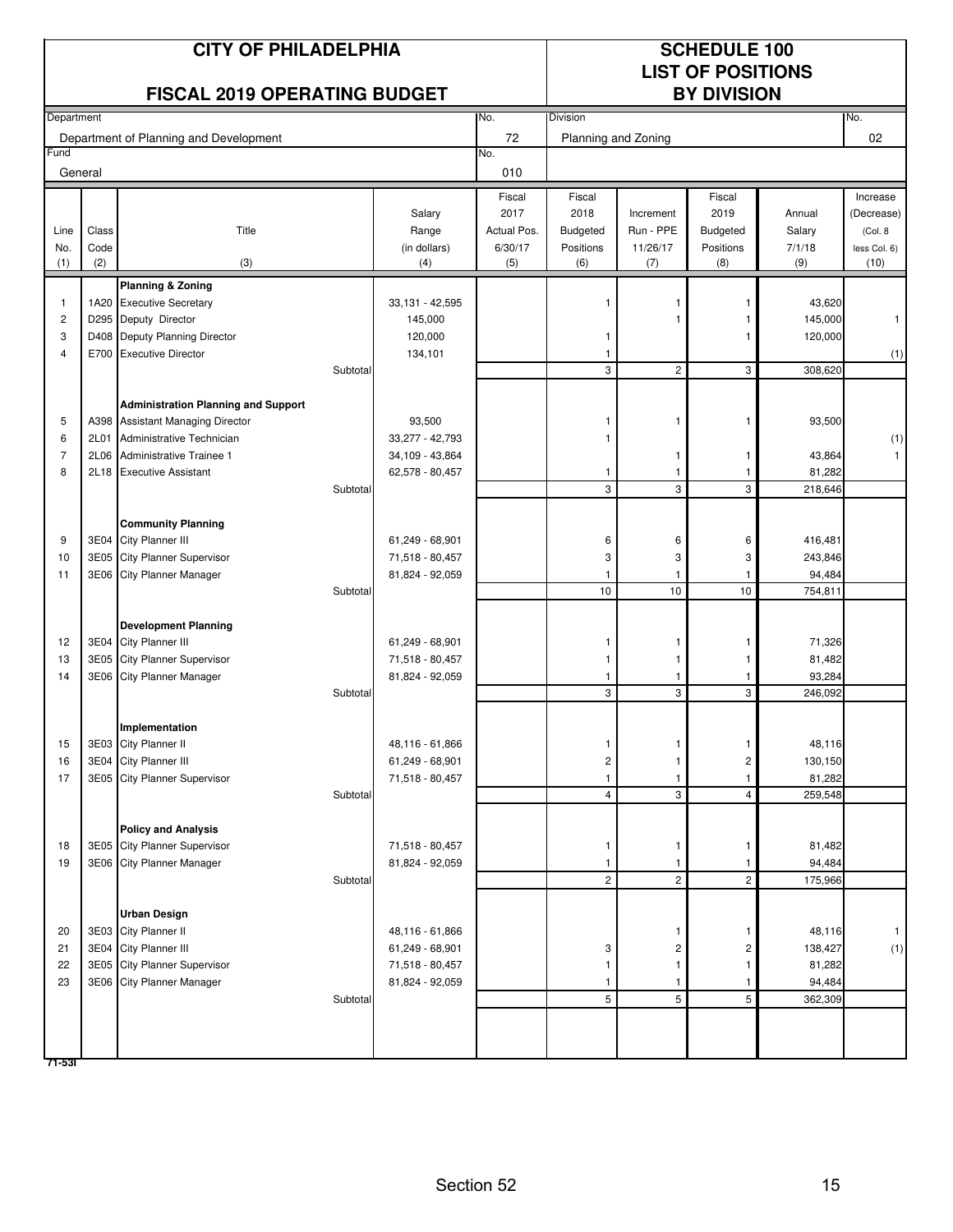|            |              | <b>CITY OF PHILADELPHIA</b><br><b>FISCAL 2019 OPERATING BUDGET</b>                              |                                    |                     |                     |                        | <b>SCHEDULE 100</b><br><b>LIST OF POSITIONS</b><br><b>BY DIVISION</b> |                   |                       |
|------------|--------------|-------------------------------------------------------------------------------------------------|------------------------------------|---------------------|---------------------|------------------------|-----------------------------------------------------------------------|-------------------|-----------------------|
| Department |              |                                                                                                 |                                    | No.                 | Division            |                        |                                                                       |                   | No.                   |
|            |              | Department of Planning and Development                                                          |                                    | 72                  | Planning and Zoning |                        |                                                                       |                   | 02                    |
| Fund       |              |                                                                                                 |                                    | No.                 |                     |                        |                                                                       |                   |                       |
| General    |              |                                                                                                 |                                    | 010                 |                     |                        |                                                                       |                   |                       |
|            |              |                                                                                                 |                                    | Fiscal              | Fiscal              |                        | Fiscal                                                                |                   | Increase              |
| Line       | Class        | Title                                                                                           | Salary<br>Range                    | 2017<br>Actual Pos. | 2018<br>Budgeted    | Increment<br>Run - PPE | 2019<br>Budgeted                                                      | Annual<br>Salary  | (Decrease)<br>(Col. 8 |
| No.        | Code         |                                                                                                 | (in dollars)                       | 6/30/17             | Positions           | 11/26/17               | Positions                                                             | 7/1/18            | less Col. 6)          |
| (1)        | (2)          | (3)                                                                                             | (4)                                | (5)                 | (6)                 | (7)                    | (8)                                                                   | (9)               | (10)                  |
|            |              | GIS                                                                                             |                                    |                     |                     |                        |                                                                       |                   |                       |
| 24         | 3E20<br>3E21 | Geographic Information Systems Specialist 1                                                     | 42,240 - 54,311                    |                     |                     |                        |                                                                       | 42,240            |                       |
| 25<br>26   |              | Geographic Information Systems Specialist 2<br>3E22 Geographic Information Systems Specialist 3 | 48,116 - 61,866<br>61,052 - 78,495 |                     |                     |                        | 1<br>2                                                                | 51,553<br>140,572 | 1<br>2                |
|            |              | Subtotal                                                                                        |                                    |                     |                     |                        | 4                                                                     | 234,365           | $\overline{4}$        |
|            |              |                                                                                                 |                                    |                     |                     |                        |                                                                       |                   |                       |
|            |              | <b>Zoning Board</b>                                                                             |                                    |                     |                     |                        |                                                                       |                   |                       |
| 27<br>28   | 1A04<br>1D41 | Clerk III<br>Data Services Support Clerk                                                        | 37,692 - 41,128<br>34,421 - 37,413 |                     | 2<br>1              | 2<br>1                 | 2                                                                     | 84,595<br>40,373  |                       |
| 29         |              | E695 Executive Assistant (Compliance Director)                                                  | 72,500                             |                     | 1                   | 1                      |                                                                       | 72,500            |                       |
| 30         |              | 1A37 Service Representative                                                                     | 34,421 - 37,413                    |                     | -1                  |                        |                                                                       |                   |                       |
| 31         |              | 6H33 L&I Codes Compliance Specialist                                                            | $50,765 - 56,078$                  |                     |                     | -1                     | 1                                                                     | 58,504            | $\mathbf{1}$          |
|            |              | Subtotal                                                                                        |                                    |                     | 5                   | 5                      | 5                                                                     | 255,972           |                       |
|            |              | <b>Historical Commission</b>                                                                    |                                    |                     |                     |                        |                                                                       |                   |                       |
| 32         |              | 1A04 Clerk III                                                                                  | 37,692 - 41,128                    |                     |                     | 1                      | 1                                                                     | 40,434            | $\mathbf{1}$          |
| 33         | E700         | <b>Executive Director</b>                                                                       | 106,088                            |                     | -1                  |                        |                                                                       | 106,088           |                       |
| 34         | 3E10         | <b>Historic Preservation Planner 1</b>                                                          | 48,116 - 61,866                    |                     | 3                   |                        | 2                                                                     | 103,150           | (1)                   |
| 35<br>36   | 3E11         | Historic Preservation Planner 2<br>3E12 Historic Preservation Planner 3                         | 53,601 - 68,901<br>62,578 - 80,457 |                     | 2<br>1              | 3<br>1                 | 3<br>1                                                                | 202,873<br>82,082 | 1                     |
| 37         |              | 1A18 Secretary                                                                                  | 34,421 - 37,413                    |                     | 1                   |                        |                                                                       |                   | (1)                   |
|            |              | Subtotal                                                                                        |                                    |                     | 8                   | 6                      | 8                                                                     | 534,627           |                       |
|            |              |                                                                                                 |                                    |                     |                     |                        |                                                                       |                   |                       |
| 38         |              | <b>Art Commission</b><br>3E08 Municipal Art Planner                                             | 62,578 - 80,457                    |                     | -1                  | 1                      | 1                                                                     | 82,482            |                       |
|            |              | Subtotal                                                                                        |                                    |                     | $\overline{1}$      | $\overline{1}$         |                                                                       | 82,482            |                       |
|            |              |                                                                                                 |                                    |                     |                     |                        |                                                                       |                   |                       |
|            |              | <b>Total</b>                                                                                    |                                    |                     | 44                  | 40                     | 48                                                                    | 3,433,438         | 4                     |
|            |              |                                                                                                 |                                    |                     |                     |                        |                                                                       |                   |                       |
|            |              |                                                                                                 |                                    |                     |                     |                        |                                                                       |                   |                       |
|            |              |                                                                                                 |                                    |                     |                     |                        |                                                                       |                   |                       |
|            |              |                                                                                                 |                                    |                     |                     |                        |                                                                       |                   |                       |
|            |              |                                                                                                 |                                    |                     |                     |                        |                                                                       |                   |                       |
|            |              |                                                                                                 |                                    |                     |                     |                        |                                                                       |                   |                       |
|            |              |                                                                                                 |                                    |                     |                     |                        |                                                                       |                   |                       |
|            |              |                                                                                                 |                                    |                     |                     |                        |                                                                       |                   |                       |
|            |              |                                                                                                 |                                    |                     |                     |                        |                                                                       |                   |                       |
|            |              |                                                                                                 |                                    |                     |                     |                        |                                                                       |                   |                       |
|            |              |                                                                                                 |                                    |                     |                     |                        |                                                                       |                   |                       |
|            |              |                                                                                                 |                                    |                     |                     |                        |                                                                       |                   |                       |
|            |              |                                                                                                 |                                    |                     |                     |                        |                                                                       |                   |                       |
|            |              |                                                                                                 |                                    |                     |                     |                        |                                                                       |                   |                       |
| 71-531     |              |                                                                                                 |                                    |                     |                     |                        |                                                                       |                   |                       |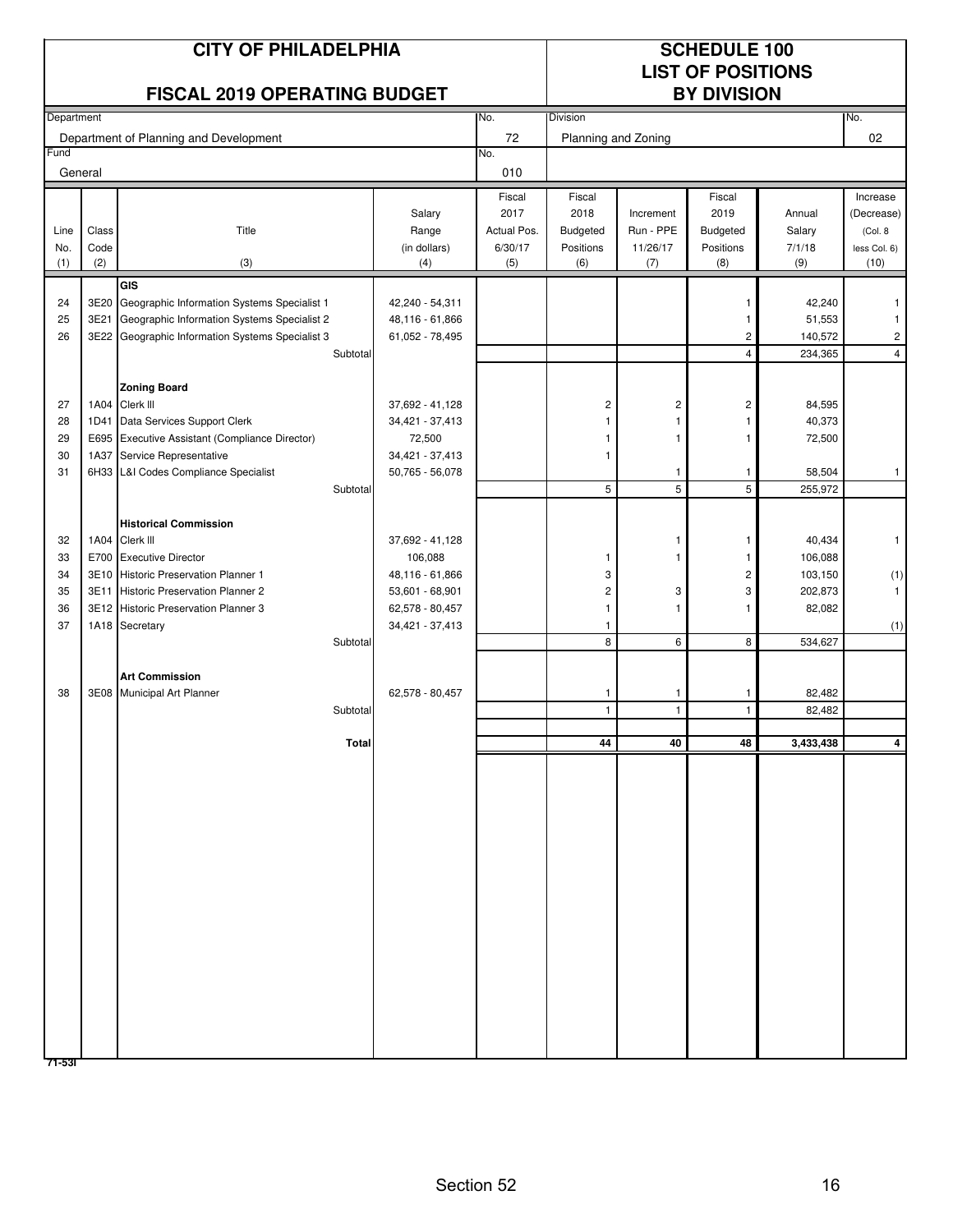| <b>CITY OF PHILADELPHIA</b><br><b>FISCAL 2019 OPERATING BUDGET</b><br>Department<br>No. |                                                                                                                                                   |                |                             |                                     |                     |                 |           | <b>SCHEDULE 100</b><br><b>LIST OF POSITIONS</b><br><b>BY DIVISION</b> |                      |                      |
|-----------------------------------------------------------------------------------------|---------------------------------------------------------------------------------------------------------------------------------------------------|----------------|-----------------------------|-------------------------------------|---------------------|-----------------|-----------|-----------------------------------------------------------------------|----------------------|----------------------|
|                                                                                         |                                                                                                                                                   |                |                             |                                     | Division            |                 |           |                                                                       |                      | No.                  |
|                                                                                         | Department of Planning and Development                                                                                                            |                |                             | 72                                  | Planning and Zoning |                 |           |                                                                       |                      | 02                   |
| Fund<br>General                                                                         |                                                                                                                                                   |                |                             | No.<br>010                          |                     |                 |           |                                                                       |                      |                      |
|                                                                                         |                                                                                                                                                   |                |                             |                                     | Fiscal              | Fiscal          |           | Fiscal                                                                |                      | Inc.                 |
|                                                                                         |                                                                                                                                                   |                |                             | Salary                              | 2017                | 2018            | Increment | 2019                                                                  | Annual               | (Dec.)               |
| Line                                                                                    | Class<br>Title                                                                                                                                    |                |                             | Range                               | Actual Pos.         | <b>Budgeted</b> | Run -PPE  | Budgeted                                                              | Salary               | (Col. 8              |
| No.                                                                                     | Code                                                                                                                                              |                |                             | (in dollars)                        | 6/30/17             | Positions       | 11/26/17  | Positions                                                             | 7/1/18               | less Col. 6)         |
| (1)                                                                                     | (2)<br>(3)                                                                                                                                        |                |                             | (4)                                 | (5)                 | (6)             | (7)       | (8)                                                                   | (9)                  | (10)                 |
|                                                                                         | <b>Total Permanent Full Time</b><br>Transfer partial salary from other funds<br>Bonus Gross Adjustment<br><b>Board Fees</b><br>Temporary/Seasonal |                |                             |                                     | 44                  | 40              | 48        | 3,433,438<br>26,000<br>22,750<br>133,280<br>40,500                    |                      |                      |
|                                                                                         |                                                                                                                                                   |                |                             |                                     |                     |                 |           |                                                                       |                      |                      |
|                                                                                         | <b>Total Gross Requirements</b>                                                                                                                   |                |                             |                                     |                     | 44              | 40        | 48                                                                    | 3,655,968            | $\overline{4}$       |
|                                                                                         | Plus: Earned Increment                                                                                                                            |                |                             |                                     |                     |                 |           |                                                                       | 11,923               |                      |
|                                                                                         | Plus: Longevity                                                                                                                                   |                |                             |                                     |                     |                 |           |                                                                       | 2,746                |                      |
|                                                                                         | Less: (Vacancy Allowance)                                                                                                                         |                |                             |                                     |                     |                 |           |                                                                       | (20, 142)            |                      |
|                                                                                         |                                                                                                                                                   |                | <b>Total Budget Request</b> |                                     |                     |                 |           |                                                                       | 3,650,495            |                      |
|                                                                                         |                                                                                                                                                   |                |                             | <b>Summary of Personal Services</b> |                     |                 |           |                                                                       |                      |                      |
|                                                                                         |                                                                                                                                                   |                | Fiscal 2017                 |                                     | Fiscal 2018         |                 |           | Fiscal 2019                                                           | Inc. / (Dec.)        | Inc. $/$ (Dec.)      |
| Line                                                                                    |                                                                                                                                                   | Actual         | Actual                      | Budgeted                            | Estimated           | Increment       | Budgeted  | Department                                                            | in Require.          | in Bud. Pos.         |
| No.                                                                                     | Category                                                                                                                                          | Positions      | Obligations                 | Positions                           | Obligations         | Run -PPE        | Positions | Request                                                               | (Col.9               | (Col. 8              |
|                                                                                         | (2)                                                                                                                                               | 6/30/17<br>(3) | (4)                         | (5)                                 |                     | 11/26/17<br>(7) | (8)       |                                                                       | less Col. 6)<br>(10) | less Col. 5)<br>(11) |
| (1)<br>$\mathbf{1}$                                                                     | Lump Sum                                                                                                                                          |                |                             |                                     | (6)                 |                 |           | (9)                                                                   |                      |                      |
| $\overline{2}$                                                                          | Full Time - Civilian                                                                                                                              |                |                             | 44                                  | 3,182,979           | 40              | 48        | 3,453,965                                                             | 270,986              | $\overline{4}$       |
| 3                                                                                       | Full Time - Uniform                                                                                                                               |                |                             |                                     |                     |                 |           |                                                                       |                      |                      |
| $\overline{4}$                                                                          | Bonus, Gross Adj.                                                                                                                                 |                |                             |                                     | 22,750              |                 |           | 22,750                                                                |                      |                      |
| 5                                                                                       | PT, Temp/Seas, Bd, SCG                                                                                                                            |                |                             |                                     | 128,797             |                 |           | 173,780                                                               | 44,983               |                      |
| 6                                                                                       | Overtime - Civilian                                                                                                                               |                |                             |                                     |                     |                 |           |                                                                       |                      |                      |
| $\overline{7}$                                                                          | Overtime - Uniform                                                                                                                                |                |                             |                                     |                     |                 |           |                                                                       |                      |                      |
| 8                                                                                       | Holiday Overtime - Civilian                                                                                                                       |                |                             |                                     |                     |                 |           |                                                                       |                      |                      |
| 9                                                                                       | <b>Unused Uniform Leave</b>                                                                                                                       |                |                             |                                     |                     |                 |           |                                                                       |                      |                      |
| $10$                                                                                    | Shift/Stress                                                                                                                                      |                |                             |                                     |                     |                 |           |                                                                       |                      |                      |
| 11                                                                                      | H&L, IOD, LT-Sick                                                                                                                                 |                |                             |                                     |                     |                 |           |                                                                       |                      |                      |
| 12                                                                                      |                                                                                                                                                   |                |                             |                                     |                     |                 |           |                                                                       |                      |                      |
|                                                                                         | Total                                                                                                                                             |                |                             | 44                                  | 3,334,526           | 40              | 48        | 3,650,495                                                             | 315,969              | $\overline{4}$       |

Section 52 17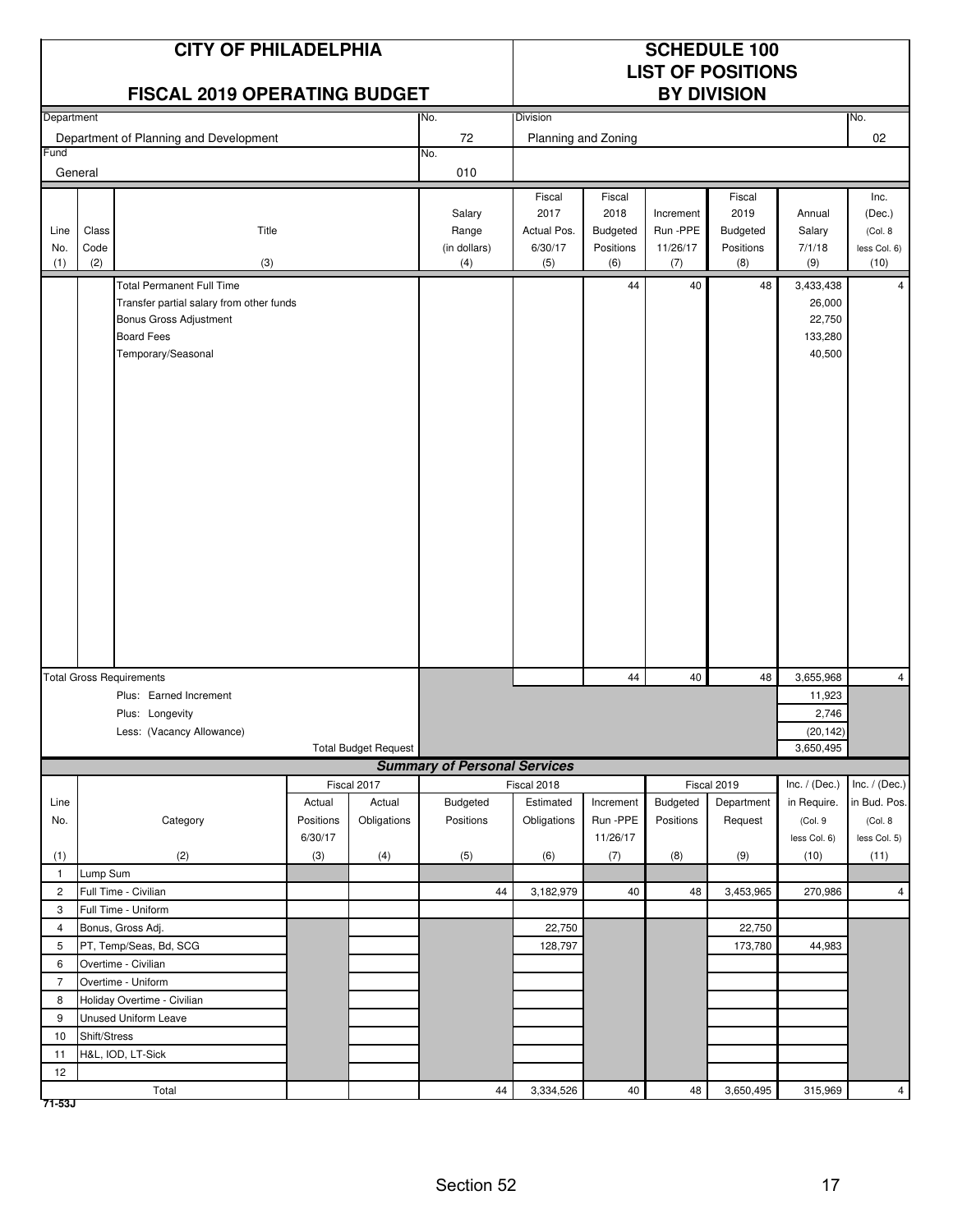# **CITY OF PHILADELPHIA SCHEDULE 200**

### **FISCAL 2019 OPERATING BUDGET**

# **PURCHASE OF SERVICES**

| Department |                                                  | No.         | <b>Division</b>                            |             |              | No.        |
|------------|--------------------------------------------------|-------------|--------------------------------------------|-------------|--------------|------------|
|            | Department of Planning and Development           | 72          | Planning and Zoning                        |             |              | 02         |
| Fund       |                                                  | No.         |                                            |             |              |            |
| General    |                                                  | 010         |                                            |             |              |            |
|            |                                                  | Fiscal 2017 | Fiscal 2018                                | Fiscal 2018 | Fiscal 2019  | Increase   |
| Code       | Description                                      | Actual      | Original                                   | Estimated   | Departmental | or         |
|            |                                                  | Obligations | Appropriations                             | Obligations | Request      | (Decrease) |
| (1)        | (2)                                              | (3)         | (4)                                        | (5)         | (6)          | (7)        |
|            |                                                  |             | <b>Schedule 200 - Purchase of Services</b> |             |              |            |
| 201        | Cleaning & Laundering                            |             |                                            |             |              |            |
| 202        | Janitorial Services                              |             |                                            |             |              |            |
| 205        | Refuse, Garbage, Silt and Sludge Removal         |             | 200                                        | 200         | 200          |            |
| 209        | Telephone & Communication                        |             |                                            |             |              |            |
| 210        | <b>Postal Services</b>                           |             | 500                                        | 1,100       | 1,100        |            |
| 211        | Transportation                                   |             | 15,000                                     | 25,675      | 25,675       |            |
| 215        | Licenses, Permits & Inspection Charges           |             |                                            |             |              |            |
| 216        | Commercial off the Shelf Software Licenses       |             |                                            | 3,850       | 3,850        |            |
| 220        | <b>Electric Current</b>                          |             |                                            |             |              |            |
| 221        | <b>Gas Services</b>                              |             |                                            |             |              |            |
| 222        | Steam for Heating                                |             |                                            |             |              |            |
| 230        | Meals (non-travel) & Official Entertaining       |             | 4,000                                      | 6,500       | 6,500        |            |
| 231        | <b>Overtime Meals</b>                            |             |                                            |             |              |            |
| 240        | Advertising & Promotional Activities             |             |                                            |             |              |            |
| 250        | <b>Professional Services</b>                     |             | 10,600                                     | 10,000      | 10,000       |            |
| 251        | Professional Svcs. - Information Technology      |             |                                            | 10,600      | 10,600       |            |
| 252        | Accounting & Auditing Services                   |             |                                            |             |              |            |
| 253        | <b>Legal Services</b>                            |             |                                            |             |              |            |
| 254        | Mental Health & Intellectual Disability Services |             |                                            |             |              |            |
| 255        | Dues                                             |             | 2,500                                      | 8,250       | 8,250        |            |
| 256        | Seminar & Training Sessions                      |             | 16,392                                     | 29,017      | 29,017       |            |
| 257        | Architectural & Engineering Services             |             |                                            |             |              |            |
| 258        | <b>Court Reporters</b>                           |             | 35,541                                     | 35,541      | 35,541       |            |
| 259        | <b>Arbitration Fees</b>                          |             |                                            |             |              |            |
| 260        | Repair & Maintenance Charges                     |             | 380                                        | 380         | 380          |            |
| 261        | Repaving, Repairing & Resurfacing Streets        |             |                                            |             |              |            |
| 262        | Demolition of Buildings                          |             |                                            |             |              |            |
| 264        | Abatement of Nuisances                           |             |                                            |             |              |            |
| 265        | Rehabilitation of Property                       |             |                                            |             |              |            |
| 266        | Maint. & Support - Comp. Hardware & Software     |             |                                            |             |              |            |
| 275        | Juror Fees                                       |             |                                            |             |              |            |
| 276        | Juror Expenses                                   |             |                                            |             |              |            |
| 277        | <b>Witness Fees</b>                              |             |                                            |             |              |            |
| 280        | Insurance & Official Bonds                       |             |                                            |             |              |            |
| 282        | Lease Purchase - Computer Systems                |             |                                            |             |              |            |
| 283        | Lease Purchase - Vehicles                        |             |                                            |             |              |            |
| 284        | Ground & Building Rental                         |             |                                            |             |              |            |
| 285        | Rents - Other                                    |             | 30,000                                     | 30,000      | 30,000       |            |
| 286        | Rental of Parking Spaces                         |             |                                            |             |              |            |
| 290        | Payments for Care of Individuals                 |             |                                            |             |              |            |
| 295        | <b>Imprest Advances</b>                          |             |                                            |             |              |            |
| 298        | Payments for Burials & Graves                    |             |                                            |             |              |            |
| 299        | Other Expenses (not otherwise classified)        |             |                                            |             |              |            |
|            |                                                  |             |                                            |             |              |            |
|            |                                                  |             |                                            |             |              |            |
|            |                                                  |             |                                            |             |              |            |
|            | Total                                            |             | 115,113                                    | 161,113     | 161,113      |            |

**71-53K**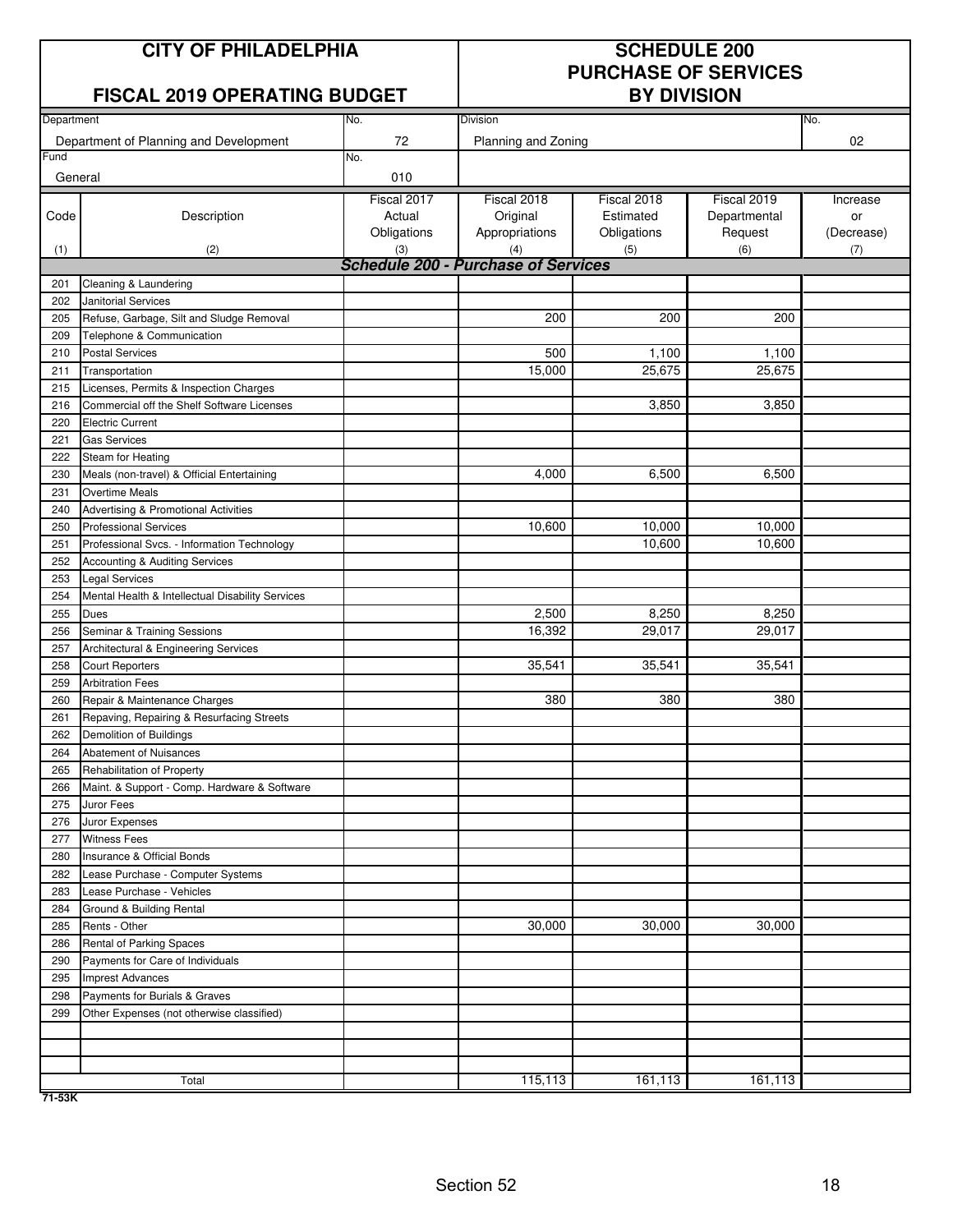#### **FISCAL 2019 OPERATING BUDGET**

# **CITY OF PHILADELPHIA SCHEDULE 300 - 400 MATERIALS, SUPPLIES & EQUIPMENT**

| Department |                                                       | No.         | Division                                       |             |              | No.        |
|------------|-------------------------------------------------------|-------------|------------------------------------------------|-------------|--------------|------------|
|            | Department of Planning and Development                | 72          | Planning and Zoning                            |             |              | 02         |
| Fund       |                                                       | No.         |                                                |             |              |            |
| General    |                                                       | 010         |                                                |             |              |            |
|            |                                                       | Fiscal 2017 | Fiscal 2018                                    | Fiscal 2018 | Fiscal 2019  | Increase   |
| Code       | Description                                           | Actual      | Original                                       | Estimated   | Departmental | or         |
|            |                                                       | Obligations | Appropriations                                 | Obligations | Request      | (Decrease) |
| (1)        | (2)                                                   | (3)         | (4)                                            | (5)         | (6)          | (7)        |
|            |                                                       |             | <b>Schedule 300 - Materials &amp; Supplies</b> |             |              |            |
| 301        | Agricultural & Botanical                              |             |                                                |             |              |            |
| 302        | Animal, Livestock & Marine                            |             |                                                |             |              |            |
| 303        | Bakeshop, Dining Room & Kitchen                       |             |                                                |             |              |            |
| 304        | Books & Other Publications                            |             | 1,000                                          | 2,000       | 2,000        |            |
| 305        | <b>Building &amp; Construction</b>                    |             |                                                |             |              |            |
| 306        | <b>Library Materials</b>                              |             |                                                |             |              |            |
| 307        | <b>Chemicals &amp; Gases</b>                          |             |                                                |             |              |            |
| 308        | Dry Goods, Notions & Wearing Apparel                  |             |                                                |             |              |            |
| 309        | Cordage & Fibers                                      |             |                                                |             |              |            |
| 310        | Electrical & Communication                            |             |                                                |             |              |            |
| 311        | General Equipment & Machinery                         |             |                                                |             |              |            |
| 312        | Fire Fighting & Safety                                |             |                                                |             |              |            |
| 313        | Food                                                  |             |                                                | 3,500       | 3,500        |            |
| 314        | Fuel - Heating & Cooling                              |             |                                                |             |              |            |
| 316        | General Hardware & Minor Tools                        |             |                                                |             |              |            |
| 317        | Hospital & Laboratory                                 |             |                                                |             |              |            |
| 318        | Janitorial, Laundry & Household                       |             |                                                |             |              |            |
| 320        | Office Materials & Supplies                           |             | 7,772                                          | 12,772      | 12,772       |            |
| 322        | Small Power Tools & Hand Tools                        |             | 10,000                                         |             |              |            |
| 323        | Plumbing, AC & Space Heating                          |             | 14,652                                         |             |              |            |
| 324        | Precision, Photographic & Artists                     |             | 500                                            | 8,360       | 10,500       | 2,140      |
| 325        | Printing                                              |             | 37                                             | 20,189      | 20,189       |            |
| 326        | Recreational & Educational                            |             |                                                |             |              |            |
| 328        | Vehicle Parts & Accessories                           |             |                                                |             |              |            |
| 335        | Lubricants                                            |             |                                                |             |              |            |
| 340        | #2 Diesel Fuel                                        |             |                                                |             |              |            |
| 341        | Compressed Natural Gas (CNG)                          |             |                                                |             |              |            |
| 342        | Liquid Propane Gas (LPG)                              |             |                                                |             |              |            |
| 345        | Gasoline                                              |             |                                                |             |              |            |
| 399        | Other Materials & Supplies (not otherwise classified) |             |                                                |             |              |            |
|            | Total                                                 |             | 33,961                                         | 46,821      | 48,961       | 2,140      |
|            |                                                       |             | <b>Schedule 400 - Equipment</b>                |             |              |            |
| 405        | Construction, Dredging & Conveying                    |             |                                                |             |              |            |
| 410        | Electrical, Lighting & Communications                 |             |                                                |             |              |            |
| 411        | General Equipment & Machinery                         |             |                                                |             |              |            |
| 412        | Fire Fighting & Emergency                             |             |                                                |             |              |            |
| 417        | Hospital & Laboratory                                 |             |                                                |             |              |            |
| 420        | Office Equipment                                      |             |                                                |             |              |            |
| 423        | Plumbing, AC & Space Heating                          |             |                                                |             |              |            |
| 424        | Precision, Photographic & Artists                     |             |                                                |             |              |            |
| 426        | Recreational & Educational                            |             |                                                |             |              |            |
| 427        | Computer Equipment & Peripherals                      |             | 7,500                                          | 11,017      | 20,500       | 9,483      |
| 428        | Vehicles                                              |             |                                                |             |              |            |
| 430        | Furniture & Furnishings                               |             |                                                | 109,705     | 32,000       | (77, 705)  |
| 499        | Other Equipment (not otherwise classified)            |             |                                                |             |              |            |
|            |                                                       |             |                                                |             |              |            |
|            | Total                                                 |             | 7,500                                          | 120,722     | 52,500       | (68, 222)  |

**71-53L**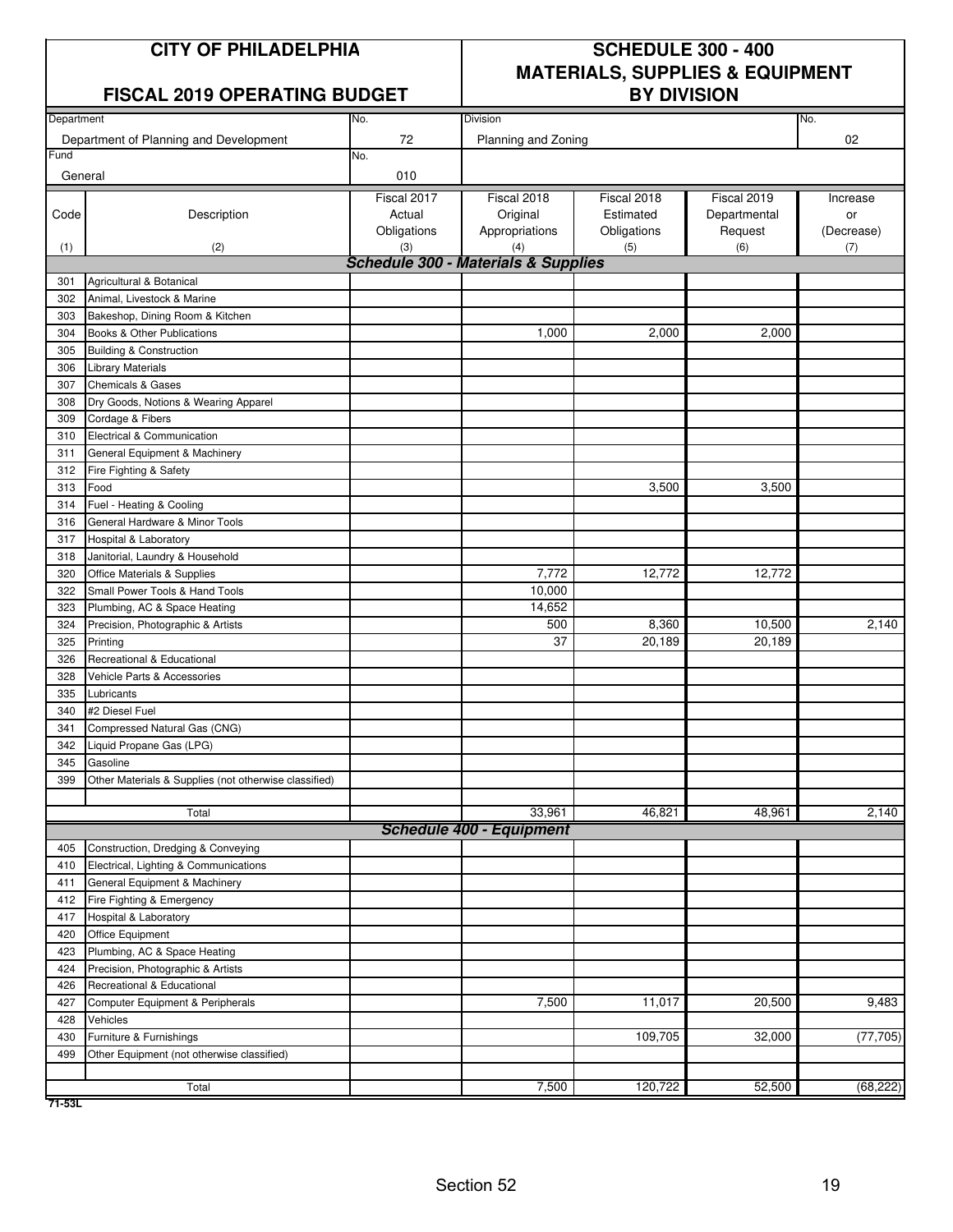|                         | <b>CITY OF PHILADELPHIA</b><br><b>FISCAL 2019 OPERATING BUDGET</b> |                                      |                                          |                                         | <b>SUPPORTING DETAIL:</b><br>PROFESSIONAL SERVICES AND<br><b>CARE OF INDIVIDUALS, BY DIVISION</b> |                                                                                                    |                   |
|-------------------------|--------------------------------------------------------------------|--------------------------------------|------------------------------------------|-----------------------------------------|---------------------------------------------------------------------------------------------------|----------------------------------------------------------------------------------------------------|-------------------|
| Department              |                                                                    |                                      | No.                                      | Division                                |                                                                                                   |                                                                                                    | No.               |
|                         | Department of Planning and Development                             |                                      | 72                                       | Planning and Zoning                     |                                                                                                   |                                                                                                    | 02                |
| Fund                    | General                                                            |                                      | No.<br>010                               |                                         |                                                                                                   |                                                                                                    |                   |
|                         |                                                                    |                                      | Fiscal 2017<br>Actual                    | Fiscal 2018<br>Original                 | Fiscal 2018<br>Estimated                                                                          | Fiscal 2019<br>Department                                                                          | Increase<br>or    |
| Class<br>(1)            | Description<br>(2)                                                 |                                      | Obligations<br>(3)                       | Appropriation<br>(4)                    | Obligations<br>(5)                                                                                | Request<br>(6)                                                                                     | (Decrease)<br>(7) |
| 250s                    | Professional Services (250-254, 257-259)                           |                                      |                                          | 46,141                                  | 56,141                                                                                            | 56,141                                                                                             |                   |
| 290                     | Payments for Care of Individuals                                   |                                      |                                          |                                         |                                                                                                   |                                                                                                    |                   |
| Minor<br>Object<br>Code | Name of Contractor<br>or Provider                                  | Fiscal 2017<br>Actual<br>Obligations | Fiscal 2018<br>Original<br>Appropriation | Fiscal 2018<br>Estimated<br>Obligations | Fiscal 2019<br>Department<br>Request                                                              | Describe purpose or scope of<br>service provided. Include, if<br>applicable, unit cost of service. |                   |
| 250                     | To be Determined                                                   |                                      | 10,600                                   | 10,000                                  |                                                                                                   | 10,000 Various Professional Services                                                               |                   |
| 251                     | To be Determined                                                   |                                      |                                          | 10,600                                  |                                                                                                   | 10,600 Various IT Software                                                                         |                   |
| 258                     | <b>Strehlow &amp; Associates</b>                                   |                                      | 35,541                                   | 35,541                                  |                                                                                                   | 35,541 Court Reporting Service                                                                     |                   |
|                         |                                                                    |                                      |                                          |                                         |                                                                                                   |                                                                                                    |                   |
|                         |                                                                    |                                      |                                          |                                         |                                                                                                   |                                                                                                    |                   |
|                         |                                                                    |                                      |                                          |                                         |                                                                                                   |                                                                                                    |                   |
|                         |                                                                    |                                      |                                          |                                         |                                                                                                   |                                                                                                    |                   |
|                         |                                                                    |                                      |                                          |                                         |                                                                                                   |                                                                                                    |                   |
|                         |                                                                    |                                      |                                          |                                         |                                                                                                   |                                                                                                    |                   |
|                         |                                                                    |                                      |                                          |                                         |                                                                                                   |                                                                                                    |                   |
|                         |                                                                    |                                      |                                          |                                         |                                                                                                   |                                                                                                    |                   |
|                         |                                                                    |                                      |                                          |                                         |                                                                                                   |                                                                                                    |                   |
|                         |                                                                    |                                      |                                          |                                         |                                                                                                   |                                                                                                    |                   |
|                         |                                                                    |                                      |                                          |                                         |                                                                                                   |                                                                                                    |                   |
|                         |                                                                    |                                      |                                          |                                         |                                                                                                   |                                                                                                    |                   |
|                         |                                                                    |                                      |                                          |                                         |                                                                                                   |                                                                                                    |                   |
|                         |                                                                    |                                      |                                          |                                         |                                                                                                   |                                                                                                    |                   |
|                         |                                                                    |                                      |                                          |                                         |                                                                                                   |                                                                                                    |                   |
| 71-53N                  |                                                                    |                                      |                                          |                                         |                                                                                                   |                                                                                                    |                   |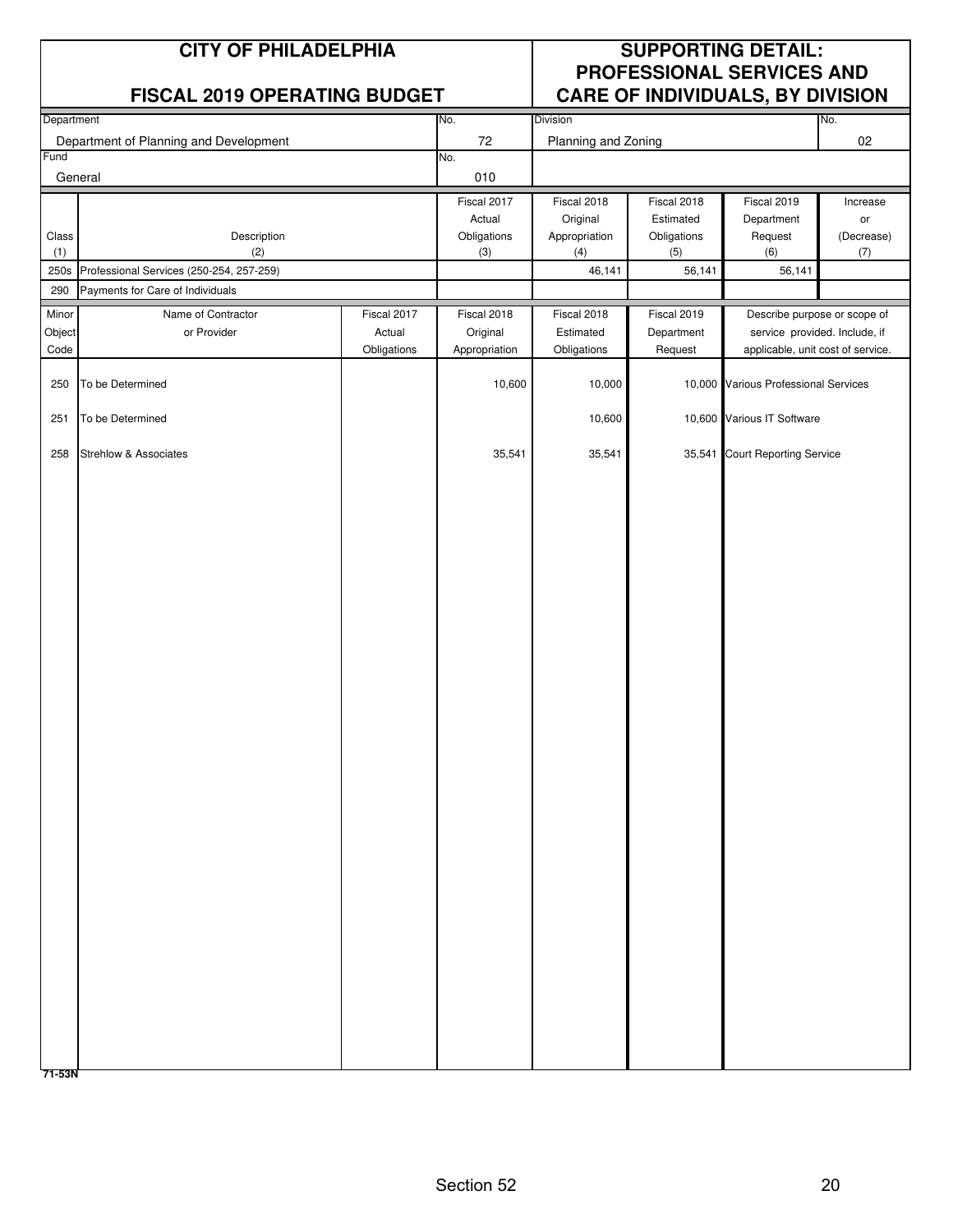|            | <b>CITY OF PHILADELPHIA</b>                                                                                                                                                                                                                                                                                     |             |                                        |             | <b>DIVISION SUMMARY</b> |                |  |  |  |
|------------|-----------------------------------------------------------------------------------------------------------------------------------------------------------------------------------------------------------------------------------------------------------------------------------------------------------------|-------------|----------------------------------------|-------------|-------------------------|----------------|--|--|--|
|            | <b>FISCAL 2019 OPERATING BUDGET</b>                                                                                                                                                                                                                                                                             |             |                                        |             |                         |                |  |  |  |
| Department |                                                                                                                                                                                                                                                                                                                 | No.         | <b>Division</b>                        |             |                         | No.            |  |  |  |
|            | Department of Planning and Development                                                                                                                                                                                                                                                                          | 72          | Planning and Zoning                    |             |                         | 02             |  |  |  |
| Fund       |                                                                                                                                                                                                                                                                                                                 | No.         |                                        |             |                         |                |  |  |  |
|            | <b>Community Development</b>                                                                                                                                                                                                                                                                                    | 100         |                                        |             |                         |                |  |  |  |
|            |                                                                                                                                                                                                                                                                                                                 |             | <b>Major Objectives</b>                |             |                         |                |  |  |  |
|            |                                                                                                                                                                                                                                                                                                                 |             |                                        |             |                         |                |  |  |  |
|            |                                                                                                                                                                                                                                                                                                                 |             |                                        |             |                         |                |  |  |  |
|            | The Division of Planning and Zoning is a bridge between the public and government, balancing long term goals and public input to create health, equitable<br>and resilient communities that are affordable and desirable. The agencies of the Philadelphia City Planning Commission (PCPC), the Zoning Board of |             |                                        |             |                         |                |  |  |  |
|            | Adjustment (ZBA), the Art Commission and the Historical Commission contribute technical and design expertise to guide public investment in order to                                                                                                                                                             |             |                                        |             |                         |                |  |  |  |
|            | preserve and improve the quality of life for all Philadelphians.                                                                                                                                                                                                                                                |             |                                        |             |                         |                |  |  |  |
|            |                                                                                                                                                                                                                                                                                                                 |             |                                        |             |                         |                |  |  |  |
|            |                                                                                                                                                                                                                                                                                                                 |             |                                        |             |                         |                |  |  |  |
|            |                                                                                                                                                                                                                                                                                                                 |             | <b>Summary by Class</b>                |             |                         |                |  |  |  |
|            |                                                                                                                                                                                                                                                                                                                 |             |                                        |             |                         |                |  |  |  |
|            |                                                                                                                                                                                                                                                                                                                 | Fiscal 2017 | Fiscal 2018                            | Fiscal 2018 | Fiscal 2019             | Increase       |  |  |  |
| Class      | Description                                                                                                                                                                                                                                                                                                     | Actual      | Original                               | Estimated   | Proposed                | or             |  |  |  |
|            |                                                                                                                                                                                                                                                                                                                 | Obligations | Appropriations                         | Obligations | <b>Budget</b>           | (Decrease)     |  |  |  |
| (1)        | (2)                                                                                                                                                                                                                                                                                                             | (3)         | (4)                                    | (5)         | (6)                     | (7)            |  |  |  |
| 100        | <b>Employee Compensation</b>                                                                                                                                                                                                                                                                                    |             |                                        |             |                         |                |  |  |  |
| a)         | <b>Personal Services</b>                                                                                                                                                                                                                                                                                        |             | 355,490                                | 355,490     | 409,669                 | 54,179         |  |  |  |
| b)         | <b>Employee Benefits</b>                                                                                                                                                                                                                                                                                        |             |                                        |             |                         |                |  |  |  |
| 200        | <b>Purchase of Services</b>                                                                                                                                                                                                                                                                                     |             |                                        |             |                         |                |  |  |  |
| 300        | <b>Materials and Supplies</b>                                                                                                                                                                                                                                                                                   |             |                                        |             |                         |                |  |  |  |
| 400        | Equipment                                                                                                                                                                                                                                                                                                       |             |                                        |             |                         |                |  |  |  |
| 500        | Contributions, Indemnities and Taxes                                                                                                                                                                                                                                                                            |             |                                        |             |                         |                |  |  |  |
| 700        | <b>Debt Service</b>                                                                                                                                                                                                                                                                                             |             |                                        |             |                         |                |  |  |  |
| 800        | Payments to Other Funds                                                                                                                                                                                                                                                                                         |             |                                        |             |                         |                |  |  |  |
| 900        | Advances and Misc. Payments                                                                                                                                                                                                                                                                                     |             |                                        |             |                         |                |  |  |  |
|            | Total                                                                                                                                                                                                                                                                                                           |             | 355,490<br><b>Summary of Positions</b> | 355,490     | 409.669                 | 54,179         |  |  |  |
|            |                                                                                                                                                                                                                                                                                                                 |             |                                        |             |                         |                |  |  |  |
|            |                                                                                                                                                                                                                                                                                                                 | Actual      | Fiscal 2018                            | Increment   | Fiscal 2019             | Increase       |  |  |  |
|            | Positions                                                                                                                                                                                                                                                                                                       |             | <b>Budgeted</b>                        | Run         | <b>Budgeted</b>         | (Decrease)     |  |  |  |
| Code       | Category                                                                                                                                                                                                                                                                                                        | Positions   | PPE 11/26/17                           | Positions   | Col. 6 less Col. 4      |                |  |  |  |
| (1)        | 6/30/17<br>(2)<br>(3)                                                                                                                                                                                                                                                                                           |             | (4)                                    | (5)         | (6)                     | (7)            |  |  |  |
| 101        | Full Time - Civilian                                                                                                                                                                                                                                                                                            |             | 4                                      | 6           | 6                       | $\overline{2}$ |  |  |  |
| 105        | Full Time - Uniform                                                                                                                                                                                                                                                                                             |             |                                        |             |                         |                |  |  |  |
|            | 6<br>6<br>$\overline{4}$<br>$\overline{a}$<br>Total                                                                                                                                                                                                                                                             |             |                                        |             |                         |                |  |  |  |

**71-53F**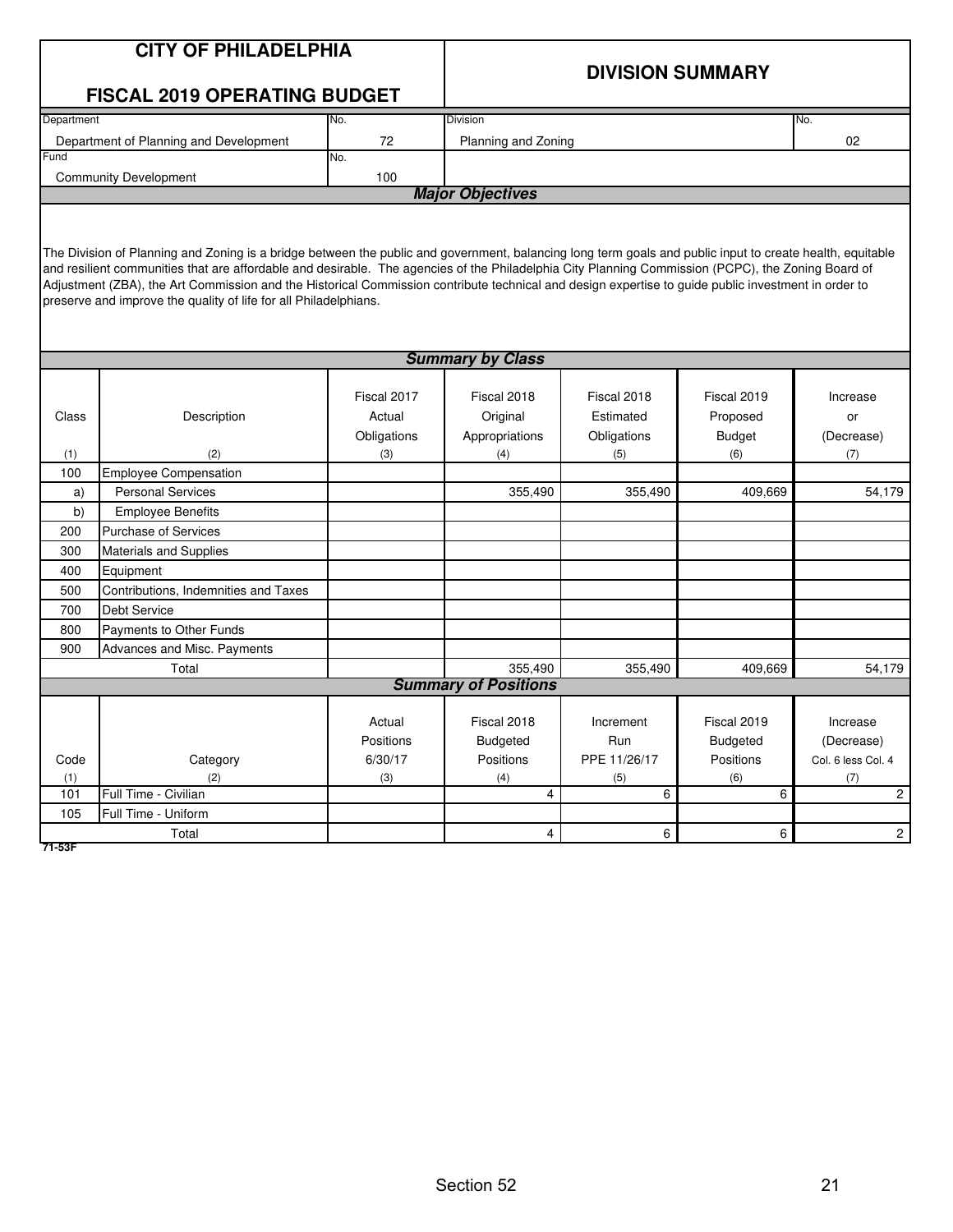|                     |               | <b>CITY OF PHILADELPHIA</b><br>FISCAL 2019 OPERATING BUDGET                                                 |                                    |                                          |                                         |                                    | <b>SCHEDULE 100</b><br><b>LIST OF POSITIONS</b><br><b>BY DIVISION</b> |                             |                                                    |
|---------------------|---------------|-------------------------------------------------------------------------------------------------------------|------------------------------------|------------------------------------------|-----------------------------------------|------------------------------------|-----------------------------------------------------------------------|-----------------------------|----------------------------------------------------|
| Department          |               |                                                                                                             |                                    | No.                                      | Division                                |                                    |                                                                       |                             | No.                                                |
| Fund                |               | Department of Planning and Development                                                                      |                                    | 72<br>No.                                | Planning and Zoning                     |                                    |                                                                       |                             | 02                                                 |
|                     |               | <b>Community Development</b>                                                                                |                                    | 100                                      |                                         |                                    |                                                                       |                             |                                                    |
| Line<br>No.         | Class<br>Code | Title                                                                                                       | Salary<br>Range<br>(in dollars)    | Fiscal<br>2017<br>Actual Pos.<br>6/30/17 | Fiscal<br>2018<br>Budgeted<br>Positions | Increment<br>Run - PPE<br>11/26/17 | Fiscal<br>2019<br><b>Budgeted</b><br>Positions                        | Annual<br>Salary<br>7/1/18  | Increase<br>(Decrease)<br>(Col. 8)<br>less Col. 6) |
| (1)                 | (2)           | (3)                                                                                                         | (4)                                | (5)                                      | (6)                                     | (7)                                | (8)                                                                   | (9)                         | (10)                                               |
| $\mathbf{1}$        | A398          | <b>ADMINISTRATION</b><br><b>Assistant Managing Director</b><br>Subtotal                                     | 50,000                             |                                          |                                         | -1<br>$\overline{1}$               | 1<br>$\mathbf{1}$                                                     | 50,000<br>50,000            | $\mathbf{1}$<br>$\mathbf{1}$                       |
| $\overline{c}$<br>3 | X201<br>3E11  | <b>HISTORIC COMMISSION</b><br>Historical Research Technician<br>Historic Preservation Planner 2<br>Subtotal | 53,601 -68,901                     |                                          | 1                                       | -1<br>$\mathbf{1}$                 | -1<br>$\mathbf{1}$                                                    | 69,726<br>69,726            | $\mathbf{1}$<br>$\mathbf{1}$                       |
| 4<br>5              | 3E05          | DEVELOPMENT AND PLANNING<br>3E04 City Planner III<br>City Planner Supervisor (S)<br>Subtotal                | 61,249 - 68,901<br>71,518 - 80,457 |                                          | 1<br>1<br>$\overline{c}$                | -1<br>-1<br>$\overline{2}$         | 1<br>1<br>$\mathbf{2}$                                                | 69,526<br>81,482<br>151,008 |                                                    |
| 6                   |               | <b>IMPLEMENTATION (COMMUNITY PLANNING)</b><br>3E04 City Planner III<br>Subtotal                             | 61,249 - 68,901                    |                                          | $\overline{\mathbf{c}}$<br>$\mathbf{2}$ | $\overline{c}$<br>$\overline{2}$   | $\overline{\mathbf{c}}$<br>$\overline{2}$                             | 138,627<br>138,627          |                                                    |
|                     |               | Total                                                                                                       |                                    |                                          | $\overline{4}$                          | 6                                  | 6                                                                     | 409,361                     | $\overline{c}$                                     |
| 71-531              |               |                                                                                                             |                                    |                                          |                                         |                                    |                                                                       |                             |                                                    |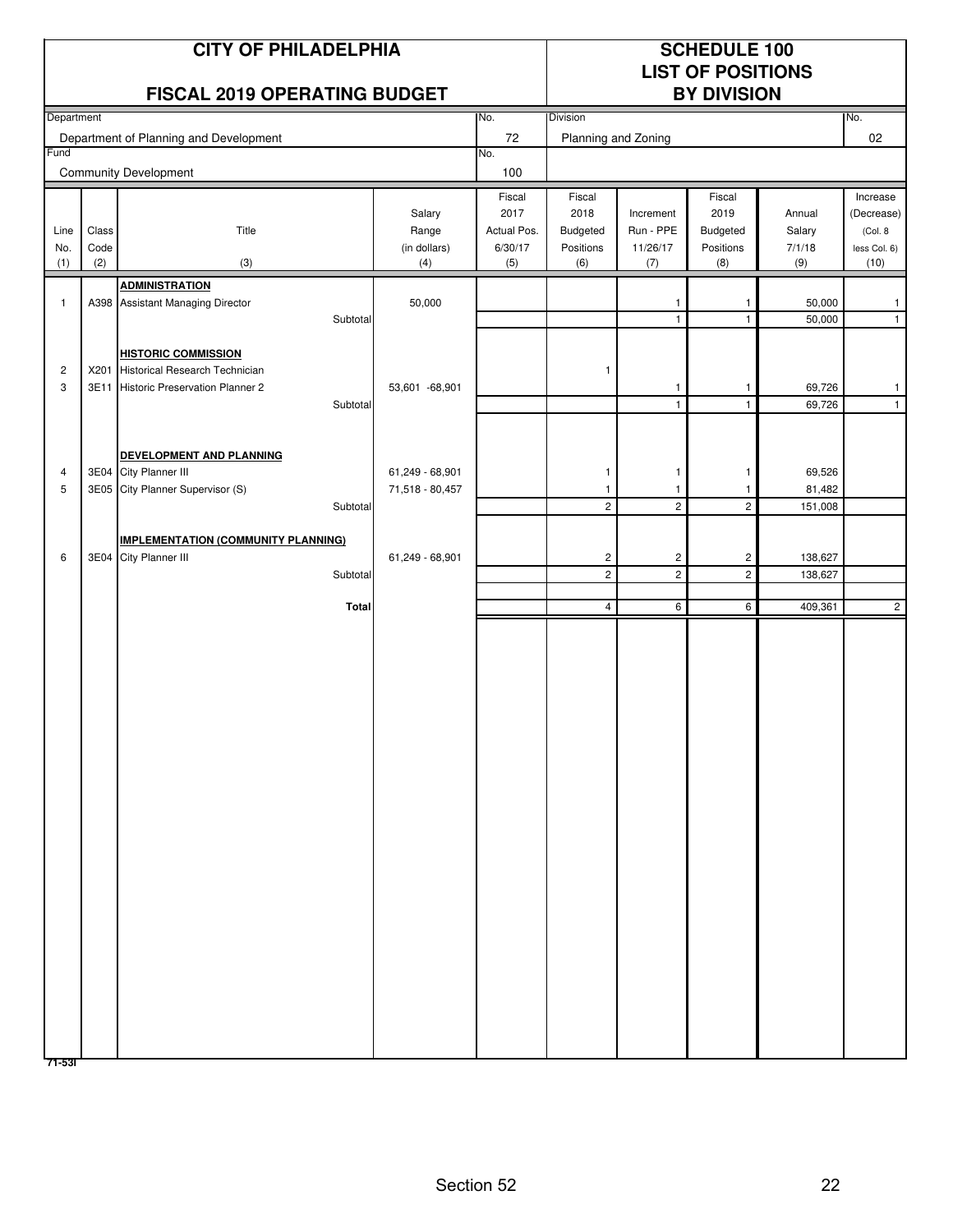|                    |                      | <b>CITY OF PHILADELPHIA</b><br><b>FISCAL 2019 OPERATING BUDGET</b> |                     |                             |                                        |                                                 |                                                |                                          | <b>SCHEDULE 100</b><br><b>LIST OF POSITIONS</b><br><b>BY DIVISION</b> |                                   |                                                   |
|--------------------|----------------------|--------------------------------------------------------------------|---------------------|-----------------------------|----------------------------------------|-------------------------------------------------|------------------------------------------------|------------------------------------------|-----------------------------------------------------------------------|-----------------------------------|---------------------------------------------------|
| Department         |                      |                                                                    |                     |                             | No.                                    | Division                                        |                                                |                                          |                                                                       |                                   | No.                                               |
|                    |                      | Department of Planning and Development                             |                     |                             | 72                                     | Planning and Zoning                             |                                                |                                          |                                                                       |                                   | 02                                                |
| Fund               |                      |                                                                    |                     |                             | No.                                    |                                                 |                                                |                                          |                                                                       |                                   |                                                   |
|                    |                      | <b>Community Development</b>                                       |                     |                             | 100                                    |                                                 |                                                |                                          |                                                                       |                                   |                                                   |
| Line<br>No.<br>(1) | Class<br>Code<br>(2) | Title<br>(3)                                                       |                     |                             | Salary<br>Range<br>(in dollars)<br>(4) | Fiscal<br>2017<br>Actual Pos.<br>6/30/17<br>(5) | Fiscal<br>2018<br>Budgeted<br>Positions<br>(6) | Increment<br>Run -PPE<br>11/26/17<br>(7) | Fiscal<br>2019<br><b>Budgeted</b><br>Positions<br>(8)                 | Annual<br>Salary<br>7/1/18<br>(9) | Inc.<br>(Dec.)<br>(Col. 8<br>less Col. 6)<br>(10) |
|                    |                      | <b>Total Permanent Full-Time</b>                                   |                     |                             |                                        |                                                 | $\overline{4}$                                 | 6                                        | 6                                                                     | 409,361                           | $\overline{2}$                                    |
|                    |                      |                                                                    |                     |                             |                                        |                                                 |                                                |                                          |                                                                       |                                   |                                                   |
|                    |                      | <b>Total Gross Requirements</b>                                    |                     |                             |                                        |                                                 | $\overline{4}$                                 | 6                                        | 6                                                                     | 409,361                           | $\overline{c}$                                    |
|                    |                      | Plus: Earned Increment                                             |                     |                             |                                        |                                                 |                                                |                                          |                                                                       |                                   |                                                   |
|                    |                      | Plus: Longevity                                                    |                     |                             |                                        |                                                 |                                                |                                          |                                                                       | 308                               |                                                   |
|                    |                      | Less: (Vacancy Allowance)                                          |                     |                             |                                        |                                                 |                                                |                                          |                                                                       |                                   |                                                   |
|                    |                      |                                                                    |                     | <b>Total Budget Request</b> |                                        |                                                 |                                                |                                          |                                                                       | 409,669                           |                                                   |
|                    |                      |                                                                    |                     |                             | <b>Summary of Personal Services</b>    |                                                 |                                                |                                          |                                                                       |                                   |                                                   |
|                    |                      |                                                                    |                     | Fiscal 2017                 |                                        | Fiscal 2018                                     |                                                |                                          | Fiscal 2019                                                           | Inc. $/$ (Dec.)                   | Inc. $/$ (Dec.)                                   |
| Line<br>No.        |                      | Category                                                           | Actual<br>Positions | Actual<br>Obligations       | Budgeted<br>Positions                  | Estimated<br>Obligations                        | Increment<br>Run -PPE                          | Budgeted<br>Positions                    | Department<br>Request                                                 | in Require.<br>(Col.9             | in Bud. Pos.<br>(Col. 8                           |
|                    |                      |                                                                    | 6/30/17             |                             |                                        |                                                 | 11/26/17                                       |                                          |                                                                       | less Col. 6)                      | less Col. 5)                                      |
| (1)                |                      | (2)                                                                | (3)                 | (4)                         | (5)                                    | (6)                                             | (7)                                            | (8)                                      | (9)                                                                   | (10)                              | (11)                                              |
| $\mathbf{1}$       | Lump Sum             |                                                                    |                     |                             |                                        |                                                 |                                                |                                          |                                                                       |                                   |                                                   |
| $\overline{2}$     |                      | Full Time - Civilian                                               |                     |                             | $\overline{4}$                         | 355,490                                         | $6\overline{6}$                                | 6                                        | 409,669                                                               | 54,179                            | $\overline{c}$                                    |
| 3                  |                      | Full Time - Uniform                                                |                     |                             |                                        |                                                 |                                                |                                          |                                                                       |                                   |                                                   |
| $\overline{4}$     |                      | Bonus, Gross Adj.                                                  |                     |                             |                                        |                                                 |                                                |                                          |                                                                       |                                   |                                                   |
| 5                  |                      | PT, Temp/Seas, Bd, SCG                                             |                     |                             |                                        |                                                 |                                                |                                          |                                                                       |                                   |                                                   |
| 6                  | Overtime - Civilian  |                                                                    |                     |                             |                                        |                                                 |                                                |                                          |                                                                       |                                   |                                                   |
| $\overline{7}$     | Overtime - Uniform   |                                                                    |                     |                             |                                        |                                                 |                                                |                                          |                                                                       |                                   |                                                   |
| 8                  |                      | Holiday Overtime - Civilian                                        |                     |                             |                                        |                                                 |                                                |                                          |                                                                       |                                   |                                                   |
| 9                  | Unused Uniform Leave |                                                                    |                     |                             |                                        |                                                 |                                                |                                          |                                                                       |                                   |                                                   |
| 10                 | Shift/Stress         |                                                                    |                     |                             |                                        |                                                 |                                                |                                          |                                                                       |                                   |                                                   |
| 11                 |                      | H&L, IOD, LT-Sick                                                  |                     |                             |                                        |                                                 |                                                |                                          |                                                                       |                                   |                                                   |
| 12                 |                      |                                                                    |                     |                             |                                        |                                                 |                                                |                                          |                                                                       |                                   |                                                   |
|                    |                      | Total                                                              |                     |                             | $\overline{4}$                         | 355,490                                         | $\mathbf 6$                                    | 6                                        | 409,669                                                               | 54,179                            | $\overline{2}$                                    |

**71-53J**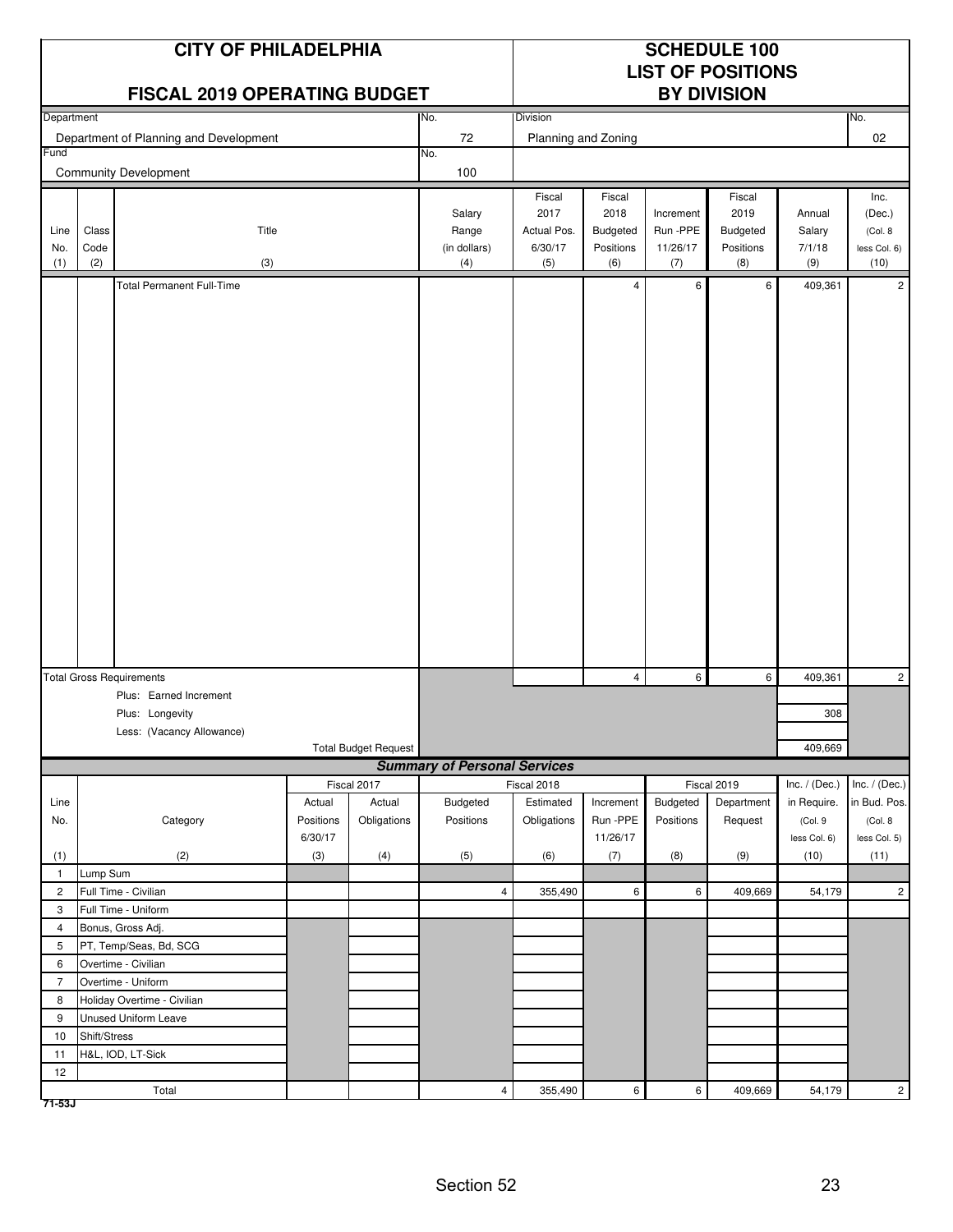|            | <b>CITY OF PHILADELPHIA</b>                                                                                                                                                                                                                                                                                                                                                                                                                                                                                                                                           |                       |                                |                          | <b>DIVISION SUMMARY</b>        |                        |  |  |  |  |
|------------|-----------------------------------------------------------------------------------------------------------------------------------------------------------------------------------------------------------------------------------------------------------------------------------------------------------------------------------------------------------------------------------------------------------------------------------------------------------------------------------------------------------------------------------------------------------------------|-----------------------|--------------------------------|--------------------------|--------------------------------|------------------------|--|--|--|--|
|            | <b>FISCAL 2019 OPERATING BUDGET</b>                                                                                                                                                                                                                                                                                                                                                                                                                                                                                                                                   |                       |                                |                          |                                |                        |  |  |  |  |
| Department |                                                                                                                                                                                                                                                                                                                                                                                                                                                                                                                                                                       | No.                   | Division                       |                          |                                | No.                    |  |  |  |  |
|            | Department of Planning and Development                                                                                                                                                                                                                                                                                                                                                                                                                                                                                                                                | 72                    | Planning and Zoning            |                          |                                | 02                     |  |  |  |  |
| Fund       |                                                                                                                                                                                                                                                                                                                                                                                                                                                                                                                                                                       | No.                   |                                |                          |                                |                        |  |  |  |  |
|            | <b>Grants Revenue</b>                                                                                                                                                                                                                                                                                                                                                                                                                                                                                                                                                 | 080                   | <b>Major Objectives</b>        |                          |                                |                        |  |  |  |  |
|            |                                                                                                                                                                                                                                                                                                                                                                                                                                                                                                                                                                       |                       |                                |                          |                                |                        |  |  |  |  |
|            | The Division of Planning and Zoning is a bridge between the public and government, balancing long term goals and public input to create health, equitable<br>and resilient communities that are affordable and desirable. The agencies of the Philadelphia City Planning Commission (PCPC), the Zoning Board of<br>Adjustment (ZBA), the Art Commission and the Historical Commission contribute technical and design expertise to guide public investment in order to<br>preserve and improve the quality of life for all Philadelphians.<br><b>Summary by Class</b> |                       |                                |                          |                                |                        |  |  |  |  |
|            |                                                                                                                                                                                                                                                                                                                                                                                                                                                                                                                                                                       |                       |                                |                          |                                |                        |  |  |  |  |
| Class      | Description                                                                                                                                                                                                                                                                                                                                                                                                                                                                                                                                                           | Fiscal 2017<br>Actual | Fiscal 2018<br>Original        | Fiscal 2018<br>Estimated | Fiscal 2019<br>Proposed        | Increase<br>or         |  |  |  |  |
| (1)        | (2)                                                                                                                                                                                                                                                                                                                                                                                                                                                                                                                                                                   | Obligations<br>(3)    | Appropriations<br>(4)          | Obligations<br>(5)       | <b>Budget</b><br>(6)           | (Decrease)<br>(7)      |  |  |  |  |
| 100        | <b>Employee Compensation</b>                                                                                                                                                                                                                                                                                                                                                                                                                                                                                                                                          |                       |                                |                          |                                |                        |  |  |  |  |
| a)         | <b>Personal Services</b>                                                                                                                                                                                                                                                                                                                                                                                                                                                                                                                                              |                       | 90,000                         | 90,000                   | 90,000                         |                        |  |  |  |  |
| b)         | <b>Employee Benefits</b>                                                                                                                                                                                                                                                                                                                                                                                                                                                                                                                                              |                       |                                |                          |                                |                        |  |  |  |  |
| 200        | <b>Purchase of Services</b>                                                                                                                                                                                                                                                                                                                                                                                                                                                                                                                                           |                       | 30,000                         | 30,000                   | 30,000                         |                        |  |  |  |  |
| 300        | <b>Materials and Supplies</b>                                                                                                                                                                                                                                                                                                                                                                                                                                                                                                                                         |                       |                                |                          |                                |                        |  |  |  |  |
| 400        | Equipment                                                                                                                                                                                                                                                                                                                                                                                                                                                                                                                                                             |                       |                                |                          |                                |                        |  |  |  |  |
| 500        | Contributions, Indemnities and Taxes                                                                                                                                                                                                                                                                                                                                                                                                                                                                                                                                  |                       |                                |                          |                                |                        |  |  |  |  |
| 700        | Debt Service                                                                                                                                                                                                                                                                                                                                                                                                                                                                                                                                                          |                       |                                |                          |                                |                        |  |  |  |  |
| 800        | Payments to Other Funds                                                                                                                                                                                                                                                                                                                                                                                                                                                                                                                                               |                       |                                |                          |                                |                        |  |  |  |  |
| 900        | Advances and Misc. Payments                                                                                                                                                                                                                                                                                                                                                                                                                                                                                                                                           |                       |                                |                          |                                |                        |  |  |  |  |
|            | Total                                                                                                                                                                                                                                                                                                                                                                                                                                                                                                                                                                 |                       | 120,000                        | 120,000                  | 120,000                        |                        |  |  |  |  |
|            |                                                                                                                                                                                                                                                                                                                                                                                                                                                                                                                                                                       |                       | <b>Summary of Positions</b>    |                          |                                |                        |  |  |  |  |
|            | Actual<br>Positions                                                                                                                                                                                                                                                                                                                                                                                                                                                                                                                                                   |                       | Fiscal 2018<br><b>Budgeted</b> | Increment<br>Run         | Fiscal 2019<br><b>Budgeted</b> | Increase<br>(Decrease) |  |  |  |  |
| Code       | 6/30/17<br>Category                                                                                                                                                                                                                                                                                                                                                                                                                                                                                                                                                   |                       | Positions                      | PPE 11/26/17             | Positions                      | Col. 6 less Col. 4     |  |  |  |  |
| (1)        | (2)                                                                                                                                                                                                                                                                                                                                                                                                                                                                                                                                                                   | (3)                   | (4)                            | (5)                      | (6)                            | (7)                    |  |  |  |  |
| 101        | Full Time - Civilian                                                                                                                                                                                                                                                                                                                                                                                                                                                                                                                                                  |                       | $\mathbf{1}$                   | 1                        | 1                              |                        |  |  |  |  |
| 105        | Full Time - Uniform                                                                                                                                                                                                                                                                                                                                                                                                                                                                                                                                                   |                       |                                |                          |                                |                        |  |  |  |  |
|            | Total<br>1<br>$\mathbf{1}$<br>1                                                                                                                                                                                                                                                                                                                                                                                                                                                                                                                                       |                       |                                |                          |                                |                        |  |  |  |  |

**71-53F**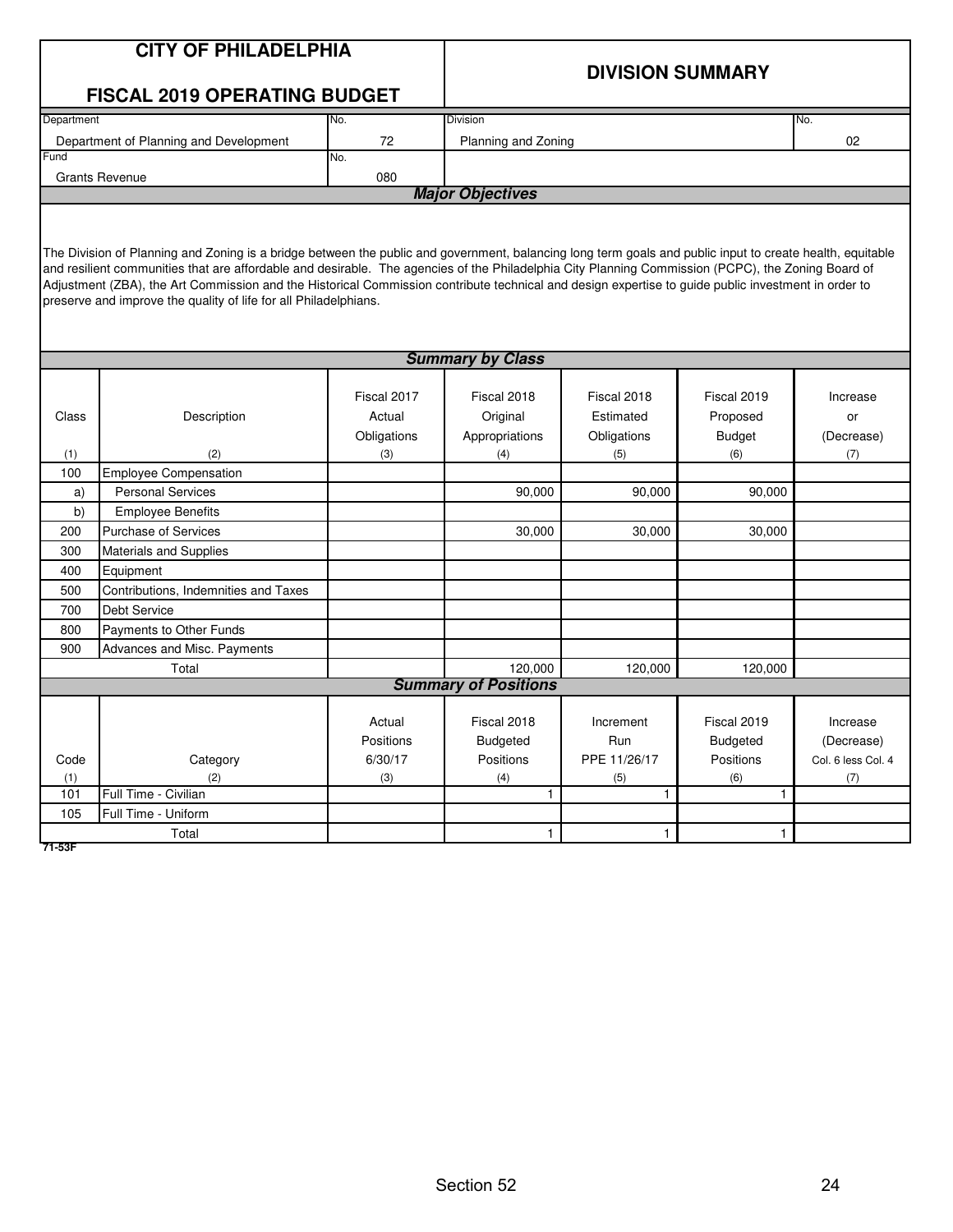|                  | <b>CITY OF PHILADELPHIA</b><br><b>FISCAL 2019 OPERATING BUDGET</b><br>No.                                                                                     |                                         |                              |                                  | <b>GRANT INFORMATION SUMMARY</b><br><b>WITHIN DIVISION</b> |                     |                      |  |  |
|------------------|---------------------------------------------------------------------------------------------------------------------------------------------------------------|-----------------------------------------|------------------------------|----------------------------------|------------------------------------------------------------|---------------------|----------------------|--|--|
| Department       |                                                                                                                                                               |                                         |                              | <b>Division</b>                  |                                                            |                     | No.                  |  |  |
|                  |                                                                                                                                                               |                                         | 72                           |                                  |                                                            |                     | 02                   |  |  |
| Fund             | Department of Planning and Development                                                                                                                        |                                         | No.                          | Planning and Zoning              |                                                            |                     |                      |  |  |
|                  | <b>Grants Revenue</b>                                                                                                                                         |                                         | 080                          |                                  |                                                            |                     |                      |  |  |
|                  | <b>Funding Sources</b>                                                                                                                                        | <b>Grant Title</b>                      |                              |                                  |                                                            | <b>Grant Number</b> | <b>Index Code</b>    |  |  |
| $\boldsymbol{x}$ | Federal                                                                                                                                                       | Short Range Planning                    |                              |                                  |                                                            | G72043              | 724102               |  |  |
|                  | <b>State</b>                                                                                                                                                  | <b>Award Period</b>                     |                              |                                  | <b>Type of Grant</b>                                       |                     |                      |  |  |
|                  | Other Govt.                                                                                                                                                   |                                         | July 1, 2018 - June 30, 2019 |                                  | Reimbursement                                              |                     |                      |  |  |
|                  | Local (Non-Govt.)                                                                                                                                             |                                         |                              | <b>Grant Objective</b>           |                                                            |                     |                      |  |  |
|                  | Supports transportation planning and programming at the City and regional level and to develop recommendations on specific issues.<br><b>Summary by Class</b> |                                         |                              |                                  |                                                            |                     |                      |  |  |
|                  |                                                                                                                                                               |                                         |                              |                                  |                                                            |                     |                      |  |  |
|                  |                                                                                                                                                               |                                         | Fiscal 2017                  | Fiscal 2018                      | Fiscal 2018                                                | Fiscal 2019         | Increase             |  |  |
| Class            |                                                                                                                                                               | Description                             | Actual                       | Original                         | Estimated                                                  | Department          | or                   |  |  |
|                  |                                                                                                                                                               |                                         | Obligations                  | Appropriations                   | Obligations                                                | Request             | (Decrease)           |  |  |
| (1)              |                                                                                                                                                               | (2)                                     | (3)                          | (4)                              | (5)                                                        | (6)                 | (7)                  |  |  |
| 100a)            | <b>Personal Services</b>                                                                                                                                      |                                         |                              | 90,000                           | 90,000                                                     | 90.000              |                      |  |  |
| 100 b)           | Employee Benefits - Total                                                                                                                                     |                                         |                              |                                  |                                                            |                     |                      |  |  |
|                  | Class 186 - Flex Cash Pmts.                                                                                                                                   |                                         |                              |                                  |                                                            |                     |                      |  |  |
|                  |                                                                                                                                                               | Class 187 - Worker's Comp. - Disability |                              |                                  |                                                            |                     |                      |  |  |
|                  | Class 188 - Worker's Comp. - Medical                                                                                                                          |                                         |                              |                                  |                                                            |                     |                      |  |  |
|                  | Class 189 - Medicare Tax                                                                                                                                      |                                         |                              |                                  |                                                            |                     |                      |  |  |
|                  | Class 190 - Pension Obligation Bonds                                                                                                                          |                                         |                              |                                  |                                                            |                     |                      |  |  |
|                  | Class 191 - Pension Contributions                                                                                                                             |                                         |                              |                                  |                                                            |                     |                      |  |  |
|                  | Class 192 - FICA                                                                                                                                              |                                         |                              |                                  |                                                            |                     |                      |  |  |
|                  | Class 193 - Health / Medical                                                                                                                                  |                                         |                              |                                  |                                                            |                     |                      |  |  |
|                  | Class 194 - Group Life                                                                                                                                        |                                         |                              |                                  |                                                            |                     |                      |  |  |
|                  | Class 195 - Group Legal                                                                                                                                       |                                         |                              |                                  |                                                            |                     |                      |  |  |
| 200              | <b>Purchase of Services</b>                                                                                                                                   |                                         |                              | 30,000                           | 30,000                                                     | 30,000              |                      |  |  |
| 300              | Materials and Supplies                                                                                                                                        |                                         |                              |                                  |                                                            |                     |                      |  |  |
| 400              | Equipment                                                                                                                                                     |                                         |                              |                                  |                                                            |                     |                      |  |  |
| 500              | Contributions, Indemnities and Taxes                                                                                                                          |                                         |                              |                                  |                                                            |                     |                      |  |  |
| 800              | Payments to Other Funds                                                                                                                                       |                                         |                              |                                  |                                                            |                     |                      |  |  |
| 900              | Advances and Misc. Payments                                                                                                                                   |                                         |                              |                                  |                                                            |                     |                      |  |  |
|                  | Total                                                                                                                                                         |                                         |                              | 120,000                          | 120,000                                                    | 120,000             |                      |  |  |
|                  |                                                                                                                                                               |                                         |                              | <b>Summary by Funding Source</b> |                                                            |                     |                      |  |  |
|                  |                                                                                                                                                               |                                         | Fiscal 2017                  | Fiscal 2018                      | Fiscal 2018                                                | Fiscal 2019         | Increase             |  |  |
| Code             |                                                                                                                                                               | Category                                | Actual                       | Original                         | Estimated                                                  | Department          | or                   |  |  |
|                  |                                                                                                                                                               |                                         | Revenue                      | <b>Budget</b>                    | Revenue                                                    | Request             | (Decrease)           |  |  |
| (1)              |                                                                                                                                                               | (2)                                     | (3)                          | (4)                              | (5)                                                        | (6)                 | (7)                  |  |  |
| 100              | Federal                                                                                                                                                       |                                         |                              | 120,000                          | 120,000                                                    | 120,000             |                      |  |  |
| 200              | State                                                                                                                                                         |                                         |                              |                                  |                                                            |                     |                      |  |  |
| 300              | <b>Other Governments</b>                                                                                                                                      |                                         |                              |                                  |                                                            |                     |                      |  |  |
| 400              | Local (Non-Governmental)                                                                                                                                      |                                         |                              |                                  |                                                            |                     |                      |  |  |
|                  | Total                                                                                                                                                         |                                         |                              | 120,000                          | 120,000                                                    | 120,000             |                      |  |  |
|                  |                                                                                                                                                               |                                         |                              | <b>Summary of Positions</b>      |                                                            |                     |                      |  |  |
|                  |                                                                                                                                                               |                                         | Actual Pos.                  | Fiscal 2018                      | Incr. Run                                                  | Fiscal 2019         | Inc. $/$ (Dec.)      |  |  |
| Code             |                                                                                                                                                               | Category                                | 6/30/17                      | Budgeted Pos.                    | PPE 11/26/17                                               | Budgeted Pos.       | (Col. 6 less Col. 4) |  |  |
| (1)              |                                                                                                                                                               | (2)                                     | (3)                          | (4)                              | (5)                                                        | (6)                 | (7)                  |  |  |
| 101              | Full Time - Civilian                                                                                                                                          |                                         |                              | 1                                | $\mathbf{1}$                                               | $\mathbf{1}$        |                      |  |  |
| 105              | Full Time - Uniform                                                                                                                                           |                                         |                              |                                  |                                                            |                     |                      |  |  |
|                  | Total<br>$\mathbf{1}$<br>$\mathbf{1}$<br>$\mathbf{1}$                                                                                                         |                                         |                              |                                  |                                                            |                     |                      |  |  |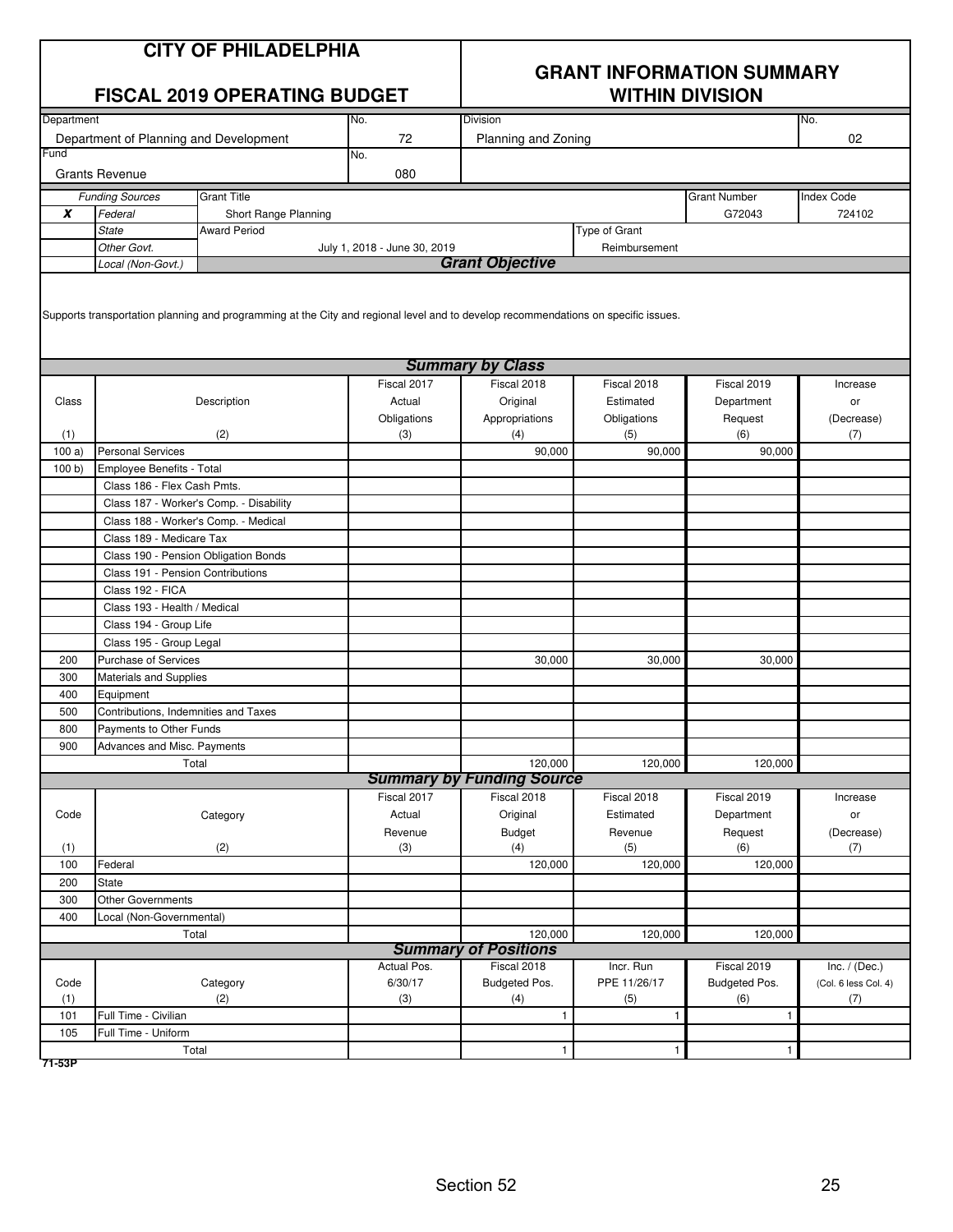|            | <b>CITY OF PHILADELPHIA</b>                                                                                                                        |             |                                        |              |                         |                    |  |  |  |  |  |
|------------|----------------------------------------------------------------------------------------------------------------------------------------------------|-------------|----------------------------------------|--------------|-------------------------|--------------------|--|--|--|--|--|
|            |                                                                                                                                                    |             |                                        |              |                         |                    |  |  |  |  |  |
|            |                                                                                                                                                    |             |                                        |              | <b>DIVISION SUMMARY</b> |                    |  |  |  |  |  |
|            | <b>FISCAL 2019 OPERATING BUDGET</b>                                                                                                                |             |                                        |              |                         |                    |  |  |  |  |  |
| Department |                                                                                                                                                    | No.         | Division                               |              |                         | No.                |  |  |  |  |  |
|            | Department of Planning and Development                                                                                                             | 72          | <b>Development Services</b>            |              |                         | 03                 |  |  |  |  |  |
| Fund       |                                                                                                                                                    | No.         |                                        |              |                         |                    |  |  |  |  |  |
| General    |                                                                                                                                                    | 010         | <b>Major Objectives</b>                |              |                         |                    |  |  |  |  |  |
|            |                                                                                                                                                    |             |                                        |              |                         |                    |  |  |  |  |  |
|            |                                                                                                                                                    |             |                                        |              |                         |                    |  |  |  |  |  |
|            |                                                                                                                                                    |             |                                        |              |                         |                    |  |  |  |  |  |
|            | This Division works to educate the public and private development community on the approval process for City Departments, boards, and commissions. |             |                                        |              |                         |                    |  |  |  |  |  |
|            | Development Services also works to resolve novel development issues or conflicting direction from different departments, boards, and commissions.  |             |                                        |              |                         |                    |  |  |  |  |  |
|            |                                                                                                                                                    |             |                                        |              |                         |                    |  |  |  |  |  |
|            |                                                                                                                                                    |             |                                        |              |                         |                    |  |  |  |  |  |
|            |                                                                                                                                                    |             |                                        |              |                         |                    |  |  |  |  |  |
|            | <b>Summary by Class</b>                                                                                                                            |             |                                        |              |                         |                    |  |  |  |  |  |
|            |                                                                                                                                                    |             |                                        |              |                         |                    |  |  |  |  |  |
|            |                                                                                                                                                    | Fiscal 2017 | Fiscal 2018                            | Fiscal 2018  | Fiscal 2019             | Increase           |  |  |  |  |  |
| Class      | Description                                                                                                                                        | Actual      | Original                               | Estimated    | Proposed                | or                 |  |  |  |  |  |
|            |                                                                                                                                                    | Obligations | Appropriations                         | Obligations  | <b>Budget</b>           | (Decrease)         |  |  |  |  |  |
| (1)        | (2)                                                                                                                                                | (3)         | (4)                                    | (5)          | (6)                     | (7)                |  |  |  |  |  |
| 100        | <b>Employee Compensation</b>                                                                                                                       |             |                                        |              |                         |                    |  |  |  |  |  |
| a)         | <b>Personal Services</b>                                                                                                                           |             | 115,000                                | 294,600      | 419,600                 | 125,000            |  |  |  |  |  |
| b)         | <b>Employee Benefits</b>                                                                                                                           |             |                                        |              |                         |                    |  |  |  |  |  |
| 200        | <b>Purchase of Services</b>                                                                                                                        |             |                                        |              |                         |                    |  |  |  |  |  |
| 300        | Materials and Supplies                                                                                                                             |             |                                        |              |                         |                    |  |  |  |  |  |
| 400        | Equipment                                                                                                                                          |             |                                        |              |                         |                    |  |  |  |  |  |
| 500        | Contributions, Indemnities and Taxes                                                                                                               |             |                                        |              |                         |                    |  |  |  |  |  |
| 700        | <b>Debt Service</b>                                                                                                                                |             |                                        |              |                         |                    |  |  |  |  |  |
| 800        | Payments to Other Funds                                                                                                                            |             |                                        |              |                         |                    |  |  |  |  |  |
| 900        | Advances and Misc. Payments                                                                                                                        |             |                                        |              |                         |                    |  |  |  |  |  |
|            | Total                                                                                                                                              |             | 115,000<br><b>Summary of Positions</b> | 294,600      | 419,600                 | 125,000            |  |  |  |  |  |
|            |                                                                                                                                                    |             |                                        |              |                         |                    |  |  |  |  |  |
|            |                                                                                                                                                    | Actual      | Fiscal 2018                            | Increment    | Fiscal 2019             | Increase           |  |  |  |  |  |
|            |                                                                                                                                                    | Positions   | <b>Budgeted</b>                        | Run          | <b>Budgeted</b>         | (Decrease)         |  |  |  |  |  |
| Code       | Category                                                                                                                                           | 6/30/17     | Positions                              | PPE 11/26/17 | Positions               | Col. 6 less Col. 4 |  |  |  |  |  |
| (1)        | (2)                                                                                                                                                | (3)         | (4)                                    | (5)          | (6)                     | (7)                |  |  |  |  |  |
| 101        | Full Time - Civilian                                                                                                                               |             | $\mathbf{1}$                           | $\mathbf{1}$ | 6                       | 5                  |  |  |  |  |  |
| 105        | Full Time - Uniform                                                                                                                                |             |                                        |              |                         |                    |  |  |  |  |  |
|            | Total<br>$\mathbf{1}$<br>6<br>5<br>$\mathbf{1}$                                                                                                    |             |                                        |              |                         |                    |  |  |  |  |  |

**71-53F**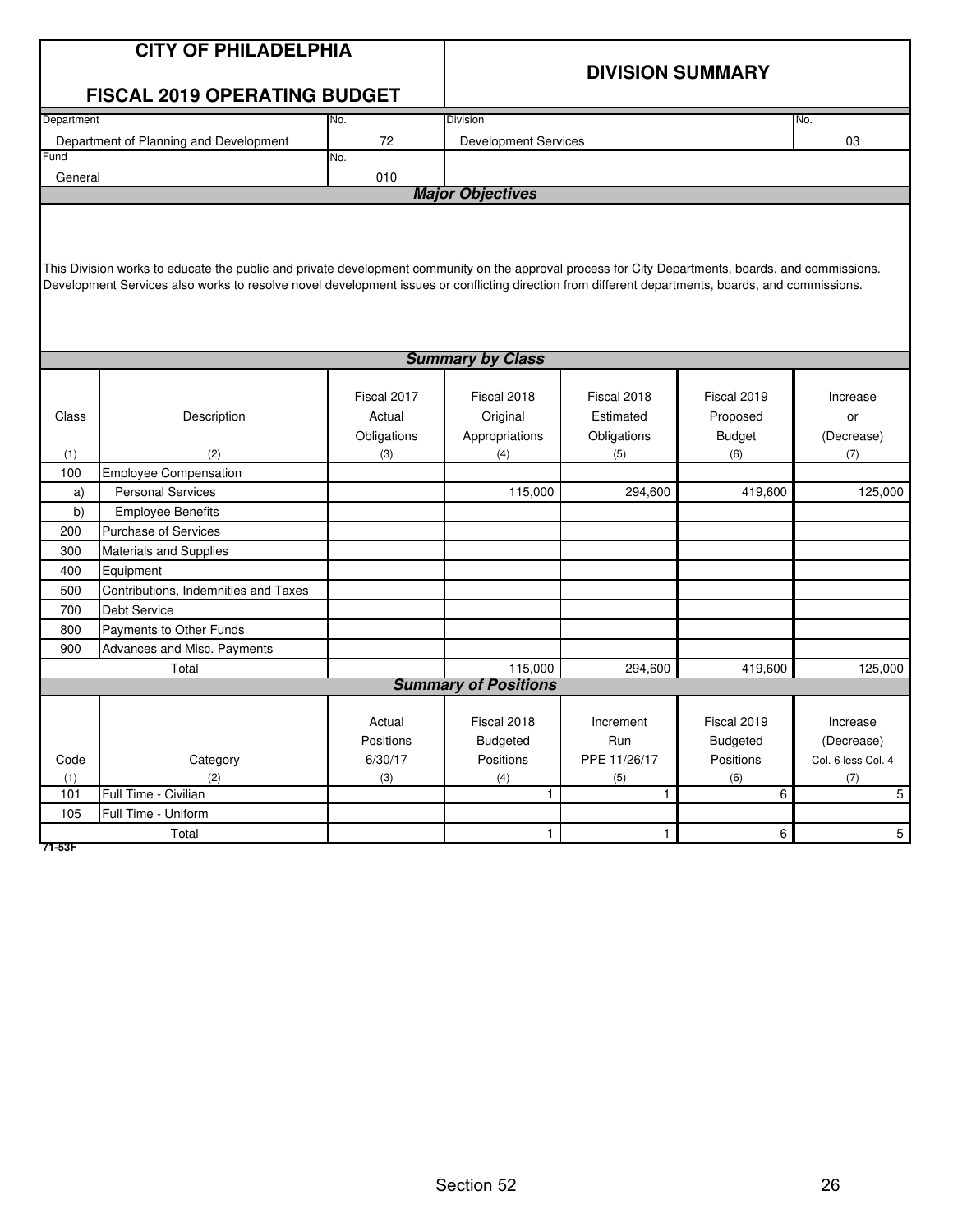|                         |              | <b>CITY OF PHILADELPHIA</b><br><b>FISCAL 2019 OPERATING BUDGET</b><br>Department |           |                             |                                     | <b>SCHEDULE 100</b><br><b>LIST OF POSITIONS</b><br><b>BY DIVISION</b> |                             |                 |                         |                 |                      |
|-------------------------|--------------|----------------------------------------------------------------------------------|-----------|-----------------------------|-------------------------------------|-----------------------------------------------------------------------|-----------------------------|-----------------|-------------------------|-----------------|----------------------|
|                         |              |                                                                                  |           |                             | No.                                 | Division                                                              |                             |                 |                         |                 | No.                  |
|                         |              | Department of Planning and Development                                           |           |                             | 72                                  |                                                                       | <b>Development Services</b> |                 |                         |                 | 03                   |
| Fund                    |              |                                                                                  |           |                             | No.                                 |                                                                       |                             |                 |                         |                 |                      |
|                         | General      |                                                                                  |           |                             | 010                                 |                                                                       |                             |                 |                         |                 |                      |
|                         |              |                                                                                  |           |                             |                                     | Fiscal                                                                | Fiscal                      |                 | Fiscal                  |                 | Inc.                 |
|                         |              |                                                                                  |           |                             | Salary                              | 2017                                                                  | 2018                        | Increment       | 2019                    | Annual          | (Dec.)               |
| Line                    | Class        | Title                                                                            |           |                             | Range                               | Actual Pos.                                                           | Budgeted                    | Run -PPE        | <b>Budgeted</b>         | Salary          | (Col. 8              |
| No.<br>(1)              | Code<br>(2)  | (3)                                                                              |           |                             | (in dollars)<br>(4)                 | 6/30/17<br>(5)                                                        | Positions<br>(6)            | 11/26/17<br>(7) | Positions<br>(8)        | 7/1/18<br>(9)   | less Col. 6)<br>(10) |
| $\mathbf{1}$            |              | D375 Deputy Managing Director                                                    |           |                             | 115,000                             |                                                                       | $\mathbf{1}$                |                 |                         |                 |                      |
| $\overline{\mathbf{c}}$ |              | D295 Deputy Director                                                             |           |                             | 115,000                             |                                                                       |                             | 1               | 1                       | 115,000         | (1)                  |
| 3                       |              | A398 AMD - Analyst                                                               |           |                             | 53,600                              |                                                                       |                             |                 | 1                       | 53,600          |                      |
| 4                       |              | A398 AMD - Policy Analyst                                                        |           |                             | 55,000                              |                                                                       |                             |                 | 1                       | 55,000          | 1                    |
| 5                       |              | A398 AMD - Senior Analyst                                                        |           |                             | 63,000                              |                                                                       |                             |                 | $\overline{\mathbf{c}}$ | 126,000         |                      |
| 6                       |              | A398 AMD - Manager                                                               |           |                             | 70,000                              |                                                                       |                             |                 | 1                       | 70,000          | $\mathbf{1}$         |
|                         |              |                                                                                  |           |                             |                                     |                                                                       |                             |                 |                         |                 |                      |
|                         |              |                                                                                  |           |                             |                                     |                                                                       |                             |                 |                         |                 |                      |
|                         |              |                                                                                  |           |                             |                                     |                                                                       |                             |                 |                         |                 |                      |
|                         |              |                                                                                  |           |                             |                                     |                                                                       |                             |                 |                         |                 |                      |
|                         |              |                                                                                  |           |                             |                                     |                                                                       |                             |                 |                         |                 |                      |
|                         |              |                                                                                  |           |                             |                                     |                                                                       |                             |                 |                         |                 |                      |
|                         |              |                                                                                  |           |                             |                                     |                                                                       |                             |                 |                         |                 |                      |
|                         |              |                                                                                  |           |                             |                                     |                                                                       |                             |                 |                         |                 |                      |
|                         |              |                                                                                  |           |                             |                                     |                                                                       |                             |                 |                         |                 |                      |
|                         |              |                                                                                  |           |                             |                                     |                                                                       |                             |                 |                         |                 |                      |
|                         |              |                                                                                  |           |                             |                                     |                                                                       |                             |                 |                         |                 |                      |
|                         |              |                                                                                  |           |                             |                                     |                                                                       |                             |                 |                         |                 |                      |
|                         |              |                                                                                  |           |                             |                                     |                                                                       |                             |                 |                         |                 |                      |
|                         |              |                                                                                  |           |                             |                                     |                                                                       |                             |                 |                         |                 |                      |
|                         |              |                                                                                  |           |                             |                                     |                                                                       |                             |                 |                         |                 |                      |
|                         |              |                                                                                  |           |                             |                                     |                                                                       |                             |                 |                         |                 |                      |
|                         |              |                                                                                  |           |                             |                                     |                                                                       |                             |                 |                         |                 |                      |
|                         |              | <b>Total Gross Requirements</b>                                                  |           |                             |                                     |                                                                       | $\mathbf{1}$                | $\mathbf{1}$    | 6                       | 419,600         | 3                    |
|                         |              | Plus: Earned Increment                                                           |           |                             |                                     |                                                                       |                             |                 |                         |                 |                      |
|                         |              | Plus: Longevity                                                                  |           |                             |                                     |                                                                       |                             |                 |                         |                 |                      |
|                         |              | Less: (Vacancy Allowance)                                                        |           |                             |                                     |                                                                       |                             |                 |                         |                 |                      |
|                         |              |                                                                                  |           | <b>Total Budget Request</b> |                                     |                                                                       |                             |                 |                         | 419,600         |                      |
|                         |              |                                                                                  |           |                             | <b>Summary of Personal Services</b> |                                                                       |                             |                 |                         |                 |                      |
|                         |              |                                                                                  |           | Fiscal 2017                 |                                     | Fiscal 2018                                                           |                             |                 | Fiscal 2019             | Inc. $/$ (Dec.) | Inc. $/$ (Dec.)      |
| Line                    |              |                                                                                  | Actual    | Actual                      | Budgeted                            | Estimated                                                             | Increment                   | Budgeted        | Department              | in Require.     | in Bud. Pos.         |
| No.                     |              | Category                                                                         | Positions | Obligations                 | Positions                           | Obligations                                                           | Run -PPE                    | Positions       | Request                 | (Col.9          | (Col. 8              |
|                         |              |                                                                                  | 6/30/17   |                             |                                     |                                                                       | 11/26/17                    |                 |                         | less Col. 6)    | less Col. 5)         |
| (1)                     |              | (2)                                                                              | (3)       | (4)                         | (5)                                 | (6)                                                                   | (7)                         | (8)             | (9)                     | (10)            | (11)                 |
| $\mathbf{1}$            | Lump Sum     |                                                                                  |           |                             |                                     |                                                                       |                             |                 |                         |                 |                      |
| $\overline{2}$          |              | Full Time - Civilian                                                             |           |                             | 1                                   | 294,600                                                               | $\mathbf{1}$                | 6               | 419,600                 | 125,000         | 5                    |
| 3                       |              | Full Time - Uniform                                                              |           |                             |                                     |                                                                       |                             |                 |                         |                 |                      |
| $\overline{4}$          |              | Bonus, Gross Adj.                                                                |           |                             |                                     |                                                                       |                             |                 |                         |                 |                      |
| 5                       |              | PT, Temp/Seas, Bd, SCG                                                           |           |                             |                                     |                                                                       |                             |                 |                         |                 |                      |
| 6                       |              | Overtime - Civilian                                                              |           |                             |                                     |                                                                       |                             |                 |                         |                 |                      |
| $\overline{7}$          |              | Overtime - Uniform                                                               |           |                             |                                     |                                                                       |                             |                 |                         |                 |                      |
| 8                       |              | Holiday Overtime - Civilian                                                      |           |                             |                                     |                                                                       |                             |                 |                         |                 |                      |
| 9                       |              | Unused Uniform Leave                                                             |           |                             |                                     |                                                                       |                             |                 |                         |                 |                      |
| $10$                    | Shift/Stress |                                                                                  |           |                             |                                     |                                                                       |                             |                 |                         |                 |                      |
| 11                      |              | H&L, IOD, LT-Sick                                                                |           |                             |                                     |                                                                       |                             |                 |                         |                 |                      |
| 12                      |              |                                                                                  |           |                             |                                     |                                                                       |                             |                 |                         |                 |                      |
|                         |              | Total                                                                            |           |                             | $\mathbf{1}$                        | 294,600                                                               | 1                           | $\,$ 6 $\,$     | 419,600                 | 125,000         | 5 <sup>5</sup>       |

**71-53J**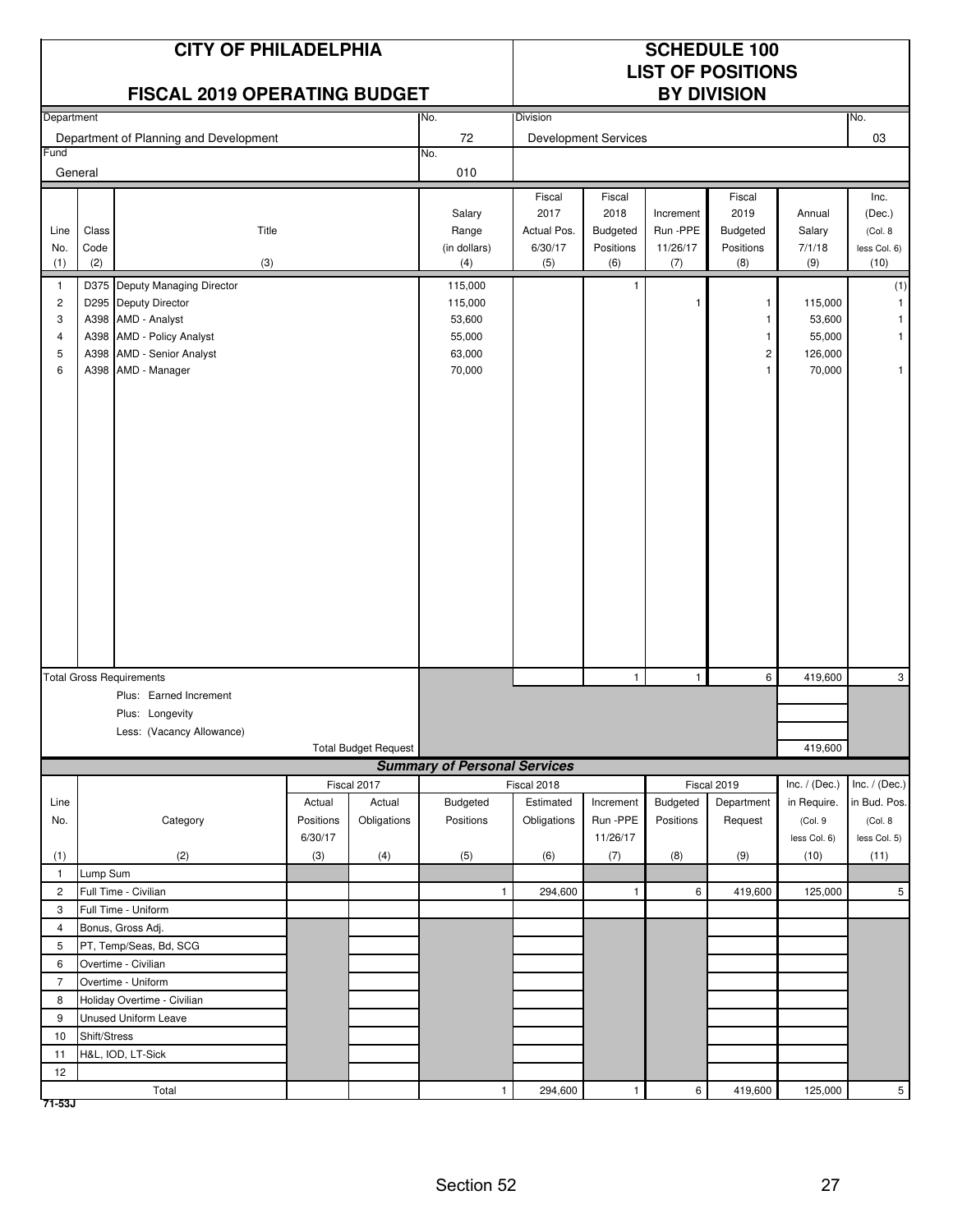|            | <b>CITY OF PHILADELPHIA</b>                                                                                                                                                                     |             |                                          |              |                         |                    |  |  |
|------------|-------------------------------------------------------------------------------------------------------------------------------------------------------------------------------------------------|-------------|------------------------------------------|--------------|-------------------------|--------------------|--|--|
|            |                                                                                                                                                                                                 |             |                                          |              | <b>DIVISION SUMMARY</b> |                    |  |  |
|            | <b>FISCAL 2019 OPERATING BUDGET</b>                                                                                                                                                             |             |                                          |              |                         |                    |  |  |
| Department |                                                                                                                                                                                                 | No.         | <b>Division</b>                          |              |                         | No.                |  |  |
|            | Department of Planning and Development                                                                                                                                                          | 72          | <b>DHCD Contract Obligations</b>         |              |                         | 04                 |  |  |
| Fund       |                                                                                                                                                                                                 | No.         |                                          |              |                         |                    |  |  |
| General    |                                                                                                                                                                                                 | 010         | <b>Major Objectives</b>                  |              |                         |                    |  |  |
|            |                                                                                                                                                                                                 |             |                                          |              |                         |                    |  |  |
|            |                                                                                                                                                                                                 |             |                                          |              |                         |                    |  |  |
|            | Support for housing and community development activities, housing production (creation of new housing units through vacant structure rehabilitation or new                                      |             |                                          |              |                         |                    |  |  |
|            | housing construction); housing preservation (the maintenance and upgrading housing stock which is occupied or suitable for occupancy); housing activities                                       |             |                                          |              |                         |                    |  |  |
|            | such as rental assistance and other activities for homeless persons and persons with special needs, public social services; employment and training and<br>community economic program services. |             |                                          |              |                         |                    |  |  |
|            |                                                                                                                                                                                                 |             |                                          |              |                         |                    |  |  |
|            |                                                                                                                                                                                                 |             |                                          |              |                         |                    |  |  |
|            | <b>Summary by Class</b>                                                                                                                                                                         |             |                                          |              |                         |                    |  |  |
|            |                                                                                                                                                                                                 |             |                                          |              |                         |                    |  |  |
|            |                                                                                                                                                                                                 | Fiscal 2017 | Fiscal 2018                              | Fiscal 2018  | Fiscal 2019             | Increase           |  |  |
| Class      | Description                                                                                                                                                                                     | Actual      | Original                                 | Estimated    | Proposed                | or                 |  |  |
|            |                                                                                                                                                                                                 | Obligations | Appropriations                           | Obligations  | <b>Budget</b>           | (Decrease)         |  |  |
| (1)        | (2)                                                                                                                                                                                             | (3)         | (4)                                      | (5)          | (6)                     | (7)                |  |  |
| 100        | <b>Employee Compensation</b>                                                                                                                                                                    |             |                                          |              |                         |                    |  |  |
| a)         | <b>Personal Services</b>                                                                                                                                                                        |             |                                          |              |                         |                    |  |  |
| b)         | <b>Employee Benefits</b>                                                                                                                                                                        |             |                                          |              |                         |                    |  |  |
| 200        | <b>Purchase of Services</b>                                                                                                                                                                     |             | 3,190,000                                | 3,040,000    | 3,205,000               | 165,000            |  |  |
| 300        | <b>Materials and Supplies</b>                                                                                                                                                                   |             |                                          |              |                         |                    |  |  |
| 400        | Equipment                                                                                                                                                                                       |             |                                          |              |                         |                    |  |  |
| 500        | Contributions, Indemnities and Taxes                                                                                                                                                            |             | 850,000                                  | 1,350,000    | 4,168,000               | 2,818,000          |  |  |
| 700        | <b>Debt Service</b>                                                                                                                                                                             |             |                                          |              |                         |                    |  |  |
| 800        | Payments to Other Funds                                                                                                                                                                         |             |                                          |              |                         |                    |  |  |
| 900        | Advances and Misc. Payments                                                                                                                                                                     |             |                                          |              |                         |                    |  |  |
|            | Total                                                                                                                                                                                           |             | 4,040,000<br><b>Summary of Positions</b> | 4.390.000    | 7,373,000               | 2,983,000          |  |  |
|            |                                                                                                                                                                                                 |             |                                          |              |                         |                    |  |  |
|            |                                                                                                                                                                                                 | Actual      | Fiscal 2018                              | Increment    | Fiscal 2019             | Increase           |  |  |
|            |                                                                                                                                                                                                 | Positions   | <b>Budgeted</b>                          | Run          | <b>Budgeted</b>         | (Decrease)         |  |  |
| Code       | Category                                                                                                                                                                                        | 6/30/17     | Positions                                | PPE 11/26/17 | Positions               | Col. 6 less Col. 4 |  |  |
| (1)        | (2)                                                                                                                                                                                             | (3)         | (4)                                      | (5)          | (6)                     | (7)                |  |  |
| 101        | Full Time - Civilian                                                                                                                                                                            |             |                                          |              |                         |                    |  |  |
| 105        | Full Time - Uniform                                                                                                                                                                             |             |                                          |              |                         |                    |  |  |
|            | Total                                                                                                                                                                                           |             |                                          |              |                         |                    |  |  |
| 71-53F     |                                                                                                                                                                                                 |             |                                          |              |                         |                    |  |  |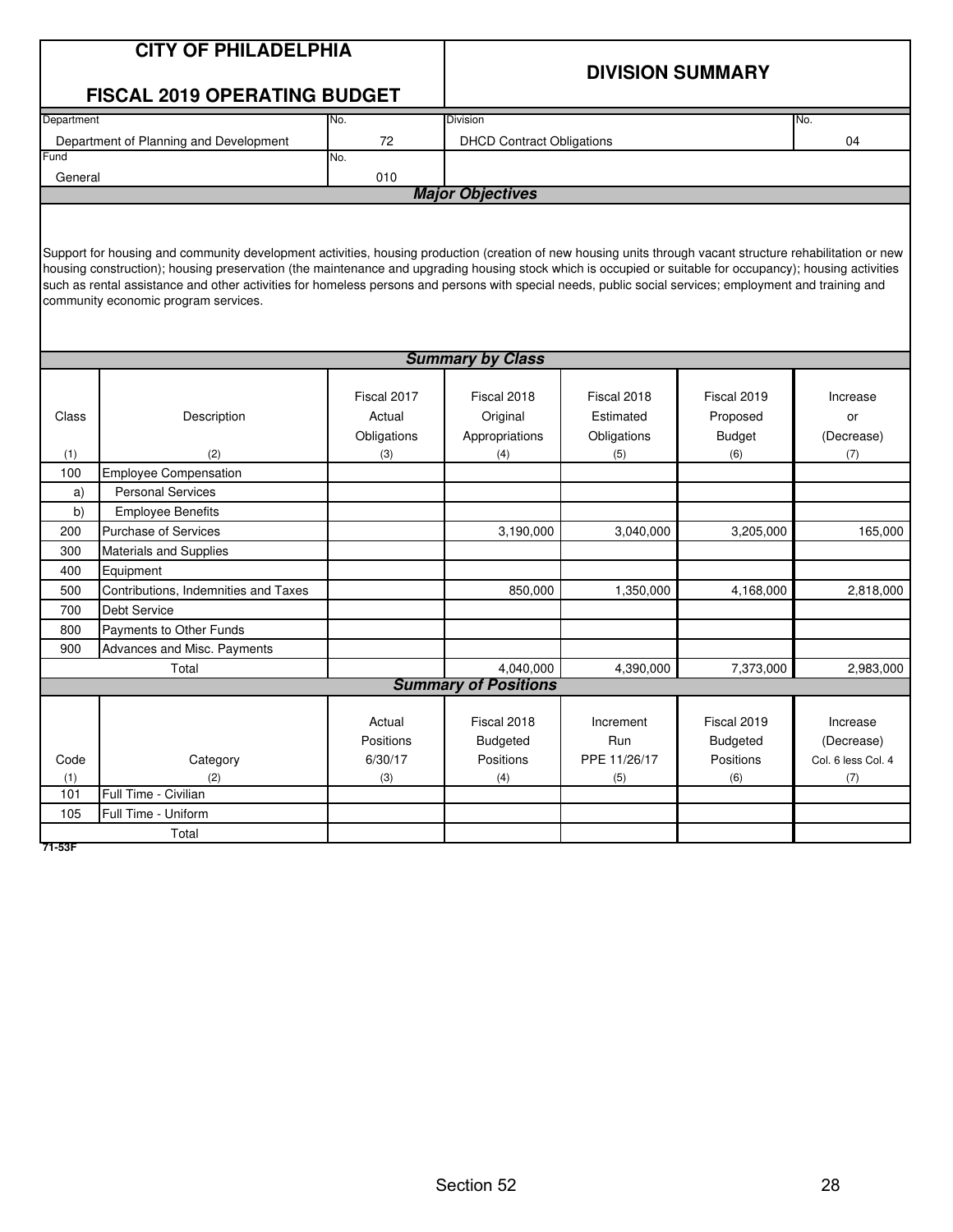| <b>CITY OF PHILADELPHIA</b> |  |  |  |  |
|-----------------------------|--|--|--|--|
|-----------------------------|--|--|--|--|

### **FISCAL 2019 OPERATING BUDGET**

# **SCHEDULE 200 PURCHASE OF SERVICES**

| Department |                                                                            | No.         | Division                                          |             |              | No.        |
|------------|----------------------------------------------------------------------------|-------------|---------------------------------------------------|-------------|--------------|------------|
|            | Department of Planning and Development                                     | 72          | <b>DHCD Contract Obligations</b>                  |             |              | 04         |
| Fund       |                                                                            | No.         |                                                   |             |              |            |
| General    |                                                                            | 010         |                                                   |             |              |            |
|            |                                                                            | Fiscal 2017 | Fiscal 2018                                       | Fiscal 2018 | Fiscal 2019  | Increase   |
| Code       | Description                                                                | Actual      | Original                                          | Estimated   | Departmental | or         |
|            |                                                                            | Obligations | Appropriations                                    | Obligations | Request      | (Decrease) |
| (1)        | (2)                                                                        | (3)         | (4)<br><b>Schedule 200 - Purchase of Services</b> | (5)         | (6)          | (7)        |
| 201        | Cleaning & Laundering                                                      |             |                                                   |             |              |            |
| 202        | Janitorial Services                                                        |             |                                                   |             |              |            |
| 205        | Refuse, Garbage, Silt and Sludge Removal                                   |             |                                                   |             |              |            |
| 209        | Telephone & Communication                                                  |             |                                                   |             |              |            |
| 210        | <b>Postal Services</b>                                                     |             |                                                   |             |              |            |
| 211        | Transportation                                                             |             |                                                   |             |              |            |
| 215        | Licenses, Permits & Inspection Charges                                     |             |                                                   |             |              |            |
| 216        | Commercial off the Shelf Software Licenses                                 |             |                                                   |             |              |            |
| 220        | <b>Electric Current</b>                                                    |             |                                                   |             |              |            |
| 221        | <b>Gas Services</b>                                                        |             |                                                   |             |              |            |
| 222        | Steam for Heating                                                          |             |                                                   |             |              |            |
| 230        | Meals (non-travel) & Official Entertaining                                 |             |                                                   |             |              |            |
| 231        | <b>Overtime Meals</b>                                                      |             |                                                   |             |              |            |
| 240        | Advertising & Promotional Activities                                       |             |                                                   |             |              |            |
| 250        | <b>Professional Services</b>                                               |             | 3,190,000                                         | 3,040,000   | 3,205,000    | 165,000    |
| 251        | Professional Svcs. - Information Technology                                |             |                                                   |             |              |            |
| 252        | Accounting & Auditing Services                                             |             |                                                   |             |              |            |
| 253        | <b>Legal Services</b>                                                      |             |                                                   |             |              |            |
| 254        | Mental Health & Intellectual Disability Services                           |             |                                                   |             |              |            |
| 255        | Dues                                                                       |             |                                                   |             |              |            |
| 256        | Seminar & Training Sessions                                                |             |                                                   |             |              |            |
| 257        | Architectural & Engineering Services                                       |             |                                                   |             |              |            |
| 258        | <b>Court Reporters</b>                                                     |             |                                                   |             |              |            |
| 259        | <b>Arbitration Fees</b>                                                    |             |                                                   |             |              |            |
| 260        | Repair & Maintenance Charges                                               |             |                                                   |             |              |            |
| 261        | Repaving, Repairing & Resurfacing Streets                                  |             |                                                   |             |              |            |
| 262        | Demolition of Buildings                                                    |             |                                                   |             |              |            |
| 264        | Abatement of Nuisances                                                     |             |                                                   |             |              |            |
| 265<br>266 | Rehabilitation of Property<br>Maint. & Support - Comp. Hardware & Software |             |                                                   |             |              |            |
| 275        | Juror Fees                                                                 |             |                                                   |             |              |            |
| 276        | Juror Expenses                                                             |             |                                                   |             |              |            |
| 277        | <b>Witness Fees</b>                                                        |             |                                                   |             |              |            |
| 280        | Insurance & Official Bonds                                                 |             |                                                   |             |              |            |
| 282        | Lease Purchase - Computer Systems                                          |             |                                                   |             |              |            |
| 283        | Lease Purchase - Vehicles                                                  |             |                                                   |             |              |            |
| 284        | Ground & Building Rental                                                   |             |                                                   |             |              |            |
| 285        | Rents - Other                                                              |             |                                                   |             |              |            |
| 286        | Rental of Parking Spaces                                                   |             |                                                   |             |              |            |
| 290        | Payments for Care of Individuals                                           |             |                                                   |             |              |            |
| 295        | <b>Imprest Advances</b>                                                    |             |                                                   |             |              |            |
| 298        | Payments for Burials & Graves                                              |             |                                                   |             |              |            |
| 299        | Other Expenses (not otherwise classified)                                  |             |                                                   |             |              |            |
|            |                                                                            |             |                                                   |             |              |            |
|            |                                                                            |             |                                                   |             |              |            |
|            |                                                                            |             |                                                   |             |              |            |
|            | Total                                                                      |             | 3,190,000                                         | 3,040,000   | 3,205,000    | 165,000    |

**71-53K**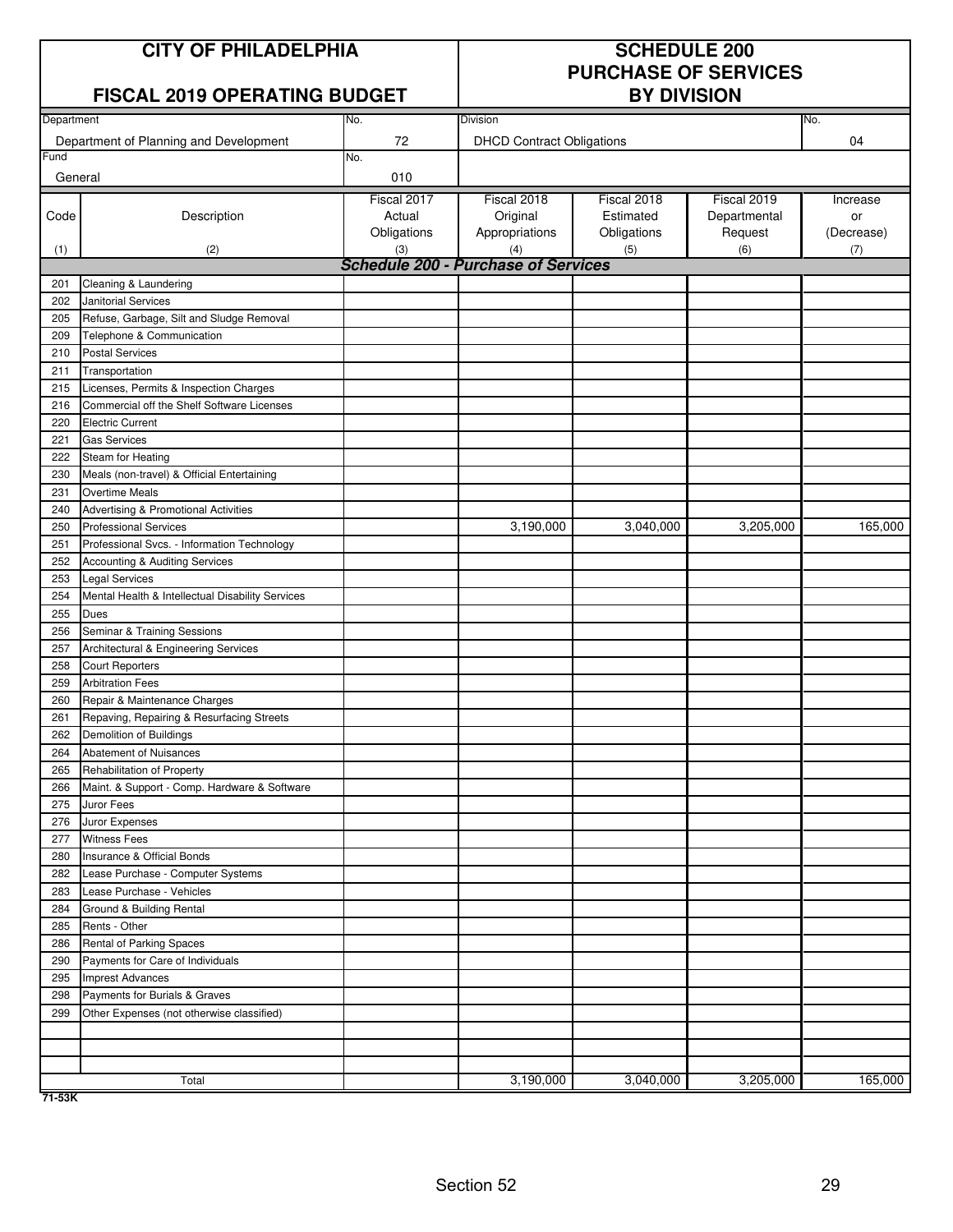| <b>CITY OF PHILADELPHIA</b><br><b>FISCAL 2019 OPERATING BUDGET</b><br>Department |                                                                                              |                                      | <b>SCHEDULE 500 - 700 - 800 - 900</b><br><b>BY DIVISION</b><br><b>Division</b><br>No. |                                         |                                        |                              |
|----------------------------------------------------------------------------------|----------------------------------------------------------------------------------------------|--------------------------------------|---------------------------------------------------------------------------------------|-----------------------------------------|----------------------------------------|------------------------------|
|                                                                                  |                                                                                              | No.                                  |                                                                                       |                                         |                                        |                              |
| Fund                                                                             | Department of Planning and Development                                                       | 72<br>No.                            | <b>DHCD Contract Obligations</b>                                                      |                                         |                                        | 04                           |
| General                                                                          |                                                                                              | 010                                  |                                                                                       |                                         |                                        |                              |
| Code                                                                             | Description                                                                                  | Fiscal 2017<br>Actual<br>Obligations | Fiscal 2018<br>Original<br>Appropriations                                             | Fiscal 2018<br>Estimated<br>Obligations | Fiscal 2019<br>Departmental<br>Request | Increase<br>or<br>(Decrease) |
| (1)                                                                              | (2)                                                                                          | (3)                                  | (4)                                                                                   | (5)                                     | (6)                                    | (7)                          |
|                                                                                  |                                                                                              |                                      | <b>Schedule 500 - Contributions, Indemnities &amp; Taxes</b>                          |                                         |                                        |                              |
| 501                                                                              | Celebrations                                                                                 |                                      |                                                                                       |                                         |                                        |                              |
| 504                                                                              | <b>Meritorious Awards</b>                                                                    |                                      |                                                                                       |                                         |                                        |                              |
| 505                                                                              | Contributions to Educational & Recreational Org.                                             |                                      |                                                                                       |                                         |                                        |                              |
| 506<br>512                                                                       | Payments to Prisoners<br>Refunds                                                             |                                      |                                                                                       |                                         |                                        |                              |
| 513                                                                              | Indemnities                                                                                  |                                      |                                                                                       |                                         |                                        |                              |
| 515                                                                              | Taxes                                                                                        |                                      |                                                                                       |                                         |                                        |                              |
| 517                                                                              | Contributions to Other Govt. Agencies and Non-Profit<br>Org. not Educational or Recreational |                                      | 850,000                                                                               | 1,350,000                               | 4,168,000                              | 2,818,000                    |
|                                                                                  |                                                                                              |                                      |                                                                                       |                                         |                                        |                              |
|                                                                                  |                                                                                              |                                      |                                                                                       |                                         |                                        |                              |
|                                                                                  | Total                                                                                        |                                      | 850,000                                                                               | 1,350,000                               | 4,168,000                              | 2,818,000                    |
|                                                                                  |                                                                                              |                                      | <b>Schedule 700 - Debt Services</b>                                                   |                                         |                                        |                              |
| 701                                                                              | Interest on City Debt - Long Term                                                            |                                      |                                                                                       |                                         |                                        |                              |
| 702                                                                              | Principal Payments on City Debt - Long Term                                                  |                                      |                                                                                       |                                         |                                        |                              |
| 703                                                                              | Interest on City Debt - Short Term                                                           |                                      |                                                                                       |                                         |                                        |                              |
| 704                                                                              | Sinking Fund Reserve Payment                                                                 |                                      |                                                                                       |                                         |                                        |                              |
| 705                                                                              | Commitment Fee Expense                                                                       |                                      |                                                                                       |                                         |                                        |                              |
| 706                                                                              | Arbitrage Payments                                                                           |                                      |                                                                                       |                                         |                                        |                              |
|                                                                                  | Total                                                                                        |                                      |                                                                                       |                                         |                                        |                              |
|                                                                                  |                                                                                              |                                      | <b>Schedule 800 - Payments to Other Funds</b>                                         |                                         |                                        |                              |
| 801                                                                              | Payments to General Fund                                                                     |                                      |                                                                                       |                                         |                                        |                              |
| 803                                                                              | Payments to Water Fund                                                                       |                                      |                                                                                       |                                         |                                        |                              |
| 804                                                                              | Payments to Capital Projects Fund                                                            |                                      |                                                                                       |                                         |                                        |                              |
| 805                                                                              | Payments to Special Funds                                                                    |                                      |                                                                                       |                                         |                                        |                              |
| 806                                                                              | Payments to Bond Fund                                                                        |                                      |                                                                                       |                                         |                                        |                              |
| 807                                                                              | Payments to Other Funds                                                                      |                                      |                                                                                       |                                         |                                        |                              |
| 809                                                                              | Payments to Aviation Fund                                                                    |                                      |                                                                                       |                                         |                                        |                              |
| 810                                                                              | Payments to Productivity Bank                                                                |                                      |                                                                                       |                                         |                                        |                              |
| 812                                                                              | Payments to Grants Revenue Fund                                                              |                                      |                                                                                       |                                         |                                        |                              |
|                                                                                  |                                                                                              |                                      |                                                                                       |                                         |                                        |                              |
|                                                                                  | Total                                                                                        |                                      |                                                                                       |                                         |                                        |                              |
|                                                                                  |                                                                                              |                                      | <b>Schedule 900 - Advances and Other Miscellaneous Payments</b>                       |                                         |                                        |                              |
| 901                                                                              | Advances to Create Working Capital Funds                                                     |                                      |                                                                                       |                                         |                                        |                              |
| 902                                                                              | Miscellaneous Advances                                                                       |                                      |                                                                                       |                                         |                                        |                              |
|                                                                                  |                                                                                              |                                      |                                                                                       |                                         |                                        |                              |
|                                                                                  |                                                                                              |                                      |                                                                                       |                                         |                                        |                              |
|                                                                                  |                                                                                              |                                      |                                                                                       |                                         |                                        |                              |
|                                                                                  | Total                                                                                        |                                      |                                                                                       |                                         |                                        |                              |

**71-53M**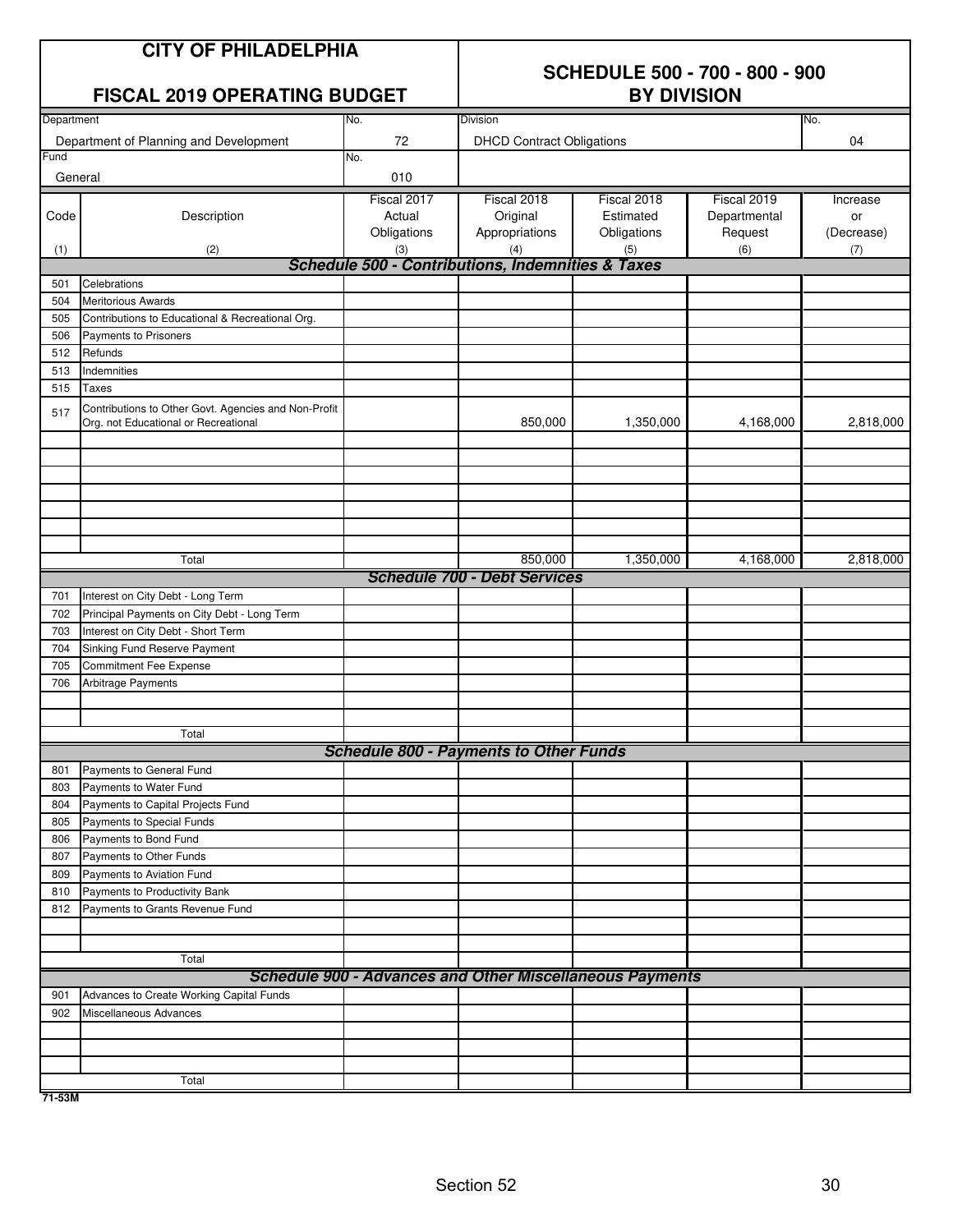| <b>CITY OF PHILADELPHIA</b><br><b>FISCAL 2019 OPERATING BUDGET</b> |                                          |             |                          | <b>SUPPORTING DETAIL:</b><br><b>PROFESSIONAL SERVICES AND</b><br><b>CARE OF INDIVIDUALS, BY DIVISION</b> |                    |                                                                             |                   |
|--------------------------------------------------------------------|------------------------------------------|-------------|--------------------------|----------------------------------------------------------------------------------------------------------|--------------------|-----------------------------------------------------------------------------|-------------------|
| Department                                                         |                                          |             | No.                      | <b>Division</b>                                                                                          |                    |                                                                             | No.               |
| Fund                                                               | Department of Planning and Development   |             | 72<br>No.                | <b>DHCD Contract Obligations</b>                                                                         |                    |                                                                             | 04                |
|                                                                    | General                                  |             | 010                      |                                                                                                          |                    |                                                                             |                   |
|                                                                    |                                          |             | Fiscal 2017              | Fiscal 2018                                                                                              | Fiscal 2018        | Fiscal 2019                                                                 | Increase          |
|                                                                    |                                          |             | Actual                   | Original                                                                                                 | Estimated          | Department                                                                  | or                |
| Class<br>(1)                                                       | Description<br>(2)                       |             | Obligations<br>(3)       | Appropriation<br>(4)                                                                                     | Obligations<br>(5) | Request<br>(6)                                                              | (Decrease)<br>(7) |
| 250s                                                               | Professional Services (250-254, 257-259) |             |                          | 3,190,000                                                                                                | 3,040,000          | 3,205,000                                                                   | 165,000           |
| 290                                                                | Payments for Care of Individuals         |             |                          |                                                                                                          |                    |                                                                             |                   |
| Minor                                                              | Name of Contractor                       | Fiscal 2017 | Fiscal 2018              | Fiscal 2018                                                                                              | Fiscal 2019        | Describe purpose or scope of                                                |                   |
| Object                                                             | or Provider                              | Actual      | Original                 | Estimated                                                                                                | Department         | service provided. Include, if                                               |                   |
| Code<br>250                                                        | SETTLEMENT GRANT PROGRAM                 | Obligations | Appropriation<br>100,000 | Obligations                                                                                              | Request            | applicable, unit cost of service.                                           |                   |
|                                                                    |                                          |             |                          |                                                                                                          |                    | Provide up to \$500 in settlement<br>assistance for low-income              |                   |
|                                                                    |                                          |             |                          |                                                                                                          |                    | homebuyers in the City of Phila.                                            |                   |
|                                                                    |                                          |             |                          |                                                                                                          |                    |                                                                             |                   |
| 250                                                                | PENNSYLVANIA HORTICULTURAL SOCIETY       |             | 2,890,000                | 2,840,000                                                                                                |                    | 2,390,000 Greening projects to stabilize vacant                             |                   |
|                                                                    |                                          |             |                          |                                                                                                          |                    | lots, streets, tree maintenance, and                                        |                   |
|                                                                    |                                          |             |                          |                                                                                                          |                    | tree plantings, education and technical<br>assistance to support community. |                   |
|                                                                    |                                          |             |                          |                                                                                                          |                    |                                                                             |                   |
| 250                                                                | PHILADELPHIA VIP                         |             | 30,000                   | 30,000                                                                                                   |                    | To help resolve title problems which                                        |                   |
|                                                                    |                                          |             |                          |                                                                                                          |                    | prevent occupants from obtaining                                            |                   |
|                                                                    |                                          |             |                          |                                                                                                          |                    | loans and grants for repairs or the                                         |                   |
|                                                                    |                                          |             |                          |                                                                                                          |                    | smooth transfer of the residence.                                           |                   |
| 250                                                                | CHOICE NEIGHBORHOOD SUPPORT SERVICES     |             | 170,000                  | 170,000                                                                                                  |                    | 95,000 To support targeted neighbhorhood                                    |                   |
|                                                                    |                                          |             |                          |                                                                                                          |                    | improvemens and green sustainable                                           |                   |
|                                                                    |                                          |             |                          |                                                                                                          |                    | projects at Strategic sites to improve                                      |                   |
|                                                                    |                                          |             |                          |                                                                                                          |                    | community connections and reduce                                            |                   |
|                                                                    |                                          |             |                          |                                                                                                          |                    | crime in the North Central Choice                                           |                   |
|                                                                    |                                          |             |                          |                                                                                                          |                    | neighborhood. To support the Norris<br>Homes After School and Summer        |                   |
|                                                                    |                                          |             |                          |                                                                                                          |                    | Camp programs in the North Central                                          |                   |
|                                                                    |                                          |             |                          |                                                                                                          |                    | Choice neighborhood.                                                        |                   |
| 250                                                                | TO BE DETERMINED                         |             |                          |                                                                                                          |                    | 250,000 For consultant to develop Housing                                   |                   |
|                                                                    |                                          |             |                          |                                                                                                          |                    | Action Plan as required by legislation.                                     |                   |
|                                                                    |                                          |             |                          |                                                                                                          |                    |                                                                             |                   |
| 250                                                                | <b>TAX DELINQUENCY / FORECLOSURE</b>     |             |                          |                                                                                                          |                    | 470,000 To increase housing counseling and                                  |                   |
|                                                                    | PREVENTION PROGRAM                       |             |                          |                                                                                                          |                    | outreach services to meet the<br>requirements of Bill 170519-A and to       |                   |
|                                                                    |                                          |             |                          |                                                                                                          |                    | ensure low-income homeowners are                                            |                   |
|                                                                    |                                          |             |                          |                                                                                                          |                    | enrolled in available tax-relief program                                    |                   |
|                                                                    |                                          |             |                          |                                                                                                          |                    | and affordable payment plans with the                                       |                   |
|                                                                    |                                          |             |                          |                                                                                                          |                    | Department of Revenue.                                                      |                   |
|                                                                    |                                          |             |                          |                                                                                                          |                    |                                                                             |                   |
|                                                                    |                                          |             |                          |                                                                                                          |                    |                                                                             |                   |
|                                                                    |                                          |             |                          |                                                                                                          |                    |                                                                             |                   |
|                                                                    |                                          |             |                          |                                                                                                          |                    |                                                                             |                   |
|                                                                    |                                          |             |                          |                                                                                                          |                    |                                                                             |                   |
| 71-53N                                                             |                                          |             |                          |                                                                                                          |                    |                                                                             |                   |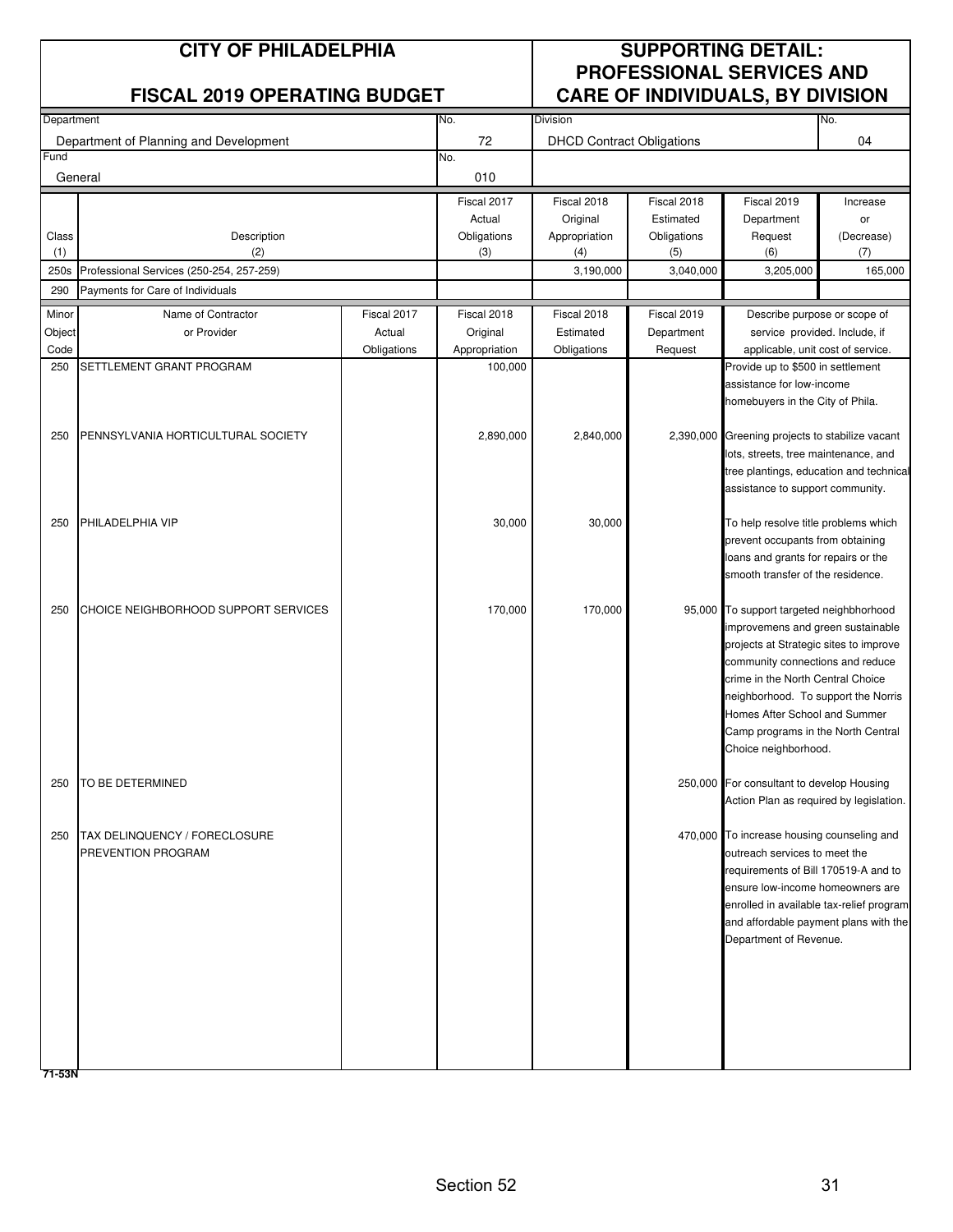|                                        | <b>CITY OF PHILADELPHIA</b><br>FISCAL 2019 OPERATING BUDGET                                                     |                                      | <b>SUPPORTING DETAIL:</b><br><b>CLASSES OTHER THAN</b><br>250s AND 290, BY DIVISION |                                                                                          |                                                   |                                                                                                                                                                                                             |     |
|----------------------------------------|-----------------------------------------------------------------------------------------------------------------|--------------------------------------|-------------------------------------------------------------------------------------|------------------------------------------------------------------------------------------|---------------------------------------------------|-------------------------------------------------------------------------------------------------------------------------------------------------------------------------------------------------------------|-----|
| Department                             |                                                                                                                 |                                      | No.                                                                                 | Division                                                                                 |                                                   |                                                                                                                                                                                                             | No. |
|                                        |                                                                                                                 |                                      |                                                                                     |                                                                                          |                                                   |                                                                                                                                                                                                             |     |
|                                        | General                                                                                                         |                                      | 010                                                                                 |                                                                                          |                                                   |                                                                                                                                                                                                             |     |
| Fund<br>Minor<br>Object<br>Code<br>517 | Department of Planning and Development<br>Name of Contractor<br>or Provider<br>The Philadelphia Land Bank (PLB) | Fiscal 2017<br>Actual<br>Obligations | 72<br>No.<br>Fiscal 2018<br>Original<br>Appropriation<br>850,000                    | <b>DHCD Contract Obligations</b><br>Fiscal 2018<br>Estimated<br>Obligations<br>1,350,000 | Fiscal 2019<br>Department<br>Request<br>4,168,000 | Describe purpose or scope of<br>service provided. Include, if<br>applicable, unit cost of service.<br>Real Estate Acquisitions and the<br>maintenance of structures the PLB<br>intends to acquire from PHA. | 04  |
|                                        |                                                                                                                 |                                      |                                                                                     |                                                                                          |                                                   |                                                                                                                                                                                                             |     |
| 71-530                                 |                                                                                                                 |                                      |                                                                                     |                                                                                          |                                                   |                                                                                                                                                                                                             |     |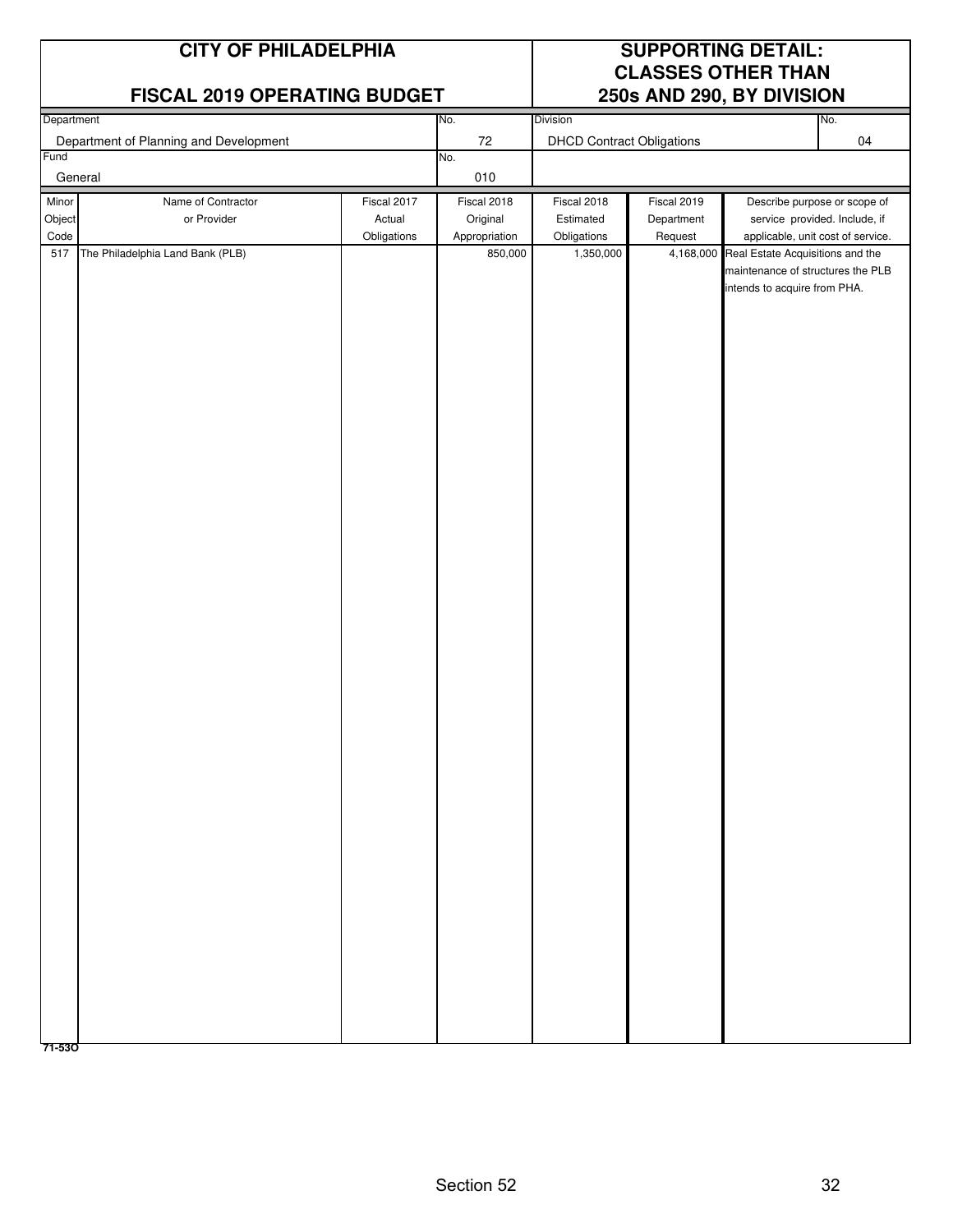|            | <b>CITY OF PHILADELPHIA</b>                                                                                                                                                                                                                                                                                                                                                                                                                                                                                                                   | <b>DIVISION SUMMARY - ALL FUNDS</b>           |                         |                                   |                 |                 |
|------------|-----------------------------------------------------------------------------------------------------------------------------------------------------------------------------------------------------------------------------------------------------------------------------------------------------------------------------------------------------------------------------------------------------------------------------------------------------------------------------------------------------------------------------------------------|-----------------------------------------------|-------------------------|-----------------------------------|-----------------|-----------------|
|            | <b>FISCAL 2019 OPERATING BUDGET</b>                                                                                                                                                                                                                                                                                                                                                                                                                                                                                                           |                                               |                         |                                   |                 |                 |
| Department |                                                                                                                                                                                                                                                                                                                                                                                                                                                                                                                                               | No.                                           | Division                |                                   |                 | No.             |
|            | Department of Planning and Development                                                                                                                                                                                                                                                                                                                                                                                                                                                                                                        | 72                                            |                         | Housing and Community Development |                 | 05              |
|            |                                                                                                                                                                                                                                                                                                                                                                                                                                                                                                                                               |                                               | <b>Major Objectives</b> |                                   |                 |                 |
|            |                                                                                                                                                                                                                                                                                                                                                                                                                                                                                                                                               |                                               |                         |                                   |                 |                 |
|            | Support for housing and community development including: housing production (the creation of new housing units through vacant structures, rehabilitation or<br>new housing construction); housing preservation (the maintenance and upgrading existing stock, which is occupied or suitable for occupancy); housing<br>activities such as rental assistance and other activities for homeless persons and persons with special needs; public and social services, employment and<br>training and community development programs and services. |                                               |                         |                                   |                 |                 |
|            |                                                                                                                                                                                                                                                                                                                                                                                                                                                                                                                                               |                                               | <b>Summary by Class</b> |                                   |                 |                 |
|            |                                                                                                                                                                                                                                                                                                                                                                                                                                                                                                                                               | Fiscal 2017                                   | Fiscal 2018             | Fiscal 2018                       | Fiscal 2019     | Increase        |
| Class      | Description                                                                                                                                                                                                                                                                                                                                                                                                                                                                                                                                   | Actual                                        | Original                | Estimated                         | Proposed        | or              |
|            |                                                                                                                                                                                                                                                                                                                                                                                                                                                                                                                                               | Obligations                                   | Appropriations          | Obligations                       | <b>Budget</b>   | (Decrease)      |
| (1)        | (2)                                                                                                                                                                                                                                                                                                                                                                                                                                                                                                                                           | (3)                                           | (4)                     | (5)                               | (6)             | (7)             |
| 100        | <b>Employee Compensation</b>                                                                                                                                                                                                                                                                                                                                                                                                                                                                                                                  |                                               |                         |                                   |                 |                 |
| a)         | <b>Personal Services</b>                                                                                                                                                                                                                                                                                                                                                                                                                                                                                                                      |                                               | 1,250,000               | 1,250,000                         | 1,250,000       |                 |
| b)         | <b>Employee Benefits</b>                                                                                                                                                                                                                                                                                                                                                                                                                                                                                                                      |                                               |                         |                                   |                 |                 |
| 200        | <b>Purchase of Services</b>                                                                                                                                                                                                                                                                                                                                                                                                                                                                                                                   |                                               | 166,895,697             | 157,905,697                       | 150,655,163     | (7, 250, 534)   |
| 300        | Materials and Supplies                                                                                                                                                                                                                                                                                                                                                                                                                                                                                                                        |                                               |                         |                                   |                 |                 |
| 400        | Equipment                                                                                                                                                                                                                                                                                                                                                                                                                                                                                                                                     |                                               |                         |                                   |                 |                 |
| 500        | Contributions, Indemnities and Taxes                                                                                                                                                                                                                                                                                                                                                                                                                                                                                                          |                                               |                         |                                   |                 |                 |
| 700        | <b>Debt Service</b>                                                                                                                                                                                                                                                                                                                                                                                                                                                                                                                           |                                               |                         |                                   |                 |                 |
| 800        | Payments to Other Funds                                                                                                                                                                                                                                                                                                                                                                                                                                                                                                                       |                                               |                         |                                   |                 |                 |
| 900        | Advances and Misc. Payments                                                                                                                                                                                                                                                                                                                                                                                                                                                                                                                   |                                               |                         |                                   |                 |                 |
|            | Total                                                                                                                                                                                                                                                                                                                                                                                                                                                                                                                                         |                                               | 168,145,697             | 159,155,697                       | 151,905,163     | (7, 250, 534)   |
|            |                                                                                                                                                                                                                                                                                                                                                                                                                                                                                                                                               |                                               | <b>Summary by Fund</b>  |                                   |                 |                 |
|            |                                                                                                                                                                                                                                                                                                                                                                                                                                                                                                                                               | Fiscal 2017                                   | Fiscal 2018             | Fiscal 2018                       | Fiscal 2019     | Increase        |
| Fund       | Fund                                                                                                                                                                                                                                                                                                                                                                                                                                                                                                                                          | Actual                                        | Original                | Estimated                         | Proposed        | or              |
| No.        |                                                                                                                                                                                                                                                                                                                                                                                                                                                                                                                                               | Obligations                                   | Appropriations          | Obligations                       | <b>Budget</b>   | (Decrease)      |
| (1)        | (2)                                                                                                                                                                                                                                                                                                                                                                                                                                                                                                                                           | (3)                                           | (4)                     | (5)                               | (6)             | (7)             |
| 080        | <b>Grants Revenue</b>                                                                                                                                                                                                                                                                                                                                                                                                                                                                                                                         |                                               | 88,456,222              | 88,456,222                        | 56,138,222      | (32,318,000)    |
| 100        | <b>Community Development</b>                                                                                                                                                                                                                                                                                                                                                                                                                                                                                                                  |                                               | 52,189,475              | 52,189,475                        | 55,766,941      | 3,577,466       |
| 120        | <b>Housing Trust</b>                                                                                                                                                                                                                                                                                                                                                                                                                                                                                                                          |                                               | 27,500,000              | 18,510,000                        | 40,000,000      | 21,490,000      |
|            |                                                                                                                                                                                                                                                                                                                                                                                                                                                                                                                                               |                                               |                         |                                   |                 |                 |
|            |                                                                                                                                                                                                                                                                                                                                                                                                                                                                                                                                               |                                               |                         |                                   |                 |                 |
|            |                                                                                                                                                                                                                                                                                                                                                                                                                                                                                                                                               |                                               |                         |                                   |                 |                 |
|            | Total                                                                                                                                                                                                                                                                                                                                                                                                                                                                                                                                         |                                               | 168,145,697             | 159,155,697                       | 151,905,163     | (7, 250, 534)   |
|            |                                                                                                                                                                                                                                                                                                                                                                                                                                                                                                                                               | <b>Summary of Full Time Positions by Fund</b> |                         |                                   |                 |                 |
| Fund       |                                                                                                                                                                                                                                                                                                                                                                                                                                                                                                                                               | Actual                                        | Fiscal 2018             | Increment                         | Fiscal 2019     | Inc.            |
| No.        | Fund                                                                                                                                                                                                                                                                                                                                                                                                                                                                                                                                          | Positions                                     | <b>Budgeted</b>         | Run                               | <b>Budgeted</b> | (Dec.)          |
|            |                                                                                                                                                                                                                                                                                                                                                                                                                                                                                                                                               | 6/30/17                                       | Positions               | PPE 11/26/17                      | Positions       | (Col. 6 less 4) |
| (1)        | (2)                                                                                                                                                                                                                                                                                                                                                                                                                                                                                                                                           | (3)                                           | (4)                     | (5)                               | (6)             | (7)             |
|            |                                                                                                                                                                                                                                                                                                                                                                                                                                                                                                                                               |                                               |                         |                                   |                 |                 |
|            |                                                                                                                                                                                                                                                                                                                                                                                                                                                                                                                                               |                                               |                         |                                   |                 |                 |
|            |                                                                                                                                                                                                                                                                                                                                                                                                                                                                                                                                               |                                               |                         |                                   |                 |                 |
|            |                                                                                                                                                                                                                                                                                                                                                                                                                                                                                                                                               |                                               |                         |                                   |                 |                 |
|            |                                                                                                                                                                                                                                                                                                                                                                                                                                                                                                                                               |                                               |                         |                                   |                 |                 |
|            |                                                                                                                                                                                                                                                                                                                                                                                                                                                                                                                                               |                                               |                         |                                   |                 |                 |
|            | <b>Total Full Time</b>                                                                                                                                                                                                                                                                                                                                                                                                                                                                                                                        |                                               |                         |                                   |                 |                 |

**71-53E**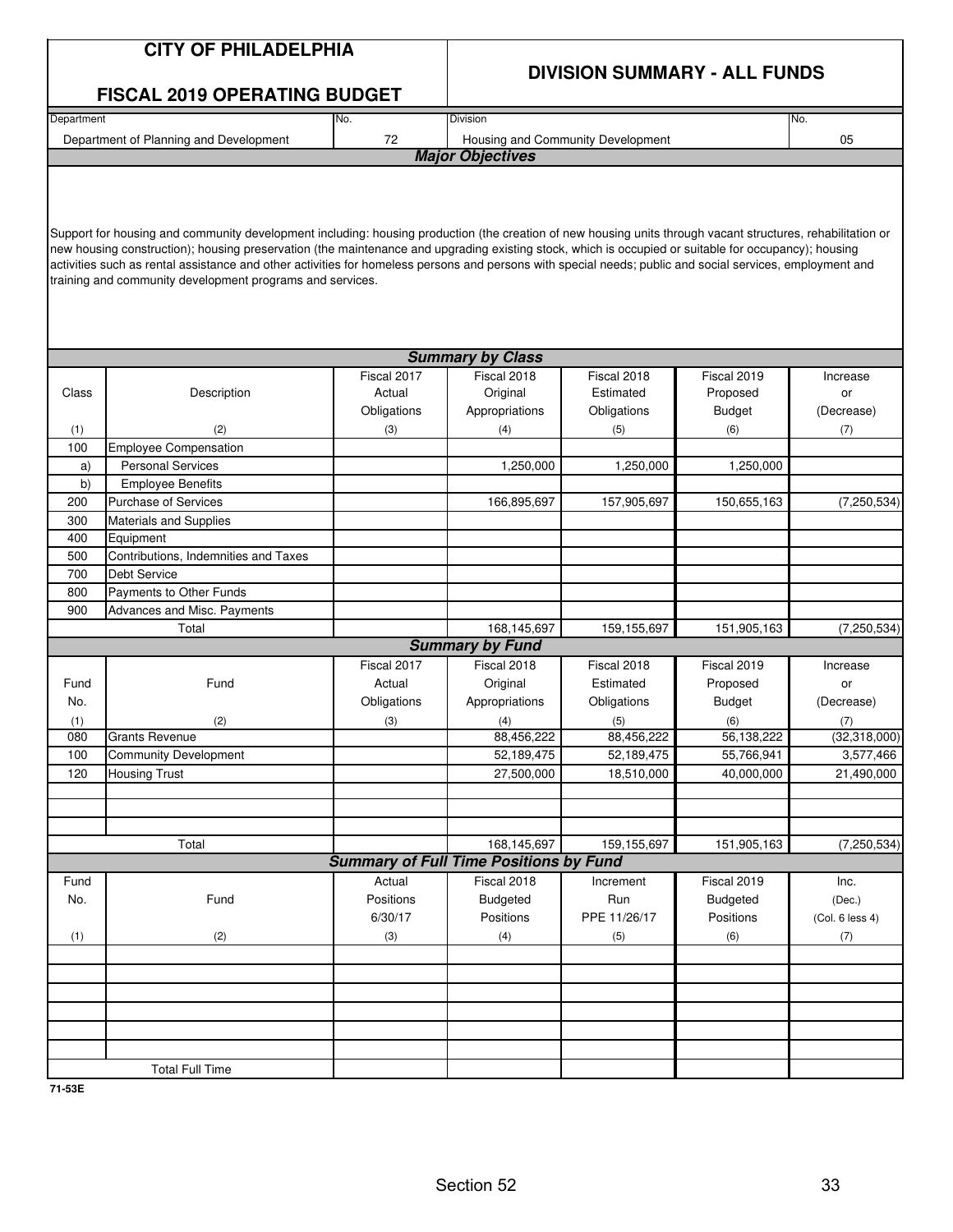|            | <b>CITY OF PHILADELPHIA</b>                                                                                                                                                                                                                                                                                          |             |                             |                                   |                         |                    |  |  |
|------------|----------------------------------------------------------------------------------------------------------------------------------------------------------------------------------------------------------------------------------------------------------------------------------------------------------------------|-------------|-----------------------------|-----------------------------------|-------------------------|--------------------|--|--|
|            |                                                                                                                                                                                                                                                                                                                      |             |                             |                                   | <b>DIVISION SUMMARY</b> |                    |  |  |
|            | <b>FISCAL 2019 OPERATING BUDGET</b>                                                                                                                                                                                                                                                                                  |             |                             |                                   |                         |                    |  |  |
| Department |                                                                                                                                                                                                                                                                                                                      | No.         | Division                    |                                   |                         | No.                |  |  |
|            | Department of Planning and Development                                                                                                                                                                                                                                                                               | 72          |                             | Housing and Community Development |                         | 05                 |  |  |
| Fund       |                                                                                                                                                                                                                                                                                                                      | No.         |                             |                                   |                         |                    |  |  |
|            | <b>Grants Revenue</b>                                                                                                                                                                                                                                                                                                | 080         |                             |                                   |                         |                    |  |  |
|            |                                                                                                                                                                                                                                                                                                                      |             | <b>Major Objectives</b>     |                                   |                         |                    |  |  |
|            |                                                                                                                                                                                                                                                                                                                      |             |                             |                                   |                         |                    |  |  |
|            |                                                                                                                                                                                                                                                                                                                      |             |                             |                                   |                         |                    |  |  |
|            | Support for housing and community development including: housing production (the creation of new housing units through vacant structures, rehabilitation                                                                                                                                                             |             |                             |                                   |                         |                    |  |  |
|            | or new housing construction); housing preservation (the maintenance and upgrading existing stock, which is occupied or suitable for occupancy); housing<br>activities such as rental assistance and other activities for homeless persons and persons with special needs; public and social services, employment and |             |                             |                                   |                         |                    |  |  |
|            | training and community development programs and services.                                                                                                                                                                                                                                                            |             |                             |                                   |                         |                    |  |  |
|            |                                                                                                                                                                                                                                                                                                                      |             |                             |                                   |                         |                    |  |  |
|            |                                                                                                                                                                                                                                                                                                                      |             |                             |                                   |                         |                    |  |  |
|            | <b>Summary by Class</b>                                                                                                                                                                                                                                                                                              |             |                             |                                   |                         |                    |  |  |
|            |                                                                                                                                                                                                                                                                                                                      |             |                             |                                   |                         |                    |  |  |
|            |                                                                                                                                                                                                                                                                                                                      | Fiscal 2017 | Fiscal 2018                 | Fiscal 2018                       | Fiscal 2019             | Increase           |  |  |
| Class      | Description                                                                                                                                                                                                                                                                                                          | Actual      | Original                    | Estimated                         | Proposed                | or                 |  |  |
|            |                                                                                                                                                                                                                                                                                                                      | Obligations | Appropriations              | Obligations                       | <b>Budget</b>           | (Decrease)         |  |  |
| (1)        | (2)                                                                                                                                                                                                                                                                                                                  | (3)         | (4)                         | (5)                               | (6)                     | (7)                |  |  |
| 100        | <b>Employee Compensation</b><br><b>Personal Services</b>                                                                                                                                                                                                                                                             |             |                             |                                   |                         |                    |  |  |
| a)<br>b)   | <b>Employee Benefits</b>                                                                                                                                                                                                                                                                                             |             |                             |                                   |                         |                    |  |  |
| 200        | <b>Purchase of Services</b>                                                                                                                                                                                                                                                                                          |             | 88,456,222                  | 88,456,222                        | 56,138,222              | (32,318,000)       |  |  |
| 300        | <b>Materials and Supplies</b>                                                                                                                                                                                                                                                                                        |             |                             |                                   |                         |                    |  |  |
| 400        | Equipment                                                                                                                                                                                                                                                                                                            |             |                             |                                   |                         |                    |  |  |
| 500        | Contributions, Indemnities and Taxes                                                                                                                                                                                                                                                                                 |             |                             |                                   |                         |                    |  |  |
| 700        | <b>Debt Service</b>                                                                                                                                                                                                                                                                                                  |             |                             |                                   |                         |                    |  |  |
| 800        | Payments to Other Funds                                                                                                                                                                                                                                                                                              |             |                             |                                   |                         |                    |  |  |
| 900        | Advances and Misc. Payments                                                                                                                                                                                                                                                                                          |             |                             |                                   |                         |                    |  |  |
|            | Total                                                                                                                                                                                                                                                                                                                |             | 88,456,222                  | 88,456,222                        | 56,138,222              | (32,318,000)       |  |  |
|            |                                                                                                                                                                                                                                                                                                                      |             | <b>Summary of Positions</b> |                                   |                         |                    |  |  |
|            |                                                                                                                                                                                                                                                                                                                      |             |                             |                                   |                         |                    |  |  |
|            |                                                                                                                                                                                                                                                                                                                      | Actual      | Fiscal 2018                 | Increment                         | Fiscal 2019             | Increase           |  |  |
|            |                                                                                                                                                                                                                                                                                                                      | Positions   | <b>Budgeted</b>             | Run                               | <b>Budgeted</b>         | (Decrease)         |  |  |
| Code       | Category                                                                                                                                                                                                                                                                                                             | 6/30/17     | Positions                   | PPE 11/26/17                      | Positions               | Col. 6 less Col. 4 |  |  |
| (1)        | (2)<br>Full Time - Civilian                                                                                                                                                                                                                                                                                          | (3)         | (4)                         | (5)                               | (6)                     | (7)                |  |  |
| 101        |                                                                                                                                                                                                                                                                                                                      |             |                             |                                   |                         |                    |  |  |
| 105        | Full Time - Uniform<br>Total                                                                                                                                                                                                                                                                                         |             |                             |                                   |                         |                    |  |  |
| 71-53F     |                                                                                                                                                                                                                                                                                                                      |             |                             |                                   |                         |                    |  |  |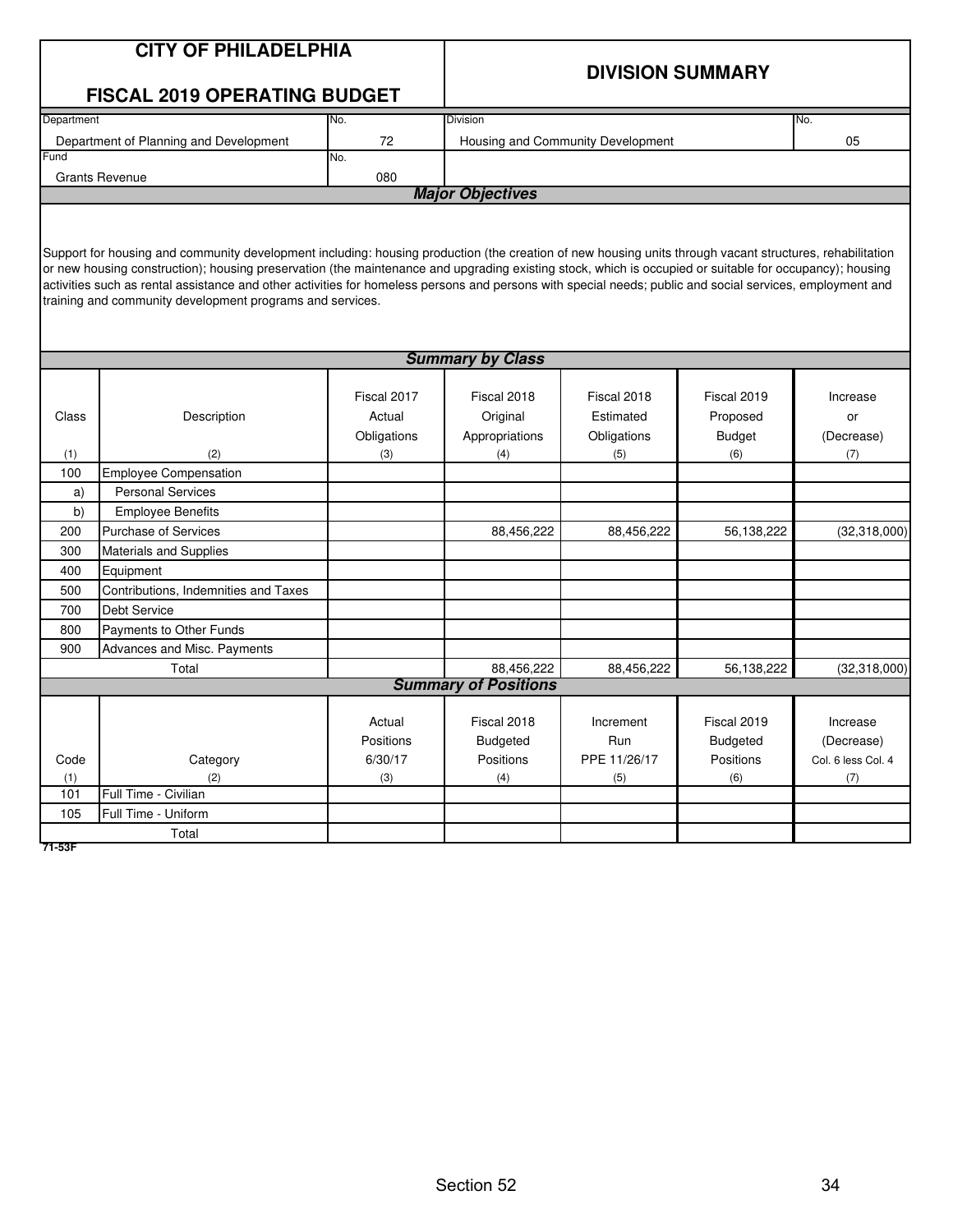| <b>CITY OF PHILADELPHIA</b> |  |  |  |  |  |
|-----------------------------|--|--|--|--|--|
|-----------------------------|--|--|--|--|--|

|            |                                         | <b>FISCAL 2019 OPERATING BUDGET</b>                                                                                                                                                                                                                                                                                                                          |                     | <b>WITHIN DIVISION</b>                      |                                   |                     |                      |
|------------|-----------------------------------------|--------------------------------------------------------------------------------------------------------------------------------------------------------------------------------------------------------------------------------------------------------------------------------------------------------------------------------------------------------------|---------------------|---------------------------------------------|-----------------------------------|---------------------|----------------------|
| Department |                                         |                                                                                                                                                                                                                                                                                                                                                              | No.                 | Division                                    |                                   |                     | No.                  |
|            | Department of Planning and Development  |                                                                                                                                                                                                                                                                                                                                                              | 72                  |                                             | Housing and Community Development |                     | 05                   |
| Fund       |                                         |                                                                                                                                                                                                                                                                                                                                                              | No.                 |                                             |                                   |                     |                      |
|            | <b>Grants Revenue</b>                   |                                                                                                                                                                                                                                                                                                                                                              | 080                 |                                             |                                   |                     |                      |
|            | <b>Funding Sources</b>                  | <b>Grant Title</b>                                                                                                                                                                                                                                                                                                                                           |                     |                                             |                                   | <b>Grant Number</b> | Index Code           |
|            | Federal                                 | NEIGHBORHOOD REVITALIZATION & ELIMINATION OF BLIGHT                                                                                                                                                                                                                                                                                                          |                     |                                             |                                   | G72708              | 722001               |
| X          | <b>State</b>                            | <b>Award Period</b>                                                                                                                                                                                                                                                                                                                                          |                     |                                             | Type of Grant                     |                     |                      |
|            | Other Govt.                             |                                                                                                                                                                                                                                                                                                                                                              | 7/1/18 - COMPLETION |                                             | <b>REIMBURSEMENT</b>              |                     |                      |
|            | Local (Non-Govt.)                       |                                                                                                                                                                                                                                                                                                                                                              |                     | <b>Grant Objective</b>                      |                                   |                     |                      |
|            |                                         | The Commonwealth of Pennsylvania has provided for housing and facility rehabilitations as well as other activities for the past sixteen years. The Commonwealth has recognized the<br>need to provide for the stabilization of communities within it's boundaries and has contributed funding for those to DHCD and the Commerce Department to aid programs. |                     |                                             |                                   |                     |                      |
|            |                                         |                                                                                                                                                                                                                                                                                                                                                              |                     | <b>Summary by Class</b>                     |                                   |                     |                      |
|            |                                         |                                                                                                                                                                                                                                                                                                                                                              | Fiscal 2017         | Fiscal 2018                                 | Fiscal 2018                       | Fiscal 2019         | Increase             |
| Class      |                                         | Description                                                                                                                                                                                                                                                                                                                                                  | Actual              | Original                                    | Estimated                         | Department          | or                   |
|            |                                         |                                                                                                                                                                                                                                                                                                                                                              | Obligations         | Appropriations                              | Obligations                       | Request             | (Decrease)           |
| (1)        |                                         | (2)                                                                                                                                                                                                                                                                                                                                                          | (3)                 | (4)                                         | (5)                               | (6)                 | (7)                  |
| 100a)      | <b>Personal Services</b>                |                                                                                                                                                                                                                                                                                                                                                              |                     |                                             |                                   |                     |                      |
| 100 b      | Employee Benefits - Total               |                                                                                                                                                                                                                                                                                                                                                              |                     |                                             |                                   |                     |                      |
|            | Class 186 - Flex Cash Pmts.             |                                                                                                                                                                                                                                                                                                                                                              |                     |                                             |                                   |                     |                      |
|            | Class 187 - Worker's Comp. - Disability |                                                                                                                                                                                                                                                                                                                                                              |                     |                                             |                                   |                     |                      |
|            | Class 188 - Worker's Comp. - Medical    |                                                                                                                                                                                                                                                                                                                                                              |                     |                                             |                                   |                     |                      |
|            | Class 189 - Medicare Tax                |                                                                                                                                                                                                                                                                                                                                                              |                     |                                             |                                   |                     |                      |
|            | Class 190 - Pension Obligation Bonds    |                                                                                                                                                                                                                                                                                                                                                              |                     |                                             |                                   |                     |                      |
|            | Class 191 - Pension Contributions       |                                                                                                                                                                                                                                                                                                                                                              |                     |                                             |                                   |                     |                      |
|            | Class 192 - FICA                        |                                                                                                                                                                                                                                                                                                                                                              |                     |                                             |                                   |                     |                      |
|            | Class 193 - Health / Medical            |                                                                                                                                                                                                                                                                                                                                                              |                     |                                             |                                   |                     |                      |
|            | Class 194 - Group Life                  |                                                                                                                                                                                                                                                                                                                                                              |                     |                                             |                                   |                     |                      |
|            | Class 195 - Group Legal                 |                                                                                                                                                                                                                                                                                                                                                              |                     |                                             |                                   |                     |                      |
| 200        | <b>Purchase of Services</b>             |                                                                                                                                                                                                                                                                                                                                                              |                     | 400,000                                     | 400,000                           | 300,000             | (100,000)            |
| 300        | Materials and Supplies                  |                                                                                                                                                                                                                                                                                                                                                              |                     |                                             |                                   |                     |                      |
| 400        | Equipment                               |                                                                                                                                                                                                                                                                                                                                                              |                     |                                             |                                   |                     |                      |
| 500        | Contributions, Indemnities and Taxes    |                                                                                                                                                                                                                                                                                                                                                              |                     |                                             |                                   |                     |                      |
| 800        | Payments to Other Funds                 |                                                                                                                                                                                                                                                                                                                                                              |                     |                                             |                                   |                     |                      |
| 900        | Advances and Misc. Payments             |                                                                                                                                                                                                                                                                                                                                                              |                     |                                             | 400.000                           |                     |                      |
|            | Total                                   |                                                                                                                                                                                                                                                                                                                                                              |                     | 400,000<br><b>Summary by Funding Source</b> |                                   | 300,000             | (100,000)            |
|            |                                         |                                                                                                                                                                                                                                                                                                                                                              | Fiscal 2017         | Fiscal 2018                                 | Fiscal 2018                       | Fiscal 2019         | Increase             |
| Code       |                                         | Category                                                                                                                                                                                                                                                                                                                                                     | Actual              | Original                                    | Estimated                         | Department          | or                   |
|            |                                         |                                                                                                                                                                                                                                                                                                                                                              | Revenue             | <b>Budget</b>                               | Revenue                           | Request             | (Decrease)           |
| (1)        |                                         | (2)                                                                                                                                                                                                                                                                                                                                                          | (3)                 | (4)                                         | (5)                               | (6)                 | (7)                  |
| 100        | Federal                                 |                                                                                                                                                                                                                                                                                                                                                              |                     |                                             |                                   |                     |                      |
| 200        | State                                   |                                                                                                                                                                                                                                                                                                                                                              |                     | 400,000                                     | 400,000                           | 300,000             | (100,000)            |
| 300        | <b>Other Governments</b>                |                                                                                                                                                                                                                                                                                                                                                              |                     |                                             |                                   |                     |                      |
| 400        | Local (Non-Governmental)                |                                                                                                                                                                                                                                                                                                                                                              |                     |                                             |                                   |                     |                      |
|            | Total                                   |                                                                                                                                                                                                                                                                                                                                                              |                     | 400,000                                     | 400,000                           | 300,000             | (100,000)            |
|            |                                         |                                                                                                                                                                                                                                                                                                                                                              | <b>Summary</b>      | of Positions                                |                                   |                     |                      |
|            |                                         |                                                                                                                                                                                                                                                                                                                                                              | Actual Pos.         | Fiscal 2018                                 | Incr. Run                         | Fiscal 2019         | Inc. $/$ (Dec.)      |
| Code       |                                         | Category                                                                                                                                                                                                                                                                                                                                                     | 6/30/17             | Budgeted Pos.                               | PPE 11/26/17                      | Budgeted Pos.       | (Col. 6 less Col. 4) |
| (1)        |                                         | (2)                                                                                                                                                                                                                                                                                                                                                          | (3)                 | (4)                                         | (5)                               | (6)                 | (7)                  |
| 101        | Full Time - Civilian                    |                                                                                                                                                                                                                                                                                                                                                              |                     |                                             |                                   |                     |                      |
| 105        | Full Time - Uniform                     |                                                                                                                                                                                                                                                                                                                                                              |                     |                                             |                                   |                     |                      |
| 71-53P     | Total                                   |                                                                                                                                                                                                                                                                                                                                                              |                     |                                             |                                   |                     |                      |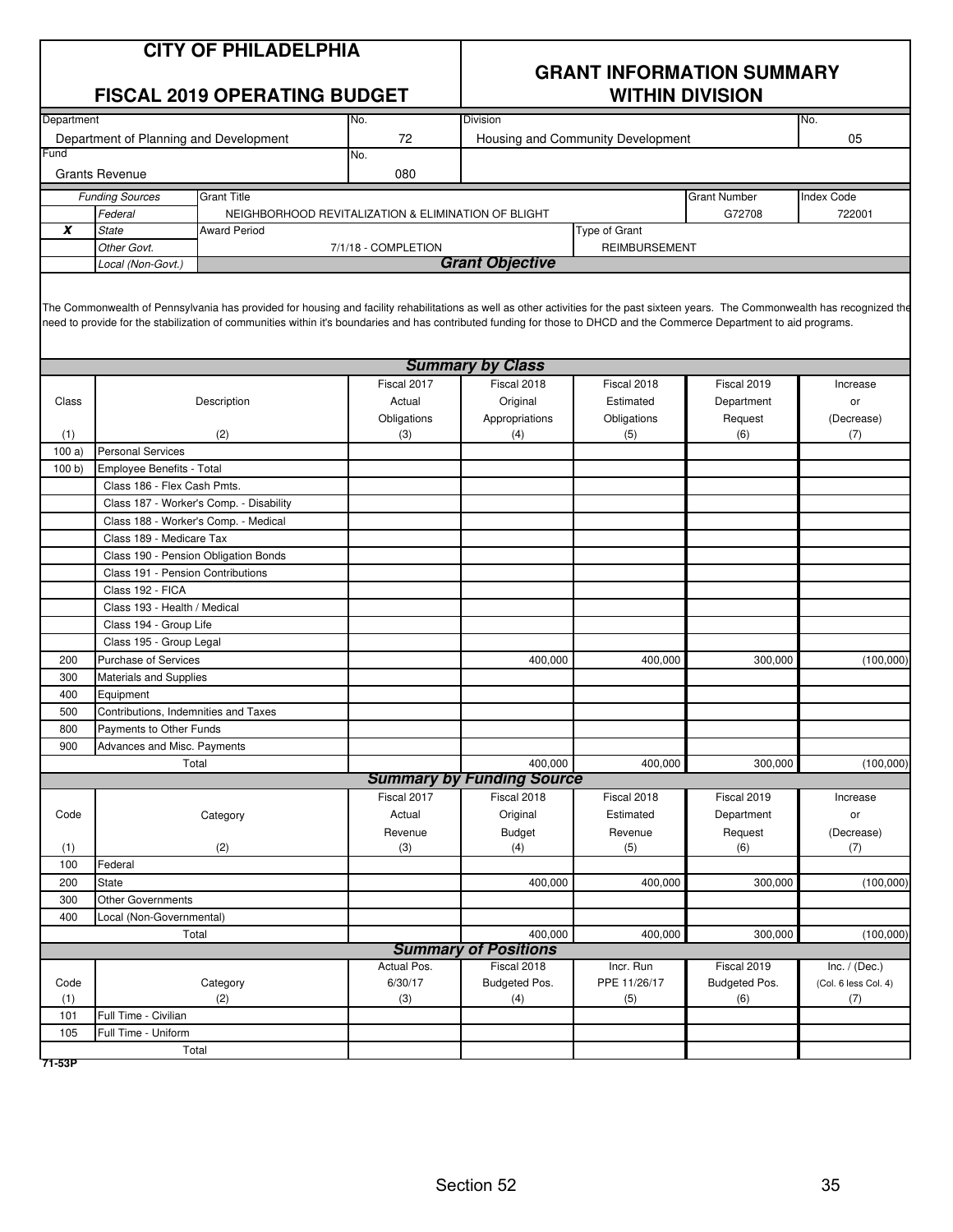| <b>CITY OF PHILADELPHIA</b> |
|-----------------------------|
|-----------------------------|

|            |                                        | <b>FISCAL 2019 OPERATING BUDGET</b>                                                                                                                                                                                                                                                     |                     |                                  | <b>WITHIN DIVISION</b>            |                     |                      |
|------------|----------------------------------------|-----------------------------------------------------------------------------------------------------------------------------------------------------------------------------------------------------------------------------------------------------------------------------------------|---------------------|----------------------------------|-----------------------------------|---------------------|----------------------|
| Department |                                        |                                                                                                                                                                                                                                                                                         | No.                 | <b>Division</b>                  |                                   |                     | No.                  |
|            | Department of Planning and Development |                                                                                                                                                                                                                                                                                         | 72                  |                                  | Housing and Community Development |                     | 05                   |
| Fund       |                                        |                                                                                                                                                                                                                                                                                         | No.                 |                                  |                                   |                     |                      |
|            | <b>Grants Revenue</b>                  |                                                                                                                                                                                                                                                                                         | 080                 |                                  |                                   |                     |                      |
|            | <b>Funding Sources</b>                 | <b>Grant Title</b>                                                                                                                                                                                                                                                                      |                     |                                  |                                   | <b>Grant Number</b> | Index Code           |
| X          | Federal                                | HOME INVESTMENT FUND                                                                                                                                                                                                                                                                    |                     |                                  |                                   | G72712              | 722004               |
|            | <b>State</b>                           | <b>Award Period</b>                                                                                                                                                                                                                                                                     |                     |                                  | Type of Grant                     |                     |                      |
|            | Other Govt.                            |                                                                                                                                                                                                                                                                                         | 7/1/18 - COMPLETION |                                  | <b>REIMBURSEMENT</b>              |                     |                      |
|            | Local (Non-Govt.)                      |                                                                                                                                                                                                                                                                                         |                     | <b>Grant Objective</b>           |                                   |                     |                      |
|            |                                        | The Division of Housing and Community Development expects to receive funding for a program called the Federal Home Investment Program. These resources will be used in<br>conjunction with other housing funds to increase the level of affordable housing in the City of Philadelphia. |                     |                                  |                                   |                     |                      |
|            |                                        |                                                                                                                                                                                                                                                                                         |                     | <b>Summary by Class</b>          |                                   |                     |                      |
|            |                                        |                                                                                                                                                                                                                                                                                         | Fiscal 2017         | Fiscal 2018                      | Fiscal 2018                       | Fiscal 2019         | Increase             |
| Class      |                                        | Description                                                                                                                                                                                                                                                                             | Actual              | Original                         | Estimated                         | Department          | or                   |
|            |                                        |                                                                                                                                                                                                                                                                                         | Obligations         | Appropriations                   | Obligations                       | Request             | (Decrease)           |
| (1)        |                                        | (2)                                                                                                                                                                                                                                                                                     | (3)                 | (4)                              | (5)                               | (6)                 | (7)                  |
| 100a       | <b>Personal Services</b>               |                                                                                                                                                                                                                                                                                         |                     |                                  |                                   |                     |                      |
| 100 b      | <b>Employee Benefits - Total</b>       |                                                                                                                                                                                                                                                                                         |                     |                                  |                                   |                     |                      |
|            | Class 186 - Flex Cash Pmts.            |                                                                                                                                                                                                                                                                                         |                     |                                  |                                   |                     |                      |
|            |                                        | Class 187 - Worker's Comp. - Disability                                                                                                                                                                                                                                                 |                     |                                  |                                   |                     |                      |
|            | Class 188 - Worker's Comp. - Medical   |                                                                                                                                                                                                                                                                                         |                     |                                  |                                   |                     |                      |
|            | Class 189 - Medicare Tax               |                                                                                                                                                                                                                                                                                         |                     |                                  |                                   |                     |                      |
|            | Class 190 - Pension Obligation Bonds   |                                                                                                                                                                                                                                                                                         |                     |                                  |                                   |                     |                      |
|            | Class 191 - Pension Contributions      |                                                                                                                                                                                                                                                                                         |                     |                                  |                                   |                     |                      |
|            | Class 192 - FICA                       |                                                                                                                                                                                                                                                                                         |                     |                                  |                                   |                     |                      |
|            | Class 193 - Health / Medical           |                                                                                                                                                                                                                                                                                         |                     |                                  |                                   |                     |                      |
|            | Class 194 - Group Life                 |                                                                                                                                                                                                                                                                                         |                     |                                  |                                   |                     |                      |
|            | Class 195 - Group Legal                |                                                                                                                                                                                                                                                                                         |                     |                                  |                                   |                     |                      |
| 200        | <b>Purchase of Services</b>            |                                                                                                                                                                                                                                                                                         |                     | 23,429,000                       | 23,429,000                        | 24,141,000          | 712,000              |
| 300        | Materials and Supplies                 |                                                                                                                                                                                                                                                                                         |                     |                                  |                                   |                     |                      |
| 400        | Equipment                              |                                                                                                                                                                                                                                                                                         |                     |                                  |                                   |                     |                      |
| 500        | Contributions, Indemnities and Taxes   |                                                                                                                                                                                                                                                                                         |                     |                                  |                                   |                     |                      |
| 800        | Payments to Other Funds                |                                                                                                                                                                                                                                                                                         |                     |                                  |                                   |                     |                      |
| 900        | Advances and Misc. Payments            |                                                                                                                                                                                                                                                                                         |                     |                                  |                                   |                     |                      |
|            | Total                                  |                                                                                                                                                                                                                                                                                         |                     | 23,429,000                       | 23,429,000                        | 24,141,000          | 712,000              |
|            |                                        |                                                                                                                                                                                                                                                                                         |                     | <b>Summary by Funding Source</b> |                                   |                     |                      |
|            |                                        |                                                                                                                                                                                                                                                                                         | Fiscal 2017         | Fiscal 2018                      | Fiscal 2018                       | Fiscal 2019         | Increase             |
| Code       |                                        | Category                                                                                                                                                                                                                                                                                | Actual              | Original                         | Estimated                         | Department          | or                   |
|            |                                        |                                                                                                                                                                                                                                                                                         | Revenue             | Budget                           | Revenue                           | Request             | (Decrease)           |
| (1)        |                                        | (2)                                                                                                                                                                                                                                                                                     | (3)                 | (4)                              | (5)                               | (6)                 | (7)                  |
| 100        | Federal                                |                                                                                                                                                                                                                                                                                         |                     | 23,429,000                       | 23,429,000                        | 24,141,000          | 712,000              |
| 200        | State                                  |                                                                                                                                                                                                                                                                                         |                     |                                  |                                   |                     |                      |
| 300        | <b>Other Governments</b>               |                                                                                                                                                                                                                                                                                         |                     |                                  |                                   |                     |                      |
| 400        | Local (Non-Governmental)               |                                                                                                                                                                                                                                                                                         |                     |                                  |                                   |                     |                      |
|            | Total                                  |                                                                                                                                                                                                                                                                                         |                     | 23,429,000                       | 23,429,000                        | 24,141,000          | 712,000              |
|            |                                        |                                                                                                                                                                                                                                                                                         |                     | <b>Summary of Positions</b>      |                                   |                     |                      |
|            |                                        |                                                                                                                                                                                                                                                                                         | Actual Pos.         | Fiscal 2018                      | Incr. Run                         | Fiscal 2019         | Inc. $/$ (Dec.)      |
| Code       |                                        | Category                                                                                                                                                                                                                                                                                | 6/30/17             | Budgeted Pos.                    | PPE 11/26/17                      | Budgeted Pos.       | (Col. 6 less Col. 4) |
| (1)        |                                        | (2)                                                                                                                                                                                                                                                                                     | (3)                 | (4)                              | (5)                               | (6)                 | (7)                  |
| 101        | Full Time - Civilian                   |                                                                                                                                                                                                                                                                                         |                     |                                  |                                   |                     |                      |
| 105        | Full Time - Uniform                    |                                                                                                                                                                                                                                                                                         |                     |                                  |                                   |                     |                      |
|            | Total                                  |                                                                                                                                                                                                                                                                                         |                     |                                  |                                   |                     |                      |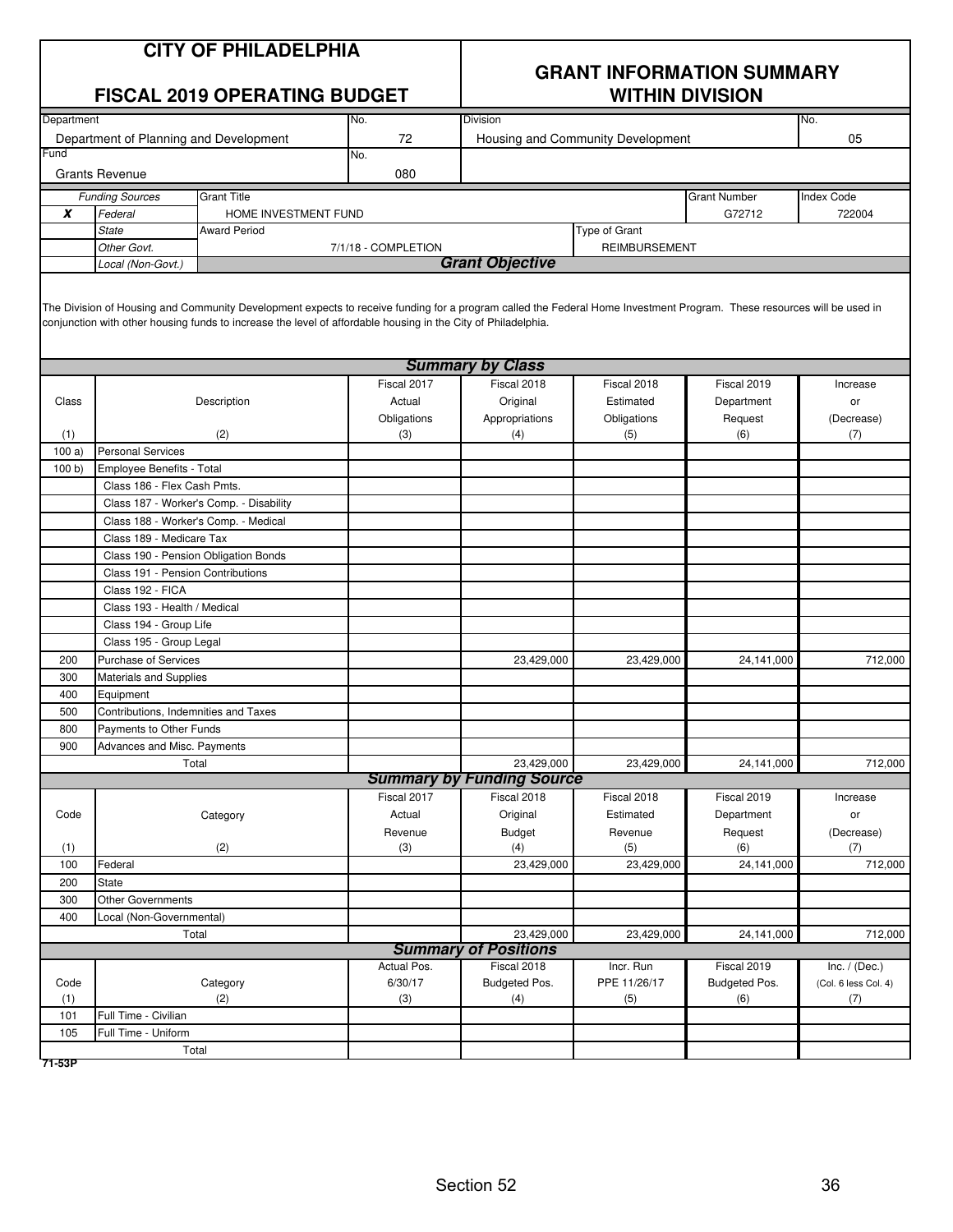| <b>CITY OF PHILADELPHIA</b><br><b>FISCAL 2019 OPERATING BUDGET</b> |                                                                                                                                                                                                                                                                         |             |                                                  |                                   | <b>PROFESSIONAL SERVICES AND</b><br><b>CARE OF INDIVIDUALS, BY DIVISION</b> |                                                                                                                                                                                                                                                                                                                                                                                                                                                                                                                                                                                                                                                                                                                                                                                                                                                                                                                                                               |
|--------------------------------------------------------------------|-------------------------------------------------------------------------------------------------------------------------------------------------------------------------------------------------------------------------------------------------------------------------|-------------|--------------------------------------------------|-----------------------------------|-----------------------------------------------------------------------------|---------------------------------------------------------------------------------------------------------------------------------------------------------------------------------------------------------------------------------------------------------------------------------------------------------------------------------------------------------------------------------------------------------------------------------------------------------------------------------------------------------------------------------------------------------------------------------------------------------------------------------------------------------------------------------------------------------------------------------------------------------------------------------------------------------------------------------------------------------------------------------------------------------------------------------------------------------------|
| Department                                                         |                                                                                                                                                                                                                                                                         | No.         | <b>Division</b>                                  |                                   |                                                                             |                                                                                                                                                                                                                                                                                                                                                                                                                                                                                                                                                                                                                                                                                                                                                                                                                                                                                                                                                               |
| Department of Planning and Development                             |                                                                                                                                                                                                                                                                         | 72          |                                                  | Housing and Community Development |                                                                             | No.<br>05                                                                                                                                                                                                                                                                                                                                                                                                                                                                                                                                                                                                                                                                                                                                                                                                                                                                                                                                                     |
|                                                                    |                                                                                                                                                                                                                                                                         | 080         |                                                  |                                   |                                                                             |                                                                                                                                                                                                                                                                                                                                                                                                                                                                                                                                                                                                                                                                                                                                                                                                                                                                                                                                                               |
|                                                                    |                                                                                                                                                                                                                                                                         | Fiscal 2017 | Fiscal 2018                                      | Fiscal 2018                       | Fiscal 2019                                                                 | Increase                                                                                                                                                                                                                                                                                                                                                                                                                                                                                                                                                                                                                                                                                                                                                                                                                                                                                                                                                      |
|                                                                    |                                                                                                                                                                                                                                                                         | Actual      | Original                                         | Estimated                         | Department                                                                  | or                                                                                                                                                                                                                                                                                                                                                                                                                                                                                                                                                                                                                                                                                                                                                                                                                                                                                                                                                            |
| (2)                                                                |                                                                                                                                                                                                                                                                         | (3)         | Appropriation<br>(4)                             | (5)                               | (6)                                                                         | (Decrease)<br>(7)                                                                                                                                                                                                                                                                                                                                                                                                                                                                                                                                                                                                                                                                                                                                                                                                                                                                                                                                             |
|                                                                    |                                                                                                                                                                                                                                                                         |             | 23,429,000                                       | 23,429,000                        | 24,141,000                                                                  | 712,000                                                                                                                                                                                                                                                                                                                                                                                                                                                                                                                                                                                                                                                                                                                                                                                                                                                                                                                                                       |
| Payments for Care of Individuals                                   |                                                                                                                                                                                                                                                                         |             |                                                  |                                   |                                                                             |                                                                                                                                                                                                                                                                                                                                                                                                                                                                                                                                                                                                                                                                                                                                                                                                                                                                                                                                                               |
| Name of Contractor                                                 | Fiscal 2017                                                                                                                                                                                                                                                             | Fiscal 2018 | Fiscal 2018                                      | Fiscal 2019                       |                                                                             |                                                                                                                                                                                                                                                                                                                                                                                                                                                                                                                                                                                                                                                                                                                                                                                                                                                                                                                                                               |
| or Provider                                                        | Actual                                                                                                                                                                                                                                                                  | Original    | Estimated                                        | Department                        |                                                                             |                                                                                                                                                                                                                                                                                                                                                                                                                                                                                                                                                                                                                                                                                                                                                                                                                                                                                                                                                               |
|                                                                    |                                                                                                                                                                                                                                                                         |             |                                                  |                                   |                                                                             |                                                                                                                                                                                                                                                                                                                                                                                                                                                                                                                                                                                                                                                                                                                                                                                                                                                                                                                                                               |
|                                                                    |                                                                                                                                                                                                                                                                         |             |                                                  |                                   |                                                                             |                                                                                                                                                                                                                                                                                                                                                                                                                                                                                                                                                                                                                                                                                                                                                                                                                                                                                                                                                               |
|                                                                    |                                                                                                                                                                                                                                                                         | 2,033,000   | 2,033,000                                        |                                   | made.                                                                       |                                                                                                                                                                                                                                                                                                                                                                                                                                                                                                                                                                                                                                                                                                                                                                                                                                                                                                                                                               |
|                                                                    |                                                                                                                                                                                                                                                                         | 1,500,000   | 1,500,000                                        |                                   |                                                                             |                                                                                                                                                                                                                                                                                                                                                                                                                                                                                                                                                                                                                                                                                                                                                                                                                                                                                                                                                               |
|                                                                    |                                                                                                                                                                                                                                                                         | 560,000     | 560,000                                          |                                   |                                                                             |                                                                                                                                                                                                                                                                                                                                                                                                                                                                                                                                                                                                                                                                                                                                                                                                                                                                                                                                                               |
|                                                                    |                                                                                                                                                                                                                                                                         | 15,244,000  | 15,244,000                                       |                                   | system.                                                                     |                                                                                                                                                                                                                                                                                                                                                                                                                                                                                                                                                                                                                                                                                                                                                                                                                                                                                                                                                               |
|                                                                    | <b>Grants Revenue</b><br>Description<br>Professional Services (250-254, 257-259)<br>NEIGHBORHOOD-BASED RENTAL<br>RENTAL ASSISTANCE TO THE HOMELESS<br>H & SN HOUSING DEVELOPMENT FINANCING<br>PHILADELPHIA REDEVELOPMENT GROUP<br>DHCD RESERVE APPROPRIATIONS<br>71-53N | Obligations | No.<br>Obligations<br>Appropriation<br>4,092,000 | Obligations<br>4,092,000          | Obligations<br>Request                                                      | Request<br>Describe purpose or scope of<br>service provided. Include, if<br>applicable, unit cost of service.<br>4,092,000 To rehabilitate rental properties which<br>will contribute to the revitalization<br>of the neighborhood.<br>2,033,000 To provide housing counseling, case<br>management and rental assistance to<br>homeless persons, to provide self-<br>sufficiency through contracts with PA<br>Community Real Estate Corp and<br>Friends Rehab. Program is defined<br>as large-scale new homeownership<br>where public investments have been<br>1,500,000 To rehabilitate rental properties which<br>target special needs groups and<br>provide improvements related to<br>construction activities.<br>560,000 For the administration and<br>implementation of housing programs.<br>15,956,000 Appropriations reserve to re-establish<br>award amounts that have been<br>liquidated or have not yet been<br>obligated in the City's accounting |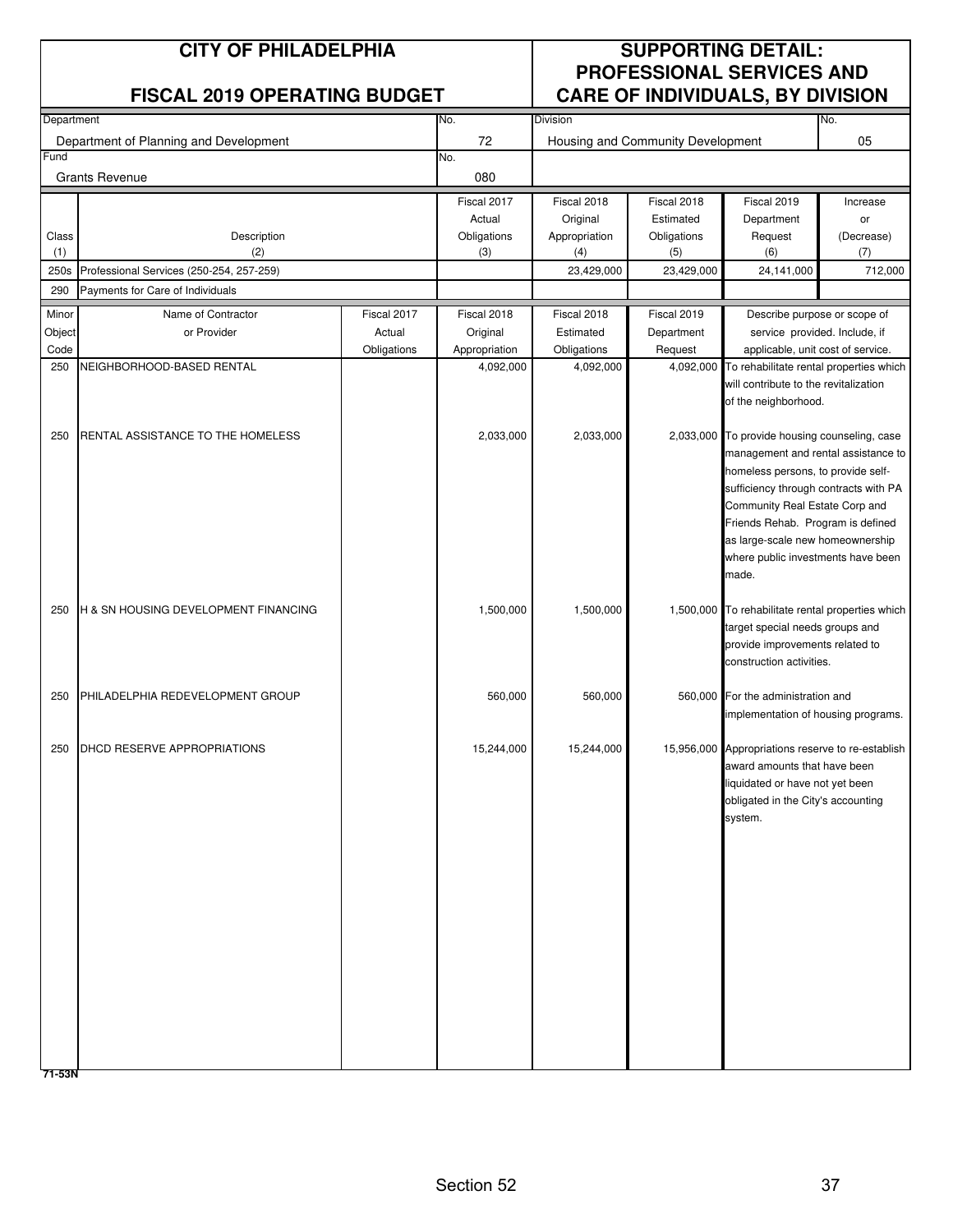|            | <b>CITY OF PHILADELPHIA</b><br><b>FISCAL 2019 OPERATING BUDGET</b><br>Department<br>No. |                                                                                                                                      |                       | <b>GRANT INFORMATION SUMMARY</b><br><b>WITHIN DIVISION</b><br>No. |                                   |                           |                      |
|------------|-----------------------------------------------------------------------------------------|--------------------------------------------------------------------------------------------------------------------------------------|-----------------------|-------------------------------------------------------------------|-----------------------------------|---------------------------|----------------------|
|            | Department of Planning and Development                                                  |                                                                                                                                      | 72                    |                                                                   | <b>Division</b>                   |                           | 05                   |
| Fund       |                                                                                         |                                                                                                                                      | No.                   |                                                                   | Housing and Community Development |                           |                      |
|            | <b>Grants Revenue</b>                                                                   |                                                                                                                                      | 080                   |                                                                   |                                   |                           |                      |
|            | <b>Funding Sources</b>                                                                  | <b>Grant Title</b>                                                                                                                   |                       |                                                                   |                                   | <b>Grant Number</b>       | Index Code           |
| X          | Federal                                                                                 | HOUSING OPPORTUNITIES FOR PERSONS WITH AIDS                                                                                          |                       |                                                                   |                                   | G72740                    | 722010               |
|            | <b>State</b>                                                                            | <b>Award Period</b>                                                                                                                  |                       |                                                                   | Type of Grant                     |                           |                      |
|            | Other Govt.                                                                             |                                                                                                                                      | 7/1/18 - COMPLETION   | <b>Grant Objective</b>                                            | <b>REIMBURSEMENT</b>              |                           |                      |
|            | Local (Non-Govt.)                                                                       | This is a regional grant administered by the City of Philadelphia which provides funding to organizations that support AIDS victims. |                       |                                                                   |                                   |                           |                      |
|            |                                                                                         |                                                                                                                                      |                       |                                                                   |                                   |                           |                      |
|            |                                                                                         |                                                                                                                                      |                       | <b>Summary by Class</b>                                           |                                   |                           |                      |
| Class      |                                                                                         |                                                                                                                                      | Fiscal 2017<br>Actual | Fiscal 2018<br>Original                                           | Fiscal 2018<br>Estimated          | Fiscal 2019<br>Department | Increase             |
|            |                                                                                         | Description                                                                                                                          | Obligations           | Appropriations                                                    | Obligations                       | Request                   | or<br>(Decrease)     |
| (1)        |                                                                                         | (2)                                                                                                                                  | (3)                   | (4)                                                               | (5)                               | (6)                       | (7)                  |
| 100a       | <b>Personal Services</b>                                                                |                                                                                                                                      |                       |                                                                   |                                   |                           |                      |
| 100 b      | Employee Benefits - Total                                                               |                                                                                                                                      |                       |                                                                   |                                   |                           |                      |
|            | Class 186 - Flex Cash Pmts.                                                             |                                                                                                                                      |                       |                                                                   |                                   |                           |                      |
|            |                                                                                         | Class 187 - Worker's Comp. - Disability                                                                                              |                       |                                                                   |                                   |                           |                      |
|            | Class 188 - Worker's Comp. - Medical                                                    |                                                                                                                                      |                       |                                                                   |                                   |                           |                      |
|            | Class 189 - Medicare Tax                                                                |                                                                                                                                      |                       |                                                                   |                                   |                           |                      |
|            | Class 190 - Pension Obligation Bonds                                                    |                                                                                                                                      |                       |                                                                   |                                   |                           |                      |
|            | Class 191 - Pension Contributions                                                       |                                                                                                                                      |                       |                                                                   |                                   |                           |                      |
|            | Class 192 - FICA                                                                        |                                                                                                                                      |                       |                                                                   |                                   |                           |                      |
|            | Class 193 - Health / Medical                                                            |                                                                                                                                      |                       |                                                                   |                                   |                           |                      |
|            | Class 194 - Group Life                                                                  |                                                                                                                                      |                       |                                                                   |                                   |                           |                      |
|            | Class 195 - Group Legal                                                                 |                                                                                                                                      |                       |                                                                   |                                   |                           |                      |
| 200        | Purchase of Services                                                                    |                                                                                                                                      |                       | 9,301,000                                                         | 9,301,000                         | 7,871,000                 | (1,430,000)          |
| 300        | Materials and Supplies                                                                  |                                                                                                                                      |                       |                                                                   |                                   |                           |                      |
| 400        | Equipment                                                                               |                                                                                                                                      |                       |                                                                   |                                   |                           |                      |
| 500<br>800 | Contributions, Indemnities and Taxes<br>Payments to Other Funds                         |                                                                                                                                      |                       |                                                                   |                                   |                           |                      |
| 900        | Advances and Misc. Payments                                                             |                                                                                                                                      |                       |                                                                   |                                   |                           |                      |
|            | Total                                                                                   |                                                                                                                                      |                       | 9,301,000                                                         | 9,301,000                         | 7,871,000                 | (1,430,000)          |
|            |                                                                                         |                                                                                                                                      |                       | <b>Summary by Funding Source</b>                                  |                                   |                           |                      |
|            |                                                                                         |                                                                                                                                      | Fiscal 2017           | Fiscal 2018                                                       | Fiscal 2018                       | Fiscal 2019               | Increase             |
| Code       |                                                                                         | Category                                                                                                                             | Actual                | Original                                                          | Estimated                         | Department                | or                   |
|            |                                                                                         |                                                                                                                                      | Revenue               | Budget                                                            | Revenue                           | Request                   | (Decrease)           |
| (1)        |                                                                                         | (2)                                                                                                                                  | (3)                   | (4)                                                               | (5)                               | (6)                       | (7)                  |
| 100        | Federal                                                                                 |                                                                                                                                      |                       | 9,301,000                                                         | 9,301,000                         | 7,871,000                 | (1,430,000)          |
| 200        | <b>State</b>                                                                            |                                                                                                                                      |                       |                                                                   |                                   |                           |                      |
| 300        | <b>Other Governments</b>                                                                |                                                                                                                                      |                       |                                                                   |                                   |                           |                      |
| 400        | Local (Non-Governmental)                                                                |                                                                                                                                      |                       |                                                                   |                                   |                           |                      |
|            | Total                                                                                   |                                                                                                                                      |                       | 9,301,000                                                         | 9,301,000                         | 7,871,000                 | (1,430,000)          |
|            |                                                                                         |                                                                                                                                      | Actual Pos.           | <b>Summary of Positions</b><br>Fiscal 2018                        | Incr. Run                         | Fiscal 2019               | Inc. $/$ (Dec.)      |
| Code       |                                                                                         | Category                                                                                                                             | 6/30/17               | Budgeted Pos.                                                     | PPE 11/26/17                      | Budgeted Pos.             | (Col. 6 less Col. 4) |
| (1)        |                                                                                         | (2)                                                                                                                                  | (3)                   | (4)                                                               | (5)                               | (6)                       | (7)                  |
| 101        | Full Time - Civilian                                                                    |                                                                                                                                      |                       |                                                                   |                                   |                           |                      |
| 105        | Full Time - Uniform                                                                     |                                                                                                                                      |                       |                                                                   |                                   |                           |                      |
|            | Total                                                                                   |                                                                                                                                      |                       |                                                                   |                                   |                           |                      |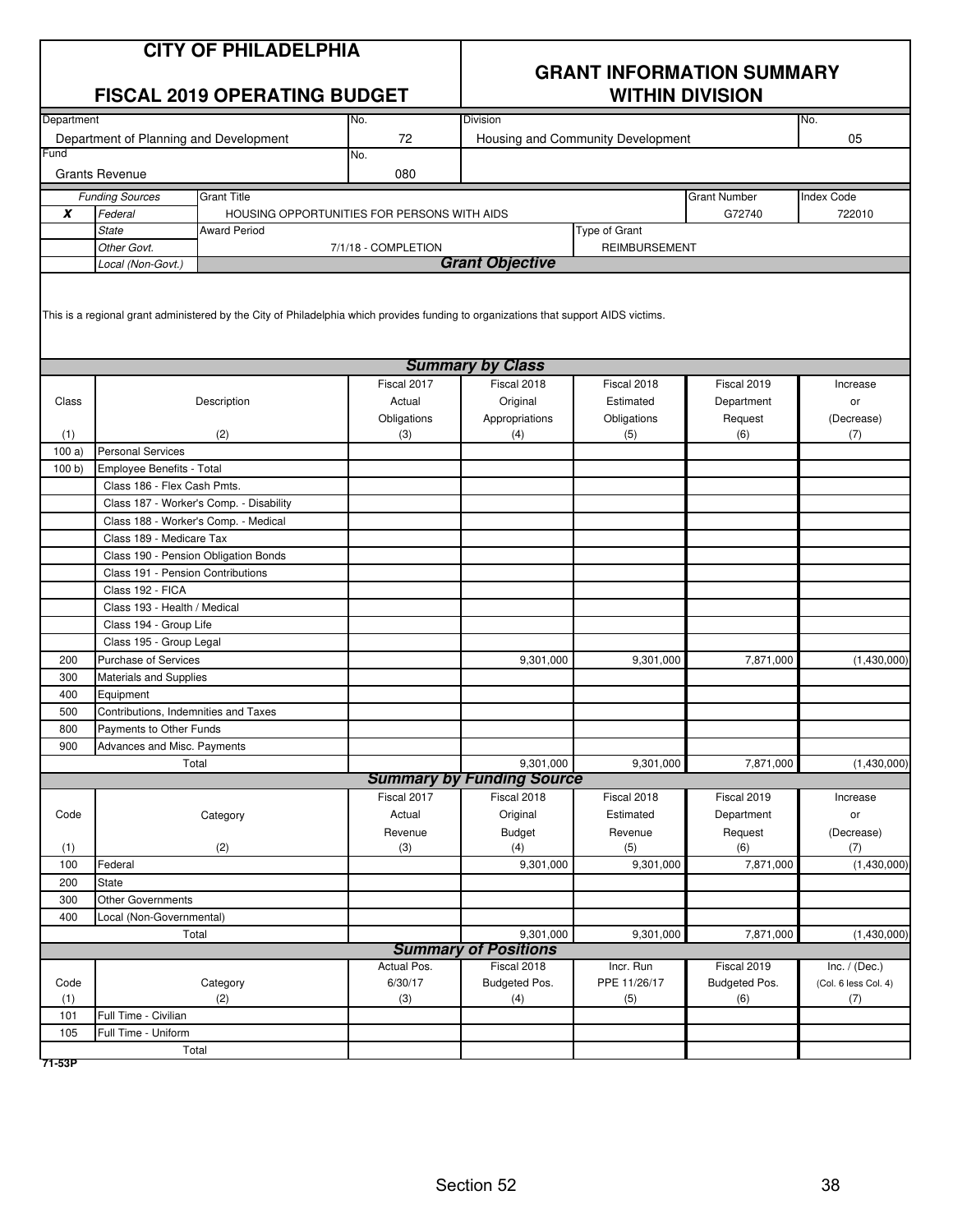|                  | <b>CITY OF PHILADELPHIA</b><br><b>FISCAL 2019 OPERATING BUDGET</b> |                                                                                                                                                                   |                        | <b>GRANT INFORMATION SUMMARY</b><br><b>WITHIN DIVISION</b> |                                   |                              |                                         |
|------------------|--------------------------------------------------------------------|-------------------------------------------------------------------------------------------------------------------------------------------------------------------|------------------------|------------------------------------------------------------|-----------------------------------|------------------------------|-----------------------------------------|
| Department       |                                                                    |                                                                                                                                                                   | No.                    | <b>Division</b>                                            |                                   |                              | No.                                     |
| Fund             | Department of Planning and Development                             |                                                                                                                                                                   | 72                     |                                                            | Housing and Community Development |                              | 05                                      |
|                  | <b>Grants Revenue</b>                                              |                                                                                                                                                                   | No.<br>080             |                                                            |                                   |                              |                                         |
|                  | <b>Funding Sources</b>                                             | <b>Grant Title</b>                                                                                                                                                |                        |                                                            |                                   | <b>Grant Number</b>          | <b>Index Code</b>                       |
| $\boldsymbol{x}$ | Federal                                                            | SECTION 108 - VARIOUS                                                                                                                                             |                        |                                                            |                                   | G72715                       | <b>VARIOUS</b>                          |
|                  | <b>State</b>                                                       | <b>Award Period</b>                                                                                                                                               |                        |                                                            | Type of Grant                     |                              |                                         |
|                  | Other Govt.                                                        |                                                                                                                                                                   | 7/1/18 - COMPLETION    |                                                            | <b>REIMBURSEMENT</b>              |                              |                                         |
|                  | Local (Non-Govt.)                                                  |                                                                                                                                                                   |                        | <b>Grant Objective</b>                                     |                                   |                              |                                         |
|                  |                                                                    | During Fiscal Year 2019 the Division of Housing and Community Development will apply for Section 108 loans for implementation of all the City's housing programs. |                        |                                                            |                                   |                              |                                         |
|                  |                                                                    |                                                                                                                                                                   |                        | <b>Summary by Class</b>                                    |                                   |                              |                                         |
|                  |                                                                    |                                                                                                                                                                   | Fiscal 2017            | Fiscal 2018                                                | Fiscal 2018                       | Fiscal 2019                  | Increase                                |
| Class            |                                                                    | Description                                                                                                                                                       | Actual                 | Original                                                   | Estimated                         | Department                   | or                                      |
| (1)              |                                                                    | (2)                                                                                                                                                               | Obligations<br>(3)     | Appropriations<br>(4)                                      | Obligations<br>(5)                | Request<br>(6)               | (Decrease)<br>(7)                       |
| 100a             | <b>Personal Services</b>                                           |                                                                                                                                                                   |                        |                                                            |                                   |                              |                                         |
| 100 b            | Employee Benefits - Total                                          |                                                                                                                                                                   |                        |                                                            |                                   |                              |                                         |
|                  | Class 186 - Flex Cash Pmts.                                        |                                                                                                                                                                   |                        |                                                            |                                   |                              |                                         |
|                  |                                                                    | Class 187 - Worker's Comp. - Disability                                                                                                                           |                        |                                                            |                                   |                              |                                         |
|                  | Class 188 - Worker's Comp. - Medical                               |                                                                                                                                                                   |                        |                                                            |                                   |                              |                                         |
|                  | Class 189 - Medicare Tax                                           |                                                                                                                                                                   |                        |                                                            |                                   |                              |                                         |
|                  | Class 190 - Pension Obligation Bonds                               |                                                                                                                                                                   |                        |                                                            |                                   |                              |                                         |
|                  | Class 191 - Pension Contributions                                  |                                                                                                                                                                   |                        |                                                            |                                   |                              |                                         |
|                  | Class 192 - FICA                                                   |                                                                                                                                                                   |                        |                                                            |                                   |                              |                                         |
|                  | Class 193 - Health / Medical                                       |                                                                                                                                                                   |                        |                                                            |                                   |                              |                                         |
|                  | Class 194 - Group Life                                             |                                                                                                                                                                   |                        |                                                            |                                   |                              |                                         |
|                  | Class 195 - Group Legal                                            |                                                                                                                                                                   |                        |                                                            |                                   |                              |                                         |
| 200              | <b>Purchase of Services</b>                                        |                                                                                                                                                                   |                        | 14,500,000                                                 | 14,500,000                        | 4,000,000                    | (10,500,000)                            |
| 300              | Materials and Supplies                                             |                                                                                                                                                                   |                        |                                                            |                                   |                              |                                         |
| 400              | Equipment                                                          |                                                                                                                                                                   |                        |                                                            |                                   |                              |                                         |
| 500              | Contributions, Indemnities and Taxes                               |                                                                                                                                                                   |                        |                                                            |                                   |                              |                                         |
| 800              | Payments to Other Funds                                            |                                                                                                                                                                   |                        |                                                            |                                   |                              |                                         |
| 900              | Advances and Misc. Payments<br>Total                               |                                                                                                                                                                   |                        | 14,500,000                                                 | 14,500,000                        | 4,000,000                    |                                         |
|                  |                                                                    |                                                                                                                                                                   |                        | <b>Summary by Funding Source</b>                           |                                   |                              | (10,500,000)                            |
|                  |                                                                    |                                                                                                                                                                   | Fiscal 2017            | Fiscal 2018                                                | Fiscal 2018                       | Fiscal 2019                  | Increase                                |
| Code             |                                                                    | Category                                                                                                                                                          | Actual                 | Original                                                   | Estimated                         | Department                   | or                                      |
|                  |                                                                    |                                                                                                                                                                   | Revenue                | <b>Budget</b>                                              | Revenue                           | Request                      | (Decrease)                              |
| (1)              |                                                                    | (2)                                                                                                                                                               | (3)                    | (4)                                                        | (5)                               | (6)                          | (7)                                     |
| 100              | Federal                                                            |                                                                                                                                                                   |                        | 14,500,000                                                 | 14,500,000                        | 4,000,000                    | (10,500,000)                            |
| 200              | <b>State</b>                                                       |                                                                                                                                                                   |                        |                                                            |                                   |                              |                                         |
| 300              | <b>Other Governments</b>                                           |                                                                                                                                                                   |                        |                                                            |                                   |                              |                                         |
| 400              | Local (Non-Governmental)                                           |                                                                                                                                                                   |                        |                                                            |                                   |                              |                                         |
|                  | Total                                                              |                                                                                                                                                                   |                        | 14,500,000                                                 | 14,500,000                        | 4,000,000                    | (10,500,000)                            |
|                  |                                                                    |                                                                                                                                                                   |                        | <b>Summary of Positions</b>                                |                                   |                              |                                         |
| Code             |                                                                    |                                                                                                                                                                   | Actual Pos.<br>6/30/17 | Fiscal 2018<br>Budgeted Pos.                               | Incr. Run<br>PPE 11/26/17         | Fiscal 2019<br>Budgeted Pos. | Inc. $/$ (Dec.)<br>(Col. 6 less Col. 4) |
| (1)              |                                                                    | Category<br>(2)                                                                                                                                                   | (3)                    | (4)                                                        | (5)                               | (6)                          | (7)                                     |
| 101              | Full Time - Civilian                                               |                                                                                                                                                                   |                        |                                                            |                                   |                              |                                         |
| 105              | Full Time - Uniform                                                |                                                                                                                                                                   |                        |                                                            |                                   |                              |                                         |
|                  | Total                                                              |                                                                                                                                                                   |                        |                                                            |                                   |                              |                                         |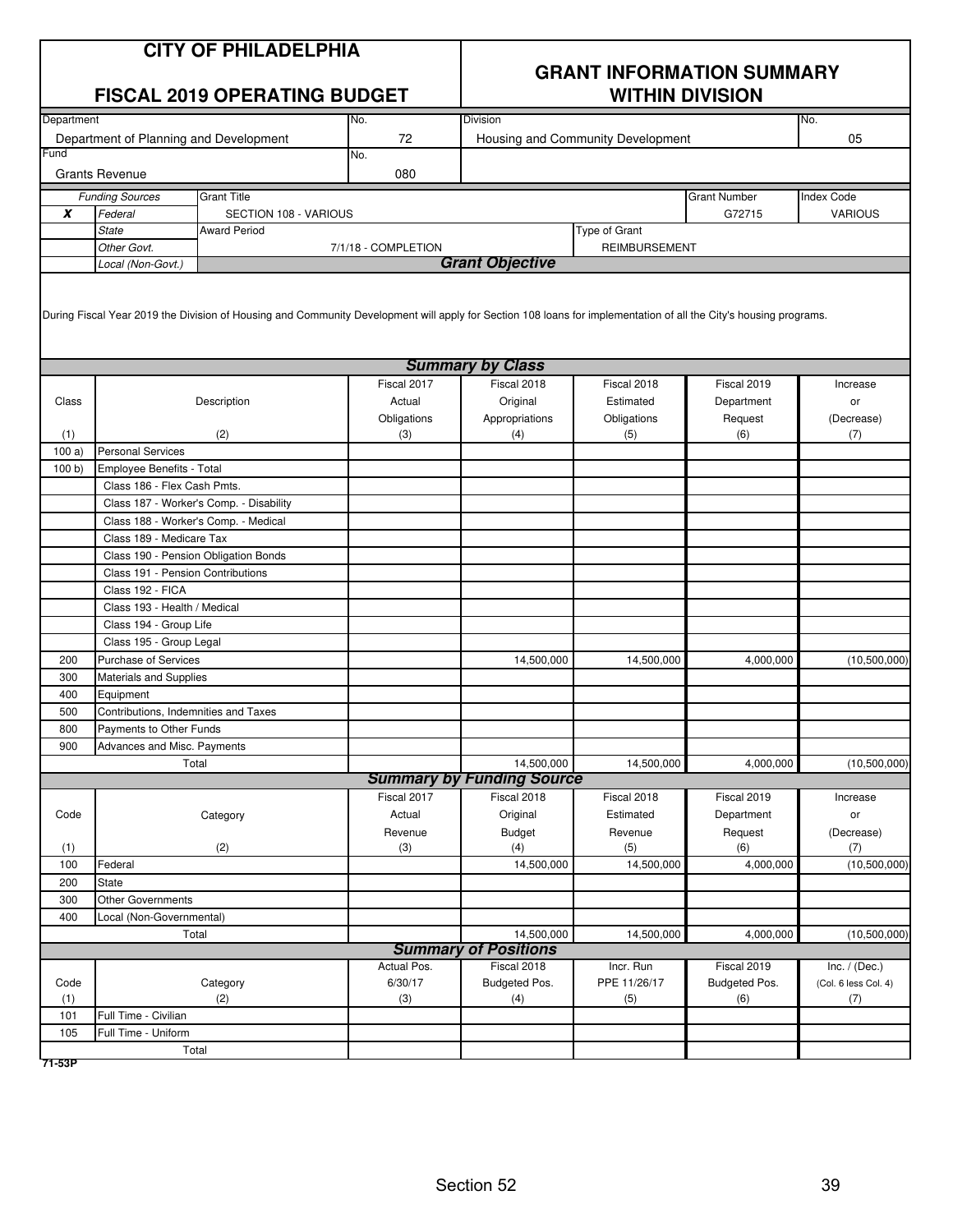| <b>CITY OF PHILADELPHIA</b> |  |  |  |  |
|-----------------------------|--|--|--|--|
|-----------------------------|--|--|--|--|

| <b>CITY OF PHILADELPHIA</b><br><b>FISCAL 2019 OPERATING BUDGET</b> |                                                  |                                                                                                                                                                                        | <b>GRANT INFORMATION SUMMARY</b><br><b>WITHIN DIVISION</b> |                                   |                      |                     |                   |
|--------------------------------------------------------------------|--------------------------------------------------|----------------------------------------------------------------------------------------------------------------------------------------------------------------------------------------|------------------------------------------------------------|-----------------------------------|----------------------|---------------------|-------------------|
| Department                                                         |                                                  |                                                                                                                                                                                        | No.                                                        | <b>Division</b>                   |                      |                     | No.               |
|                                                                    | Department of Planning and Development           |                                                                                                                                                                                        | 72                                                         | Housing and Community Development |                      |                     | 05                |
| Fund                                                               |                                                  |                                                                                                                                                                                        | No.                                                        |                                   |                      |                     |                   |
|                                                                    | <b>Grants Revenue</b>                            |                                                                                                                                                                                        | 080                                                        |                                   |                      |                     |                   |
|                                                                    | <b>Funding Sources</b>                           | <b>Grant Title</b>                                                                                                                                                                     |                                                            |                                   |                      | <b>Grant Number</b> | <b>Index Code</b> |
|                                                                    | Federal                                          | HOUSING AND RELATED ACTIVITIES                                                                                                                                                         |                                                            |                                   |                      |                     |                   |
| X                                                                  | <b>State</b>                                     | <b>Award Period</b>                                                                                                                                                                    |                                                            |                                   | Type of Grant        |                     |                   |
|                                                                    | Other Govt.                                      |                                                                                                                                                                                        | 7/1/18 - COMPLETION                                        |                                   | <b>REIMBURSEMENT</b> |                     |                   |
|                                                                    | Local (Non-Govt.)                                |                                                                                                                                                                                        |                                                            | <b>Grant Objective</b>            |                      |                     |                   |
|                                                                    | establish appropriations for these grant awards. | Due to instances in which the City of Philadelphia was notified of available State Grants for housing related projects after the preparation of the budget, it was deemed necessary to |                                                            | <b>Summary by Class</b>           |                      |                     |                   |
|                                                                    |                                                  |                                                                                                                                                                                        | Fiscal 2017                                                | Fiscal 2018                       | Fiscal 2018          | Fiscal 2019         | Increase          |
| Class                                                              |                                                  | Description                                                                                                                                                                            | Actual                                                     | Original                          | Estimated            | Department          | or                |
|                                                                    |                                                  |                                                                                                                                                                                        | Obligations                                                | Appropriations                    | Obligations          | Request             | (Decrease)        |
| (1)                                                                |                                                  | (2)                                                                                                                                                                                    | (3)                                                        | (4)                               | (5)                  | (6)                 | (7)               |
| 100a                                                               | <b>Personal Services</b>                         |                                                                                                                                                                                        |                                                            |                                   |                      |                     |                   |
| 100 b                                                              | <b>Employee Benefits - Total</b>                 |                                                                                                                                                                                        |                                                            |                                   |                      |                     |                   |
|                                                                    | Class 186 - Flex Cash Pmts.                      |                                                                                                                                                                                        |                                                            |                                   |                      |                     |                   |
|                                                                    |                                                  | Class 187 - Worker's Comp. - Disability                                                                                                                                                |                                                            |                                   |                      |                     |                   |
|                                                                    | Class 188 - Worker's Comp. - Medical             |                                                                                                                                                                                        |                                                            |                                   |                      |                     |                   |
|                                                                    | Class 189 - Medicare Tax                         |                                                                                                                                                                                        |                                                            |                                   |                      |                     |                   |
|                                                                    |                                                  | Class 190 - Pension Obligation Bonds                                                                                                                                                   |                                                            |                                   |                      |                     |                   |
|                                                                    | Class 191 - Pension Contributions                |                                                                                                                                                                                        |                                                            |                                   |                      |                     |                   |
|                                                                    | Class 192 - FICA                                 |                                                                                                                                                                                        |                                                            |                                   |                      |                     |                   |
|                                                                    | Class 193 - Health / Medical                     |                                                                                                                                                                                        |                                                            |                                   |                      |                     |                   |
|                                                                    | Class 194 - Group Life                           |                                                                                                                                                                                        |                                                            |                                   |                      |                     |                   |
|                                                                    | Class 195 - Group Legal                          |                                                                                                                                                                                        |                                                            |                                   |                      |                     |                   |
| 200                                                                | <b>Purchase of Services</b>                      |                                                                                                                                                                                        |                                                            | 5,000,000                         | 5,000,000            | 5,000,000           |                   |
| 300                                                                | <b>Materials and Supplies</b>                    |                                                                                                                                                                                        |                                                            |                                   |                      |                     |                   |
| 400                                                                | Equipment                                        |                                                                                                                                                                                        |                                                            |                                   |                      |                     |                   |
| 500                                                                | Contributions, Indemnities and Taxes             |                                                                                                                                                                                        |                                                            |                                   |                      |                     |                   |
| 800                                                                | <b>Payments to Other Funds</b>                   |                                                                                                                                                                                        |                                                            |                                   |                      |                     |                   |
| 900                                                                | Advances and Misc. Payments                      |                                                                                                                                                                                        |                                                            |                                   |                      |                     |                   |
|                                                                    |                                                  | Total                                                                                                                                                                                  |                                                            | 5,000,000                         | 5,000,000            | 5,000,000           |                   |
|                                                                    |                                                  |                                                                                                                                                                                        |                                                            | <b>Summary by Funding Source</b>  |                      |                     |                   |
|                                                                    |                                                  |                                                                                                                                                                                        | Fiscal 2017                                                | Fiscal 2018                       | Fiscal 2018          | Fiscal 2019         | Increase          |
| Code                                                               |                                                  | Category                                                                                                                                                                               | Actual                                                     | Original                          | Estimated            | Department          | or                |
|                                                                    |                                                  |                                                                                                                                                                                        | Revenue                                                    | <b>Budget</b>                     | Revenue              | Request             | (Decrease)        |
| (1)<br>100                                                         | Federal                                          | (2)                                                                                                                                                                                    | (3)                                                        | (4)                               | (5)                  | (6)                 | (7)               |
| 200                                                                | <b>State</b>                                     |                                                                                                                                                                                        |                                                            | 5,000,000                         | 5,000,000            | 5,000,000           |                   |
| 300                                                                | <b>Other Governments</b>                         |                                                                                                                                                                                        |                                                            |                                   |                      |                     |                   |
| 400                                                                | Local (Non-Governmental)                         |                                                                                                                                                                                        |                                                            |                                   |                      |                     |                   |
|                                                                    |                                                  | Total                                                                                                                                                                                  |                                                            | 5,000,000                         | 5,000,000            | 5,000,000           |                   |
|                                                                    |                                                  |                                                                                                                                                                                        |                                                            | <b>Summary of Positions</b>       |                      |                     |                   |
|                                                                    |                                                  |                                                                                                                                                                                        |                                                            |                                   |                      |                     |                   |

|      |                             |             |               | -.---.--     | -             |                      |  |  |
|------|-----------------------------|-------------|---------------|--------------|---------------|----------------------|--|--|
|      | <b>Summary of Positions</b> |             |               |              |               |                      |  |  |
|      |                             | Actual Pos. | Fiscal 2018   | Incr. Run    | Fiscal 2019   | Inc. $/$ (Dec.)      |  |  |
| Code | Category                    | 6/30/17     | Budgeted Pos. | PPE 11/26/17 | Budgeted Pos. | (Col. 6 less Col. 4) |  |  |
| (1)  | (2)                         | (3)         | (4)           | (5)          | (6)           | (7)                  |  |  |
| 101  | Full Time - Civilian        |             |               |              |               |                      |  |  |
| 105  | Full Time - Uniform         |             |               |              |               |                      |  |  |
|      | Total                       |             |               |              |               |                      |  |  |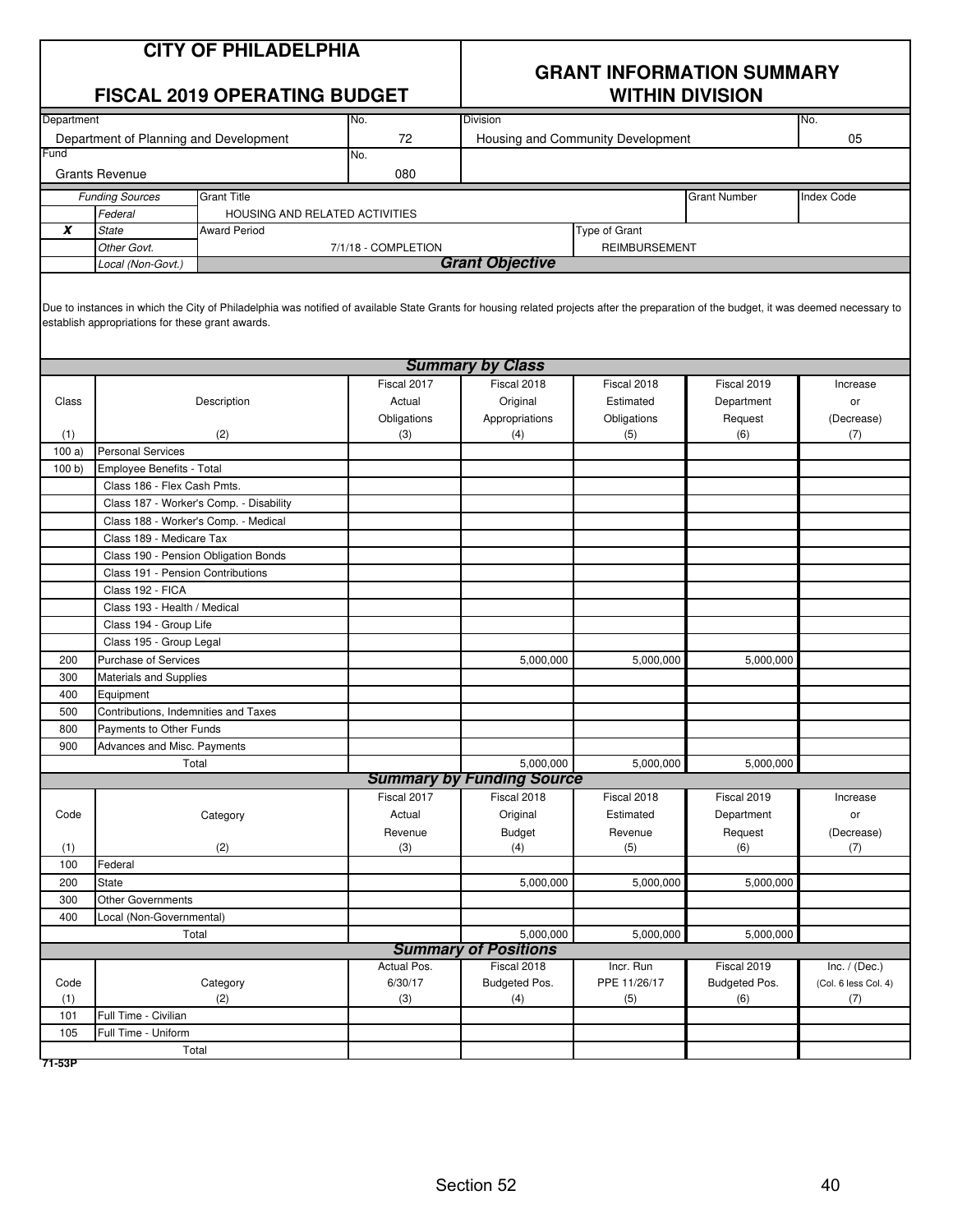| <b>CITY OF PHILADELPHIA</b> |  |  |  |  |  |
|-----------------------------|--|--|--|--|--|
|-----------------------------|--|--|--|--|--|

| <b>FISCAL 2019 OPERATING BUDGET</b>                        |                                        |                                         | <b>WITHIN DIVISION</b> |                         |                                   |                   |            |
|------------------------------------------------------------|----------------------------------------|-----------------------------------------|------------------------|-------------------------|-----------------------------------|-------------------|------------|
| Department                                                 |                                        |                                         | No.                    | <b>Division</b>         |                                   |                   | No.        |
|                                                            | Department of Planning and Development |                                         | 72                     |                         | Housing and Community Development |                   | 05         |
| Fund                                                       |                                        |                                         | No.                    |                         |                                   |                   |            |
|                                                            | <b>Grants Revenue</b>                  |                                         | 080                    |                         |                                   |                   |            |
| <b>Grant Title</b><br><b>Funding Sources</b>               |                                        |                                         |                        |                         | <b>Grant Number</b>               | <b>Index Code</b> |            |
| $\boldsymbol{x}$                                           | Federal                                | HOUSING AND RELATED ACTIVITIES          |                        |                         |                                   |                   |            |
|                                                            | <b>State</b>                           | <b>Award Period</b>                     |                        |                         | Type of Grant                     |                   |            |
| Other Govt.<br>7/1/18 - COMPLETION<br><b>REIMBURSEMENT</b> |                                        |                                         |                        |                         |                                   |                   |            |
| Local (Non-Govt.)                                          |                                        |                                         |                        | <b>Grant Objective</b>  |                                   |                   |            |
|                                                            |                                        |                                         |                        | <b>Summary by Class</b> |                                   |                   |            |
|                                                            |                                        |                                         | Fiscal 2017            | Fiscal 2018             | Fiscal 2018                       | Fiscal 2019       | Increase   |
| Class                                                      |                                        | Description                             | Actual                 | Original                | Estimated                         | Department        | <b>or</b>  |
|                                                            |                                        |                                         | Obligations            | Appropriations          | Obligations                       | Request           | (Decrease) |
| (1)                                                        |                                        | (2)                                     | (3)                    | (4)                     | (5)                               | (6)               | (7)        |
| 100a                                                       | <b>Personal Services</b>               |                                         |                        |                         |                                   |                   |            |
| 100 b                                                      | <b>Employee Benefits - Total</b>       |                                         |                        |                         |                                   |                   |            |
|                                                            | Class 186 - Flex Cash Pmts.            |                                         |                        |                         |                                   |                   |            |
|                                                            |                                        | Class 187 - Worker's Comp. - Disability |                        |                         |                                   |                   |            |
|                                                            |                                        | Class 188 - Worker's Comp. - Medical    |                        |                         |                                   |                   |            |
|                                                            | Class 189 - Medicare Tax               |                                         |                        |                         |                                   |                   |            |

|                                  |                                         | Obligations | Appropriations              | Obligations  | Request       | (Decrease)           |
|----------------------------------|-----------------------------------------|-------------|-----------------------------|--------------|---------------|----------------------|
| (1)                              | (2)                                     | (3)         | (4)                         | (5)          | (6)           | (7)                  |
| 100a                             | <b>Personal Services</b>                |             |                             |              |               |                      |
| 100 b)                           | Employee Benefits - Total               |             |                             |              |               |                      |
|                                  | Class 186 - Flex Cash Pmts.             |             |                             |              |               |                      |
|                                  | Class 187 - Worker's Comp. - Disability |             |                             |              |               |                      |
|                                  | Class 188 - Worker's Comp. - Medical    |             |                             |              |               |                      |
|                                  | Class 189 - Medicare Tax                |             |                             |              |               |                      |
|                                  | Class 190 - Pension Obligation Bonds    |             |                             |              |               |                      |
|                                  | Class 191 - Pension Contributions       |             |                             |              |               |                      |
|                                  | Class 192 - FICA                        |             |                             |              |               |                      |
|                                  | Class 193 - Health / Medical            |             |                             |              |               |                      |
|                                  | Class 194 - Group Life                  |             |                             |              |               |                      |
|                                  | Class 195 - Group Legal                 |             |                             |              |               |                      |
| 200                              | <b>Purchase of Services</b>             |             | 5,000,000                   | 5,000,000    | 5,000,000     |                      |
| 300                              | Materials and Supplies                  |             |                             |              |               |                      |
| 400                              | Equipment                               |             |                             |              |               |                      |
| 500                              | Contributions, Indemnities and Taxes    |             |                             |              |               |                      |
| 800                              | Payments to Other Funds                 |             |                             |              |               |                      |
| 900                              | Advances and Misc. Payments             |             |                             |              |               |                      |
|                                  | Total                                   |             | 5.000.000                   | 5,000,000    | 5,000,000     |                      |
| <b>Summary by Funding Source</b> |                                         |             |                             |              |               |                      |
|                                  |                                         | Fiscal 2017 | Fiscal 2018                 | Fiscal 2018  | Fiscal 2019   | Increase             |
| Code                             | Category                                | Actual      | Original                    | Estimated    | Department    | or                   |
|                                  |                                         | Revenue     | <b>Budget</b>               | Revenue      | Request       | (Decrease)           |
| (1)                              | (2)                                     | (3)         | (4)                         | (5)          | (6)           | (7)                  |
| 100                              | Federal                                 |             | 5,000,000                   | 5,000,000    | 5,000,000     |                      |
| 200                              | State                                   |             |                             |              |               |                      |
| 300                              | Other Governments                       |             |                             |              |               |                      |
| 400                              | Local (Non-Governmental)                |             |                             |              |               |                      |
|                                  | Total                                   |             | 5,000,000                   | 5,000,000    | 5,000,000     |                      |
|                                  |                                         |             | <b>Summary of Positions</b> |              |               |                      |
|                                  |                                         | Actual Pos. | Fiscal 2018                 | Incr. Run    | Fiscal 2019   | Inc. $/$ (Dec.)      |
| Code                             | Category                                | 6/30/17     | Budgeted Pos.               | PPE 11/26/17 | Budgeted Pos. | (Col. 6 less Col. 4) |
| (1)                              | (2)                                     | (3)         | (4)                         | (5)          | (6)           | (7)                  |
| 101                              | Full Time - Civilian                    |             |                             |              |               |                      |
| 105                              | Full Time - Uniform                     |             |                             |              |               |                      |
|                                  | Total                                   |             |                             |              |               |                      |
| 71-53P                           |                                         |             |                             |              |               |                      |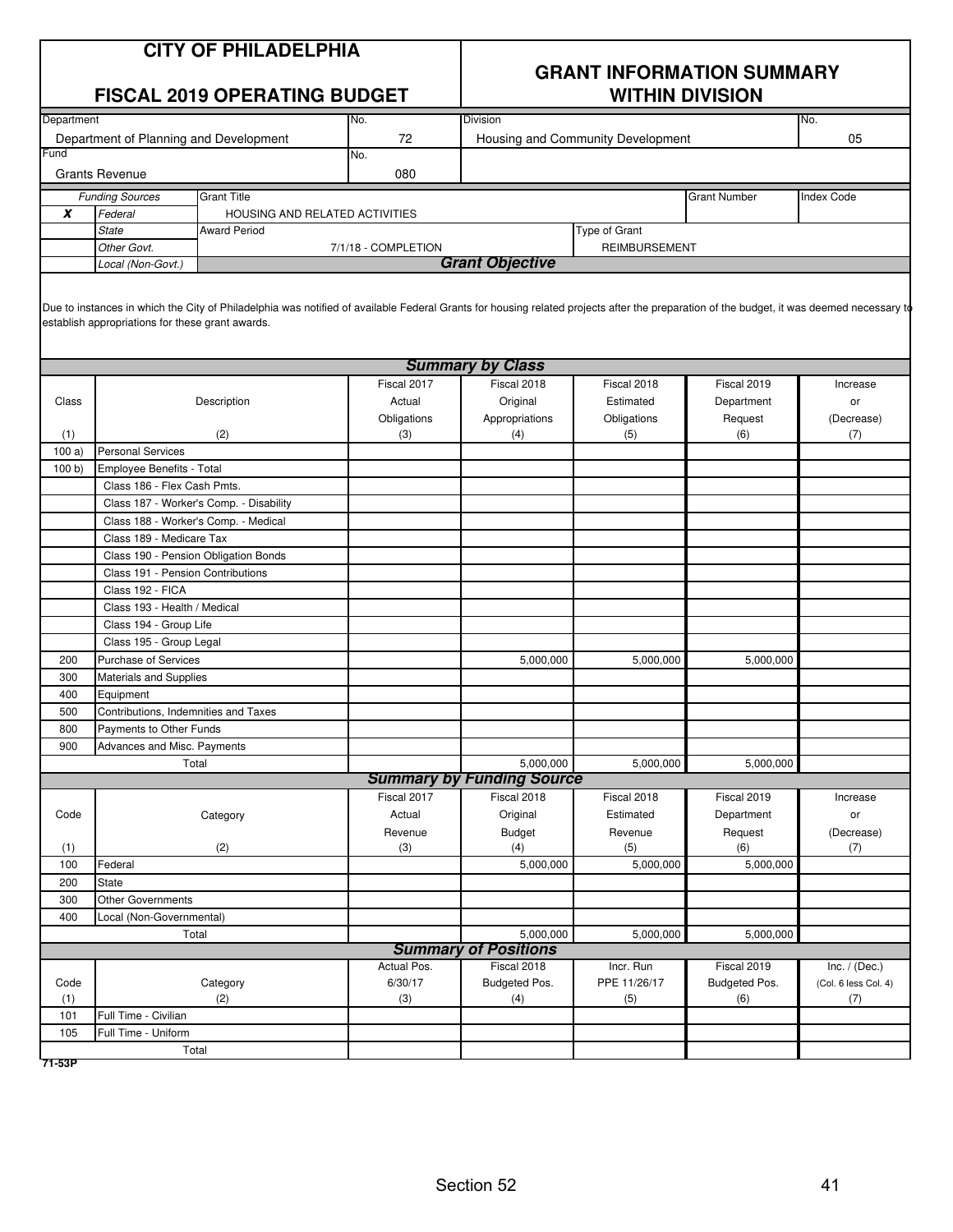|  |  |  |  |  | <b>CITY OF PHILADELPHIA</b> |
|--|--|--|--|--|-----------------------------|
|--|--|--|--|--|-----------------------------|

|            | <b>FISCAL 2019 OPERATING BUDGET</b>                                       |                                                                                                                                                                                                                                                     |                     |                                  | <b>WITHIN DIVISION</b>            |                     |                      |  |  |
|------------|---------------------------------------------------------------------------|-----------------------------------------------------------------------------------------------------------------------------------------------------------------------------------------------------------------------------------------------------|---------------------|----------------------------------|-----------------------------------|---------------------|----------------------|--|--|
| Department |                                                                           |                                                                                                                                                                                                                                                     | No.                 | Division                         |                                   |                     | No.                  |  |  |
|            | Department of Planning and Development                                    |                                                                                                                                                                                                                                                     | 72                  |                                  | Housing and Community Development |                     | 05                   |  |  |
| Fund       |                                                                           |                                                                                                                                                                                                                                                     | No.                 |                                  |                                   |                     |                      |  |  |
|            | <b>Grants Revenue</b>                                                     |                                                                                                                                                                                                                                                     | 080                 |                                  |                                   |                     |                      |  |  |
|            | <b>Funding Sources</b>                                                    | <b>Grant Title</b>                                                                                                                                                                                                                                  |                     |                                  |                                   | <b>Grant Number</b> | <b>Index Code</b>    |  |  |
| X          | Federal                                                                   | CHOICE NEIGHBORHOODS                                                                                                                                                                                                                                |                     |                                  |                                   | G72785              | 722250               |  |  |
|            | <b>State</b>                                                              | <b>Award Period</b>                                                                                                                                                                                                                                 |                     |                                  | Type of Grant                     |                     |                      |  |  |
|            | Other Govt.                                                               |                                                                                                                                                                                                                                                     | 7/1/18 - COMPLETION |                                  | REIMBURSEMENT                     |                     |                      |  |  |
|            | Local (Non-Govt.)                                                         |                                                                                                                                                                                                                                                     |                     | <b>Grant Objective</b>           |                                   |                     |                      |  |  |
|            |                                                                           | The Choice Transformation plan is a set of coordinated strategies that outline a road map to neighborhood revitalization, linking new and rehabilitated housing with well functioning<br>services, schools, public assets, transportation and jobs. |                     |                                  |                                   |                     |                      |  |  |
|            |                                                                           |                                                                                                                                                                                                                                                     |                     | <b>Summary by Class</b>          |                                   |                     |                      |  |  |
|            |                                                                           |                                                                                                                                                                                                                                                     | Fiscal 2017         | Fiscal 2018                      | Fiscal 2018                       | Fiscal 2019         | Increase             |  |  |
| Class      |                                                                           | Description                                                                                                                                                                                                                                         | Actual              | Original                         | Estimated                         | Department          | or                   |  |  |
|            |                                                                           |                                                                                                                                                                                                                                                     | Obligations         | Appropriations                   | Obligations                       | Request             | (Decrease)           |  |  |
| (1)        |                                                                           | (2)                                                                                                                                                                                                                                                 | (3)                 | (4)                              | (5)                               | (6)                 | (7)                  |  |  |
| 100a)      | <b>Personal Services</b>                                                  |                                                                                                                                                                                                                                                     |                     |                                  |                                   |                     |                      |  |  |
| 100 b      | Employee Benefits - Total                                                 |                                                                                                                                                                                                                                                     |                     |                                  |                                   |                     |                      |  |  |
|            | Class 186 - Flex Cash Pmts.                                               |                                                                                                                                                                                                                                                     |                     |                                  |                                   |                     |                      |  |  |
|            |                                                                           | Class 187 - Worker's Comp. - Disability<br>Class 188 - Worker's Comp. - Medical                                                                                                                                                                     |                     |                                  |                                   |                     |                      |  |  |
|            | Class 189 - Medicare Tax                                                  |                                                                                                                                                                                                                                                     |                     |                                  |                                   |                     |                      |  |  |
|            |                                                                           |                                                                                                                                                                                                                                                     |                     |                                  |                                   |                     |                      |  |  |
|            | Class 190 - Pension Obligation Bonds<br>Class 191 - Pension Contributions |                                                                                                                                                                                                                                                     |                     |                                  |                                   |                     |                      |  |  |
|            | Class 192 - FICA                                                          |                                                                                                                                                                                                                                                     |                     |                                  |                                   |                     |                      |  |  |
|            | Class 193 - Health / Medical                                              |                                                                                                                                                                                                                                                     |                     |                                  |                                   |                     |                      |  |  |
|            | Class 194 - Group Life                                                    |                                                                                                                                                                                                                                                     |                     |                                  |                                   |                     |                      |  |  |
|            | Class 195 - Group Legal                                                   |                                                                                                                                                                                                                                                     |                     |                                  |                                   |                     |                      |  |  |
| 200        | <b>Purchase of Services</b>                                               |                                                                                                                                                                                                                                                     |                     | 8,000,000                        | 8,000,000                         | 8,000,000           |                      |  |  |
| 300        | Materials and Supplies                                                    |                                                                                                                                                                                                                                                     |                     |                                  |                                   |                     |                      |  |  |
| 400        | Equipment                                                                 |                                                                                                                                                                                                                                                     |                     |                                  |                                   |                     |                      |  |  |
| 500        | Contributions, Indemnities and Taxes                                      |                                                                                                                                                                                                                                                     |                     |                                  |                                   |                     |                      |  |  |
| 800        | Payments to Other Funds                                                   |                                                                                                                                                                                                                                                     |                     |                                  |                                   |                     |                      |  |  |
| 900        | Advances and Misc. Payments                                               |                                                                                                                                                                                                                                                     |                     |                                  |                                   |                     |                      |  |  |
|            |                                                                           | Total                                                                                                                                                                                                                                               |                     | 8,000,000                        | 8,000,000                         | 8,000,000           |                      |  |  |
|            |                                                                           |                                                                                                                                                                                                                                                     |                     | <b>Summary by Funding Source</b> |                                   |                     |                      |  |  |
|            |                                                                           |                                                                                                                                                                                                                                                     | Fiscal 2017         | Fiscal 2018                      | Fiscal 2018                       | Fiscal 2019         | Increase             |  |  |
| Code       |                                                                           | Category                                                                                                                                                                                                                                            | Actual              | Original                         | Estimated                         | Department          | or                   |  |  |
|            |                                                                           |                                                                                                                                                                                                                                                     | Revenue             | <b>Budget</b>                    | Revenue                           | Request             | (Decrease)           |  |  |
| (1)        |                                                                           | (2)                                                                                                                                                                                                                                                 | (3)                 | (4)<br>8,000,000                 | (5)                               | (6)                 | (7)                  |  |  |
| 100<br>200 | Federal<br>State                                                          |                                                                                                                                                                                                                                                     |                     |                                  | 8,000,000                         | 8,000,000           |                      |  |  |
| 300        | <b>Other Governments</b>                                                  |                                                                                                                                                                                                                                                     |                     |                                  |                                   |                     |                      |  |  |
| 400        | Local (Non-Governmental)                                                  |                                                                                                                                                                                                                                                     |                     |                                  |                                   |                     |                      |  |  |
|            |                                                                           | Total                                                                                                                                                                                                                                               |                     | 8,000,000                        | 8,000,000                         | 8,000,000           |                      |  |  |
|            |                                                                           |                                                                                                                                                                                                                                                     |                     | <b>Summary of Positions</b>      |                                   |                     |                      |  |  |
|            |                                                                           |                                                                                                                                                                                                                                                     | Actual Pos.         | Fiscal 2018                      | Incr. Run                         | Fiscal 2019         | Inc. $/$ (Dec.)      |  |  |
| Code       |                                                                           | Category                                                                                                                                                                                                                                            | 6/30/17             | Budgeted Pos.                    | PPE 11/26/17                      | Budgeted Pos.       | (Col. 6 less Col. 4) |  |  |
| (1)        |                                                                           | (2)                                                                                                                                                                                                                                                 | (3)                 | (4)                              | (5)                               | (6)                 | (7)                  |  |  |
| 101        | Full Time - Civilian                                                      |                                                                                                                                                                                                                                                     |                     |                                  |                                   |                     |                      |  |  |
| 105        | Full Time - Uniform                                                       |                                                                                                                                                                                                                                                     |                     |                                  |                                   |                     |                      |  |  |
|            |                                                                           | Total                                                                                                                                                                                                                                               |                     |                                  |                                   |                     |                      |  |  |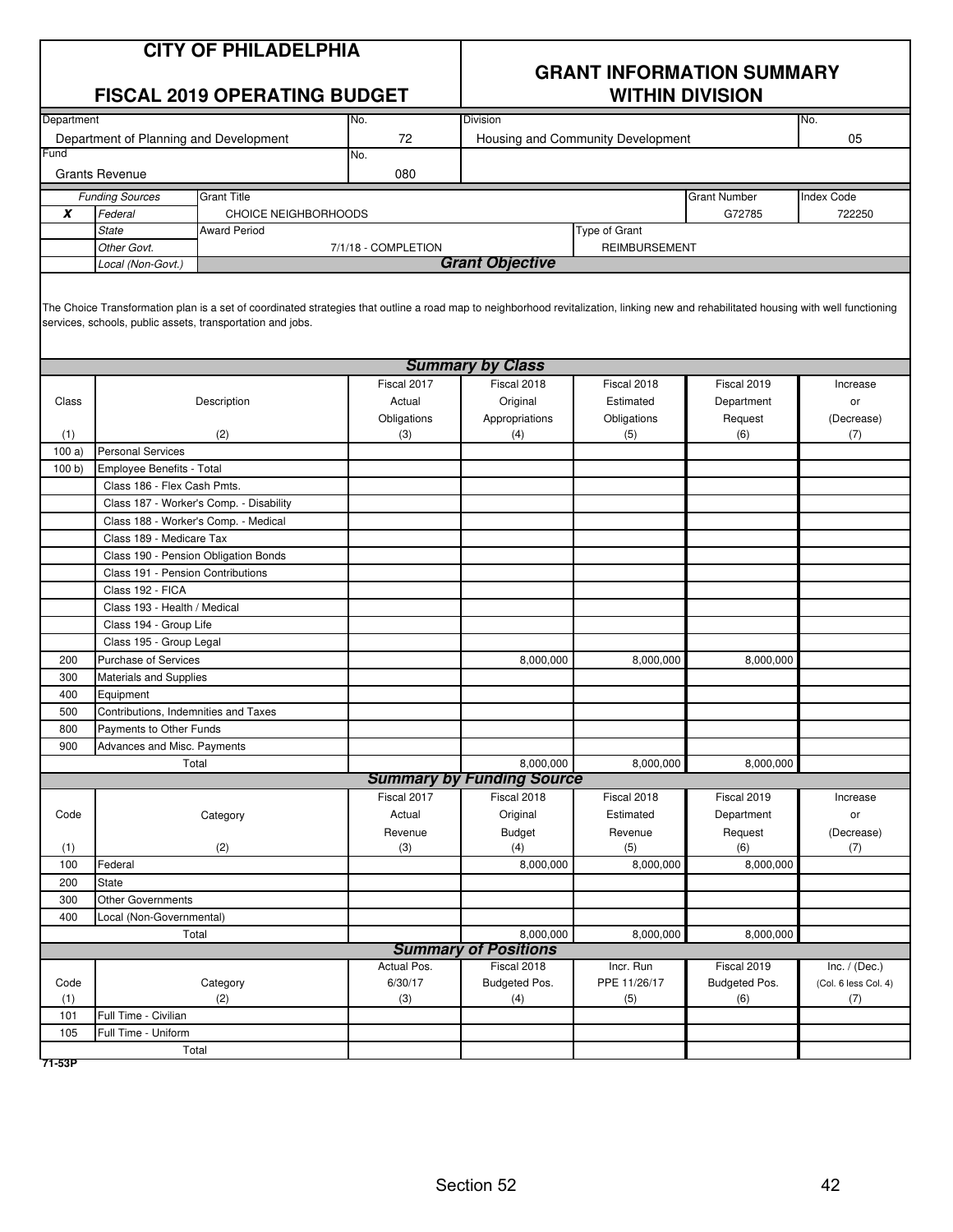| <b>CITY OF PHILADELPHIA</b> |  |
|-----------------------------|--|
|-----------------------------|--|

| Department<br><b>Division</b><br>No.<br>No.<br>Department of Planning and Development<br>72<br>05<br>Housing and Community Development<br>Fund<br>No.<br>080<br><b>Grants Revenue</b><br><b>Funding Sources</b><br><b>Grant Title</b><br><b>Grant Number</b><br><b>Index Code</b><br>x<br>Federal<br>G72724<br>722008<br>NEIGHBORHOOD STABILIZATION PROGRAM<br>Type of Grant<br><b>State</b><br><b>Award Period</b><br>Other Govt.<br>3/20/09 - COMPLETION<br>REIMBURSEMENT<br><b>Grant Objective</b><br>Local (Non-Govt.)<br>The City's NSP plan produced by the division of Housing and Community Development will address the devastating effects of abandoned and foreclosed properties on<br>neighborhoods. The funds will be allocated for acquisition and resale of vacant properties in areas with a high rate of foreclosures. The Philadelphia Redevelopment Authority will<br>implement NSP, creating partnerships with both profits and non-profit developers.<br><b>Summary by Class</b><br>Fiscal 2017<br>Fiscal 2018<br>Fiscal 2019<br>Fiscal 2018<br>Increase<br>Actual<br>Original<br>Estimated<br>Department<br>Class<br>Description<br>or<br>Obligations<br>Appropriations<br>Obligations<br>Request<br>(Decrease)<br>(6)<br>(1)<br>(2)<br>(3)<br>(4)<br>(5)<br>(7)<br>100a<br><b>Personal Services</b><br>100 b<br>Employee Benefits - Total<br>Class 186 - Flex Cash Pmts.<br>Class 187 - Worker's Comp. - Disability<br>Class 188 - Worker's Comp. - Medical<br>Class 189 - Medicare Tax<br>Class 190 - Pension Obligation Bonds<br>Class 191 - Pension Contributions<br>Class 192 - FICA<br>Class 193 - Health / Medical<br>Class 194 - Group Life<br>Class 195 - Group Legal<br>Purchase of Services<br>(1,000,000)<br>200<br>1,000,000<br>1,000,000<br>300<br><b>Materials and Supplies</b><br>400<br>Equipment<br>500<br>Contributions, Indemnities and Taxes<br>800<br>Payments to Other Funds<br>900<br>Advances and Misc. Payments<br>Total<br>1,000,000<br>1,000,000<br>(1,000,000)<br><b>Summary by Funding Source</b><br>Fiscal 2018<br>Fiscal 2019<br>Fiscal 2017<br>Fiscal 2018<br>Increase<br>Code<br>Actual<br>Original<br>Estimated<br>Category<br>Department<br>or<br>Revenue<br><b>Budget</b><br>Revenue<br>Request<br>(Decrease)<br>(2)<br>(1)<br>(3)<br>(5)<br>(7)<br>(4)<br>(6)<br>1,000,000<br>1,000,000<br>100<br>Federal<br>(1,000,000)<br><b>State</b><br>200<br>300<br><b>Other Governments</b><br>400<br>Local (Non-Governmental)<br>Total<br>1,000,000<br>1,000,000<br>(1,000,000)<br><b>Summary of Positions</b><br>Fiscal 2018<br>Fiscal 2019<br>Actual Pos.<br>Incr. Run<br>Inc. $/$ (Dec.)<br>6/30/17<br>Budgeted Pos.<br>PPE 11/26/17<br>Budgeted Pos.<br>Code<br>Category<br>(Col. 6 less Col. 4)<br>(1)<br>(2)<br>(3)<br>(5)<br>(4)<br>(6)<br>(7)<br>Full Time - Civilian<br>101<br>Full Time - Uniform<br>105<br>Total |  | <b>FISCAL 2019 OPERATING BUDGET</b> | <b>WITHIN DIVISION</b> |  |  |  |  |
|---------------------------------------------------------------------------------------------------------------------------------------------------------------------------------------------------------------------------------------------------------------------------------------------------------------------------------------------------------------------------------------------------------------------------------------------------------------------------------------------------------------------------------------------------------------------------------------------------------------------------------------------------------------------------------------------------------------------------------------------------------------------------------------------------------------------------------------------------------------------------------------------------------------------------------------------------------------------------------------------------------------------------------------------------------------------------------------------------------------------------------------------------------------------------------------------------------------------------------------------------------------------------------------------------------------------------------------------------------------------------------------------------------------------------------------------------------------------------------------------------------------------------------------------------------------------------------------------------------------------------------------------------------------------------------------------------------------------------------------------------------------------------------------------------------------------------------------------------------------------------------------------------------------------------------------------------------------------------------------------------------------------------------------------------------------------------------------------------------------------------------------------------------------------------------------------------------------------------------------------------------------------------------------------------------------------------------------------------------------------------------------------------------------------------------------------------------------------------------------------------------------------------------------------------------------------------------------------------------------------------------------------------------------------------------------------------------------------------------------------------------------------------------------------------------------------------------------------------------------------------------|--|-------------------------------------|------------------------|--|--|--|--|
|                                                                                                                                                                                                                                                                                                                                                                                                                                                                                                                                                                                                                                                                                                                                                                                                                                                                                                                                                                                                                                                                                                                                                                                                                                                                                                                                                                                                                                                                                                                                                                                                                                                                                                                                                                                                                                                                                                                                                                                                                                                                                                                                                                                                                                                                                                                                                                                                                                                                                                                                                                                                                                                                                                                                                                                                                                                                                 |  |                                     |                        |  |  |  |  |
|                                                                                                                                                                                                                                                                                                                                                                                                                                                                                                                                                                                                                                                                                                                                                                                                                                                                                                                                                                                                                                                                                                                                                                                                                                                                                                                                                                                                                                                                                                                                                                                                                                                                                                                                                                                                                                                                                                                                                                                                                                                                                                                                                                                                                                                                                                                                                                                                                                                                                                                                                                                                                                                                                                                                                                                                                                                                                 |  |                                     |                        |  |  |  |  |
|                                                                                                                                                                                                                                                                                                                                                                                                                                                                                                                                                                                                                                                                                                                                                                                                                                                                                                                                                                                                                                                                                                                                                                                                                                                                                                                                                                                                                                                                                                                                                                                                                                                                                                                                                                                                                                                                                                                                                                                                                                                                                                                                                                                                                                                                                                                                                                                                                                                                                                                                                                                                                                                                                                                                                                                                                                                                                 |  |                                     |                        |  |  |  |  |
|                                                                                                                                                                                                                                                                                                                                                                                                                                                                                                                                                                                                                                                                                                                                                                                                                                                                                                                                                                                                                                                                                                                                                                                                                                                                                                                                                                                                                                                                                                                                                                                                                                                                                                                                                                                                                                                                                                                                                                                                                                                                                                                                                                                                                                                                                                                                                                                                                                                                                                                                                                                                                                                                                                                                                                                                                                                                                 |  |                                     |                        |  |  |  |  |
|                                                                                                                                                                                                                                                                                                                                                                                                                                                                                                                                                                                                                                                                                                                                                                                                                                                                                                                                                                                                                                                                                                                                                                                                                                                                                                                                                                                                                                                                                                                                                                                                                                                                                                                                                                                                                                                                                                                                                                                                                                                                                                                                                                                                                                                                                                                                                                                                                                                                                                                                                                                                                                                                                                                                                                                                                                                                                 |  |                                     |                        |  |  |  |  |
|                                                                                                                                                                                                                                                                                                                                                                                                                                                                                                                                                                                                                                                                                                                                                                                                                                                                                                                                                                                                                                                                                                                                                                                                                                                                                                                                                                                                                                                                                                                                                                                                                                                                                                                                                                                                                                                                                                                                                                                                                                                                                                                                                                                                                                                                                                                                                                                                                                                                                                                                                                                                                                                                                                                                                                                                                                                                                 |  |                                     |                        |  |  |  |  |
|                                                                                                                                                                                                                                                                                                                                                                                                                                                                                                                                                                                                                                                                                                                                                                                                                                                                                                                                                                                                                                                                                                                                                                                                                                                                                                                                                                                                                                                                                                                                                                                                                                                                                                                                                                                                                                                                                                                                                                                                                                                                                                                                                                                                                                                                                                                                                                                                                                                                                                                                                                                                                                                                                                                                                                                                                                                                                 |  |                                     |                        |  |  |  |  |
|                                                                                                                                                                                                                                                                                                                                                                                                                                                                                                                                                                                                                                                                                                                                                                                                                                                                                                                                                                                                                                                                                                                                                                                                                                                                                                                                                                                                                                                                                                                                                                                                                                                                                                                                                                                                                                                                                                                                                                                                                                                                                                                                                                                                                                                                                                                                                                                                                                                                                                                                                                                                                                                                                                                                                                                                                                                                                 |  |                                     |                        |  |  |  |  |
|                                                                                                                                                                                                                                                                                                                                                                                                                                                                                                                                                                                                                                                                                                                                                                                                                                                                                                                                                                                                                                                                                                                                                                                                                                                                                                                                                                                                                                                                                                                                                                                                                                                                                                                                                                                                                                                                                                                                                                                                                                                                                                                                                                                                                                                                                                                                                                                                                                                                                                                                                                                                                                                                                                                                                                                                                                                                                 |  |                                     |                        |  |  |  |  |
|                                                                                                                                                                                                                                                                                                                                                                                                                                                                                                                                                                                                                                                                                                                                                                                                                                                                                                                                                                                                                                                                                                                                                                                                                                                                                                                                                                                                                                                                                                                                                                                                                                                                                                                                                                                                                                                                                                                                                                                                                                                                                                                                                                                                                                                                                                                                                                                                                                                                                                                                                                                                                                                                                                                                                                                                                                                                                 |  |                                     |                        |  |  |  |  |
|                                                                                                                                                                                                                                                                                                                                                                                                                                                                                                                                                                                                                                                                                                                                                                                                                                                                                                                                                                                                                                                                                                                                                                                                                                                                                                                                                                                                                                                                                                                                                                                                                                                                                                                                                                                                                                                                                                                                                                                                                                                                                                                                                                                                                                                                                                                                                                                                                                                                                                                                                                                                                                                                                                                                                                                                                                                                                 |  |                                     |                        |  |  |  |  |
|                                                                                                                                                                                                                                                                                                                                                                                                                                                                                                                                                                                                                                                                                                                                                                                                                                                                                                                                                                                                                                                                                                                                                                                                                                                                                                                                                                                                                                                                                                                                                                                                                                                                                                                                                                                                                                                                                                                                                                                                                                                                                                                                                                                                                                                                                                                                                                                                                                                                                                                                                                                                                                                                                                                                                                                                                                                                                 |  |                                     |                        |  |  |  |  |
|                                                                                                                                                                                                                                                                                                                                                                                                                                                                                                                                                                                                                                                                                                                                                                                                                                                                                                                                                                                                                                                                                                                                                                                                                                                                                                                                                                                                                                                                                                                                                                                                                                                                                                                                                                                                                                                                                                                                                                                                                                                                                                                                                                                                                                                                                                                                                                                                                                                                                                                                                                                                                                                                                                                                                                                                                                                                                 |  |                                     |                        |  |  |  |  |
|                                                                                                                                                                                                                                                                                                                                                                                                                                                                                                                                                                                                                                                                                                                                                                                                                                                                                                                                                                                                                                                                                                                                                                                                                                                                                                                                                                                                                                                                                                                                                                                                                                                                                                                                                                                                                                                                                                                                                                                                                                                                                                                                                                                                                                                                                                                                                                                                                                                                                                                                                                                                                                                                                                                                                                                                                                                                                 |  |                                     |                        |  |  |  |  |
|                                                                                                                                                                                                                                                                                                                                                                                                                                                                                                                                                                                                                                                                                                                                                                                                                                                                                                                                                                                                                                                                                                                                                                                                                                                                                                                                                                                                                                                                                                                                                                                                                                                                                                                                                                                                                                                                                                                                                                                                                                                                                                                                                                                                                                                                                                                                                                                                                                                                                                                                                                                                                                                                                                                                                                                                                                                                                 |  |                                     |                        |  |  |  |  |
|                                                                                                                                                                                                                                                                                                                                                                                                                                                                                                                                                                                                                                                                                                                                                                                                                                                                                                                                                                                                                                                                                                                                                                                                                                                                                                                                                                                                                                                                                                                                                                                                                                                                                                                                                                                                                                                                                                                                                                                                                                                                                                                                                                                                                                                                                                                                                                                                                                                                                                                                                                                                                                                                                                                                                                                                                                                                                 |  |                                     |                        |  |  |  |  |
|                                                                                                                                                                                                                                                                                                                                                                                                                                                                                                                                                                                                                                                                                                                                                                                                                                                                                                                                                                                                                                                                                                                                                                                                                                                                                                                                                                                                                                                                                                                                                                                                                                                                                                                                                                                                                                                                                                                                                                                                                                                                                                                                                                                                                                                                                                                                                                                                                                                                                                                                                                                                                                                                                                                                                                                                                                                                                 |  |                                     |                        |  |  |  |  |
|                                                                                                                                                                                                                                                                                                                                                                                                                                                                                                                                                                                                                                                                                                                                                                                                                                                                                                                                                                                                                                                                                                                                                                                                                                                                                                                                                                                                                                                                                                                                                                                                                                                                                                                                                                                                                                                                                                                                                                                                                                                                                                                                                                                                                                                                                                                                                                                                                                                                                                                                                                                                                                                                                                                                                                                                                                                                                 |  |                                     |                        |  |  |  |  |
|                                                                                                                                                                                                                                                                                                                                                                                                                                                                                                                                                                                                                                                                                                                                                                                                                                                                                                                                                                                                                                                                                                                                                                                                                                                                                                                                                                                                                                                                                                                                                                                                                                                                                                                                                                                                                                                                                                                                                                                                                                                                                                                                                                                                                                                                                                                                                                                                                                                                                                                                                                                                                                                                                                                                                                                                                                                                                 |  |                                     |                        |  |  |  |  |
|                                                                                                                                                                                                                                                                                                                                                                                                                                                                                                                                                                                                                                                                                                                                                                                                                                                                                                                                                                                                                                                                                                                                                                                                                                                                                                                                                                                                                                                                                                                                                                                                                                                                                                                                                                                                                                                                                                                                                                                                                                                                                                                                                                                                                                                                                                                                                                                                                                                                                                                                                                                                                                                                                                                                                                                                                                                                                 |  |                                     |                        |  |  |  |  |
|                                                                                                                                                                                                                                                                                                                                                                                                                                                                                                                                                                                                                                                                                                                                                                                                                                                                                                                                                                                                                                                                                                                                                                                                                                                                                                                                                                                                                                                                                                                                                                                                                                                                                                                                                                                                                                                                                                                                                                                                                                                                                                                                                                                                                                                                                                                                                                                                                                                                                                                                                                                                                                                                                                                                                                                                                                                                                 |  |                                     |                        |  |  |  |  |
|                                                                                                                                                                                                                                                                                                                                                                                                                                                                                                                                                                                                                                                                                                                                                                                                                                                                                                                                                                                                                                                                                                                                                                                                                                                                                                                                                                                                                                                                                                                                                                                                                                                                                                                                                                                                                                                                                                                                                                                                                                                                                                                                                                                                                                                                                                                                                                                                                                                                                                                                                                                                                                                                                                                                                                                                                                                                                 |  |                                     |                        |  |  |  |  |
|                                                                                                                                                                                                                                                                                                                                                                                                                                                                                                                                                                                                                                                                                                                                                                                                                                                                                                                                                                                                                                                                                                                                                                                                                                                                                                                                                                                                                                                                                                                                                                                                                                                                                                                                                                                                                                                                                                                                                                                                                                                                                                                                                                                                                                                                                                                                                                                                                                                                                                                                                                                                                                                                                                                                                                                                                                                                                 |  |                                     |                        |  |  |  |  |
|                                                                                                                                                                                                                                                                                                                                                                                                                                                                                                                                                                                                                                                                                                                                                                                                                                                                                                                                                                                                                                                                                                                                                                                                                                                                                                                                                                                                                                                                                                                                                                                                                                                                                                                                                                                                                                                                                                                                                                                                                                                                                                                                                                                                                                                                                                                                                                                                                                                                                                                                                                                                                                                                                                                                                                                                                                                                                 |  |                                     |                        |  |  |  |  |
|                                                                                                                                                                                                                                                                                                                                                                                                                                                                                                                                                                                                                                                                                                                                                                                                                                                                                                                                                                                                                                                                                                                                                                                                                                                                                                                                                                                                                                                                                                                                                                                                                                                                                                                                                                                                                                                                                                                                                                                                                                                                                                                                                                                                                                                                                                                                                                                                                                                                                                                                                                                                                                                                                                                                                                                                                                                                                 |  |                                     |                        |  |  |  |  |
|                                                                                                                                                                                                                                                                                                                                                                                                                                                                                                                                                                                                                                                                                                                                                                                                                                                                                                                                                                                                                                                                                                                                                                                                                                                                                                                                                                                                                                                                                                                                                                                                                                                                                                                                                                                                                                                                                                                                                                                                                                                                                                                                                                                                                                                                                                                                                                                                                                                                                                                                                                                                                                                                                                                                                                                                                                                                                 |  |                                     |                        |  |  |  |  |
|                                                                                                                                                                                                                                                                                                                                                                                                                                                                                                                                                                                                                                                                                                                                                                                                                                                                                                                                                                                                                                                                                                                                                                                                                                                                                                                                                                                                                                                                                                                                                                                                                                                                                                                                                                                                                                                                                                                                                                                                                                                                                                                                                                                                                                                                                                                                                                                                                                                                                                                                                                                                                                                                                                                                                                                                                                                                                 |  |                                     |                        |  |  |  |  |
|                                                                                                                                                                                                                                                                                                                                                                                                                                                                                                                                                                                                                                                                                                                                                                                                                                                                                                                                                                                                                                                                                                                                                                                                                                                                                                                                                                                                                                                                                                                                                                                                                                                                                                                                                                                                                                                                                                                                                                                                                                                                                                                                                                                                                                                                                                                                                                                                                                                                                                                                                                                                                                                                                                                                                                                                                                                                                 |  |                                     |                        |  |  |  |  |
|                                                                                                                                                                                                                                                                                                                                                                                                                                                                                                                                                                                                                                                                                                                                                                                                                                                                                                                                                                                                                                                                                                                                                                                                                                                                                                                                                                                                                                                                                                                                                                                                                                                                                                                                                                                                                                                                                                                                                                                                                                                                                                                                                                                                                                                                                                                                                                                                                                                                                                                                                                                                                                                                                                                                                                                                                                                                                 |  |                                     |                        |  |  |  |  |
|                                                                                                                                                                                                                                                                                                                                                                                                                                                                                                                                                                                                                                                                                                                                                                                                                                                                                                                                                                                                                                                                                                                                                                                                                                                                                                                                                                                                                                                                                                                                                                                                                                                                                                                                                                                                                                                                                                                                                                                                                                                                                                                                                                                                                                                                                                                                                                                                                                                                                                                                                                                                                                                                                                                                                                                                                                                                                 |  |                                     |                        |  |  |  |  |
|                                                                                                                                                                                                                                                                                                                                                                                                                                                                                                                                                                                                                                                                                                                                                                                                                                                                                                                                                                                                                                                                                                                                                                                                                                                                                                                                                                                                                                                                                                                                                                                                                                                                                                                                                                                                                                                                                                                                                                                                                                                                                                                                                                                                                                                                                                                                                                                                                                                                                                                                                                                                                                                                                                                                                                                                                                                                                 |  |                                     |                        |  |  |  |  |
|                                                                                                                                                                                                                                                                                                                                                                                                                                                                                                                                                                                                                                                                                                                                                                                                                                                                                                                                                                                                                                                                                                                                                                                                                                                                                                                                                                                                                                                                                                                                                                                                                                                                                                                                                                                                                                                                                                                                                                                                                                                                                                                                                                                                                                                                                                                                                                                                                                                                                                                                                                                                                                                                                                                                                                                                                                                                                 |  |                                     |                        |  |  |  |  |
|                                                                                                                                                                                                                                                                                                                                                                                                                                                                                                                                                                                                                                                                                                                                                                                                                                                                                                                                                                                                                                                                                                                                                                                                                                                                                                                                                                                                                                                                                                                                                                                                                                                                                                                                                                                                                                                                                                                                                                                                                                                                                                                                                                                                                                                                                                                                                                                                                                                                                                                                                                                                                                                                                                                                                                                                                                                                                 |  |                                     |                        |  |  |  |  |
|                                                                                                                                                                                                                                                                                                                                                                                                                                                                                                                                                                                                                                                                                                                                                                                                                                                                                                                                                                                                                                                                                                                                                                                                                                                                                                                                                                                                                                                                                                                                                                                                                                                                                                                                                                                                                                                                                                                                                                                                                                                                                                                                                                                                                                                                                                                                                                                                                                                                                                                                                                                                                                                                                                                                                                                                                                                                                 |  |                                     |                        |  |  |  |  |
|                                                                                                                                                                                                                                                                                                                                                                                                                                                                                                                                                                                                                                                                                                                                                                                                                                                                                                                                                                                                                                                                                                                                                                                                                                                                                                                                                                                                                                                                                                                                                                                                                                                                                                                                                                                                                                                                                                                                                                                                                                                                                                                                                                                                                                                                                                                                                                                                                                                                                                                                                                                                                                                                                                                                                                                                                                                                                 |  |                                     |                        |  |  |  |  |
|                                                                                                                                                                                                                                                                                                                                                                                                                                                                                                                                                                                                                                                                                                                                                                                                                                                                                                                                                                                                                                                                                                                                                                                                                                                                                                                                                                                                                                                                                                                                                                                                                                                                                                                                                                                                                                                                                                                                                                                                                                                                                                                                                                                                                                                                                                                                                                                                                                                                                                                                                                                                                                                                                                                                                                                                                                                                                 |  |                                     |                        |  |  |  |  |
|                                                                                                                                                                                                                                                                                                                                                                                                                                                                                                                                                                                                                                                                                                                                                                                                                                                                                                                                                                                                                                                                                                                                                                                                                                                                                                                                                                                                                                                                                                                                                                                                                                                                                                                                                                                                                                                                                                                                                                                                                                                                                                                                                                                                                                                                                                                                                                                                                                                                                                                                                                                                                                                                                                                                                                                                                                                                                 |  |                                     |                        |  |  |  |  |
|                                                                                                                                                                                                                                                                                                                                                                                                                                                                                                                                                                                                                                                                                                                                                                                                                                                                                                                                                                                                                                                                                                                                                                                                                                                                                                                                                                                                                                                                                                                                                                                                                                                                                                                                                                                                                                                                                                                                                                                                                                                                                                                                                                                                                                                                                                                                                                                                                                                                                                                                                                                                                                                                                                                                                                                                                                                                                 |  |                                     |                        |  |  |  |  |
|                                                                                                                                                                                                                                                                                                                                                                                                                                                                                                                                                                                                                                                                                                                                                                                                                                                                                                                                                                                                                                                                                                                                                                                                                                                                                                                                                                                                                                                                                                                                                                                                                                                                                                                                                                                                                                                                                                                                                                                                                                                                                                                                                                                                                                                                                                                                                                                                                                                                                                                                                                                                                                                                                                                                                                                                                                                                                 |  |                                     |                        |  |  |  |  |
|                                                                                                                                                                                                                                                                                                                                                                                                                                                                                                                                                                                                                                                                                                                                                                                                                                                                                                                                                                                                                                                                                                                                                                                                                                                                                                                                                                                                                                                                                                                                                                                                                                                                                                                                                                                                                                                                                                                                                                                                                                                                                                                                                                                                                                                                                                                                                                                                                                                                                                                                                                                                                                                                                                                                                                                                                                                                                 |  |                                     |                        |  |  |  |  |
|                                                                                                                                                                                                                                                                                                                                                                                                                                                                                                                                                                                                                                                                                                                                                                                                                                                                                                                                                                                                                                                                                                                                                                                                                                                                                                                                                                                                                                                                                                                                                                                                                                                                                                                                                                                                                                                                                                                                                                                                                                                                                                                                                                                                                                                                                                                                                                                                                                                                                                                                                                                                                                                                                                                                                                                                                                                                                 |  |                                     |                        |  |  |  |  |
|                                                                                                                                                                                                                                                                                                                                                                                                                                                                                                                                                                                                                                                                                                                                                                                                                                                                                                                                                                                                                                                                                                                                                                                                                                                                                                                                                                                                                                                                                                                                                                                                                                                                                                                                                                                                                                                                                                                                                                                                                                                                                                                                                                                                                                                                                                                                                                                                                                                                                                                                                                                                                                                                                                                                                                                                                                                                                 |  |                                     |                        |  |  |  |  |
|                                                                                                                                                                                                                                                                                                                                                                                                                                                                                                                                                                                                                                                                                                                                                                                                                                                                                                                                                                                                                                                                                                                                                                                                                                                                                                                                                                                                                                                                                                                                                                                                                                                                                                                                                                                                                                                                                                                                                                                                                                                                                                                                                                                                                                                                                                                                                                                                                                                                                                                                                                                                                                                                                                                                                                                                                                                                                 |  |                                     |                        |  |  |  |  |
|                                                                                                                                                                                                                                                                                                                                                                                                                                                                                                                                                                                                                                                                                                                                                                                                                                                                                                                                                                                                                                                                                                                                                                                                                                                                                                                                                                                                                                                                                                                                                                                                                                                                                                                                                                                                                                                                                                                                                                                                                                                                                                                                                                                                                                                                                                                                                                                                                                                                                                                                                                                                                                                                                                                                                                                                                                                                                 |  |                                     |                        |  |  |  |  |
|                                                                                                                                                                                                                                                                                                                                                                                                                                                                                                                                                                                                                                                                                                                                                                                                                                                                                                                                                                                                                                                                                                                                                                                                                                                                                                                                                                                                                                                                                                                                                                                                                                                                                                                                                                                                                                                                                                                                                                                                                                                                                                                                                                                                                                                                                                                                                                                                                                                                                                                                                                                                                                                                                                                                                                                                                                                                                 |  |                                     |                        |  |  |  |  |
|                                                                                                                                                                                                                                                                                                                                                                                                                                                                                                                                                                                                                                                                                                                                                                                                                                                                                                                                                                                                                                                                                                                                                                                                                                                                                                                                                                                                                                                                                                                                                                                                                                                                                                                                                                                                                                                                                                                                                                                                                                                                                                                                                                                                                                                                                                                                                                                                                                                                                                                                                                                                                                                                                                                                                                                                                                                                                 |  |                                     |                        |  |  |  |  |
|                                                                                                                                                                                                                                                                                                                                                                                                                                                                                                                                                                                                                                                                                                                                                                                                                                                                                                                                                                                                                                                                                                                                                                                                                                                                                                                                                                                                                                                                                                                                                                                                                                                                                                                                                                                                                                                                                                                                                                                                                                                                                                                                                                                                                                                                                                                                                                                                                                                                                                                                                                                                                                                                                                                                                                                                                                                                                 |  |                                     |                        |  |  |  |  |
|                                                                                                                                                                                                                                                                                                                                                                                                                                                                                                                                                                                                                                                                                                                                                                                                                                                                                                                                                                                                                                                                                                                                                                                                                                                                                                                                                                                                                                                                                                                                                                                                                                                                                                                                                                                                                                                                                                                                                                                                                                                                                                                                                                                                                                                                                                                                                                                                                                                                                                                                                                                                                                                                                                                                                                                                                                                                                 |  |                                     |                        |  |  |  |  |
|                                                                                                                                                                                                                                                                                                                                                                                                                                                                                                                                                                                                                                                                                                                                                                                                                                                                                                                                                                                                                                                                                                                                                                                                                                                                                                                                                                                                                                                                                                                                                                                                                                                                                                                                                                                                                                                                                                                                                                                                                                                                                                                                                                                                                                                                                                                                                                                                                                                                                                                                                                                                                                                                                                                                                                                                                                                                                 |  |                                     |                        |  |  |  |  |
|                                                                                                                                                                                                                                                                                                                                                                                                                                                                                                                                                                                                                                                                                                                                                                                                                                                                                                                                                                                                                                                                                                                                                                                                                                                                                                                                                                                                                                                                                                                                                                                                                                                                                                                                                                                                                                                                                                                                                                                                                                                                                                                                                                                                                                                                                                                                                                                                                                                                                                                                                                                                                                                                                                                                                                                                                                                                                 |  |                                     |                        |  |  |  |  |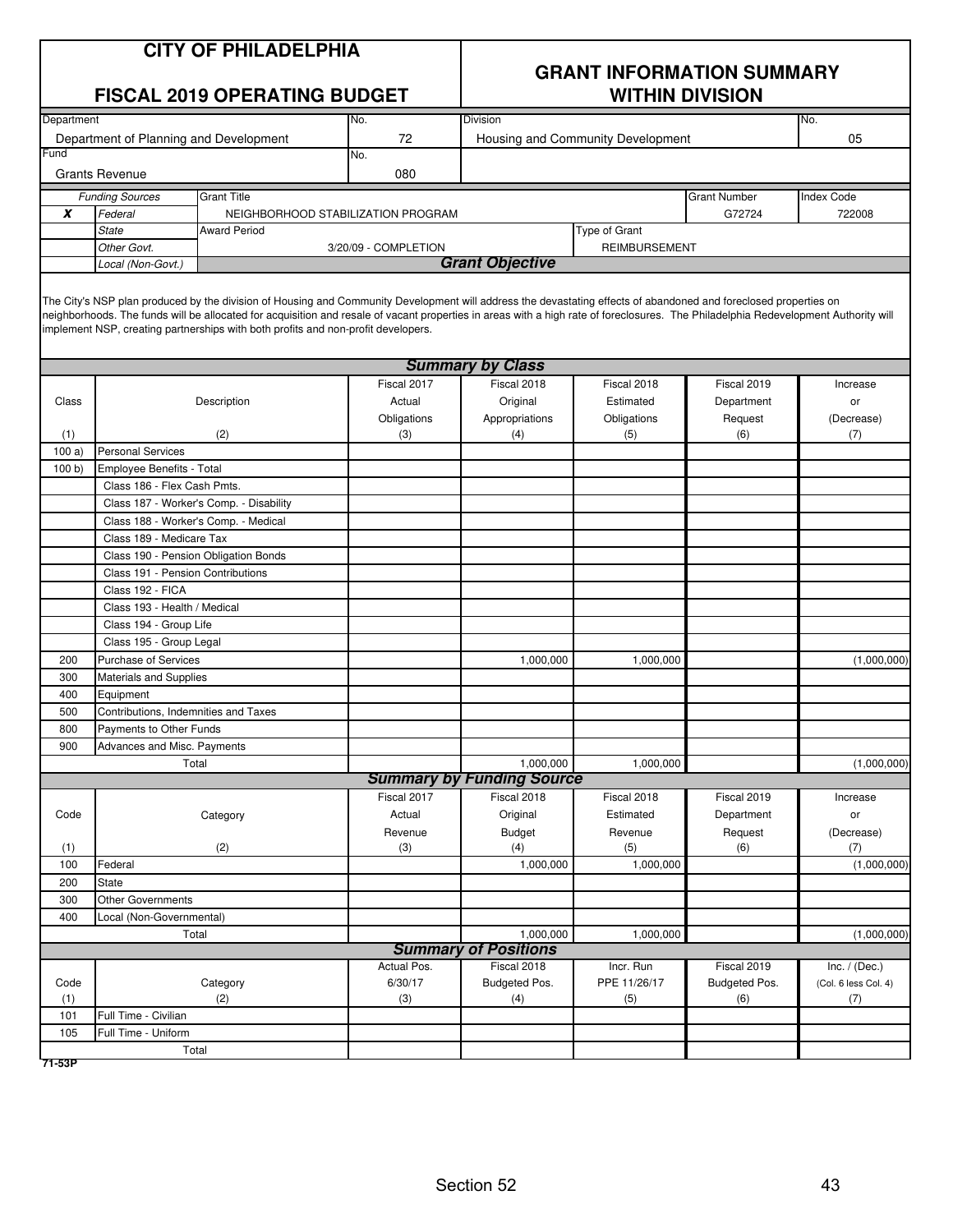|            |                                                                         | <b>CITY OF PHILADELPHIA</b><br><b>FISCAL 2019 OPERATING BUDGET</b> |                       | <b>GRANT INFORMATION SUMMARY</b><br><b>WITHIN DIVISION</b> |                                   |                           |                      |  |  |
|------------|-------------------------------------------------------------------------|--------------------------------------------------------------------|-----------------------|------------------------------------------------------------|-----------------------------------|---------------------------|----------------------|--|--|
| Department |                                                                         |                                                                    | No.                   | Division                                                   |                                   |                           | No.                  |  |  |
| Fund       | Department of Planning and Development                                  |                                                                    | 72<br>No.             |                                                            | Housing and Community Development |                           | 05                   |  |  |
|            | <b>Grants Revenue</b>                                                   |                                                                    | 080                   |                                                            |                                   |                           |                      |  |  |
|            | <b>Funding Sources</b>                                                  | <b>Grant Title</b>                                                 |                       |                                                            |                                   | <b>Grant Number</b>       | <b>Index Code</b>    |  |  |
|            | Federal                                                                 | TEMPLE UNIVERSITY - HOUSING FUND                                   |                       |                                                            |                                   | G72L25                    | 720065               |  |  |
|            | <b>State</b>                                                            | <b>Award Period</b>                                                |                       |                                                            | Type of Grant                     |                           |                      |  |  |
|            | Other Govt.                                                             |                                                                    | 7/1/18 - COMPLETION   |                                                            | <b>ADVANCE</b>                    |                           |                      |  |  |
| X          | Local (Non-Govt.)                                                       |                                                                    |                       | <b>Grant Objective</b>                                     |                                   |                           |                      |  |  |
|            | Local grant by Temple University for Housing and Community Development. |                                                                    |                       |                                                            |                                   |                           |                      |  |  |
|            |                                                                         |                                                                    |                       | <b>Summary by Class</b>                                    |                                   |                           |                      |  |  |
| Class      |                                                                         | Description                                                        | Fiscal 2017<br>Actual | Fiscal 2018<br>Original                                    | Fiscal 2018<br>Estimated          | Fiscal 2019<br>Department | Increase<br>or       |  |  |
|            |                                                                         |                                                                    | Obligations           | Appropriations                                             | Obligations                       | Request                   | (Decrease)           |  |  |
| (1)        |                                                                         | (2)                                                                | (3)                   | (4)                                                        | (5)                               | (6)                       | (7)                  |  |  |
| 100a       | <b>Personal Services</b>                                                |                                                                    |                       |                                                            |                                   |                           |                      |  |  |
| 100 b      | Employee Benefits - Total                                               |                                                                    |                       |                                                            |                                   |                           |                      |  |  |
|            | Class 186 - Flex Cash Pmts.                                             |                                                                    |                       |                                                            |                                   |                           |                      |  |  |
|            |                                                                         | Class 187 - Worker's Comp. - Disability                            |                       |                                                            |                                   |                           |                      |  |  |
|            | Class 188 - Worker's Comp. - Medical                                    |                                                                    |                       |                                                            |                                   |                           |                      |  |  |
|            | Class 189 - Medicare Tax                                                |                                                                    |                       |                                                            |                                   |                           |                      |  |  |
|            | Class 190 - Pension Obligation Bonds                                    |                                                                    |                       |                                                            |                                   |                           |                      |  |  |
|            | Class 191 - Pension Contributions                                       |                                                                    |                       |                                                            |                                   |                           |                      |  |  |
|            | Class 192 - FICA                                                        |                                                                    |                       |                                                            |                                   |                           |                      |  |  |
|            | Class 193 - Health / Medical                                            |                                                                    |                       |                                                            |                                   |                           |                      |  |  |
|            | Class 194 - Group Life                                                  |                                                                    |                       |                                                            |                                   |                           |                      |  |  |
|            | Class 195 - Group Legal                                                 |                                                                    |                       |                                                            |                                   |                           |                      |  |  |
| 200        | <b>Purchase of Services</b>                                             |                                                                    |                       | 1,826,222                                                  | 1,826,222                         | 1,826,222                 |                      |  |  |
| 300        | Materials and Supplies                                                  |                                                                    |                       |                                                            |                                   |                           |                      |  |  |
| 400        | Equipment                                                               |                                                                    |                       |                                                            |                                   |                           |                      |  |  |
| 500<br>800 | Contributions, Indemnities and Taxes<br>Payments to Other Funds         |                                                                    |                       |                                                            |                                   |                           |                      |  |  |
| 900        | Advances and Misc. Payments                                             |                                                                    |                       |                                                            |                                   |                           |                      |  |  |
|            | Total                                                                   |                                                                    |                       | 1,826,222                                                  | 1,826,222                         | 1,826,222                 |                      |  |  |
|            |                                                                         |                                                                    |                       | <b>Summary by Funding Source</b>                           |                                   |                           |                      |  |  |
|            |                                                                         |                                                                    | Fiscal 2017           | Fiscal 2018                                                | Fiscal 2018                       | Fiscal 2019               | Increase             |  |  |
| Code       |                                                                         | Category                                                           | Actual                | Original                                                   | Estimated                         | Department                | or                   |  |  |
|            |                                                                         |                                                                    | Revenue               | <b>Budget</b>                                              | Revenue                           | Request                   | (Decrease)           |  |  |
| (1)        |                                                                         | (2)                                                                | (3)                   | (4)                                                        | (5)                               | (6)                       | (7)                  |  |  |
| 100        | Federal                                                                 |                                                                    |                       |                                                            |                                   |                           |                      |  |  |
| 200        | <b>State</b>                                                            |                                                                    |                       |                                                            |                                   |                           |                      |  |  |
| 300        | <b>Other Governments</b>                                                |                                                                    |                       |                                                            |                                   |                           |                      |  |  |
| 400        | Local (Non-Governmental)                                                |                                                                    |                       | 1,826,222                                                  | 1,826,222                         | 1,826,222                 |                      |  |  |
|            | Total                                                                   |                                                                    |                       | 1,826,222<br><b>Summary of Positions</b>                   | 1,826,222                         | 1,826,222                 |                      |  |  |
|            |                                                                         |                                                                    | Actual Pos.           | Fiscal 2018                                                | Incr. Run                         | Fiscal 2019               | Inc. $/$ (Dec.)      |  |  |
| Code       |                                                                         | Category                                                           | 6/30/17               | Budgeted Pos.                                              | PPE 11/26/17                      | Budgeted Pos.             | (Col. 6 less Col. 4) |  |  |
| (1)        |                                                                         | (2)                                                                | (3)                   | (4)                                                        | (5)                               | (6)                       | (7)                  |  |  |
| 101        | Full Time - Civilian                                                    |                                                                    |                       |                                                            |                                   |                           |                      |  |  |
| 105        | Full Time - Uniform                                                     |                                                                    |                       |                                                            |                                   |                           |                      |  |  |
|            | Total                                                                   |                                                                    |                       |                                                            |                                   |                           |                      |  |  |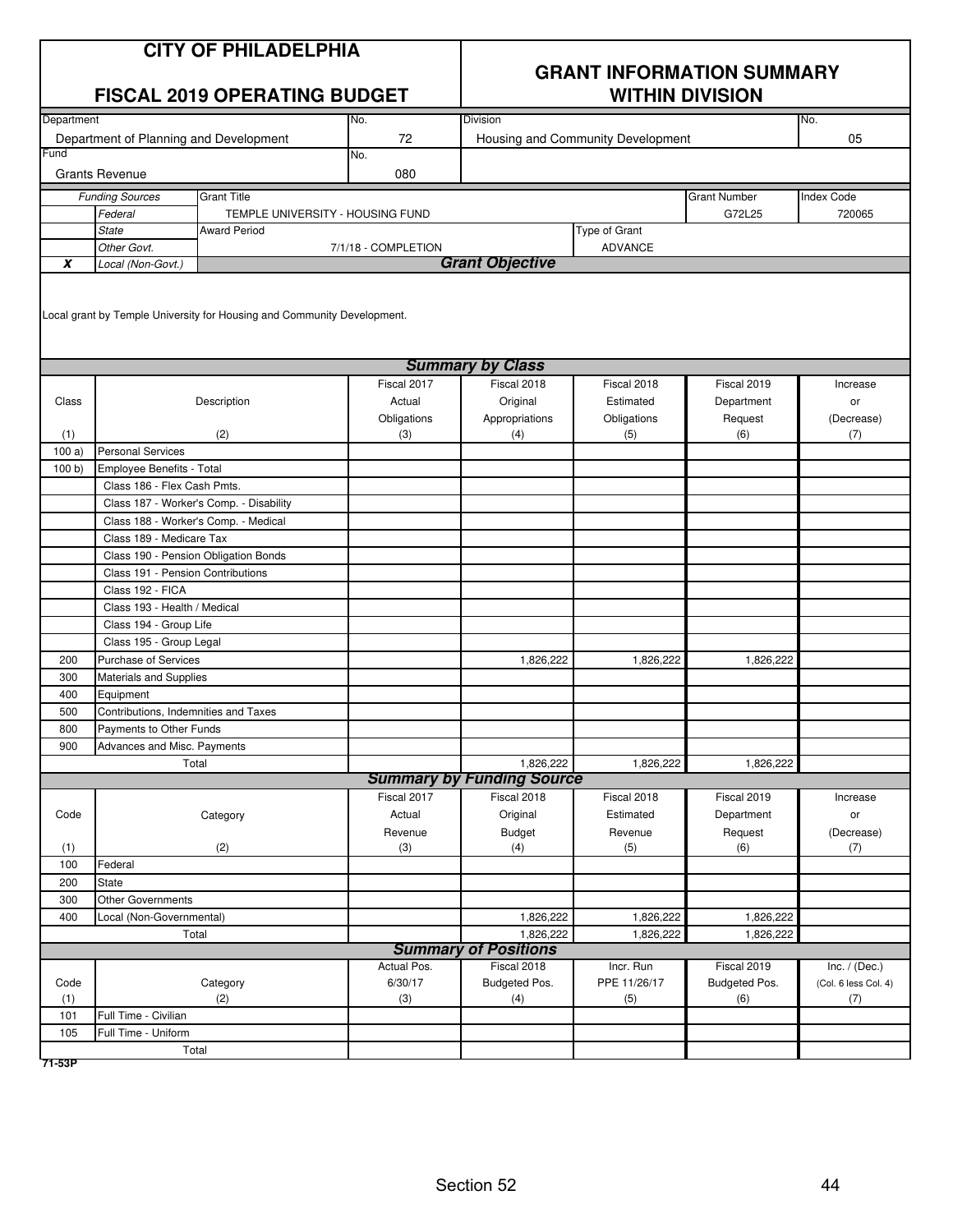| <b>FISCAL 2019 OPERATING BUDGET</b> |                                                                  |                                                                                                                                                                                                                                                                                                                                                                                                                                                                                         |                     | <b>WITHIN DIVISION</b>                    |                                   |                     |                      |  |
|-------------------------------------|------------------------------------------------------------------|-----------------------------------------------------------------------------------------------------------------------------------------------------------------------------------------------------------------------------------------------------------------------------------------------------------------------------------------------------------------------------------------------------------------------------------------------------------------------------------------|---------------------|-------------------------------------------|-----------------------------------|---------------------|----------------------|--|
| Department                          |                                                                  |                                                                                                                                                                                                                                                                                                                                                                                                                                                                                         | No.                 | Division                                  |                                   |                     | No.                  |  |
|                                     | Department of Planning and Development                           |                                                                                                                                                                                                                                                                                                                                                                                                                                                                                         | 72                  |                                           | Housing and Community Development |                     | 05                   |  |
| Fund                                |                                                                  |                                                                                                                                                                                                                                                                                                                                                                                                                                                                                         | No.                 |                                           |                                   |                     |                      |  |
|                                     | <b>Grants Revenue</b>                                            |                                                                                                                                                                                                                                                                                                                                                                                                                                                                                         | 080                 |                                           |                                   |                     |                      |  |
|                                     | <b>Funding Sources</b>                                           | <b>Grant Title</b>                                                                                                                                                                                                                                                                                                                                                                                                                                                                      |                     |                                           |                                   | <b>Grant Number</b> | Index Code           |  |
| X                                   | Federal                                                          | INTERIM CONSTRUCTION                                                                                                                                                                                                                                                                                                                                                                                                                                                                    |                     |                                           |                                   |                     |                      |  |
|                                     | State                                                            | Award Period                                                                                                                                                                                                                                                                                                                                                                                                                                                                            |                     |                                           | Type of Grant                     |                     |                      |  |
|                                     | Other Govt.                                                      |                                                                                                                                                                                                                                                                                                                                                                                                                                                                                         | 7/1/17 - COMPLETION |                                           | <b>REIMBURSEMENT</b>              |                     |                      |  |
|                                     | Local (Non-Govt.)                                                |                                                                                                                                                                                                                                                                                                                                                                                                                                                                                         |                     | <b>Grant Objective</b>                    |                                   |                     |                      |  |
|                                     |                                                                  | The Community Development Block Grant regulations permit the use of CDBG funds for interim funding of community development projects. These funds must be guaranteed by an<br>irrevocable letter of credit or similar security held by the borrower which is callable upon demand by DHCD. The amount of the loans to be provided will be a factor of the number of<br>applications and the amount of funds available. Also, DHCD has a Bridge Loan Program which utilizes ICA funding. |                     |                                           |                                   |                     |                      |  |
|                                     |                                                                  |                                                                                                                                                                                                                                                                                                                                                                                                                                                                                         |                     | <b>Summary by Class</b>                   |                                   |                     |                      |  |
|                                     |                                                                  |                                                                                                                                                                                                                                                                                                                                                                                                                                                                                         | Fiscal 2017         | Fiscal 2018                               | Fiscal 2018                       | Fiscal 2019         | Increase             |  |
| Class                               |                                                                  | Description                                                                                                                                                                                                                                                                                                                                                                                                                                                                             | Actual              | Original                                  | Estimated                         | Department          | or                   |  |
|                                     |                                                                  |                                                                                                                                                                                                                                                                                                                                                                                                                                                                                         | Obligations         | Appropriations                            | Obligations                       | Request             | (Decrease)           |  |
| (1)                                 |                                                                  | (2)                                                                                                                                                                                                                                                                                                                                                                                                                                                                                     | (3)                 | (4)                                       | (5)                               | (6)                 | (7)                  |  |
| 100a)                               | <b>Personal Services</b>                                         |                                                                                                                                                                                                                                                                                                                                                                                                                                                                                         |                     |                                           |                                   |                     |                      |  |
| 100 b                               | Employee Benefits - Total                                        |                                                                                                                                                                                                                                                                                                                                                                                                                                                                                         |                     |                                           |                                   |                     |                      |  |
|                                     | Class 186 - Flex Cash Pmts.                                      |                                                                                                                                                                                                                                                                                                                                                                                                                                                                                         |                     |                                           |                                   |                     |                      |  |
|                                     |                                                                  | Class 187 - Worker's Comp. - Disability                                                                                                                                                                                                                                                                                                                                                                                                                                                 |                     |                                           |                                   |                     |                      |  |
|                                     | Class 188 - Worker's Comp. - Medical                             |                                                                                                                                                                                                                                                                                                                                                                                                                                                                                         |                     |                                           |                                   |                     |                      |  |
|                                     | Class 189 - Medicare Tax<br>Class 190 - Pension Obligation Bonds |                                                                                                                                                                                                                                                                                                                                                                                                                                                                                         |                     |                                           |                                   |                     |                      |  |
|                                     | Class 191 - Pension Contributions                                |                                                                                                                                                                                                                                                                                                                                                                                                                                                                                         |                     |                                           |                                   |                     |                      |  |
|                                     | Class 192 - FICA                                                 |                                                                                                                                                                                                                                                                                                                                                                                                                                                                                         |                     |                                           |                                   |                     |                      |  |
|                                     | Class 193 - Health / Medical                                     |                                                                                                                                                                                                                                                                                                                                                                                                                                                                                         |                     |                                           |                                   |                     |                      |  |
|                                     | Class 194 - Group Life                                           |                                                                                                                                                                                                                                                                                                                                                                                                                                                                                         |                     |                                           |                                   |                     |                      |  |
|                                     | Class 195 - Group Legal                                          |                                                                                                                                                                                                                                                                                                                                                                                                                                                                                         |                     |                                           |                                   |                     |                      |  |
| 200                                 | <b>Purchase of Services</b>                                      |                                                                                                                                                                                                                                                                                                                                                                                                                                                                                         |                     | 20,000,000                                | 20,000,000                        |                     | (20,000,000)         |  |
| 300                                 | Materials and Supplies                                           |                                                                                                                                                                                                                                                                                                                                                                                                                                                                                         |                     |                                           |                                   |                     |                      |  |
| 400                                 | Equipment                                                        |                                                                                                                                                                                                                                                                                                                                                                                                                                                                                         |                     |                                           |                                   |                     |                      |  |
| 500                                 | Contributions, Indemnities and Taxes                             |                                                                                                                                                                                                                                                                                                                                                                                                                                                                                         |                     |                                           |                                   |                     |                      |  |
| 800                                 | Payments to Other Funds                                          |                                                                                                                                                                                                                                                                                                                                                                                                                                                                                         |                     |                                           |                                   |                     |                      |  |
| 900                                 | Advances and Misc. Payments                                      |                                                                                                                                                                                                                                                                                                                                                                                                                                                                                         |                     |                                           |                                   |                     |                      |  |
|                                     |                                                                  | Total                                                                                                                                                                                                                                                                                                                                                                                                                                                                                   |                     | 20,000,000                                | 20,000,000                        |                     | (20,000,000)         |  |
|                                     |                                                                  |                                                                                                                                                                                                                                                                                                                                                                                                                                                                                         |                     | <b>Summary by Funding Source</b>          |                                   |                     |                      |  |
|                                     |                                                                  |                                                                                                                                                                                                                                                                                                                                                                                                                                                                                         | Fiscal 2017         | Fiscal 2018                               | Fiscal 2018                       | Fiscal 2019         | Increase             |  |
| Code                                |                                                                  | Category                                                                                                                                                                                                                                                                                                                                                                                                                                                                                | Actual              | Original                                  | Estimated                         | Department          | or                   |  |
|                                     |                                                                  |                                                                                                                                                                                                                                                                                                                                                                                                                                                                                         | Revenue             | Budget                                    | Revenue                           | Request             | (Decrease)           |  |
| (1)                                 |                                                                  | (2)                                                                                                                                                                                                                                                                                                                                                                                                                                                                                     | (3)                 | (4)                                       | (5)                               | (6)                 | (7)                  |  |
| 100                                 | Federal                                                          |                                                                                                                                                                                                                                                                                                                                                                                                                                                                                         |                     | 20,000,000                                | 20,000,000                        |                     | (20,000,000)         |  |
| 200                                 | State                                                            |                                                                                                                                                                                                                                                                                                                                                                                                                                                                                         |                     |                                           |                                   |                     |                      |  |
| 300                                 | Other Governments                                                |                                                                                                                                                                                                                                                                                                                                                                                                                                                                                         |                     |                                           |                                   |                     |                      |  |
| 400                                 | Local (Non-Governmental)                                         |                                                                                                                                                                                                                                                                                                                                                                                                                                                                                         |                     |                                           |                                   |                     |                      |  |
|                                     |                                                                  | Total                                                                                                                                                                                                                                                                                                                                                                                                                                                                                   |                     | 20,000,000<br><b>Summary of Positions</b> | 20,000,000                        |                     | (20,000,000)         |  |
|                                     |                                                                  |                                                                                                                                                                                                                                                                                                                                                                                                                                                                                         | Actual Pos.         | Fiscal 2018                               | Incr. Run                         | Fiscal 2019         | Inc. $/$ (Dec.)      |  |
| Code                                |                                                                  | Category                                                                                                                                                                                                                                                                                                                                                                                                                                                                                | 6/30/17             | Budgeted Pos.                             | PPE 11/26/17                      | Budgeted Pos.       | (Col. 6 less Col. 4) |  |
| (1)                                 |                                                                  | (2)                                                                                                                                                                                                                                                                                                                                                                                                                                                                                     | (3)                 | (4)                                       | (5)                               | (6)                 | (7)                  |  |
| 101                                 | Full Time - Civilian                                             |                                                                                                                                                                                                                                                                                                                                                                                                                                                                                         |                     |                                           |                                   |                     |                      |  |
| 105                                 | Full Time - Uniform                                              |                                                                                                                                                                                                                                                                                                                                                                                                                                                                                         |                     |                                           |                                   |                     |                      |  |
|                                     |                                                                  | Total                                                                                                                                                                                                                                                                                                                                                                                                                                                                                   |                     |                                           |                                   |                     |                      |  |
|                                     |                                                                  |                                                                                                                                                                                                                                                                                                                                                                                                                                                                                         |                     |                                           |                                   |                     |                      |  |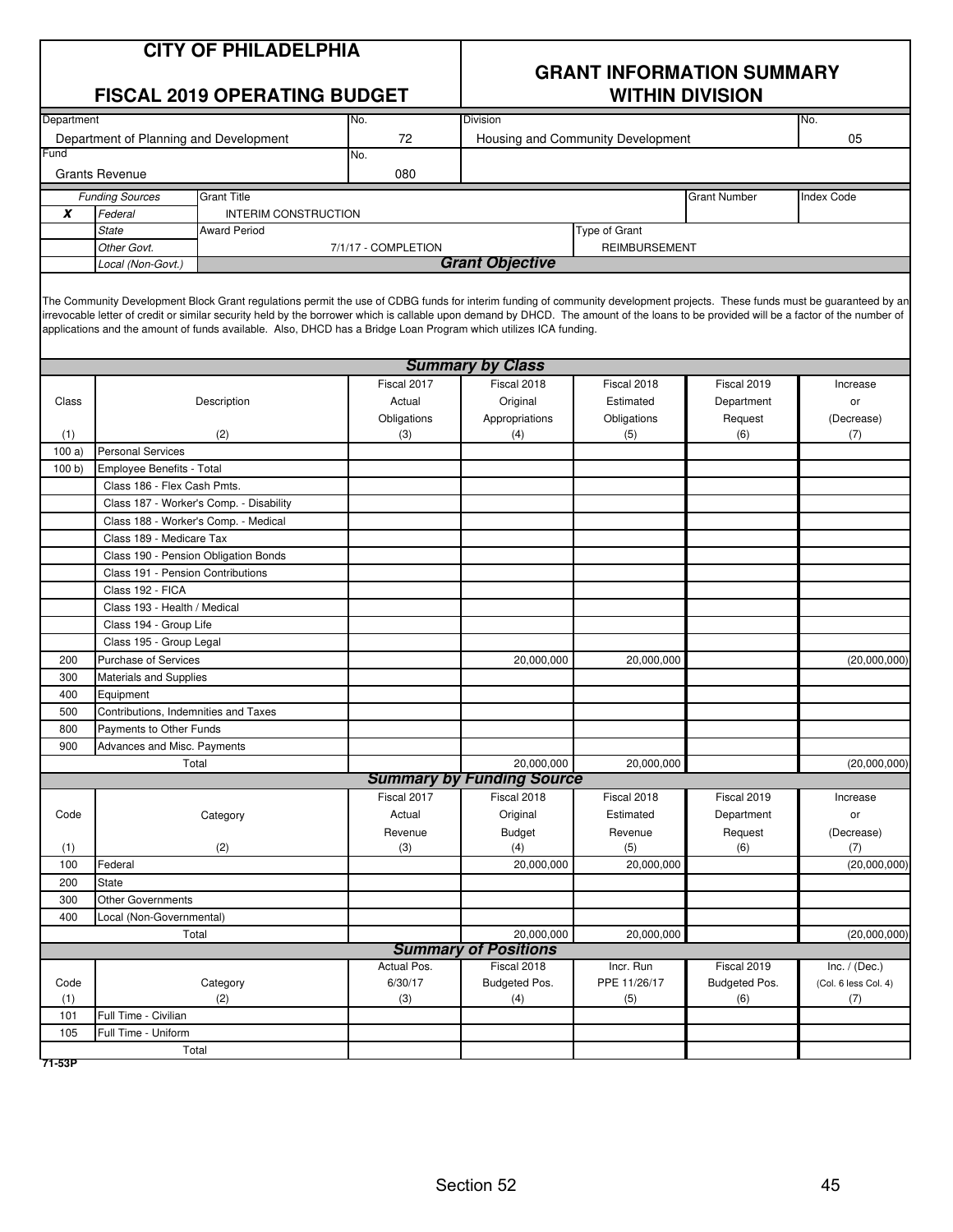|                         | <b>CITY OF PHILADELPHIA</b>                                                                                                                                |             |                             |                                   |                         |                    |  |  |  |
|-------------------------|------------------------------------------------------------------------------------------------------------------------------------------------------------|-------------|-----------------------------|-----------------------------------|-------------------------|--------------------|--|--|--|
|                         |                                                                                                                                                            |             |                             |                                   | <b>DIVISION SUMMARY</b> |                    |  |  |  |
|                         | <b>FISCAL 2019 OPERATING BUDGET</b>                                                                                                                        |             |                             |                                   |                         |                    |  |  |  |
| Department              |                                                                                                                                                            | No.         | <b>Division</b>             |                                   |                         | No.                |  |  |  |
|                         | Department of Planning and Development                                                                                                                     | 72          |                             | Housing and Community Development |                         | 05                 |  |  |  |
| Fund                    |                                                                                                                                                            | No.         |                             |                                   |                         |                    |  |  |  |
|                         | <b>Community Development</b>                                                                                                                               | 100         | <b>Major Objectives</b>     |                                   |                         |                    |  |  |  |
|                         |                                                                                                                                                            |             |                             |                                   |                         |                    |  |  |  |
|                         |                                                                                                                                                            |             |                             |                                   |                         |                    |  |  |  |
|                         | Support for housing and community development activities including: 1) housing production (creation of new housing units through vacant structures,        |             |                             |                                   |                         |                    |  |  |  |
|                         | rehabilitation or new housing construction), 2) housing preservation (the maintenance and upgrading existing stock which is occupied suitable for          |             |                             |                                   |                         |                    |  |  |  |
|                         | occupancy), 3) housing activities such as rental assistance and other activities for homeless persons and persons with special needs, 4) public and social |             |                             |                                   |                         |                    |  |  |  |
|                         | services, 5) employment and training and community program services.                                                                                       |             |                             |                                   |                         |                    |  |  |  |
|                         |                                                                                                                                                            |             |                             |                                   |                         |                    |  |  |  |
| <b>Summary by Class</b> |                                                                                                                                                            |             |                             |                                   |                         |                    |  |  |  |
|                         |                                                                                                                                                            |             |                             |                                   |                         |                    |  |  |  |
|                         |                                                                                                                                                            | Fiscal 2017 | Fiscal 2018                 | Fiscal 2018                       | Fiscal 2019             | Increase           |  |  |  |
| Class                   | Description                                                                                                                                                | Actual      | Original                    | Estimated                         | Proposed                | or                 |  |  |  |
|                         |                                                                                                                                                            | Obligations | Appropriations              | Obligations                       | <b>Budget</b>           | (Decrease)         |  |  |  |
| (1)                     | (2)                                                                                                                                                        | (3)         | (4)                         | (5)                               | (6)                     | (7)                |  |  |  |
| 100                     | <b>Employee Compensation</b>                                                                                                                               |             |                             |                                   |                         |                    |  |  |  |
| a)                      | <b>Personal Services</b>                                                                                                                                   |             |                             |                                   |                         |                    |  |  |  |
| b)                      | <b>Employee Benefits</b>                                                                                                                                   |             |                             |                                   |                         |                    |  |  |  |
| 200                     | <b>Purchase of Services</b>                                                                                                                                |             | 52,189,475                  | 52,189,475                        | 55,766,941              | 3,577,466          |  |  |  |
| 300<br>400              | <b>Materials and Supplies</b><br>Equipment                                                                                                                 |             |                             |                                   |                         |                    |  |  |  |
| 500                     | Contributions, Indemnities and Taxes                                                                                                                       |             |                             |                                   |                         |                    |  |  |  |
| 700                     | <b>Debt Service</b>                                                                                                                                        |             |                             |                                   |                         |                    |  |  |  |
| 800                     | Payments to Other Funds                                                                                                                                    |             |                             |                                   |                         |                    |  |  |  |
| 900                     | Advances and Misc. Payments                                                                                                                                |             |                             |                                   |                         |                    |  |  |  |
|                         | Total                                                                                                                                                      |             | 52,189,475                  | 52,189,475                        | 55,766,941              | 3,577,466          |  |  |  |
|                         |                                                                                                                                                            |             | <b>Summary of Positions</b> |                                   |                         |                    |  |  |  |
|                         |                                                                                                                                                            |             |                             |                                   |                         |                    |  |  |  |
|                         |                                                                                                                                                            | Actual      | Fiscal 2018                 | Increment                         | Fiscal 2019             | Increase           |  |  |  |
|                         |                                                                                                                                                            | Positions   | <b>Budgeted</b>             | Run                               | <b>Budgeted</b>         | (Decrease)         |  |  |  |
| Code                    | Category                                                                                                                                                   | 6/30/17     | Positions                   | PPE 11/26/17                      | Positions               | Col. 6 less Col. 4 |  |  |  |
| (1)                     | (2)<br>Full Time - Civilian                                                                                                                                | (3)         | (4)                         | (5)                               | (6)                     | (7)                |  |  |  |
| 101                     |                                                                                                                                                            |             |                             |                                   |                         |                    |  |  |  |
| 105                     | Full Time - Uniform<br>Total                                                                                                                               |             |                             |                                   |                         |                    |  |  |  |
| 71-53F                  |                                                                                                                                                            |             |                             |                                   |                         |                    |  |  |  |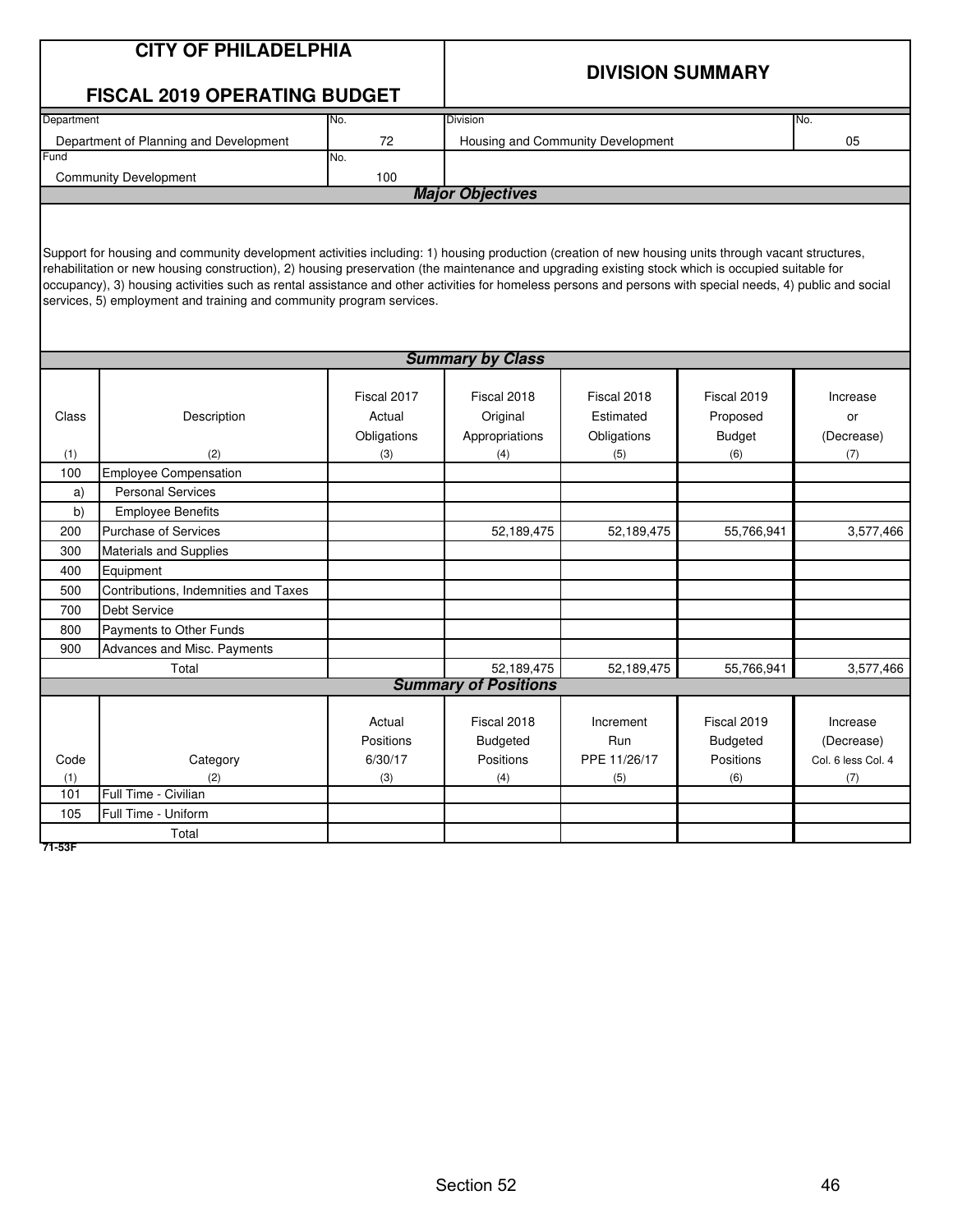# **CITY OF PHILADELPHIA SCHEDULE 200**

### **FISCAL 2019 OPERATING BUDGET**

# **PURCHASE OF SERVICES**

|            |                                                   |             | וטוטוזוש ו                                        |                                   |              |            |  |  |
|------------|---------------------------------------------------|-------------|---------------------------------------------------|-----------------------------------|--------------|------------|--|--|
| Department |                                                   | No.         | Division                                          |                                   |              | No.        |  |  |
|            | Department of Planning and Development            | 72          |                                                   | Housing and Community Development |              | 05         |  |  |
| Fund       |                                                   | No.         |                                                   |                                   |              |            |  |  |
|            | <b>Community Development</b>                      | 100         |                                                   |                                   |              |            |  |  |
|            |                                                   | Fiscal 2017 | Fiscal 2018                                       | Fiscal 2018                       | Fiscal 2019  | Increase   |  |  |
| Code       | Description                                       | Actual      | Original                                          | Estimated                         | Departmental | or         |  |  |
|            |                                                   | Obligations | Appropriations                                    | Obligations                       | Request      | (Decrease) |  |  |
| (1)        | (2)                                               | (3)         | (4)<br><b>Schedule 200 - Purchase of Services</b> | (5)                               | (6)          | (7)        |  |  |
| 201        | Cleaning & Laundering                             |             |                                                   |                                   |              |            |  |  |
| 202        | <b>Janitorial Services</b>                        |             |                                                   |                                   |              |            |  |  |
| 205        | Refuse, Garbage, Silt and Sludge Removal          |             |                                                   |                                   |              |            |  |  |
| 209        | Telephone & Communication                         |             |                                                   |                                   |              |            |  |  |
| 210        | <b>Postal Services</b>                            |             |                                                   |                                   |              |            |  |  |
| 211        | Transportation                                    |             |                                                   |                                   |              |            |  |  |
| 215        | Licenses, Permits & Inspection Charges            |             |                                                   |                                   |              |            |  |  |
| 216        | Commercial off the Shelf Software Licenses        |             |                                                   |                                   |              |            |  |  |
| 220        | <b>Electric Current</b>                           |             |                                                   |                                   |              |            |  |  |
| 221        | <b>Gas Services</b>                               |             |                                                   |                                   |              |            |  |  |
| 222        | Steam for Heating                                 |             |                                                   |                                   |              |            |  |  |
| 230        | Meals (non-travel) & Official Entertaining        |             |                                                   |                                   |              |            |  |  |
| 231        | <b>Overtime Meals</b>                             |             |                                                   |                                   |              |            |  |  |
| 240        | Advertising & Promotional Activities              |             |                                                   |                                   |              |            |  |  |
| 250        | <b>Professional Services</b>                      |             | 52,189,475                                        | 52,189,475                        | 55,766,941   | 3,577,466  |  |  |
| 251        | Professional Svcs. - Information Technology       |             |                                                   |                                   |              |            |  |  |
| 252        | Accounting & Auditing Services                    |             |                                                   |                                   |              |            |  |  |
| 253        | <b>Legal Services</b>                             |             |                                                   |                                   |              |            |  |  |
| 254        | Mental Health & Intellectual Disability Services  |             |                                                   |                                   |              |            |  |  |
| 255        | Dues                                              |             |                                                   |                                   |              |            |  |  |
| 256        | Seminar & Training Sessions                       |             |                                                   |                                   |              |            |  |  |
| 257        | Architectural & Engineering Services              |             |                                                   |                                   |              |            |  |  |
| 258        | <b>Court Reporters</b>                            |             |                                                   |                                   |              |            |  |  |
| 259        | <b>Arbitration Fees</b>                           |             |                                                   |                                   |              |            |  |  |
| 260        | Repair & Maintenance Charges                      |             |                                                   |                                   |              |            |  |  |
| 261        | Repaving, Repairing & Resurfacing Streets         |             |                                                   |                                   |              |            |  |  |
| 262        | Demolition of Buildings                           |             |                                                   |                                   |              |            |  |  |
| 264        | Abatement of Nuisances                            |             |                                                   |                                   |              |            |  |  |
| 265        | Rehabilitation of Property                        |             |                                                   |                                   |              |            |  |  |
| 266        | Maint. & Support - Comp. Hardware & Software      |             |                                                   |                                   |              |            |  |  |
| 275        | Juror Fees                                        |             |                                                   |                                   |              |            |  |  |
| 276        | Juror Expenses                                    |             |                                                   |                                   |              |            |  |  |
| 277<br>280 | <b>Witness Fees</b><br>Insurance & Official Bonds |             |                                                   |                                   |              |            |  |  |
| 282        | Lease Purchase - Computer Systems                 |             |                                                   |                                   |              |            |  |  |
| 283        | Lease Purchase - Vehicles                         |             |                                                   |                                   |              |            |  |  |
| 284        | Ground & Building Rental                          |             |                                                   |                                   |              |            |  |  |
| 285        | Rents - Other                                     |             |                                                   |                                   |              |            |  |  |
| 286        | Rental of Parking Spaces                          |             |                                                   |                                   |              |            |  |  |
| 290        | Payments for Care of Individuals                  |             |                                                   |                                   |              |            |  |  |
| 295        | <b>Imprest Advances</b>                           |             |                                                   |                                   |              |            |  |  |
| 298        | Payments for Burials & Graves                     |             |                                                   |                                   |              |            |  |  |
| 299        | Other Expenses (not otherwise classified)         |             |                                                   |                                   |              |            |  |  |
|            |                                                   |             |                                                   |                                   |              |            |  |  |
|            |                                                   |             |                                                   |                                   |              |            |  |  |
|            |                                                   |             |                                                   |                                   |              |            |  |  |
|            | Total                                             |             | 52,189,475                                        | 52,189,475                        | 55,766,941   | 3,577,466  |  |  |

**71-53K**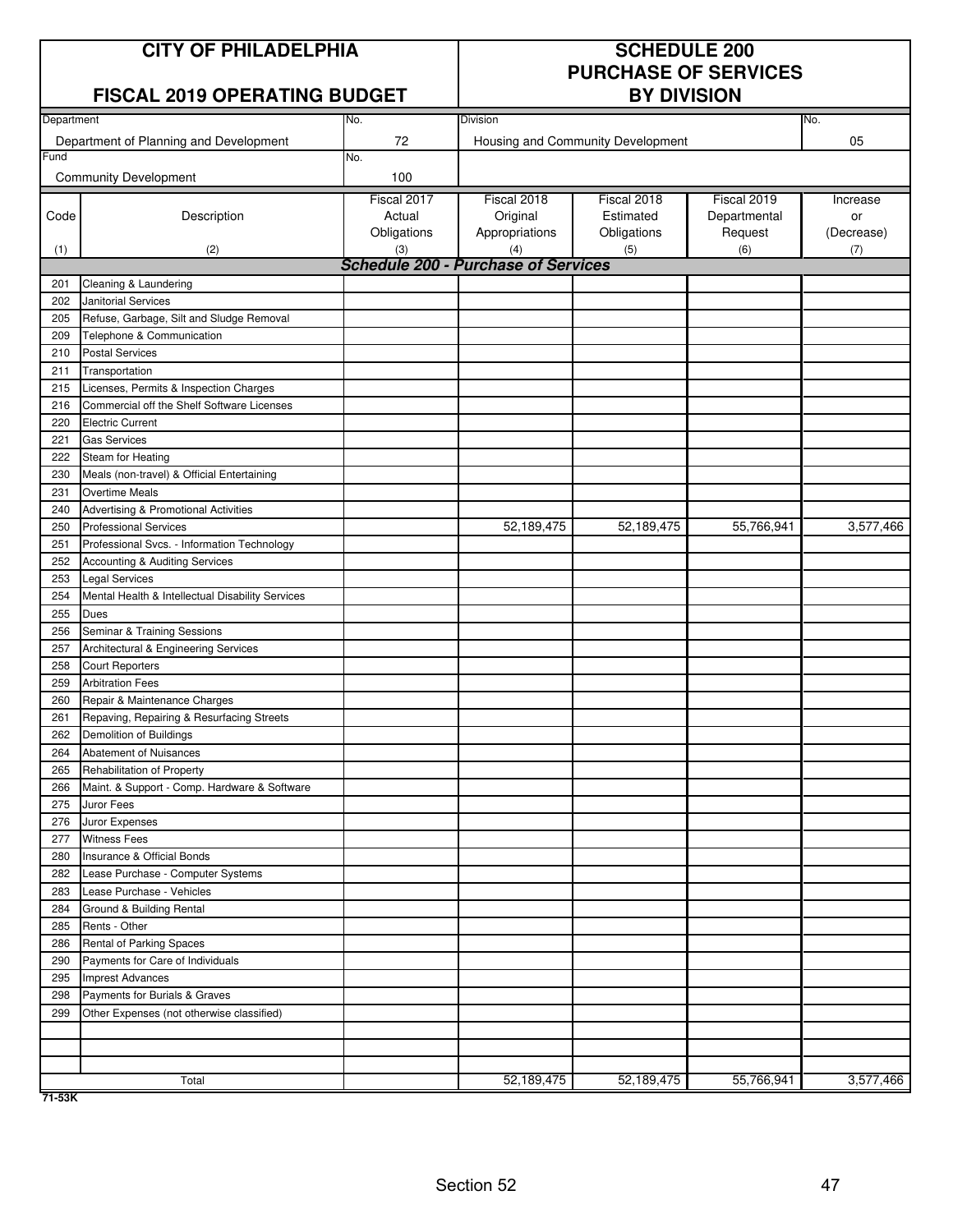| <b>FISCAL 2019 OPERATING BUDGET</b><br>Department of Planning and Development<br><b>Community Development</b><br>Description<br>(2)<br>Professional Services (250-254, 257-259)<br>Payments for Care of Individuals<br>Name of Contractor<br>or Provider<br><b>WEATHERIZATION &amp; BASIC SYSTEMS REPAIR</b><br><b>PROGRAM</b> | Fiscal 2017 | No.<br>72<br>No.<br>100<br>Fiscal 2017<br>Actual<br>Obligations<br>(3) | Division<br>Fiscal 2018<br>Original<br>Appropriation<br>(4) | Housing and Community Development<br>Fiscal 2018<br>Estimated<br>Obligations<br>(5) | <b>CARE OF INDIVIDUALS, BY DIVISION</b><br>Fiscal 2019<br>Department<br>Request                                                                                            | No.<br>05<br>Increase<br>or                                                      |
|--------------------------------------------------------------------------------------------------------------------------------------------------------------------------------------------------------------------------------------------------------------------------------------------------------------------------------|-------------|------------------------------------------------------------------------|-------------------------------------------------------------|-------------------------------------------------------------------------------------|----------------------------------------------------------------------------------------------------------------------------------------------------------------------------|----------------------------------------------------------------------------------|
|                                                                                                                                                                                                                                                                                                                                |             |                                                                        |                                                             |                                                                                     |                                                                                                                                                                            |                                                                                  |
|                                                                                                                                                                                                                                                                                                                                |             |                                                                        |                                                             |                                                                                     |                                                                                                                                                                            |                                                                                  |
|                                                                                                                                                                                                                                                                                                                                |             |                                                                        |                                                             |                                                                                     |                                                                                                                                                                            |                                                                                  |
|                                                                                                                                                                                                                                                                                                                                |             |                                                                        |                                                             |                                                                                     |                                                                                                                                                                            |                                                                                  |
|                                                                                                                                                                                                                                                                                                                                |             |                                                                        |                                                             |                                                                                     |                                                                                                                                                                            |                                                                                  |
|                                                                                                                                                                                                                                                                                                                                |             |                                                                        |                                                             |                                                                                     | (6)                                                                                                                                                                        | (Decrease)<br>(7)                                                                |
|                                                                                                                                                                                                                                                                                                                                |             |                                                                        | 52,189,475                                                  | 52,189,475                                                                          | 55,766,941                                                                                                                                                                 | 3,577,466                                                                        |
|                                                                                                                                                                                                                                                                                                                                |             |                                                                        |                                                             |                                                                                     |                                                                                                                                                                            |                                                                                  |
|                                                                                                                                                                                                                                                                                                                                |             | Fiscal 2018                                                            | Fiscal 2018                                                 | Fiscal 2019                                                                         | Describe purpose or scope of                                                                                                                                               |                                                                                  |
|                                                                                                                                                                                                                                                                                                                                | Actual      | Original                                                               | Estimated<br>Obligations                                    | Department<br>Request                                                               | service provided. Include, if                                                                                                                                              |                                                                                  |
|                                                                                                                                                                                                                                                                                                                                | Obligations | Appropriation<br>10,944,000                                            | 10,944,000                                                  |                                                                                     | applicable, unit cost of service.<br>8,385,000 Provision for roof and structural repair                                                                                    |                                                                                  |
|                                                                                                                                                                                                                                                                                                                                |             |                                                                        |                                                             |                                                                                     | services as well as plumbing.                                                                                                                                              |                                                                                  |
| ENERGY COORDINATING AGENCY                                                                                                                                                                                                                                                                                                     |             | 522,000                                                                | 522,000                                                     |                                                                                     | 522,000 Provision of financial services to low<br>and moderate income households for<br>energy related emergencies.                                                        |                                                                                  |
| CDC SUPPORT SERVICES AND PLANNING                                                                                                                                                                                                                                                                                              |             | 85,000                                                                 | 85,000                                                      |                                                                                     | 85,000 Administrative and financial services<br>to community based organizations,<br>including management training and<br>board training as well as other svcs.            |                                                                                  |
| RENTAL ASSISTANCE HOMELESS                                                                                                                                                                                                                                                                                                     |             | 108,000                                                                | 108,000                                                     |                                                                                     | 108,000 Comprehensive housing and financing<br>assistance to homeless families and<br>ndividuals.                                                                          |                                                                                  |
| <b>HOUSING COUNSELING</b>                                                                                                                                                                                                                                                                                                      |             | 5,352,000                                                              | 5,352,000                                                   |                                                                                     | 5,392,000 Counseling services for low and<br>moderate income residents facing<br>mortgage, foreclosure, tenant/<br>landlord conflicts and housing<br>related problems.     |                                                                                  |
| NEIGHBORHOOD PLANNING                                                                                                                                                                                                                                                                                                          |             | 1,440,000                                                              | 1,440,000                                                   |                                                                                     | 1,440,000 Grants for neighborhood groups or<br>organizations involved in planning<br>public information activities on a<br>neighborhood level.                             |                                                                                  |
| YOUTHBUILD PHILADELPHIA                                                                                                                                                                                                                                                                                                        |             | 300,000                                                                | 300,000                                                     |                                                                                     | YouthBuild Program.                                                                                                                                                        |                                                                                  |
| MANAGEMENT OF VACANT LAND                                                                                                                                                                                                                                                                                                      |             | 727,000                                                                | 727,000                                                     |                                                                                     | management system that includes<br>keeping vacant lots reasonably free<br>of debris, open space planning,<br>and neighborhood green projects to<br>stabilize vacant lands. |                                                                                  |
|                                                                                                                                                                                                                                                                                                                                |             |                                                                        |                                                             |                                                                                     |                                                                                                                                                                            | 300,000 To support the Philadelphia<br>727,000 To establish a comprehensive land |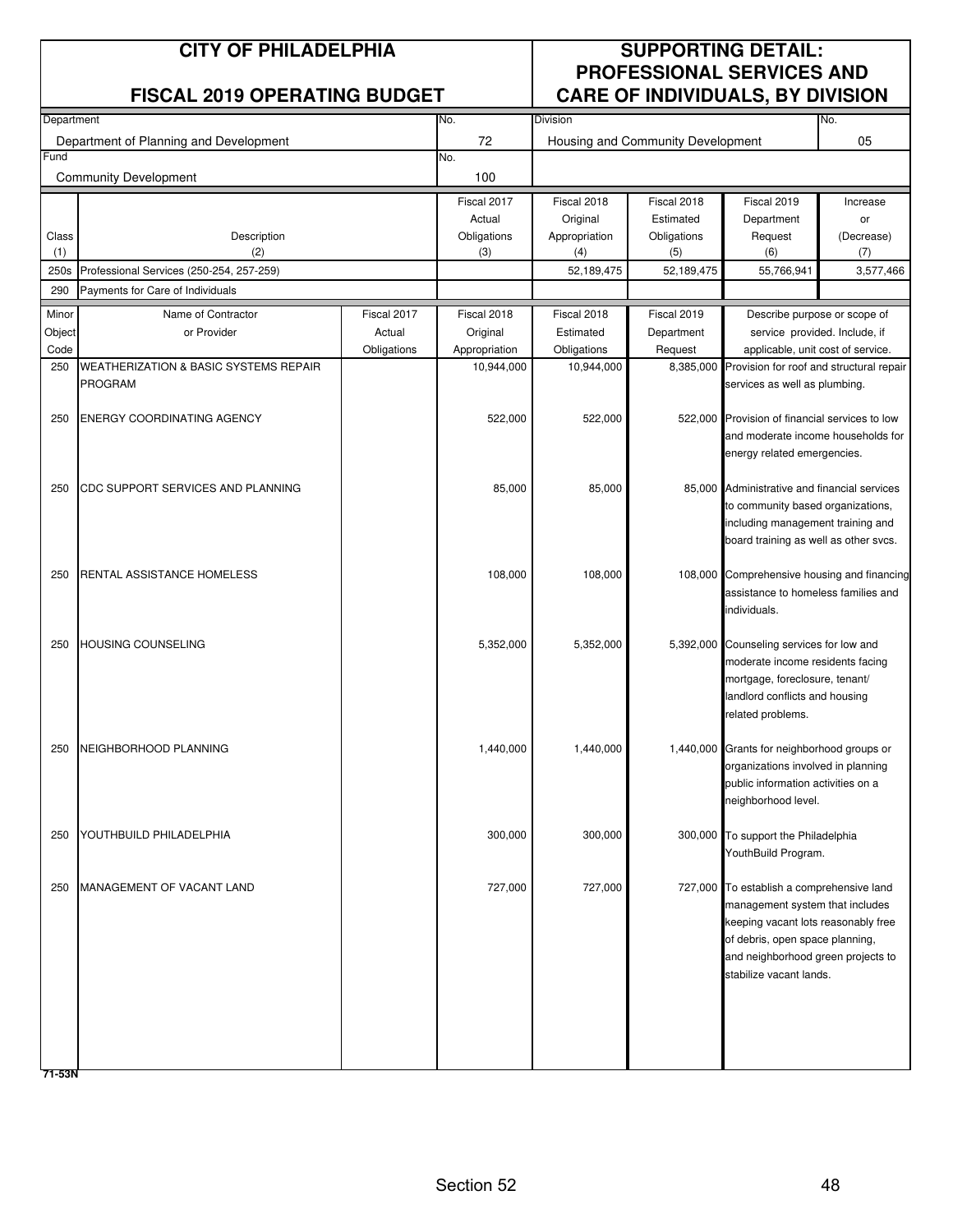|                | <b>CITY OF PHILADELPHIA</b><br><b>FISCAL 2019 OPERATING BUDGET</b> |                       | <b>SUPPORTING DETAIL:</b><br><b>PROFESSIONAL SERVICES AND</b><br><b>CARE OF INDIVIDUALS, BY DIVISION</b> |                           |                                   |                                                                    |                  |
|----------------|--------------------------------------------------------------------|-----------------------|----------------------------------------------------------------------------------------------------------|---------------------------|-----------------------------------|--------------------------------------------------------------------|------------------|
| Department     |                                                                    |                       | No.                                                                                                      | <b>Division</b>           |                                   |                                                                    | No.              |
|                | Department of Planning and Development                             |                       | 72                                                                                                       |                           | Housing and Community Development |                                                                    | 05               |
| Fund           | <b>Community Development</b>                                       |                       | No.<br>100                                                                                               |                           |                                   |                                                                    |                  |
|                |                                                                    |                       | Fiscal 2017                                                                                              | Fiscal 2018               | Fiscal 2018                       | Fiscal 2019                                                        | Increase         |
| Class          | Description                                                        |                       | Actual<br>Obligations                                                                                    | Original<br>Appropriation | Estimated<br>Obligations          | Department<br>Request                                              | or<br>(Decrease) |
| (1)            | (2)                                                                |                       | (3)                                                                                                      | (4)                       | (5)                               | (6)                                                                | (7)              |
| 250s           | Professional Services (250-254, 257-259)                           |                       |                                                                                                          | See Preceding Page        |                                   |                                                                    |                  |
| 290            | Payments for Care of Individuals                                   |                       |                                                                                                          |                           |                                   |                                                                    |                  |
| Minor          | Name of Contractor                                                 | Fiscal 2017           | Fiscal 2018                                                                                              | Fiscal 2018               | Fiscal 2019                       | Describe purpose or scope of                                       |                  |
| Object<br>Code | or Provider                                                        | Actual<br>Obligations | Original<br>Appropriation                                                                                | Estimated<br>Obligations  | Department<br>Request             | service provided. Include, if<br>applicable, unit cost of service. |                  |
| 250            | NEIGHBORHOOD-BASED RENTAL PRODUCTION                               |                       |                                                                                                          |                           | 619,000                           | To fund affordable rental                                          |                  |
|                |                                                                    |                       |                                                                                                          |                           |                                   | developments that will also use                                    |                  |
|                |                                                                    |                       |                                                                                                          |                           |                                   | Low-Income Housing Tax Credits.                                    |                  |
| 250            | NEIGHBORHOOD-BASED RENTAL                                          |                       |                                                                                                          |                           |                                   | 1,500,000 To make capital improvements to                          |                  |
|                | <b>PRESERVATION</b>                                                |                       |                                                                                                          |                           |                                   | existing affordable rental projects in                             |                  |
|                |                                                                    |                       |                                                                                                          |                           |                                   | order to remain in operation and                                   |                  |
|                |                                                                    |                       |                                                                                                          |                           |                                   | preserve much-needed affordable<br>units.                          |                  |
|                |                                                                    |                       |                                                                                                          |                           |                                   |                                                                    |                  |
| 250            | PHILADELPHIA HOUSING DEV CORP.                                     |                       |                                                                                                          |                           |                                   | To be used for the administration                                  |                  |
|                | A) ADMINISTRATION                                                  |                       | 1,330,000                                                                                                | 1,330,000                 |                                   | 1,330,000 and implementation of PHDC's                             |                  |
|                | <b>B) PROGRAM DELIVERY</b>                                         |                       | 4,475,000                                                                                                | 4,475,000                 |                                   | 6,475,000 housing programs.                                        |                  |
| 250            | PHILADELPHIA REDEVELOPMENT AUTHORITY                               |                       |                                                                                                          |                           |                                   | To be used for the administration                                  |                  |
|                | A) ADMINISTRATION                                                  |                       | 942,000                                                                                                  | 942,000                   |                                   | 942,000 and implementation of PRA's                                |                  |
|                | B) PROGRAM DELIVERY                                                |                       | 4,403,000                                                                                                | 4,403,000                 |                                   | 3,453,000 housing programs. The PRA also                           |                  |
|                |                                                                    |                       |                                                                                                          |                           |                                   | generates program income to<br>support its operations.             |                  |
|                |                                                                    |                       |                                                                                                          |                           |                                   |                                                                    |                  |
| 250            | DHCD RESERVE APPROPRIATIONS                                        |                       | 21,561,475                                                                                               | 21,561,475                |                                   | 24,488,941 Appropriations reserved to                              |                  |
|                |                                                                    |                       |                                                                                                          |                           |                                   | re-establish prior year award<br>amounts that have been liquidated |                  |
|                |                                                                    |                       |                                                                                                          |                           |                                   | or have not yet been obligated in the                              |                  |
|                |                                                                    |                       |                                                                                                          |                           |                                   | City's accounting system.                                          |                  |
|                |                                                                    |                       |                                                                                                          |                           |                                   |                                                                    |                  |
|                |                                                                    |                       |                                                                                                          |                           |                                   |                                                                    |                  |
|                |                                                                    |                       |                                                                                                          |                           |                                   |                                                                    |                  |
|                |                                                                    |                       |                                                                                                          |                           |                                   |                                                                    |                  |
|                |                                                                    |                       |                                                                                                          |                           |                                   |                                                                    |                  |
|                |                                                                    |                       |                                                                                                          |                           |                                   |                                                                    |                  |
|                |                                                                    |                       |                                                                                                          |                           |                                   |                                                                    |                  |
|                |                                                                    |                       |                                                                                                          |                           |                                   |                                                                    |                  |
|                |                                                                    |                       |                                                                                                          |                           |                                   |                                                                    |                  |
|                |                                                                    |                       |                                                                                                          |                           |                                   |                                                                    |                  |
|                |                                                                    |                       |                                                                                                          |                           |                                   |                                                                    |                  |
|                |                                                                    |                       |                                                                                                          |                           |                                   |                                                                    |                  |
| 71-53N         |                                                                    |                       |                                                                                                          |                           |                                   |                                                                    |                  |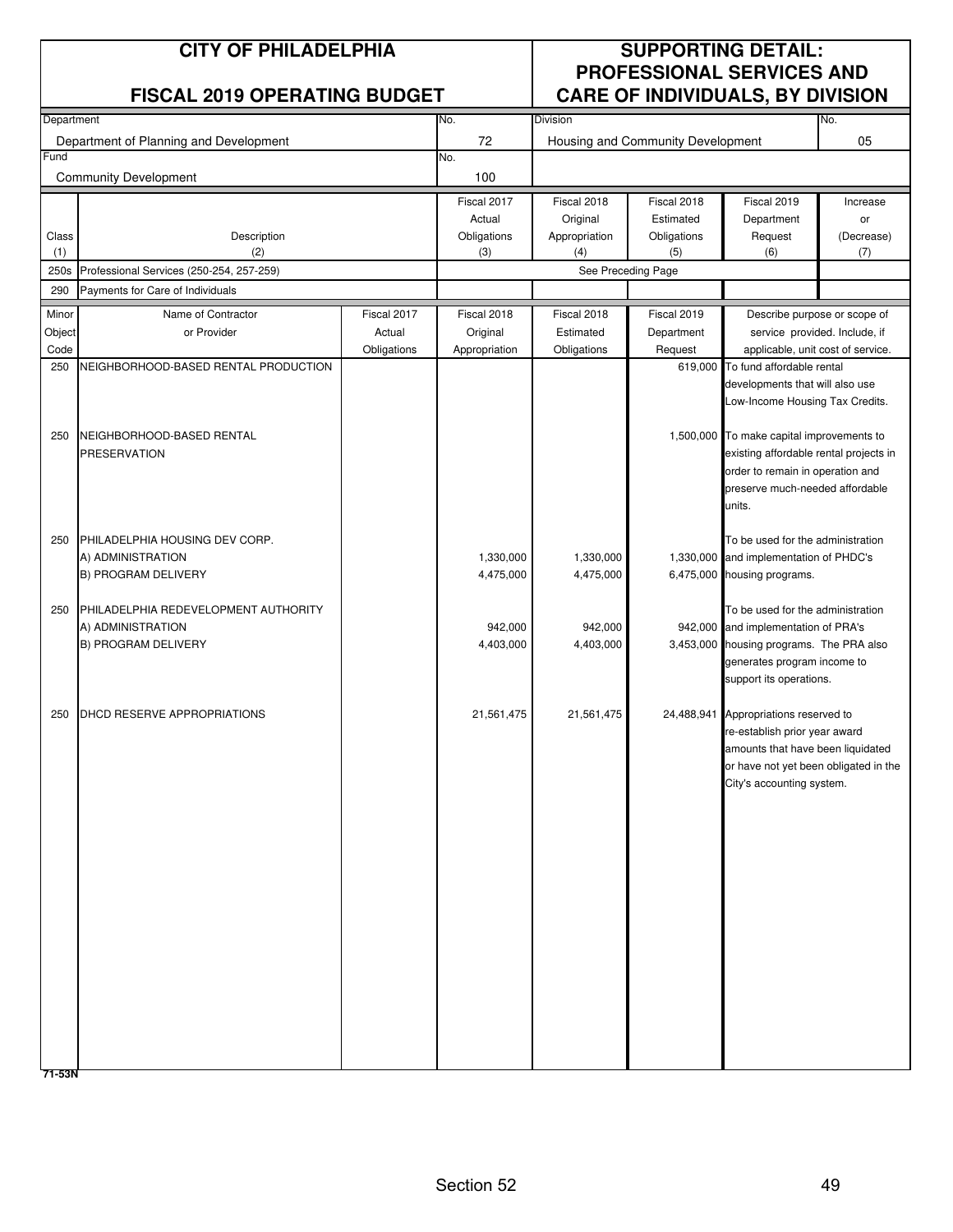|                         | <b>CITY OF PHILADELPHIA</b>                                                                                                                            |             |                             |                                   |                 |                    |  |  |  |  |
|-------------------------|--------------------------------------------------------------------------------------------------------------------------------------------------------|-------------|-----------------------------|-----------------------------------|-----------------|--------------------|--|--|--|--|
|                         |                                                                                                                                                        |             |                             | <b>DIVISION SUMMARY</b>           |                 |                    |  |  |  |  |
|                         | <b>FISCAL 2019 OPERATING BUDGET</b>                                                                                                                    |             |                             |                                   |                 |                    |  |  |  |  |
| Department              |                                                                                                                                                        | No.         | Division                    |                                   |                 | No.                |  |  |  |  |
|                         | Department of Planning and Development                                                                                                                 | 72          |                             | Housing and Community Development |                 | 05                 |  |  |  |  |
| Fund                    |                                                                                                                                                        | No.         |                             |                                   |                 |                    |  |  |  |  |
|                         | Housing Trust Fund                                                                                                                                     | 120         |                             |                                   |                 |                    |  |  |  |  |
|                         |                                                                                                                                                        |             | <b>Major Objectives</b>     |                                   |                 |                    |  |  |  |  |
|                         |                                                                                                                                                        |             |                             |                                   |                 |                    |  |  |  |  |
|                         |                                                                                                                                                        |             |                             |                                   |                 |                    |  |  |  |  |
|                         | The Housing Trust Fund will support production of affordable housing, both rental and homeownership, provide housing preservation, home repair grants, |             |                             |                                   |                 |                    |  |  |  |  |
|                         | provide accessible and variable units and prevent homelessness through emergency assistance.                                                           |             |                             |                                   |                 |                    |  |  |  |  |
|                         |                                                                                                                                                        |             |                             |                                   |                 |                    |  |  |  |  |
|                         |                                                                                                                                                        |             |                             |                                   |                 |                    |  |  |  |  |
|                         |                                                                                                                                                        |             |                             |                                   |                 |                    |  |  |  |  |
| <b>Summary by Class</b> |                                                                                                                                                        |             |                             |                                   |                 |                    |  |  |  |  |
|                         |                                                                                                                                                        |             |                             |                                   |                 |                    |  |  |  |  |
|                         |                                                                                                                                                        | Fiscal 2017 | Fiscal 2018                 | Fiscal 2018                       | Fiscal 2019     | Increase           |  |  |  |  |
| Class                   | Description                                                                                                                                            | Actual      | Original                    | Estimated                         | Proposed        | or                 |  |  |  |  |
|                         |                                                                                                                                                        | Obligations | Appropriations              | Obligations                       | <b>Budget</b>   | (Decrease)         |  |  |  |  |
| (1)<br>100              | (2)<br><b>Employee Compensation</b>                                                                                                                    | (3)         | (4)                         | (5)                               | (6)             | (7)                |  |  |  |  |
|                         | <b>Personal Services</b>                                                                                                                               |             |                             |                                   |                 |                    |  |  |  |  |
| a)<br>b)                | <b>Employee Benefits</b>                                                                                                                               |             | 1,250,000                   | 1,250,000                         | 1,250,000       |                    |  |  |  |  |
| 200                     | <b>Purchase of Services</b>                                                                                                                            |             | 26,250,000                  | 17,260,000                        | 38,750,000      | 21,490,000         |  |  |  |  |
| 300                     | <b>Materials and Supplies</b>                                                                                                                          |             |                             |                                   |                 |                    |  |  |  |  |
| 400                     | Equipment                                                                                                                                              |             |                             |                                   |                 |                    |  |  |  |  |
| 500                     | Contributions, Indemnities and Taxes                                                                                                                   |             |                             |                                   |                 |                    |  |  |  |  |
| 700                     | <b>Debt Service</b>                                                                                                                                    |             |                             |                                   |                 |                    |  |  |  |  |
| 800                     | Payments to Other Funds                                                                                                                                |             |                             |                                   |                 |                    |  |  |  |  |
| 900                     | Advances and Misc. Payments                                                                                                                            |             |                             |                                   |                 |                    |  |  |  |  |
|                         | Total                                                                                                                                                  |             | 27,500,000                  | 18,510,000                        | 40,000,000      | 21,490,000         |  |  |  |  |
|                         |                                                                                                                                                        |             | <b>Summary of Positions</b> |                                   |                 |                    |  |  |  |  |
|                         |                                                                                                                                                        |             |                             |                                   |                 |                    |  |  |  |  |
|                         |                                                                                                                                                        | Actual      | Fiscal 2018                 | Increment                         | Fiscal 2019     | Increase           |  |  |  |  |
|                         |                                                                                                                                                        | Positions   | <b>Budgeted</b>             | Run                               | <b>Budgeted</b> | (Decrease)         |  |  |  |  |
| Code                    | Category                                                                                                                                               | 6/30/17     | Positions                   | PPE 11/26/17                      | Positions       | Col. 6 less Col. 4 |  |  |  |  |
| (1)                     | (2)                                                                                                                                                    | (3)         | (4)                         | (5)                               | (6)             | (7)                |  |  |  |  |
| 101                     | Full Time - Civilian                                                                                                                                   |             |                             |                                   |                 |                    |  |  |  |  |
| 105                     | Full Time - Uniform                                                                                                                                    |             |                             |                                   |                 |                    |  |  |  |  |
| 71-53F                  | Total                                                                                                                                                  |             |                             |                                   |                 |                    |  |  |  |  |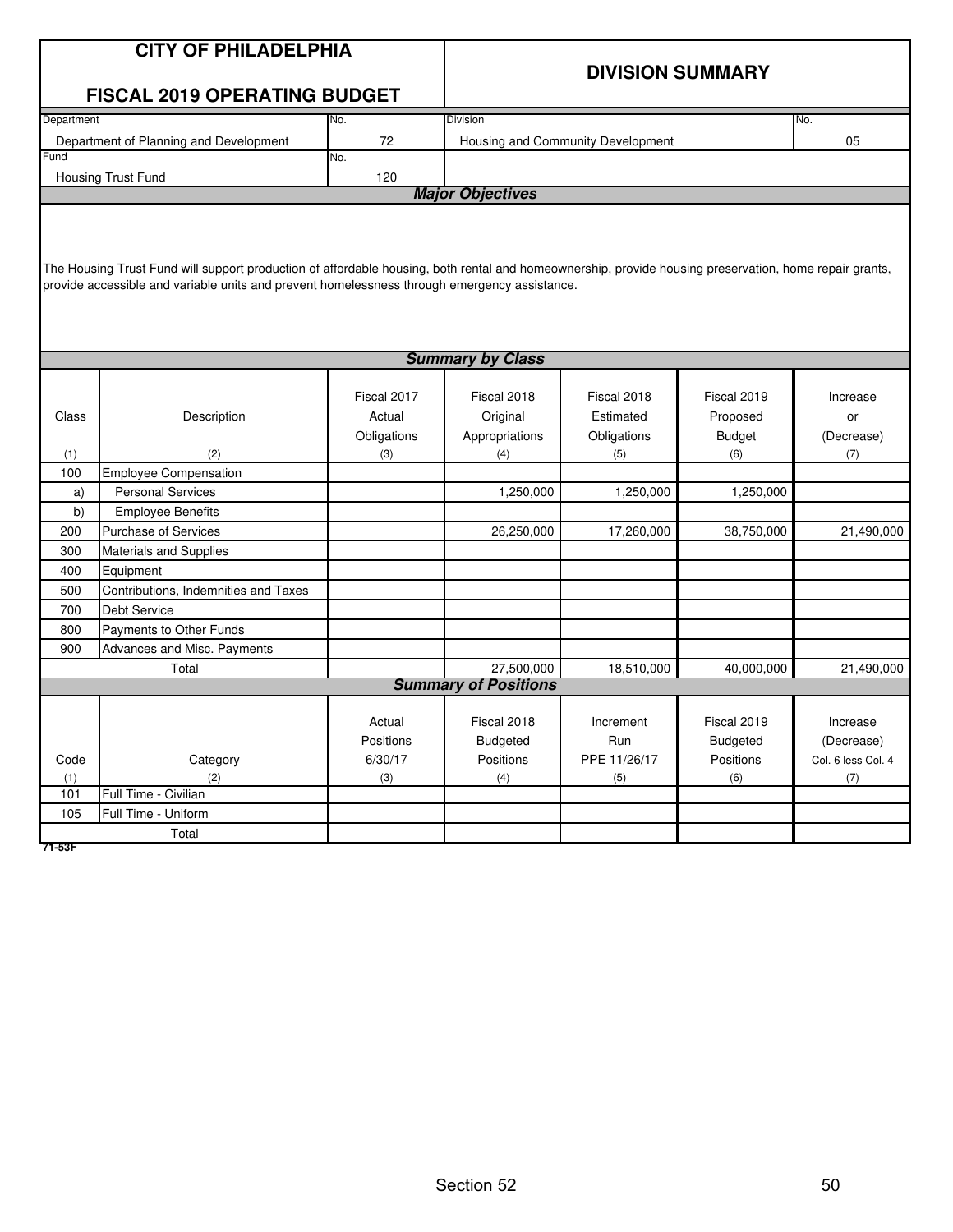|                |               | <b>CITY OF PHILADELPHIA</b><br>FISCAL 2019 OPERATING BUDGET |           |                             |                                     |                        |                       |                                   | <b>SCHEDULE 100</b><br><b>LIST OF POSITIONS</b><br><b>BY DIVISION</b> |                 |                      |
|----------------|---------------|-------------------------------------------------------------|-----------|-----------------------------|-------------------------------------|------------------------|-----------------------|-----------------------------------|-----------------------------------------------------------------------|-----------------|----------------------|
| Department     |               |                                                             |           |                             | No.                                 | <b>Division</b>        |                       |                                   |                                                                       |                 | No.                  |
|                |               | Department of Planning and Development                      |           |                             | 72                                  |                        |                       | Housing and Community Development |                                                                       |                 | 05                   |
| Fund           |               |                                                             |           |                             | No.                                 |                        |                       |                                   |                                                                       |                 |                      |
|                |               | Housing Trust Fund                                          |           |                             | 120                                 |                        |                       |                                   |                                                                       |                 |                      |
|                |               |                                                             |           |                             |                                     | Fiscal                 | Fiscal                |                                   | Fiscal                                                                |                 | Inc.                 |
|                |               |                                                             |           |                             | Salary                              | 2017                   | 2018                  | Increment                         | 2019                                                                  | Annual          | (Dec.)               |
| Line           | Class<br>Code | Title                                                       |           |                             | Range                               | Actual Pos.<br>6/30/17 | Budgeted<br>Positions | Run -PPE                          | Budgeted                                                              | Salary          | (Col. 8              |
| No.<br>(1)     | (2)           | (3)                                                         |           |                             | (in dollars)<br>(4)                 | (5)                    | (6)                   | 11/26/17<br>(7)                   | Positions<br>(8)                                                      | 7/1/18<br>(9)   | less Col. 6)<br>(10) |
|                |               | TRANSFER FROM OTHER GRANTS                                  |           |                             |                                     |                        |                       |                                   |                                                                       | 1,250,000       |                      |
|                |               |                                                             |           |                             |                                     |                        |                       |                                   |                                                                       |                 |                      |
|                |               |                                                             |           |                             |                                     |                        |                       |                                   |                                                                       |                 |                      |
|                |               | <b>Total Gross Requirements</b>                             |           |                             |                                     |                        |                       |                                   |                                                                       | 1,250,000       |                      |
|                |               | Plus: Earned Increment<br>Plus: Longevity                   |           |                             |                                     |                        |                       |                                   |                                                                       |                 |                      |
|                |               | Less: (Vacancy Allowance)                                   |           |                             |                                     |                        |                       |                                   |                                                                       |                 |                      |
|                |               |                                                             |           | <b>Total Budget Request</b> |                                     |                        |                       |                                   |                                                                       | 1,250,000       |                      |
|                |               |                                                             |           |                             | <b>Summary of Personal Services</b> |                        |                       |                                   |                                                                       |                 |                      |
|                |               |                                                             |           | Fiscal 2017                 |                                     | Fiscal 2018            |                       |                                   | Fiscal 2019                                                           | Inc. $/$ (Dec.) | Inc. $/$ (Dec.)      |
| Line           |               |                                                             | Actual    | Actual                      | Budgeted                            | Estimated              | Increment             | Budgeted                          | Department                                                            | in Require.     | in Bud. Pos.         |
| No.            |               | Category                                                    | Positions | Obligations                 | Positions                           | Obligations            | Run -PPE              | Positions                         | Request                                                               | (Col.9          | (Col. 8)             |
|                |               |                                                             | 6/30/17   |                             |                                     |                        | 11/26/17              |                                   |                                                                       | less Col. 6)    | less Col. 5)         |
| (1)<br>1       | Lump Sum      | (2)                                                         | (3)       | (4)                         | (5)                                 | (6)                    | (7)                   | (8)                               | (9)                                                                   | (10)            | (11)                 |
| $\overline{c}$ |               | Full Time - Civilian                                        |           |                             |                                     | 1,250,000              |                       |                                   | 1,250,000                                                             |                 |                      |
| 3              |               | Full Time - Uniform                                         |           |                             |                                     |                        |                       |                                   |                                                                       |                 |                      |
| 4              |               | Bonus, Gross Adj.                                           |           |                             |                                     |                        |                       |                                   |                                                                       |                 |                      |
| 5              |               | PT, Temp/Seas, Bd, SCG                                      |           |                             |                                     |                        |                       |                                   |                                                                       |                 |                      |
| 6              |               | Overtime - Civilian                                         |           |                             |                                     |                        |                       |                                   |                                                                       |                 |                      |
| $\overline{7}$ |               | Overtime - Uniform                                          |           |                             |                                     |                        |                       |                                   |                                                                       |                 |                      |
| 8              |               | Holiday Overtime - Civilian                                 |           |                             |                                     |                        |                       |                                   |                                                                       |                 |                      |
| 9              |               | Unused Uniform Leave                                        |           |                             |                                     |                        |                       |                                   |                                                                       |                 |                      |
| 10             | Shift/Stress  |                                                             |           |                             |                                     |                        |                       |                                   |                                                                       |                 |                      |
| 11             |               | H&L, IOD, LT-Sick                                           |           |                             |                                     |                        |                       |                                   |                                                                       |                 |                      |
| 12             |               |                                                             |           |                             |                                     |                        |                       |                                   |                                                                       |                 |                      |
| 71-53J         |               | Total                                                       |           |                             |                                     | 1,250,000              |                       |                                   | 1,250,000                                                             |                 |                      |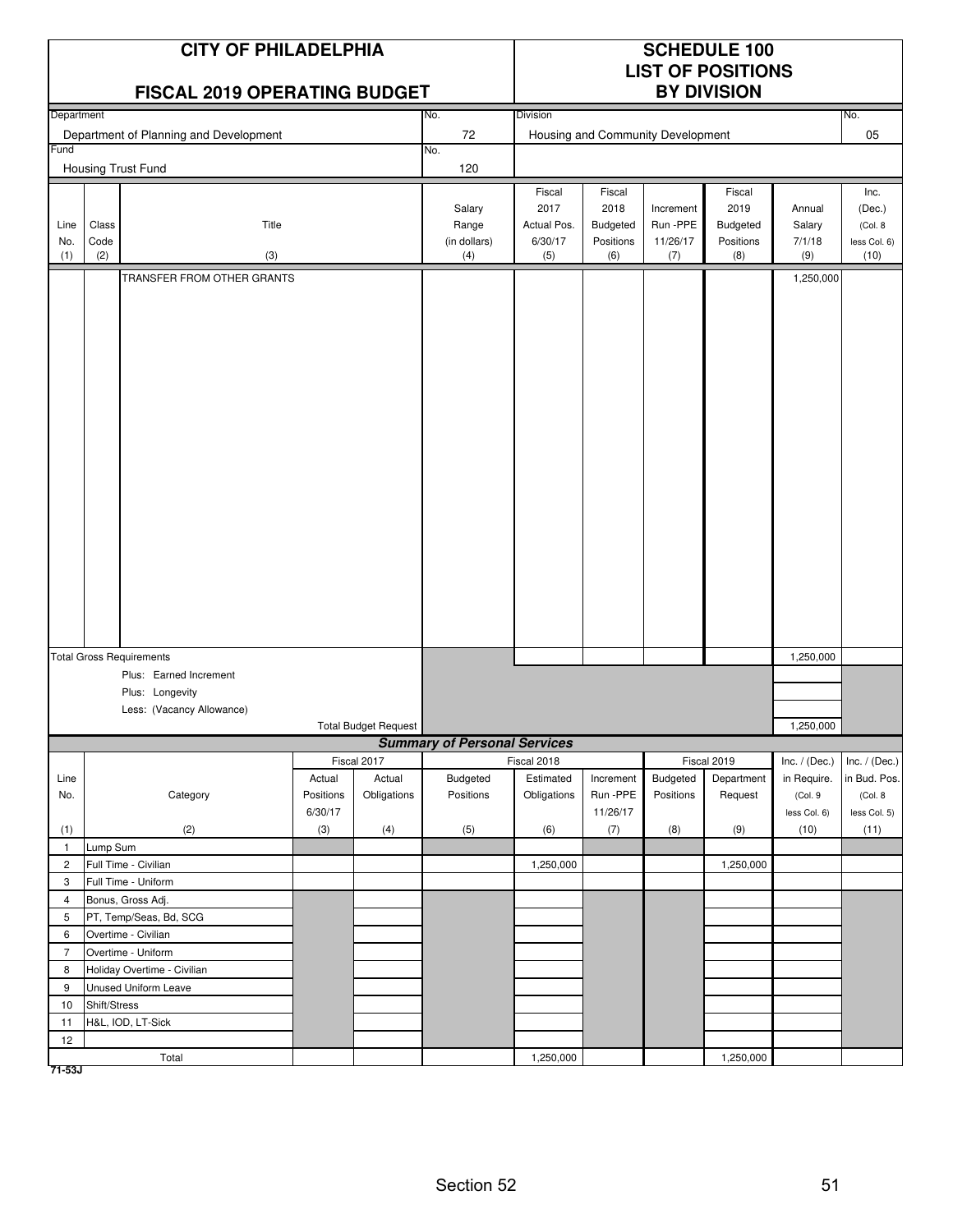# **CITY OF PHILADELPHIA SCHEDULE 200**

## **FISCAL 2019 OPFRATING BUDGET**

# **PURCHASE OF SERVICES**

|            | ו וטטאב בטוט טו בונאוווע טטטא                                         |             |                                            |                                   |              |            |
|------------|-----------------------------------------------------------------------|-------------|--------------------------------------------|-----------------------------------|--------------|------------|
| Department |                                                                       | No.         | Division                                   |                                   |              | No.        |
|            | Department of Planning and Development                                | 72          |                                            | Housing and Community Development |              | 05         |
| Fund       |                                                                       | No.         |                                            |                                   |              |            |
|            | Housing Trust Fund                                                    | 120         |                                            |                                   |              |            |
|            |                                                                       | Fiscal 2017 | Fiscal 2018                                | Fiscal 2018                       | Fiscal 2019  | Increase   |
| Code       | Description                                                           | Actual      | Original                                   | Estimated                         | Departmental | or         |
|            |                                                                       | Obligations | Appropriations                             | Obligations                       | Request      | (Decrease) |
| (1)        | (2)                                                                   | (3)         | (4)                                        | (5)                               | (6)          | (7)        |
|            |                                                                       |             | <b>Schedule 200 - Purchase of Services</b> |                                   |              |            |
| 201        | Cleaning & Laundering                                                 |             |                                            |                                   |              |            |
| 202        | Janitorial Services                                                   |             |                                            |                                   |              |            |
| 205<br>209 | Refuse, Garbage, Silt and Sludge Removal<br>Telephone & Communication |             |                                            |                                   |              |            |
| 210        | <b>Postal Services</b>                                                |             |                                            |                                   |              |            |
| 211        | Transportation                                                        |             |                                            |                                   |              |            |
| 215        | Licenses, Permits & Inspection Charges                                |             |                                            |                                   |              |            |
| 216        | Commercial off the Shelf Software Licenses                            |             |                                            |                                   |              |            |
| 220        | <b>Electric Current</b>                                               |             |                                            |                                   |              |            |
| 221        | <b>Gas Services</b>                                                   |             |                                            |                                   |              |            |
| 222        | Steam for Heating                                                     |             |                                            |                                   |              |            |
| 230        | Meals (non-travel) & Official Entertaining                            |             |                                            |                                   |              |            |
| 231        | <b>Overtime Meals</b>                                                 |             |                                            |                                   |              |            |
| 240        | Advertising & Promotional Activities                                  |             |                                            |                                   |              |            |
| 250        | <b>Professional Services</b>                                          |             | 26,250,000                                 | 17,260,000                        | 38,750,000   | 21,490,000 |
| 251        | Professional Svcs. - Information Technology                           |             |                                            |                                   |              |            |
| 252        | Accounting & Auditing Services                                        |             |                                            |                                   |              |            |
| 253        | <b>Legal Services</b>                                                 |             |                                            |                                   |              |            |
| 254        | Mental Health & Intellectual Disability Services                      |             |                                            |                                   |              |            |
| 255        | Dues                                                                  |             |                                            |                                   |              |            |
| 256        | Seminar & Training Sessions                                           |             |                                            |                                   |              |            |
| 257        | Architectural & Engineering Services                                  |             |                                            |                                   |              |            |
| 258        | <b>Court Reporters</b>                                                |             |                                            |                                   |              |            |
| 259        | <b>Arbitration Fees</b>                                               |             |                                            |                                   |              |            |
| 260        | Repair & Maintenance Charges                                          |             |                                            |                                   |              |            |
| 261        | Repaving, Repairing & Resurfacing Streets                             |             |                                            |                                   |              |            |
| 262        | Demolition of Buildings                                               |             |                                            |                                   |              |            |
| 264        | Abatement of Nuisances                                                |             |                                            |                                   |              |            |
| 265        | Rehabilitation of Property                                            |             |                                            |                                   |              |            |
| 266        | Maint. & Support - Comp. Hardware & Software                          |             |                                            |                                   |              |            |
| 275        | Juror Fees                                                            |             |                                            |                                   |              |            |
| 276        | Juror Expenses                                                        |             |                                            |                                   |              |            |
| 277        | <b>Witness Fees</b>                                                   |             |                                            |                                   |              |            |
| 280        | Insurance & Official Bonds                                            |             |                                            |                                   |              |            |
| 282        | Lease Purchase - Computer Systems                                     |             |                                            |                                   |              |            |
| 283        | Lease Purchase - Vehicles                                             |             |                                            |                                   |              |            |
| 284        | Ground & Building Rental                                              |             |                                            |                                   |              |            |
| 285        | Rents - Other                                                         |             |                                            |                                   |              |            |
| 286        | Rental of Parking Spaces                                              |             |                                            |                                   |              |            |
| 290        | Payments for Care of Individuals                                      |             |                                            |                                   |              |            |
| 295        | <b>Imprest Advances</b>                                               |             |                                            |                                   |              |            |
| 298        | Payments for Burials & Graves                                         |             |                                            |                                   |              |            |
| 299        | Other Expenses (not otherwise classified)                             |             |                                            |                                   |              |            |
|            |                                                                       |             |                                            |                                   |              |            |
|            |                                                                       |             |                                            |                                   |              |            |
|            | Total                                                                 |             | 26,250,000                                 | 17,260,000                        | 38,750,000   | 21,490,000 |
|            |                                                                       |             |                                            |                                   |              |            |

**71-53K**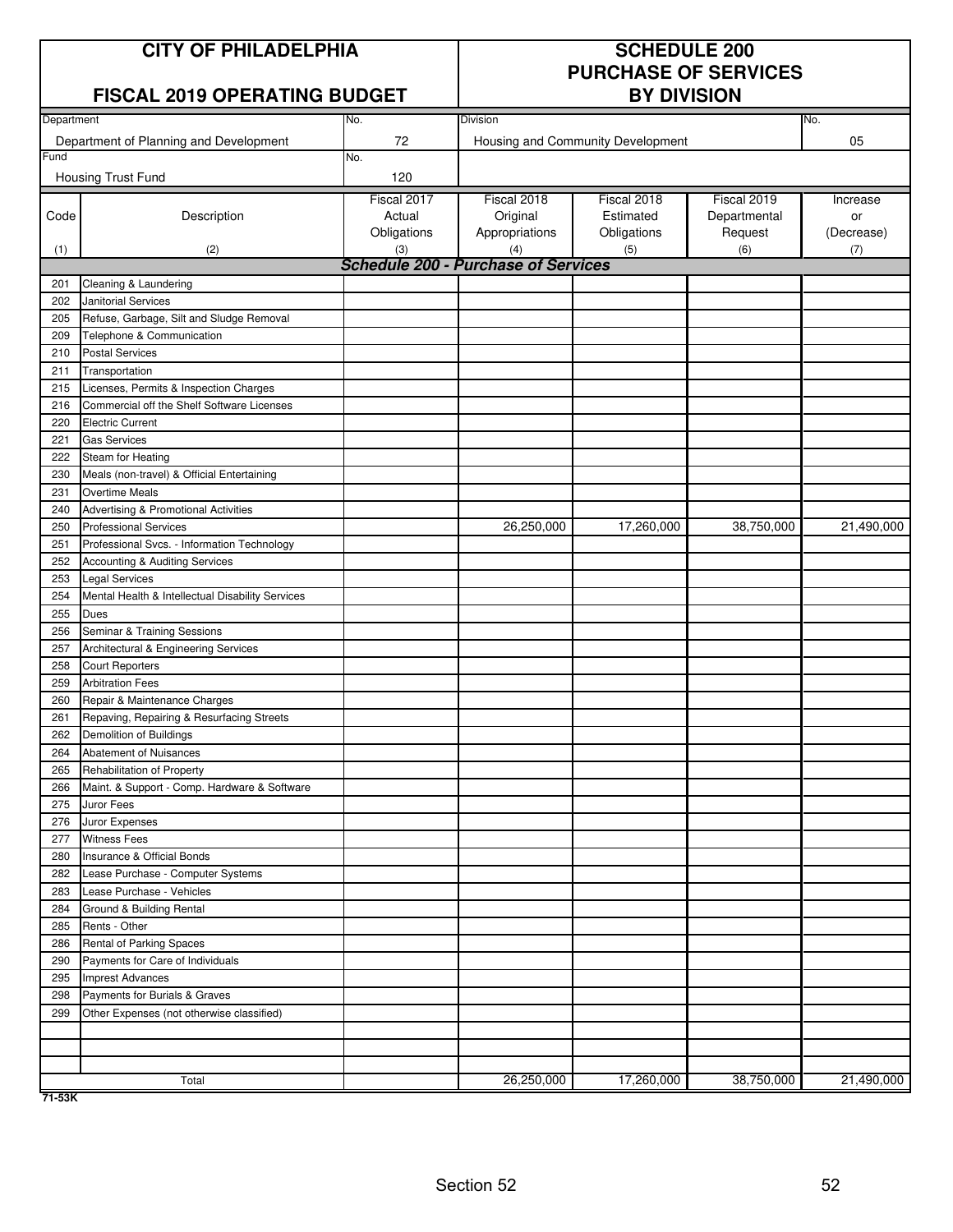|              | <b>CITY OF PHILADELPHIA</b><br><b>FISCAL 2019 OPERATING BUDGET</b> |             | <b>SUPPORTING DETAIL:</b><br><b>PROFESSIONAL SERVICES AND</b><br><b>CARE OF INDIVIDUALS, BY DIVISION</b> |                      |                                   |                                                                                    |                   |  |
|--------------|--------------------------------------------------------------------|-------------|----------------------------------------------------------------------------------------------------------|----------------------|-----------------------------------|------------------------------------------------------------------------------------|-------------------|--|
| Department   |                                                                    |             | No.                                                                                                      | Division             |                                   |                                                                                    | No.               |  |
|              | Department of Planning and Development                             |             | 72                                                                                                       |                      | Housing and Community Development |                                                                                    | 05                |  |
| Fund         | Housing Trust Fund                                                 |             | No.<br>120                                                                                               |                      |                                   |                                                                                    |                   |  |
|              |                                                                    |             | Fiscal 2017                                                                                              | Fiscal 2018          | Fiscal 2018                       | Fiscal 2019                                                                        | Increase          |  |
|              |                                                                    |             | Actual                                                                                                   | Original             | Estimated                         | Department                                                                         | or                |  |
| Class<br>(1) | Description<br>(2)                                                 |             | Obligations<br>(3)                                                                                       | Appropriation<br>(4) | Obligations<br>(5)                | Request<br>(6)                                                                     | (Decrease)<br>(7) |  |
| 250s         | Professional Services (250-254, 257-259)                           |             |                                                                                                          | 26,250,000           | 17,260,000                        | 38,750,000                                                                         | 21,490,000        |  |
| 290          | Payments for Care of Individuals                                   |             |                                                                                                          |                      |                                   |                                                                                    |                   |  |
| Minor        | Name of Contractor                                                 | Fiscal 2017 | Fiscal 2018                                                                                              | Fiscal 2018          | Fiscal 2019                       | Describe purpose or scope of                                                       |                   |  |
| Object       | or Provider                                                        | Actual      | Original                                                                                                 | Estimated            | Department                        | service provided. Include, if                                                      |                   |  |
| Code         |                                                                    | Obligations | Appropriation                                                                                            | Obligations          | Request                           | applicable, unit cost of service.                                                  |                   |  |
| 250          | NEIGHBORHOOD-BASED RENTAL                                          |             | 4,779,000                                                                                                | 4,779,000            | 4,160,000                         | Funds will be used to rehabilitate                                                 |                   |  |
|              |                                                                    |             |                                                                                                          |                      |                                   | rental properties which will contribute<br>to the revitalization of neighborhoods. |                   |  |
|              |                                                                    |             |                                                                                                          |                      |                                   |                                                                                    |                   |  |
| 250          | <b>ADAPTIVE MODIFICATIONS</b>                                      |             | 1,355,000                                                                                                | 1,355,000            |                                   | 1,355,000 To be used for the modifications                                         |                   |  |
|              |                                                                    |             |                                                                                                          |                      |                                   | needed in residences of income                                                     |                   |  |
|              |                                                                    |             |                                                                                                          |                      |                                   | eligible disabled persons.                                                         |                   |  |
|              |                                                                    |             |                                                                                                          |                      |                                   |                                                                                    |                   |  |
| 250          | <b>HOMELESS PREVENTION PROGRAM</b>                                 |             | 595,000                                                                                                  | 595,000              |                                   | 595,000 Includes an array of shelter diversion                                     |                   |  |
|              |                                                                    |             |                                                                                                          |                      |                                   | and homeless prevention activities.                                                |                   |  |
|              |                                                                    |             |                                                                                                          |                      |                                   | This includes emergency assistance<br>when eviction or mortgage                    |                   |  |
|              |                                                                    |             |                                                                                                          |                      |                                   | foreclosure is imminent.                                                           |                   |  |
|              |                                                                    |             |                                                                                                          |                      |                                   |                                                                                    |                   |  |
| 250          | <b>HEATER HOTLINE</b>                                              |             | 1,000,000                                                                                                | 1,000,000            |                                   | 1,000,000 Grants for emergency heater repairs.                                     |                   |  |
| 250          | UTILITY EMERGENCY SERVICES FUND                                    |             | 1,070,000                                                                                                | 1,070,000            |                                   | 1,070,000 Provision for financial services to low                                  |                   |  |
|              |                                                                    |             |                                                                                                          |                      |                                   | and moderate income households                                                     |                   |  |
|              |                                                                    |             |                                                                                                          |                      |                                   | for energy related emergencies.                                                    |                   |  |
|              |                                                                    |             |                                                                                                          |                      |                                   |                                                                                    |                   |  |
| 250          | UAC - EMPLOYER ASSISTED HOUSING                                    |             |                                                                                                          |                      |                                   | 60,000 Program will match an employer's                                            |                   |  |
|              |                                                                    |             |                                                                                                          |                      |                                   | assistance up to \$4,000 for targeted                                              |                   |  |
|              |                                                                    |             |                                                                                                          |                      |                                   | areas and up to \$2,000 for houses                                                 |                   |  |
|              |                                                                    |             |                                                                                                          |                      |                                   | purchased outside of the targeted                                                  |                   |  |
|              |                                                                    |             |                                                                                                          |                      |                                   | areas in the City of Philadelphia.                                                 |                   |  |
| 250          | <b>WEATHERIZATION &amp; BASIC SYSTEM REPAIR</b>                    |             | 551,000                                                                                                  | 551,000              |                                   | 551,000 Provision for roof and structural                                          |                   |  |
|              | <b>PROGRAM</b>                                                     |             |                                                                                                          |                      |                                   | repair services as well as plumbing.                                               |                   |  |
|              |                                                                    |             |                                                                                                          |                      |                                   |                                                                                    |                   |  |
| 250          | SETTLEMENT GRANTS PROGRAM                                          |             |                                                                                                          |                      |                                   | 100,000 Provide up to \$500 in settlement                                          |                   |  |
|              |                                                                    |             |                                                                                                          |                      |                                   | assistance for low-income                                                          |                   |  |
|              |                                                                    |             |                                                                                                          |                      |                                   | homebuyers in the City of Phila.                                                   |                   |  |
| 250          | PHILADELPHIA VIP                                                   |             |                                                                                                          |                      |                                   | 30,000 To help resolve title problems which                                        |                   |  |
|              |                                                                    |             |                                                                                                          |                      |                                   | prevent occupants from obtaining                                                   |                   |  |
|              |                                                                    |             |                                                                                                          |                      |                                   | loans and grants for repairs of the                                                |                   |  |
|              |                                                                    |             |                                                                                                          |                      |                                   | smooth transfer of the residence.                                                  |                   |  |
|              |                                                                    |             |                                                                                                          |                      |                                   |                                                                                    |                   |  |
|              |                                                                    |             |                                                                                                          |                      |                                   |                                                                                    |                   |  |
|              |                                                                    |             |                                                                                                          |                      |                                   |                                                                                    |                   |  |
| 71-53N       |                                                                    |             |                                                                                                          |                      |                                   |                                                                                    |                   |  |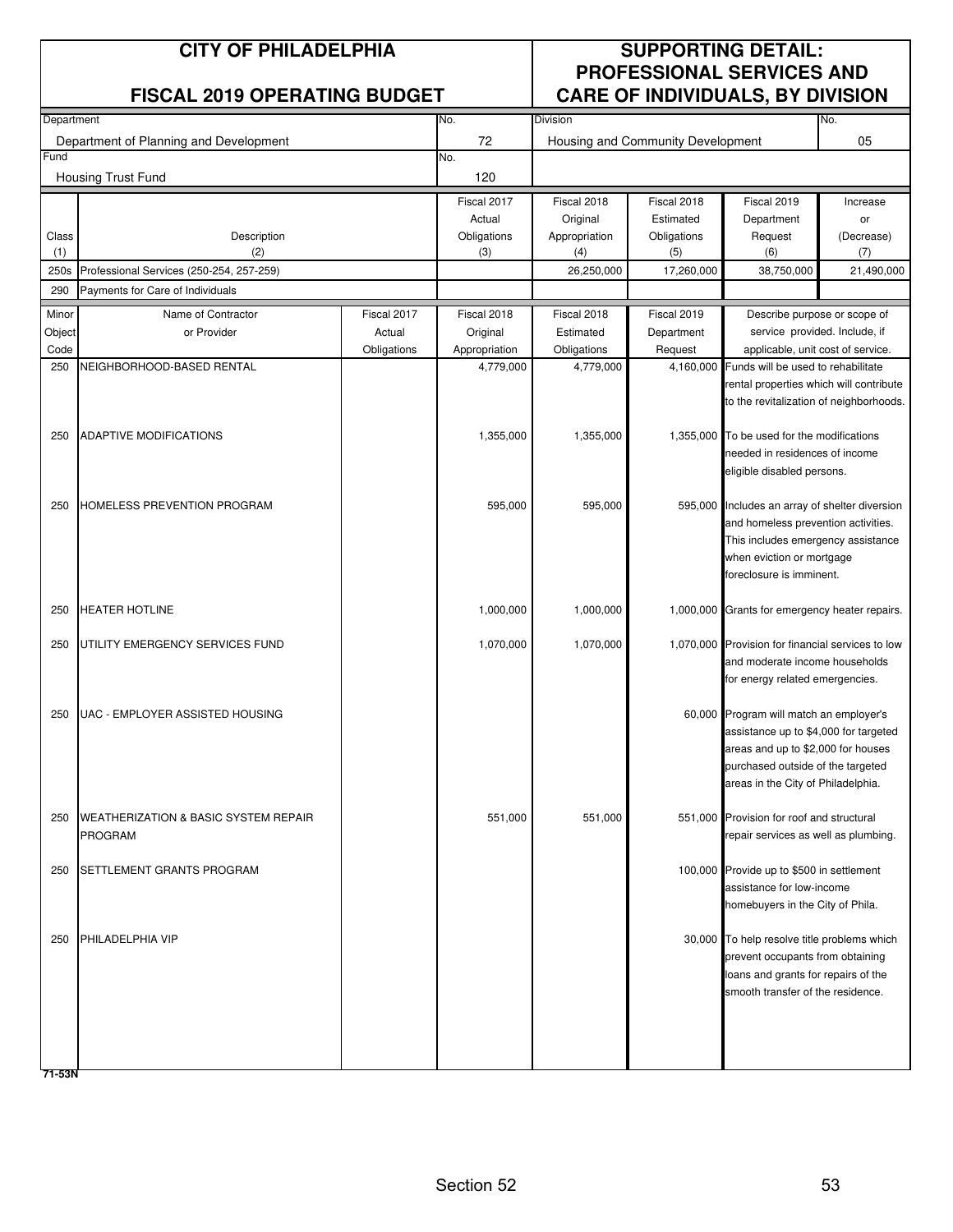|                         | <b>CITY OF PHILADELPHIA</b><br><b>FISCAL 2019 OPERATING BUDGET</b> |                                      |                                          |                                         | <b>SUPPORTING DETAIL:</b><br><b>PROFESSIONAL SERVICES AND</b><br><b>CARE OF INDIVIDUALS, BY DIVISION</b> |                                                                                                                                                                                  |                         |
|-------------------------|--------------------------------------------------------------------|--------------------------------------|------------------------------------------|-----------------------------------------|----------------------------------------------------------------------------------------------------------|----------------------------------------------------------------------------------------------------------------------------------------------------------------------------------|-------------------------|
| Department              |                                                                    |                                      | No.                                      | <b>Division</b>                         |                                                                                                          |                                                                                                                                                                                  | No.                     |
| Fund                    | Department of Planning and Development                             |                                      | 72<br>No.                                |                                         | Housing and Community Development                                                                        |                                                                                                                                                                                  | 05                      |
|                         | Housing Trust Fund                                                 |                                      | 120                                      |                                         |                                                                                                          |                                                                                                                                                                                  |                         |
|                         |                                                                    |                                      | Fiscal 2017                              | Fiscal 2018                             | Fiscal 2018                                                                                              | Fiscal 2019                                                                                                                                                                      | Increase                |
| Class<br>(1)            | Description<br>(2)                                                 |                                      | Actual<br>Obligations<br>(3)             | Original<br>Appropriation<br>(4)        | Estimated<br>Obligations<br>(5)                                                                          | Department<br>Request<br>(6)                                                                                                                                                     | or<br>(Decrease)<br>(7) |
| 250s                    | Professional Services (250-254, 257-259)                           |                                      |                                          | See Preceding Page                      |                                                                                                          |                                                                                                                                                                                  |                         |
| 290                     | Payments for Care of Individuals                                   |                                      |                                          |                                         |                                                                                                          |                                                                                                                                                                                  |                         |
| Minor<br>Object<br>Code | Name of Contractor<br>or Provider                                  | Fiscal 2017<br>Actual<br>Obligations | Fiscal 2018<br>Original<br>Appropriation | Fiscal 2018<br>Estimated<br>Obligations | Fiscal 2019<br>Department<br>Request                                                                     | Describe purpose or scope of<br>service provided. Include, if<br>applicable, unit cost of service.                                                                               |                         |
| 250                     | <b>BASIC SYSTEM REPAIRS - TARGETED</b>                             |                                      |                                          |                                         |                                                                                                          | 559,000 Funds will be used for eligible                                                                                                                                          |                         |
|                         | <b>PRESERVATION</b>                                                |                                      |                                          |                                         |                                                                                                          | income homeowners for emergency<br>plumbing and electrical repairs.                                                                                                              |                         |
| 250                     | PHILADELPHIA HOUSING DEV CORP                                      |                                      |                                          |                                         |                                                                                                          | Funds to be used for the                                                                                                                                                         |                         |
|                         | A) ADMINISTRATION                                                  |                                      | 148,000                                  | 148,000                                 |                                                                                                          | 148,000 administration and implementation                                                                                                                                        |                         |
|                         | B) PROGRAM DELIVERY                                                |                                      | 109,000                                  | 109,000                                 |                                                                                                          | 109,000 of PHDC's housing programs.                                                                                                                                              |                         |
| 250                     | PHILADELPHIA REDEVELOPMENT AUTHORITY                               |                                      | 1,118,000                                | 1,118,000                               |                                                                                                          | 1,118,000 Funds to be used for the<br>administration and implementation<br>of PRA's housing programs.                                                                            |                         |
| 250                     | DHCD RESERVE APPROPRIATIONS                                        |                                      | 15,525,000                               | 6,535,000                               |                                                                                                          | 27,895,000 Appropriations reserve to re-establish<br>prior year award amounts that have<br>been liquidated or have not yet been<br>obligated in the City's accounting<br>system. |                         |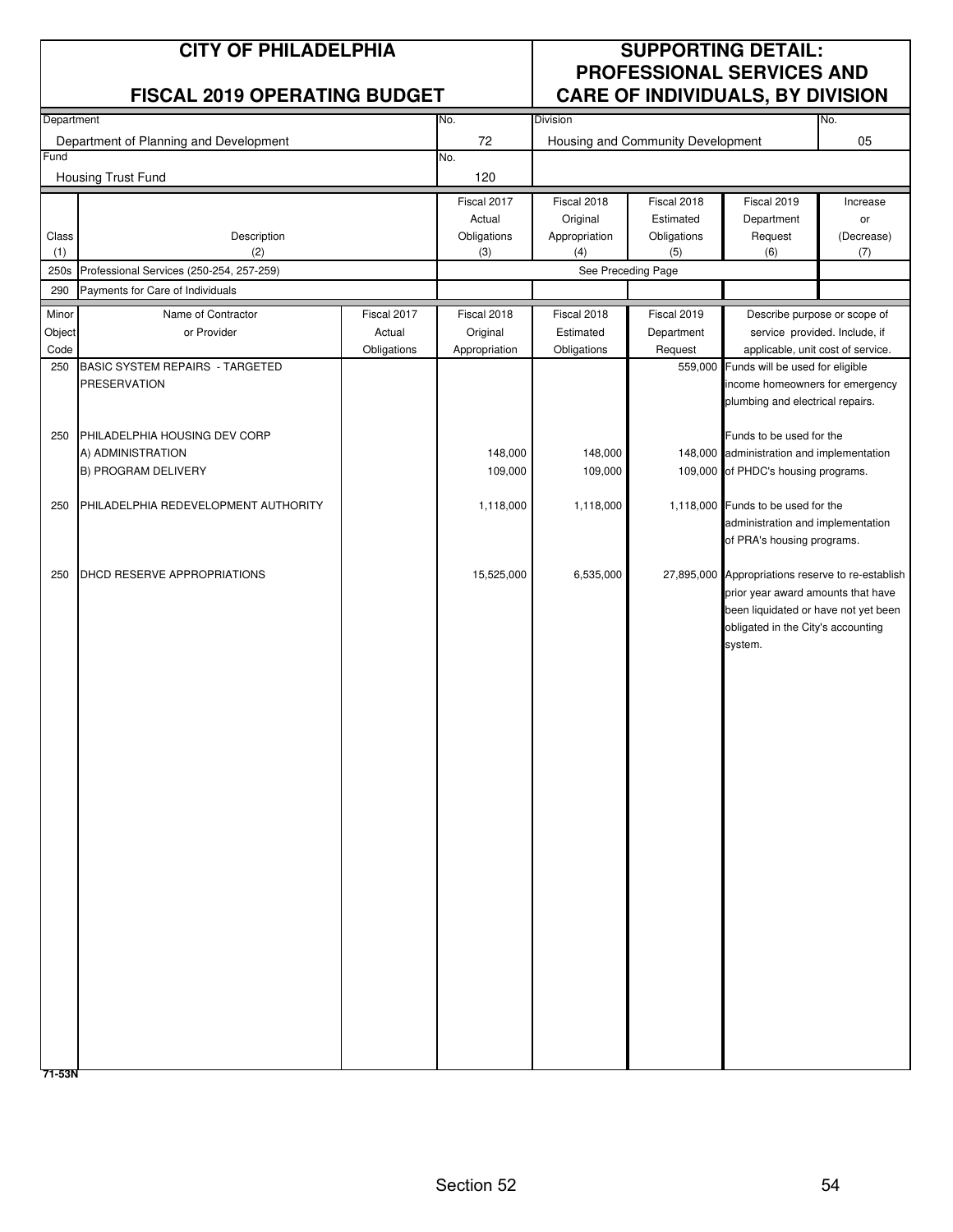|                                 | <b>CITY OF PHILADELPHIA</b>                                                                                                                                                                                              |                                             | <b>DIVISION SUMMARY</b>                                       |                                                             |                                                              |                                                            |  |  |  |  |  |  |
|---------------------------------|--------------------------------------------------------------------------------------------------------------------------------------------------------------------------------------------------------------------------|---------------------------------------------|---------------------------------------------------------------|-------------------------------------------------------------|--------------------------------------------------------------|------------------------------------------------------------|--|--|--|--|--|--|
|                                 | <b>FISCAL 2019 OPERATING BUDGET</b>                                                                                                                                                                                      |                                             |                                                               |                                                             |                                                              |                                                            |  |  |  |  |  |  |
| Department                      |                                                                                                                                                                                                                          | No.                                         | Division                                                      |                                                             |                                                              | No.                                                        |  |  |  |  |  |  |
|                                 | Department of Planning and Development                                                                                                                                                                                   | 72                                          | DHCD - Administration<br>52                                   |                                                             |                                                              |                                                            |  |  |  |  |  |  |
| Fund                            |                                                                                                                                                                                                                          | No.                                         |                                                               |                                                             |                                                              |                                                            |  |  |  |  |  |  |
|                                 | <b>Community Development</b>                                                                                                                                                                                             | 100                                         | <b>Major Objectives</b>                                       |                                                             |                                                              |                                                            |  |  |  |  |  |  |
|                                 |                                                                                                                                                                                                                          |                                             |                                                               |                                                             |                                                              |                                                            |  |  |  |  |  |  |
|                                 | The operations management division seeks to provide the most effective management control of the activity and daily operations of the Division and<br>Community Development under the Uniform Program Management System. |                                             |                                                               |                                                             |                                                              |                                                            |  |  |  |  |  |  |
|                                 |                                                                                                                                                                                                                          |                                             | <b>Summary by Class</b>                                       |                                                             |                                                              |                                                            |  |  |  |  |  |  |
| Class<br>(1)<br>100<br>a)<br>b) | Description<br>(2)<br><b>Employee Compensation</b><br><b>Personal Services</b><br><b>Employee Benefits</b>                                                                                                               | Fiscal 2017<br>Actual<br>Obligations<br>(3) | Fiscal 2018<br>Original<br>Appropriations<br>(4)<br>4,048,223 | Fiscal 2018<br>Estimated<br>Obligations<br>(5)<br>4,048,223 | Fiscal 2019<br>Proposed<br><b>Budget</b><br>(6)<br>3,976,498 | Increase<br>or<br>(Decrease)<br>(7)<br>(71, 725)           |  |  |  |  |  |  |
| 200                             | <b>Purchase of Services</b>                                                                                                                                                                                              |                                             | 903,500                                                       | 903,500                                                     | 908,500                                                      | 5,000                                                      |  |  |  |  |  |  |
| 300                             | <b>Materials and Supplies</b>                                                                                                                                                                                            |                                             | 206,000                                                       | 206,000                                                     | 201,000                                                      | (5,000)                                                    |  |  |  |  |  |  |
| 400                             | Equipment                                                                                                                                                                                                                |                                             | 55,000                                                        | 55,000                                                      | 55,000                                                       |                                                            |  |  |  |  |  |  |
| 500                             | Contributions, Indemnities and Taxes                                                                                                                                                                                     |                                             |                                                               |                                                             |                                                              |                                                            |  |  |  |  |  |  |
| 700                             | <b>Debt Service</b>                                                                                                                                                                                                      |                                             |                                                               |                                                             |                                                              |                                                            |  |  |  |  |  |  |
| 800                             | Payments to Other Funds                                                                                                                                                                                                  |                                             | 25,000                                                        | 25,000                                                      | 25,000                                                       |                                                            |  |  |  |  |  |  |
| 900                             | Advances and Misc. Payments                                                                                                                                                                                              |                                             |                                                               |                                                             |                                                              |                                                            |  |  |  |  |  |  |
|                                 | Total                                                                                                                                                                                                                    |                                             | 5,237,723                                                     | 5,237,723                                                   | 5,165,998                                                    | (71, 725)                                                  |  |  |  |  |  |  |
|                                 |                                                                                                                                                                                                                          |                                             | <b>Summary of Positions</b>                                   |                                                             |                                                              |                                                            |  |  |  |  |  |  |
| Code<br>(1)<br>101              | Category<br>(2)<br>Full Time - Civilian                                                                                                                                                                                  | Actual<br>Positions<br>6/30/17<br>(3)       | Fiscal 2018<br><b>Budgeted</b><br>Positions<br>(4)<br>47      | Increment<br>Run<br>PPE 11/26/17<br>(5)<br>42               | Fiscal 2019<br><b>Budgeted</b><br>Positions<br>(6)<br>46     | Increase<br>(Decrease)<br>Col. 6 less Col. 4<br>(7)<br>(1) |  |  |  |  |  |  |
| 105                             | Full Time - Uniform                                                                                                                                                                                                      |                                             |                                                               |                                                             |                                                              |                                                            |  |  |  |  |  |  |
|                                 | Total                                                                                                                                                                                                                    |                                             | 47                                                            | 42                                                          | 46                                                           | (1)                                                        |  |  |  |  |  |  |
| 71-53F                          |                                                                                                                                                                                                                          |                                             |                                                               |                                                             |                                                              |                                                            |  |  |  |  |  |  |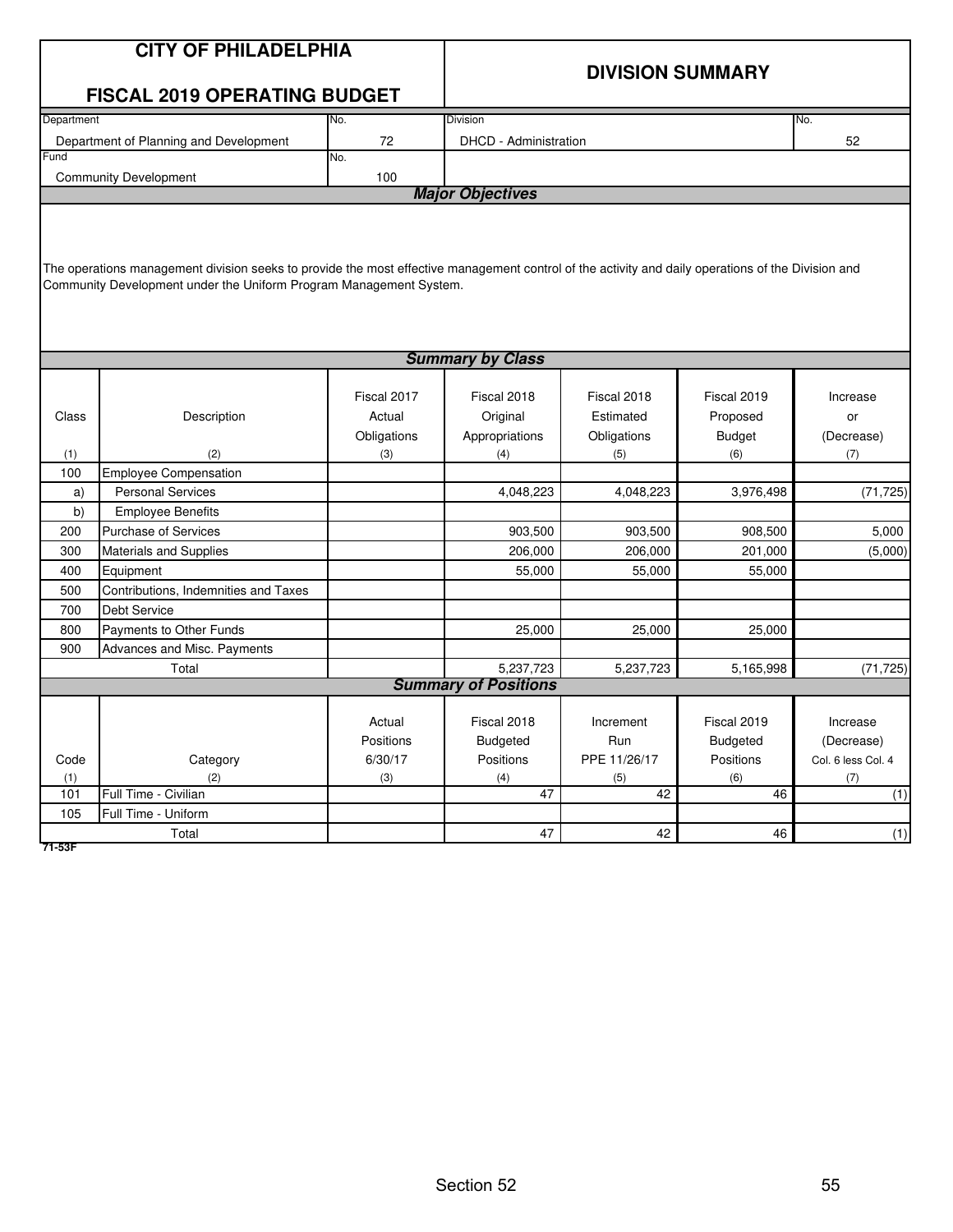|                |       | <b>CITY OF PHILADELPHIA</b><br><b>FISCAL 2019 OPERATING BUDGET</b>                  |                                    | <b>SCHEDULE 100</b><br><b>LIST OF POSITIONS</b><br><b>BY DIVISION</b> |                 |                       |                |                   |                        |
|----------------|-------|-------------------------------------------------------------------------------------|------------------------------------|-----------------------------------------------------------------------|-----------------|-----------------------|----------------|-------------------|------------------------|
| Department     |       |                                                                                     |                                    | No.                                                                   | Division        |                       |                |                   | No.                    |
|                |       | Department of Planning and Development                                              |                                    | 72                                                                    |                 | DHCD - Administration |                |                   | 52                     |
| Fund           |       |                                                                                     |                                    | No.                                                                   |                 |                       |                |                   |                        |
|                |       | <b>Community Development</b>                                                        |                                    | 100                                                                   |                 |                       |                |                   |                        |
|                |       |                                                                                     | Salary                             | Fiscal<br>2017                                                        | Fiscal<br>2018  | Increment             | Fiscal<br>2019 | Annual            | Increase<br>(Decrease) |
| Line           | Class | Title                                                                               | Range                              | Actual Pos.                                                           | <b>Budgeted</b> | Run - PPE             | Budgeted       | Salary            | (Col. 8)               |
| No.            | Code  |                                                                                     | (in dollars)                       | 6/30/17                                                               | Positions       | 11/26/17              | Positions      | 7/1/18            | less Col. 6)           |
| (1)            | (2)   | (3)                                                                                 | (4)                                | (5)                                                                   | (6)             | (7)                   | (8)            | (9)               | (10)                   |
|                |       | <b>AUDITING/MONITORING</b>                                                          |                                    |                                                                       |                 |                       |                |                   |                        |
| $\mathbf{1}$   |       | 2A67 Contract Audit Supervisor                                                      | 62,578 - 80,457                    |                                                                       |                 |                       |                | 81,482            |                        |
| 2              |       | 2A66 Contract Auditor 2                                                             | 48,166 - 61,866                    |                                                                       |                 |                       |                | 61,866            |                        |
| 3              |       | X354 Monitoring Director                                                            | 72,448 - 93,144                    |                                                                       |                 |                       |                |                   |                        |
| 4              |       | 2A69 Contract Auditor Manager (S)                                                   | 67,091 - 86,256                    |                                                                       |                 |                       |                | 94,369            |                        |
| 5              |       | X242 Housing Program Analyst 2                                                      | 46,716 - 60,063                    |                                                                       | 2               |                       |                |                   |                        |
| 6              |       | 5A80 Social Service/Housing Program Analyst(B)                                      | 48,116 - 61,866                    |                                                                       |                 | 2                     | 2              | 125,182           | 2                      |
| $\overline{7}$ |       | 1A42 Word Processing Specialist 2<br>Subtotal                                       | 34,421 - 37,413                    |                                                                       | 1<br>6          | 6                     | 6              | 35,246<br>398,145 |                        |
|                |       |                                                                                     |                                    |                                                                       |                 |                       |                |                   |                        |
|                |       | NEIGHBORHOOD PROGRAM COORDINATION                                                   |                                    |                                                                       |                 |                       |                |                   |                        |
| 8              | 2J59  | <b>Community Initiatives Specialist</b>                                             | 40,637 - 52,251                    |                                                                       |                 | $\overline{c}$        | 2              | 94,727            | 2                      |
| 9              |       | 2L33 Administrative Specialist Spv. - Non Confidential                              | 49,321 - 63,412                    |                                                                       |                 |                       |                | 58,431            |                        |
| 10             | X381  | Neighborhood Program Coordinator 1                                                  | 33,700 - 43,324                    |                                                                       |                 |                       |                |                   | (1)                    |
| 11             |       | X382 Neighborhood Program Coordinator 2                                             |                                    |                                                                       | 2               |                       |                |                   |                        |
| 12             |       | X374 Neighborhood Program Coordinator Director                                      | 75,542 - 97,126                    |                                                                       | 1               |                       |                |                   | (1)                    |
|                |       | Subtotal                                                                            |                                    |                                                                       | 4               | 3                     | 3              | 153,158           | (1)                    |
|                |       |                                                                                     |                                    |                                                                       |                 |                       |                |                   |                        |
|                |       | <b>CONTRACT ADMINISTRATION</b>                                                      |                                    |                                                                       |                 |                       |                |                   |                        |
| 13             |       | 1A04 Clerk 3                                                                        | 37,692 - 41,128                    |                                                                       |                 |                       |                | 38,517            |                        |
| 14             |       | 2F75 Contract and Planning Administrator                                            | 76,487 - 98,337                    |                                                                       |                 |                       |                | 99,562            |                        |
| 15             |       | X320 IDIS Program Administrator                                                     | 55,369 - 71,182                    |                                                                       |                 |                       |                |                   |                        |
| 16             | 2F69  | <b>Contract Coordinator</b>                                                         | 54,941 - 70,622                    |                                                                       |                 |                       |                | 72,007            |                        |
| 17             |       | X535 Senior Housing Contract Analyst                                                | 52,040 - 66,893                    |                                                                       | 2               |                       |                |                   |                        |
| 18             |       | 3E52 Economic/ Development Program Monitor                                          | 53,601 - 68,901                    |                                                                       |                 | 2                     | 2              | 139,652           | 2                      |
| 19             |       | X254 Housing Program Monitor Supervisor                                             |                                    |                                                                       |                 |                       |                |                   |                        |
| 20             |       | 3E54 Economic/ Housing Development Contract Admin                                   | 62,578 - 80,457                    |                                                                       |                 |                       |                | 81,682            | 1                      |
| 21             |       | X223 Housing Contract Analyst 2                                                     | 46,716 - 60,063                    |                                                                       | 3               |                       |                |                   |                        |
| 22<br>23       |       | 5A80 Social Service/Housing Program Analyst(B)<br>1A42 Word Processing Specialist 2 | 48,116 - 61,866<br>34,421 - 37,413 |                                                                       | 1               | 3                     | 3              | 173,698<br>36,046 | 3                      |
|                |       | Subtotal                                                                            |                                    |                                                                       | 10              | $10$                  | 10             | 641,164           |                        |
|                |       |                                                                                     |                                    |                                                                       |                 |                       |                |                   |                        |
|                |       | DIRECTOR'S OFFICE                                                                   |                                    |                                                                       |                 |                       |                |                   |                        |
| 24             |       | X157 Executive Administrative Assistant                                             | 42,886 - 55,123                    |                                                                       |                 |                       |                |                   |                        |
| 25             | 2L11  | Administrative Assistant-Confidential                                               | 38,708 - 49,761                    |                                                                       |                 | -1                    |                | 55,748            | 1                      |
| 26             |       | X130 Director of Housing & Community Development                                    | 150,000                            |                                                                       | 1               |                       |                | 150,000           |                        |
|                |       | Subtotal                                                                            |                                    |                                                                       | 1               | $\mathbf{1}$          | 2              | 205,748           | $\mathbf{1}$           |
|                |       |                                                                                     |                                    |                                                                       |                 |                       |                |                   |                        |
|                |       | <b>EQUAL EMPLOYMENT</b>                                                             |                                    |                                                                       |                 |                       |                |                   |                        |
| 27             | 2L01  | Administrative Technician                                                           | 33,277 - 42,793                    |                                                                       |                 |                       |                | 44,618            |                        |
| 28             |       | 1B29 Contract Clerk                                                                 | 43,796 - 48,181                    |                                                                       |                 |                       |                | 49,284            |                        |
| 29             |       | X073 Clerk 3                                                                        | 32,674 - 35,654                    |                                                                       |                 |                       |                |                   | (1)                    |
| 30             |       | X145 Equal Employment Program Monitor                                               | 37,691 - 48,456                    |                                                                       |                 |                       |                |                   |                        |
| 31             |       | 2E34 Minority/Disadvantaged Business Enterprise Coord                               | 62,578 - 80,457                    |                                                                       |                 |                       |                | 92,684            |                        |
| 32<br>33       |       | X102 Compliance Director<br>5A80 Social Service/Housing Program Analyst(B)          | 67,817 - 87,198<br>48,116 - 61,866 |                                                                       |                 |                       |                | 70,898            | $\mathbf{1}$           |
|                |       | Subtotal                                                                            |                                    |                                                                       | 4               | 4                     | 4              | 257,484           |                        |

**71-53I**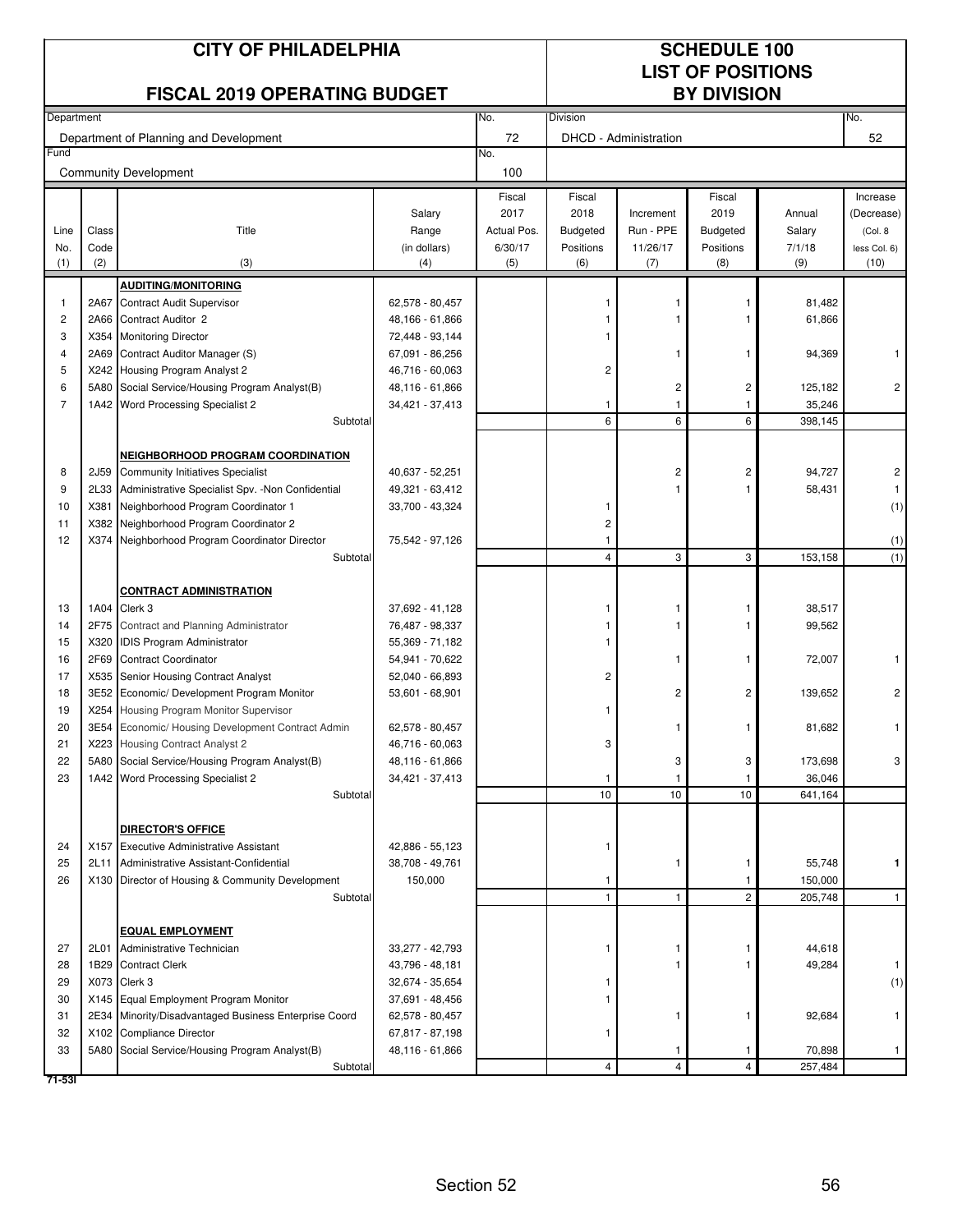|            |             | <b>CITY OF PHILADELPHIA</b><br><b>FISCAL 2019 OPERATING BUDGET</b>             |                                    | <b>SCHEDULE 100</b><br><b>LIST OF POSITIONS</b><br><b>BY DIVISION</b> |                  |                       |                  |                   |                      |
|------------|-------------|--------------------------------------------------------------------------------|------------------------------------|-----------------------------------------------------------------------|------------------|-----------------------|------------------|-------------------|----------------------|
| Department |             |                                                                                |                                    | No.                                                                   | Division         |                       |                  |                   | No.                  |
|            |             | Department of Planning and Development                                         |                                    | 72                                                                    |                  | DHCD - Administration |                  |                   | 52                   |
| Fund       |             | <b>Community Development</b>                                                   |                                    | No.<br>100                                                            |                  |                       |                  |                   |                      |
|            |             |                                                                                |                                    | Fiscal                                                                | Fiscal           |                       | Fiscal           |                   | Increase             |
|            |             |                                                                                | Salary                             | 2017                                                                  | 2018             | Increment             | 2019             | Annual            | (Decrease)           |
| Line       | Class       | Title                                                                          | Range                              | Actual Pos.                                                           | <b>Budgeted</b>  | Run - PPE             | <b>Budgeted</b>  | Salary            | (Col. 8)             |
| No.<br>(1) | Code<br>(2) | (3)                                                                            | (in dollars)<br>(4)                | 6/30/17<br>(5)                                                        | Positions<br>(6) | 11/26/17<br>(7)       | Positions<br>(8) | 7/1/18<br>(9)     | less Col. 6)<br>(10) |
|            |             |                                                                                |                                    |                                                                       |                  |                       |                  |                   |                      |
| 34         |             | <b>FISCAL</b><br>1B10 Account Clerk                                            | 35,446 - 38,575                    |                                                                       |                  |                       |                  | 35,446            |                      |
| 35         |             | X008 Accountant                                                                | 39,453 - 50,728                    |                                                                       |                  |                       |                  |                   |                      |
| 36         |             | 2A07 Accounting Supervisor                                                     | 51,871 - 66,683                    |                                                                       |                  | 1                     |                  | 77,634            |                      |
| 37         |             | X268 Housing Budget Analyst                                                    | 52,040 - 66,893                    |                                                                       |                  |                       |                  |                   |                      |
| 38         |             | 2C05 Budget Officer 1                                                          | 54,941 - 70,622                    |                                                                       |                  |                       |                  | 71,647            |                      |
| 39         |             | X695 Word Processing Specialist 2                                              | 29,840 - 32,434                    |                                                                       |                  |                       |                  |                   |                      |
| 40         |             | 2L32 Administrative Specialist 2 - Non-Confidential                            | 48,116 - 61,866                    |                                                                       |                  | -1                    | 1                | 52,578            |                      |
| 41         |             | 1A07 Clerk 3<br>Subtotal                                                       | 37,692-41,128                      |                                                                       | 5                | $\overline{4}$        | 5                | 38,917<br>276,222 | $\mathbf{1}$         |
|            |             |                                                                                |                                    |                                                                       |                  |                       |                  |                   |                      |
|            |             | <b>OFFICE SERVICES</b>                                                         |                                    |                                                                       |                  |                       |                  |                   |                      |
| 42         |             | 2L20 Administrative Officer                                                    | 49,321 - 63,412                    |                                                                       | 1                |                       | 1                | 57,784            |                      |
| 43         |             | 1A04 Clerk 3                                                                   | 37,692 - 41,128                    |                                                                       |                  |                       | 1                | 38,517            |                      |
| 44         | X395        | <b>Officer Service Clerk</b>                                                   | 29,740 - 32,434                    |                                                                       |                  |                       |                  |                   |                      |
| 45         | 1F06        | <b>Stores Worker</b><br>Subtotal                                               | 35,446 - 38,575                    |                                                                       | 3                | $\overline{c}$        | 1<br>3           | 39,200<br>135,501 | $\overline{1}$       |
|            |             |                                                                                |                                    |                                                                       |                  |                       |                  |                   |                      |
|            |             | <b>HUMAN RESOURCES</b>                                                         |                                    |                                                                       |                  |                       |                  |                   |                      |
| 46         |             | X154 Confidential Secretary                                                    | 38,063 - 48,933                    |                                                                       | 1                |                       |                  |                   |                      |
| 47         | 2L11        | Administrative Assistant - Confidential                                        | 38,708 - 49,761                    |                                                                       |                  | 1                     | 1                | 50,786            | $\mathbf{1}$         |
|            |             | Subtotal                                                                       |                                    |                                                                       | 1                | $\mathbf{1}$          | $\mathbf{1}$     | 50,786            |                      |
|            |             |                                                                                |                                    |                                                                       |                  |                       |                  |                   |                      |
| 48         |             | <b>POLICY AND PLANNING</b><br>D043 Data Analyst                                | 42,000                             |                                                                       |                  | 1                     | 1                | 42,000            |                      |
| 49         |             | X242 Housing Program Analyst 2                                                 | 46,716 - 60,063                    |                                                                       |                  |                       |                  |                   | (1)                  |
| 50         |             | X451 Policy & Planning Director                                                | 75,542 - 97,126                    |                                                                       |                  |                       |                  |                   | (1)                  |
| 51         |             | X130 Deputy Director - Planning                                                | 130,000                            |                                                                       |                  |                       |                  | 130,000           |                      |
| 52         |             | X452 Policy & Planning Project Manager                                         |                                    |                                                                       |                  |                       |                  |                   |                      |
| 53         |             | P549 Program Manager                                                           | 63,548 - 81,701                    |                                                                       |                  | 1                     | 1                | 82,526            | $\mathbf{1}$         |
|            |             | Subtotal<br><b>COMMUNICATIONS</b>                                              |                                    |                                                                       | 4                | 3                     | 3                | 254,526           | (1)                  |
| 54         | 2L01        | Administrative Technician                                                      | 33,277 - 42,793                    |                                                                       |                  |                       |                  | 38,034            |                      |
| 55         | 1A04        | Clerk 3                                                                        | 37,692 - 41,128                    |                                                                       | 2                |                       |                  | 37,692            | (1)                  |
| 56         | 9G11        | <b>Graphic Design Specialist</b>                                               | 46,234 - 50,960                    |                                                                       | 1                |                       |                  | 51,469            |                      |
| 57         |             | 2J03 Public Relations Specialist                                               | 46,079 - 59,245                    |                                                                       |                  |                       |                  | 59,870            |                      |
|            |             | Subtotal                                                                       |                                    |                                                                       | $\overline{4}$   | 3                     | 4                | 187,065           |                      |
|            |             |                                                                                |                                    |                                                                       |                  |                       |                  |                   |                      |
| 58         |             | <b>HOUSING INFORMATION TECHNOLOGY (OIT)</b><br>A255 Applications Administrator | 55,369 - 71,182                    |                                                                       |                  |                       |                  | 72,407            |                      |
| 59         |             | X432 Program Analyst II                                                        | 46,716 - 60,063                    |                                                                       |                  |                       |                  |                   |                      |
| 60         | 1409        | <b>Information Software Analyst</b>                                            | 46,716 - 60,063                    |                                                                       |                  |                       |                  | 61,088            | 1                    |
| 61         | 1409        | Information Technology Manager                                                 | 75,542 - 97,126                    |                                                                       |                  |                       |                  | 87,163            |                      |
| 62         |             | X296 Network Technology Analyst                                                | 46,716 - 60,063                    |                                                                       |                  |                       |                  |                   | (1)                  |
| 63         | T071        | <b>Technical Support Analyst</b>                                               | 46,716 - 60,063                    |                                                                       |                  |                       |                  | 50,050            |                      |
| 64<br>65   |             | X240 LAN Admnistrator<br>S790 Systems Administrator                            | 55,369 - 71,182<br>55,369 - 71,182 |                                                                       | 1                |                       |                  | 72,407            | $\mathbf{1}$         |
|            |             | Subtotal                                                                       |                                    |                                                                       | 5                | 5                     | 5                | 343,115           |                      |
| 71-531     |             |                                                                                |                                    |                                                                       |                  |                       |                  |                   |                      |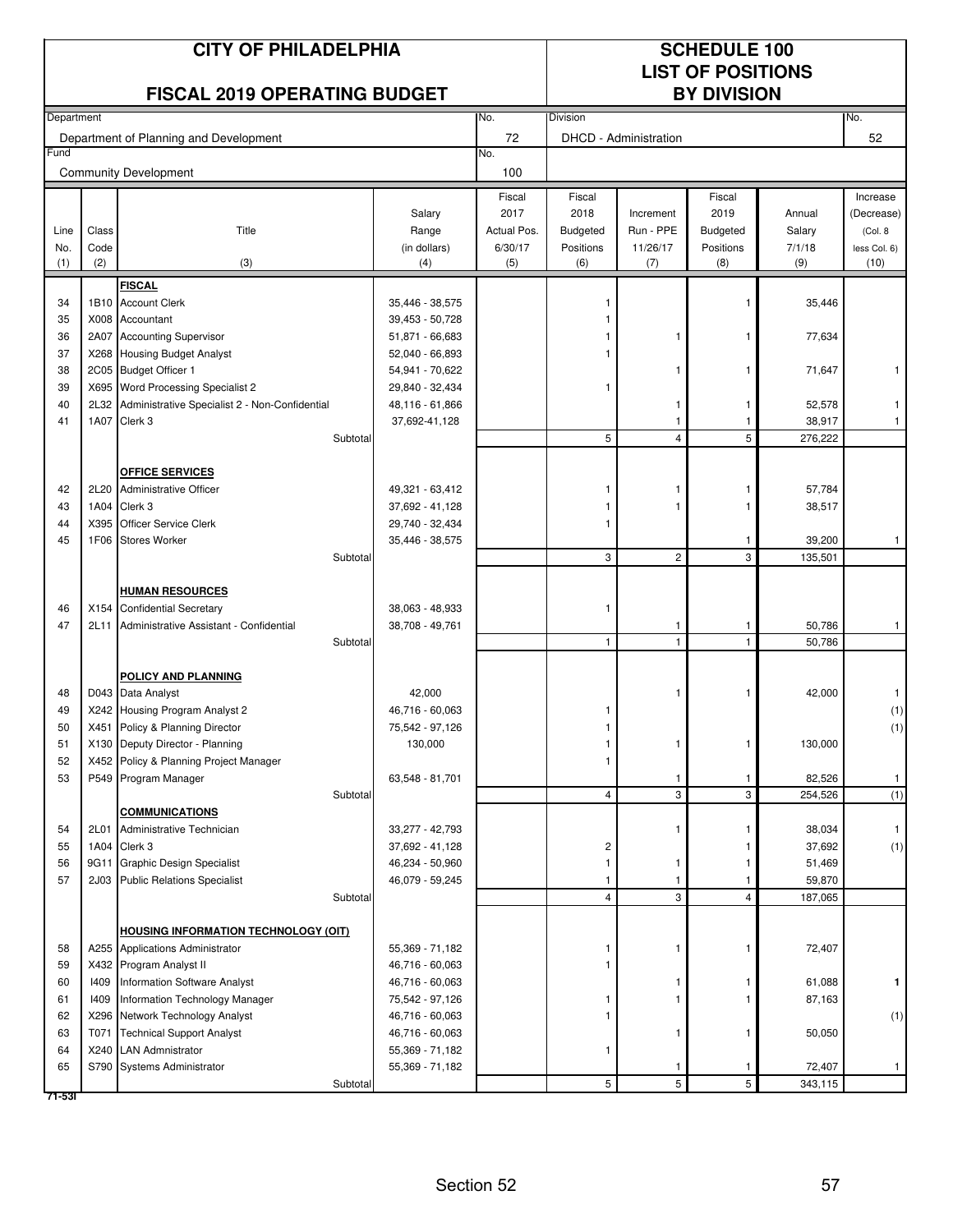|                    |                      | <b>CITY OF PHILADELPHIA</b><br><b>FISCAL 2019 OPERATING BUDGET</b>                  |           |                             |                                        |                                                 |                                                | <b>SCHEDULE 100</b><br><b>LIST OF POSITIONS</b><br><b>BY DIVISION</b> |                                                |                                   |                                                   |
|--------------------|----------------------|-------------------------------------------------------------------------------------|-----------|-----------------------------|----------------------------------------|-------------------------------------------------|------------------------------------------------|-----------------------------------------------------------------------|------------------------------------------------|-----------------------------------|---------------------------------------------------|
| Department         |                      |                                                                                     |           |                             | No.                                    | <b>Division</b>                                 |                                                |                                                                       |                                                |                                   | No.                                               |
|                    |                      | Department of Planning and Development                                              |           |                             | 72                                     |                                                 | DHCD - Administration                          |                                                                       |                                                |                                   | 52                                                |
| Fund               |                      |                                                                                     |           |                             | No.                                    |                                                 |                                                |                                                                       |                                                |                                   |                                                   |
|                    |                      | <b>Community Development</b>                                                        |           |                             | 100                                    |                                                 |                                                |                                                                       |                                                |                                   |                                                   |
| Line<br>No.<br>(1) | Class<br>Code<br>(2) | Title<br>(3)                                                                        |           |                             | Salary<br>Range<br>(in dollars)<br>(4) | Fiscal<br>2017<br>Actual Pos.<br>6/30/17<br>(5) | Fiscal<br>2018<br>Budgeted<br>Positions<br>(6) | Increment<br>Run -PPE<br>11/26/17<br>(7)                              | Fiscal<br>2019<br>Budgeted<br>Positions<br>(8) | Annual<br>Salary<br>7/1/18<br>(9) | Inc.<br>(Dec.)<br>(Col. 8<br>less Col. 6)<br>(10) |
|                    |                      | <b>Total Permanent Full-Time</b>                                                    |           |                             |                                        |                                                 | 47                                             | 42                                                                    | 46                                             | 2,902,914                         | (1)                                               |
|                    |                      | PT, Temp/Seasonal<br>Overtime - Civilian<br>Provision for Increase in Grant Funding |           |                             |                                        |                                                 |                                                |                                                                       |                                                | 36,000<br>24,000<br>1,000,000     |                                                   |
|                    |                      |                                                                                     |           |                             |                                        |                                                 |                                                |                                                                       |                                                |                                   |                                                   |
|                    |                      | <b>Total Gross Requirements</b>                                                     |           |                             |                                        |                                                 | 47                                             | 42                                                                    | 46                                             | 3,962,914                         | (1)                                               |
|                    |                      | Plus: Earned Increment                                                              |           |                             |                                        |                                                 |                                                |                                                                       |                                                | 10,122                            |                                                   |
|                    |                      | Plus: Longevity                                                                     |           |                             |                                        |                                                 |                                                |                                                                       |                                                | 3,462                             |                                                   |
|                    |                      | Less: (Vacancy Allowance)                                                           |           |                             |                                        |                                                 |                                                |                                                                       |                                                |                                   |                                                   |
|                    |                      |                                                                                     |           | <b>Total Budget Request</b> |                                        |                                                 |                                                |                                                                       |                                                | 3,976,498                         |                                                   |
|                    |                      |                                                                                     |           | Fiscal 2017                 | <b>Summary of Personal Services</b>    |                                                 |                                                |                                                                       | Fiscal 2019                                    |                                   | Inc. $/$ (Dec.)                                   |
| Line               |                      |                                                                                     | Actual    | Actual                      | Budgeted                               | Fiscal 2018<br>Estimated                        | Increment                                      | Budgeted                                                              | Department                                     | Inc. $/$ (Dec.)<br>in Require.    | in Bud. Pos.                                      |
| No.                |                      | Category                                                                            | Positions | Obligations                 | Positions                              | Obligations                                     | Run -PPE                                       | Positions                                                             | Request                                        | (Col.9                            | (Col. 8)                                          |
|                    |                      |                                                                                     | 6/30/17   |                             |                                        |                                                 | 11/26/17                                       |                                                                       |                                                | less Col. 6)                      | less Col. 5)                                      |
| (1)                |                      | (2)                                                                                 | (3)       | (4)                         | (5)                                    | (6)                                             | (7)                                            | (8)                                                                   | (9)                                            | (10)                              | (11)                                              |
| $\mathbf{1}$       | Lump Sum             |                                                                                     |           |                             |                                        |                                                 |                                                |                                                                       |                                                |                                   |                                                   |
| $\overline{c}$     |                      | Full Time - Civilian                                                                |           |                             | 47                                     | 2,988,223                                       | 42                                             | 46                                                                    | 2,916,498                                      | (71, 725)                         | (1)                                               |
| 3                  |                      | Full Time - Uniform                                                                 |           |                             |                                        |                                                 |                                                |                                                                       |                                                |                                   |                                                   |
| 4                  |                      | Bonus, Gross Adj.                                                                   |           |                             |                                        |                                                 |                                                |                                                                       |                                                |                                   |                                                   |
| 5                  |                      | PT, Temp/Seas, Bd, SCG                                                              |           |                             |                                        | 36,000                                          |                                                |                                                                       | 36,000                                         |                                   |                                                   |
| 6                  |                      | Overtime - Civilian                                                                 |           |                             |                                        | 24,000                                          |                                                |                                                                       | 24,000                                         |                                   |                                                   |
| $\overline{7}$     |                      | Overtime - Uniform                                                                  |           |                             |                                        |                                                 |                                                |                                                                       |                                                |                                   |                                                   |
| 8                  |                      | Holiday Overtime - Civilian                                                         |           |                             |                                        |                                                 |                                                |                                                                       |                                                |                                   |                                                   |
| 9                  |                      | Unused Uniform Leave                                                                |           |                             |                                        |                                                 |                                                |                                                                       |                                                |                                   |                                                   |
| 10<br>11           | Shift/Stress         | H&L, IOD, LT-Sick                                                                   |           |                             |                                        |                                                 |                                                |                                                                       |                                                |                                   |                                                   |
| 12                 |                      | Provision for Increase in Grant Funding                                             |           |                             |                                        | 1,000,000                                       |                                                |                                                                       | 1,000,000                                      |                                   |                                                   |
|                    |                      | Total                                                                               |           |                             | 47                                     | 4,048,223                                       | 42                                             | 46                                                                    | 3,976,498                                      | (71, 725)                         | (1)                                               |
| 71-53J             |                      |                                                                                     |           |                             |                                        |                                                 |                                                |                                                                       |                                                |                                   |                                                   |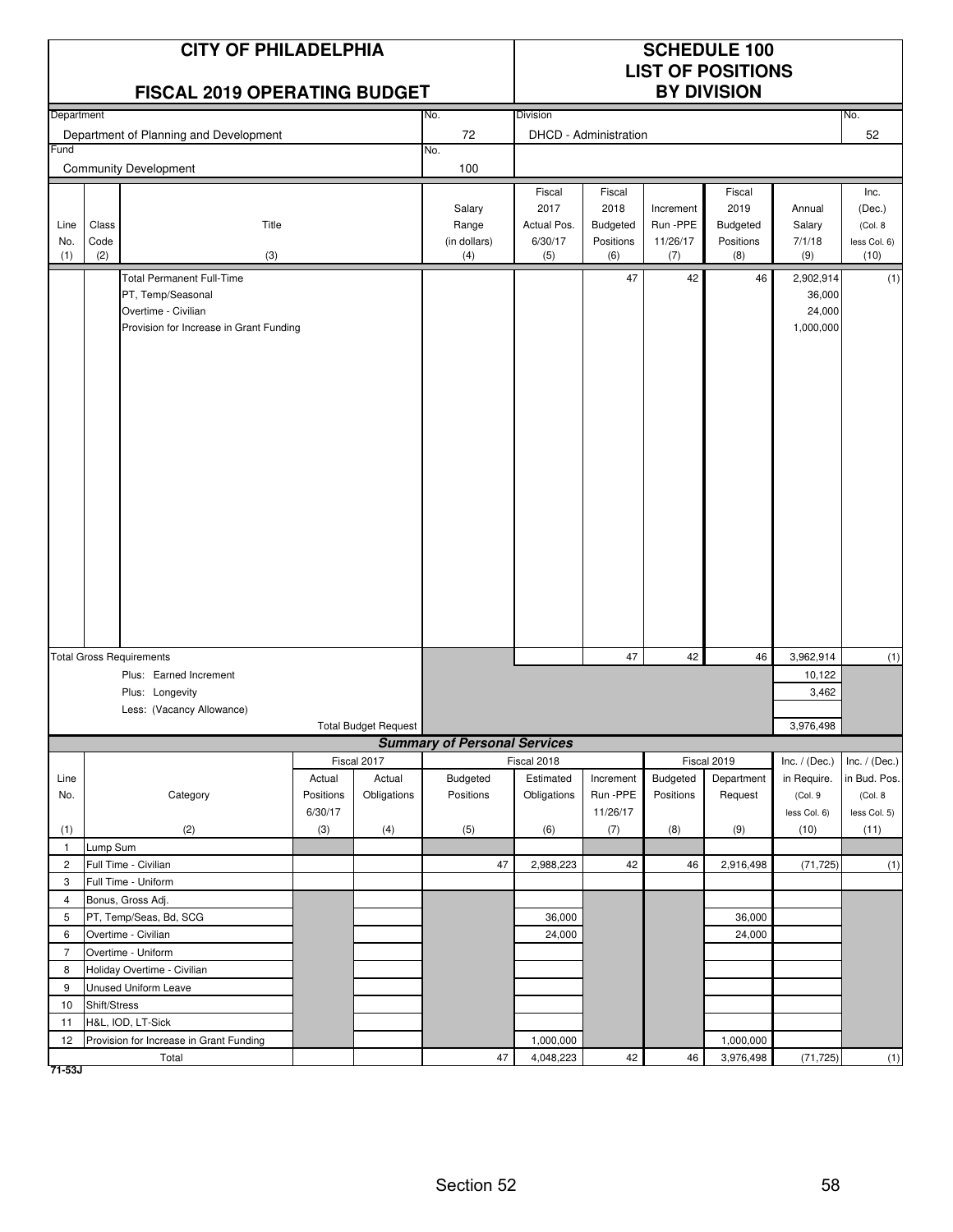# **CITY OF PHILADELPHIA SCHEDULE 200**

### **FISCAL 2019 OPERATING BUDGET BY DIVISION**

# **PURCHASE OF SERVICES**

| Department |                                                  | No.         | Division                                   |             |              | No.        |  |  |  |
|------------|--------------------------------------------------|-------------|--------------------------------------------|-------------|--------------|------------|--|--|--|
|            | Department of Planning and Development           | 72          | DHCD - Administration                      |             |              | 52         |  |  |  |
| Fund       |                                                  | No.         |                                            |             |              |            |  |  |  |
|            | <b>Community Development</b>                     | 100         |                                            |             |              |            |  |  |  |
|            |                                                  | Fiscal 2017 | Fiscal 2018                                | Fiscal 2018 | Fiscal 2019  | Increase   |  |  |  |
| Code       | Description                                      | Actual      | Original                                   | Estimated   | Departmental | or         |  |  |  |
|            |                                                  | Obligations | Appropriations                             | Obligations | Request      | (Decrease) |  |  |  |
| (1)        | (2)                                              | (3)         | (4)                                        | (5)         | (6)          | (7)        |  |  |  |
|            |                                                  |             | <b>Schedule 200 - Purchase of Services</b> |             |              |            |  |  |  |
| 201        | Cleaning & Laundering                            |             |                                            |             |              |            |  |  |  |
| 202        | <b>Janitorial Services</b>                       |             |                                            |             |              |            |  |  |  |
| 205        | Refuse, Garbage, Silt and Sludge Removal         |             |                                            |             |              |            |  |  |  |
| 209        | Telephone & Communication                        |             | 16,500                                     | 16,500      | 16,500       |            |  |  |  |
| 210        | <b>Postal Services</b>                           |             | 40,000                                     | 40,000      | 40,000       |            |  |  |  |
| 211        | Transportation                                   |             | 1,500                                      | 1,500       | 1,500        |            |  |  |  |
| 215        | Licenses, Permits & Inspection Charges           |             |                                            |             |              |            |  |  |  |
| 216        | Commercial off the Shelf Software Licenses       |             | 60,000                                     | 60,000      | 50,000       | (10,000)   |  |  |  |
| 220        | <b>Electric Current</b>                          |             |                                            |             |              |            |  |  |  |
| 221        | <b>Gas Services</b>                              |             |                                            |             |              |            |  |  |  |
| 222        | Steam for Heating                                |             |                                            |             |              |            |  |  |  |
| 230        | Meals (non-travel) & Official Entertaining       |             | 1,000                                      | 1,000       | 1,000        |            |  |  |  |
| 231        | <b>Overtime Meals</b>                            |             |                                            |             |              |            |  |  |  |
| 240        | Advertising & Promotional Activities             |             | 45,000                                     | 45,000      | 40,000       | (5,000)    |  |  |  |
| 250        | <b>Professional Services</b>                     |             | 125,000                                    | 125,000     | 95,000       | (30,000)   |  |  |  |
| 251        | Professional Svcs. - Information Technology      |             | 6,500                                      | 6,500       | 6,500        |            |  |  |  |
| 252        | Accounting & Auditing Services                   |             |                                            |             |              |            |  |  |  |
| 253        | <b>Legal Services</b>                            |             | 40,000                                     | 40,000      | 50,000       | 10,000     |  |  |  |
| 254        | Mental Health & Intellectual Disability Services |             |                                            |             |              |            |  |  |  |
| 255        | <b>Dues</b>                                      |             | 3,000                                      | 3,000       | 3,000        |            |  |  |  |
| 256        | Seminar & Training Sessions                      |             | 15,000                                     | 15,000      | 15,000       |            |  |  |  |
| 257        | Architectural & Engineering Services             |             |                                            |             |              |            |  |  |  |
| 258        | <b>Court Reporters</b>                           |             |                                            |             |              |            |  |  |  |
| 259        | <b>Arbitration Fees</b>                          |             |                                            |             |              |            |  |  |  |
| 260        | Repair & Maintenance Charges                     |             | 25,000                                     | 25,000      | 20,000       | (5,000)    |  |  |  |
| 261        | Repaving, Repairing & Resurfacing Streets        |             |                                            |             |              |            |  |  |  |
| 262        | Demolition of Buildings                          |             |                                            |             |              |            |  |  |  |
| 264        | Abatement of Nuisances                           |             |                                            |             |              |            |  |  |  |
| 265        | Rehabilitation of Property                       |             |                                            |             |              |            |  |  |  |
| 266        | Maint. & Support - Comp. Hardware & Software     |             | 10,000                                     | 10,000      | 10,000       |            |  |  |  |
| 275        | Juror Fees                                       |             |                                            |             |              |            |  |  |  |
| 276        | Juror Expenses                                   |             |                                            |             |              |            |  |  |  |
| 277        | <b>Witness Fees</b>                              |             |                                            |             |              |            |  |  |  |
| 280        | Insurance & Official Bonds                       |             |                                            |             |              |            |  |  |  |
| 282        | Lease Purchase - Computer Systems                |             |                                            |             |              |            |  |  |  |
| 283        | Lease Purchase - Vehicles                        |             |                                            |             |              |            |  |  |  |
| 284        | Ground & Building Rental                         |             | 390,000                                    | 390,000     | 425,000      | 35,000     |  |  |  |
| 285        | Rents - Other                                    |             | 25,000                                     | 25,000      | 35,000       | 10,000     |  |  |  |
| 286        | Rental of Parking Spaces                         |             |                                            |             |              |            |  |  |  |
| 290        | Payments for Care of Individuals                 |             |                                            |             |              |            |  |  |  |
| 295        | <b>Imprest Advances</b>                          |             |                                            |             |              |            |  |  |  |
| 298        | Payments for Burials & Graves                    |             |                                            |             |              |            |  |  |  |
| 299        | Other Expenses (not otherwise classified)        |             | 100,000                                    | 100,000     | 100,000      |            |  |  |  |
|            |                                                  |             |                                            |             |              |            |  |  |  |
|            |                                                  |             |                                            |             |              |            |  |  |  |
|            |                                                  |             |                                            |             |              |            |  |  |  |
|            | Total                                            |             | 903,500                                    | 903,500     | 908,500      | 5,000      |  |  |  |

**71-53K**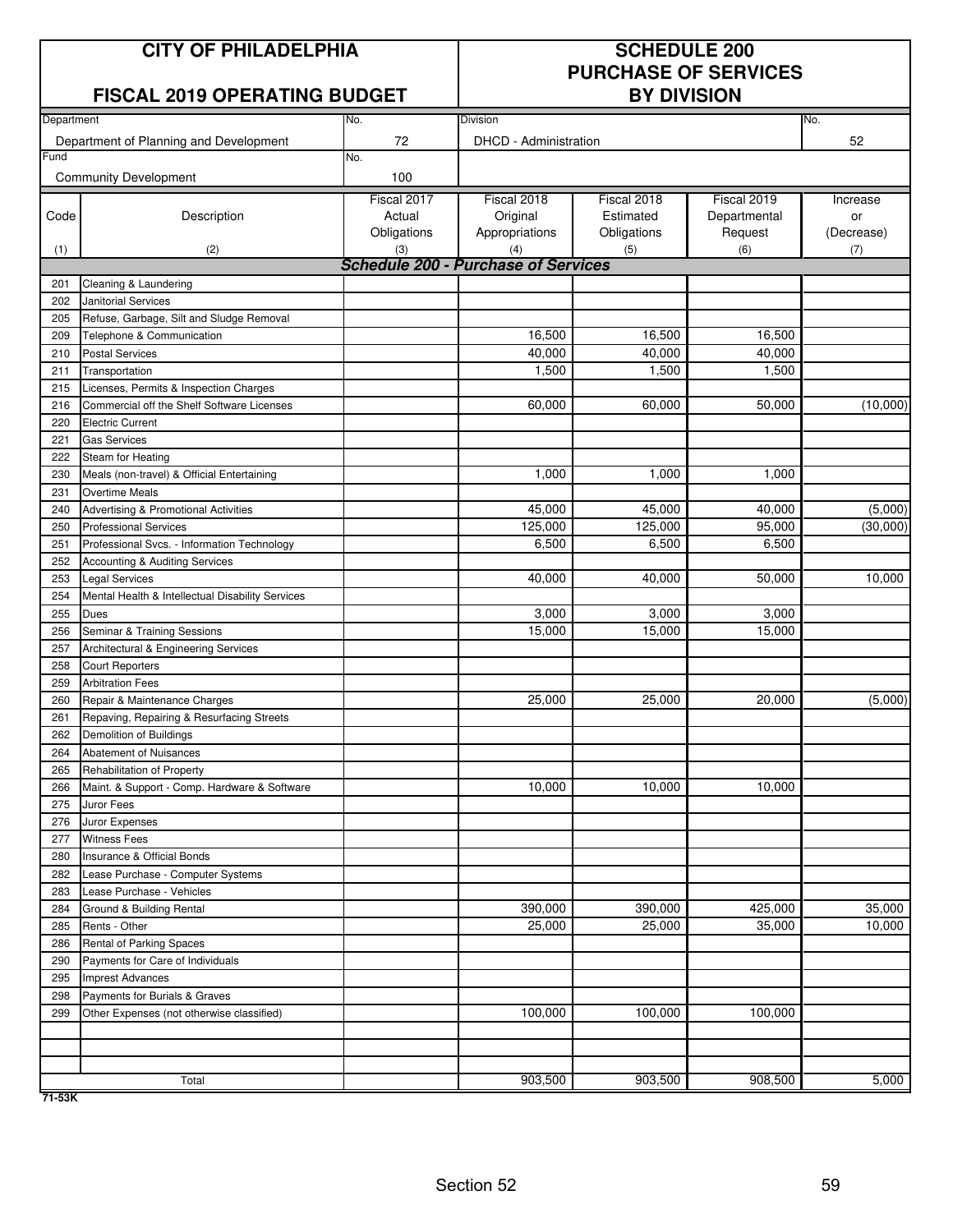|  |  | <b>CITY OF PHILADELPHIA</b> |  |
|--|--|-----------------------------|--|
|  |  |                             |  |

## **FISCAL 2019 OPFRATING BUDGET**

# **SCHEDULE 300 - 400 MATERIALS, SUPPLIES & EQUIPMENT**

|            | י יש באריטי<br>$V1$ Literature DVD                    |             | -------                                               |                  |                  |            |  |  |
|------------|-------------------------------------------------------|-------------|-------------------------------------------------------|------------------|------------------|------------|--|--|
| Department |                                                       | No.         | Division                                              |                  |                  | No.        |  |  |
|            | Department of Planning and Development                | 72          | DHCD - Administration                                 |                  |                  | 52         |  |  |
| Fund       |                                                       | No.         |                                                       |                  |                  |            |  |  |
|            | <b>Community Development</b>                          | 100         |                                                       |                  |                  |            |  |  |
|            |                                                       | Fiscal 2017 | Fiscal 2018                                           | Fiscal 2018      | Fiscal 2019      | Increase   |  |  |
| Code       | Description                                           | Actual      | Original                                              | Estimated        | Departmental     | or         |  |  |
|            |                                                       | Obligations | Appropriations                                        | Obligations      | Request          | (Decrease) |  |  |
| (1)        | (2)                                                   | (3)         | (4)<br><b>Schedule 300 - Materials &amp; Supplies</b> | (5)              | (6)              | (7)        |  |  |
| 301        | Agricultural & Botanical                              |             |                                                       |                  |                  |            |  |  |
| 302        | Animal, Livestock & Marine                            |             |                                                       |                  |                  |            |  |  |
| 303        | Bakeshop, Dining Room & Kitchen                       |             |                                                       |                  |                  |            |  |  |
| 304        | Books & Other Publications                            |             | 2,500                                                 | 2,500            | 2,500            |            |  |  |
| 305        | <b>Building &amp; Construction</b>                    |             |                                                       |                  |                  |            |  |  |
| 306        | Library Materials                                     |             |                                                       |                  |                  |            |  |  |
| 307        | <b>Chemicals &amp; Gases</b>                          |             |                                                       |                  |                  |            |  |  |
| 308        | Dry Goods, Notions & Wearing Apparel                  |             |                                                       |                  |                  |            |  |  |
| 309        | Cordage & Fibers                                      |             |                                                       |                  |                  |            |  |  |
| 310        | Electrical & Communication                            |             |                                                       |                  |                  |            |  |  |
| 311        | General Equipment & Machinery                         |             |                                                       |                  |                  |            |  |  |
| 312        | Fire Fighting & Safety                                |             |                                                       |                  |                  |            |  |  |
| 313        | Food                                                  |             |                                                       |                  |                  |            |  |  |
| 314        | Fuel - Heating & Cooling                              |             |                                                       |                  |                  |            |  |  |
| 316        | General Hardware & Minor Tools                        |             |                                                       |                  |                  |            |  |  |
| 317        | Hospital & Laboratory                                 |             |                                                       |                  |                  |            |  |  |
| 318        | Janitorial, Laundry & Household                       |             |                                                       |                  |                  |            |  |  |
| 320        | Office Materials & Supplies                           |             | 45,000                                                | 45,000           | 45,000           |            |  |  |
| 322        | Small Power Tools & Hand Tools                        |             |                                                       |                  |                  |            |  |  |
| 323        | Plumbing, AC & Space Heating                          |             |                                                       |                  |                  |            |  |  |
| 324        | Precision, Photographic & Artists                     |             |                                                       |                  |                  |            |  |  |
| 325        | Printing                                              |             | 55,000                                                | 55,000           | 50,000           | (5,000)    |  |  |
| 326        | Recreational & Educational                            |             |                                                       |                  |                  |            |  |  |
| 328        | Vehicle Parts & Accessories                           |             |                                                       |                  |                  |            |  |  |
| 335        | Lubricants                                            |             |                                                       |                  |                  |            |  |  |
| 340        | #2 Diesel Fuel                                        |             |                                                       |                  |                  |            |  |  |
| 341        | Compressed Natural Gas (CNG)                          |             |                                                       |                  |                  |            |  |  |
| 342        | Liquid Propane Gas (LPG)                              |             |                                                       |                  |                  |            |  |  |
| 345<br>399 | Gasoline                                              |             | 3,500<br>100,000                                      | 3,500<br>100,000 | 3,500<br>100,000 |            |  |  |
|            | Other Materials & Supplies (not otherwise classified) |             |                                                       |                  |                  |            |  |  |
|            | Total                                                 |             | 206,000                                               | 206,000          | 201,000          | (5,000)    |  |  |
|            |                                                       |             | <b>Schedule 400 - Equipment</b>                       |                  |                  |            |  |  |
| 405        | Construction, Dredging & Conveying                    |             |                                                       |                  |                  |            |  |  |
| 410        | Electrical, Lighting & Communications                 |             |                                                       |                  |                  |            |  |  |
| 411        | General Equipment & Machinery                         |             |                                                       |                  |                  |            |  |  |
| 412        | Fire Fighting & Emergency                             |             |                                                       |                  |                  |            |  |  |
| 417        | Hospital & Laboratory                                 |             |                                                       |                  |                  |            |  |  |
| 420        | Office Equipment                                      |             | 5,000                                                 | 5,000            | 5,000            |            |  |  |
| 423        | Plumbing, AC & Space Heating                          |             |                                                       |                  |                  |            |  |  |
| 424        | Precision, Photographic & Artists                     |             |                                                       |                  |                  |            |  |  |
| 426        | Recreational & Educational                            |             |                                                       |                  |                  |            |  |  |
| 427        | Computer Equipment & Peripherals                      |             | 25,000                                                | 25,000           | 25,000           |            |  |  |
| 428        | Vehicles                                              |             |                                                       |                  |                  |            |  |  |
| 430        | Furniture & Furnishings                               |             |                                                       |                  |                  |            |  |  |
| 499        | Other Equipment (not otherwise classified)            |             | 25,000                                                | 25,000           | 25,000           |            |  |  |
|            |                                                       |             |                                                       |                  |                  |            |  |  |
|            | Total                                                 |             | 55,000                                                | 55,000           | 55,000           |            |  |  |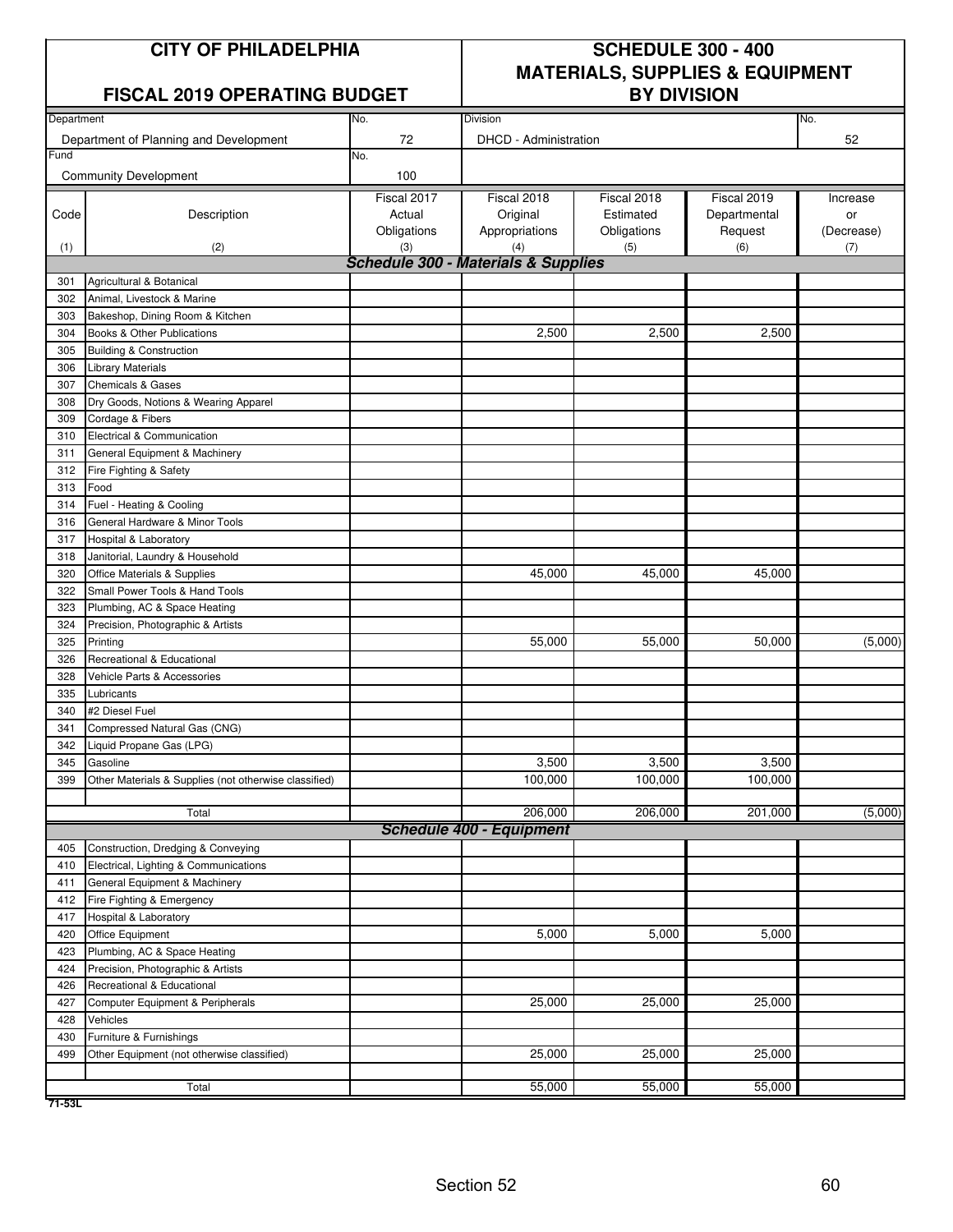|            | <b>CITY OF PHILADELPHIA</b>                                                                  | <b>SCHEDULE 500 - 700 - 800 - 900</b><br><b>BY DIVISION</b> |                                                                           |             |              |            |  |
|------------|----------------------------------------------------------------------------------------------|-------------------------------------------------------------|---------------------------------------------------------------------------|-------------|--------------|------------|--|
|            | <b>FISCAL 2019 OPERATING BUDGET</b>                                                          |                                                             |                                                                           |             |              |            |  |
| Department |                                                                                              | No.                                                         | <b>Division</b>                                                           |             |              | No.        |  |
| Fund       | Department of Planning and Development                                                       | 72<br>No.                                                   | <b>DHCD Administration</b>                                                |             |              | 52         |  |
|            | <b>Community Development</b>                                                                 | 100                                                         |                                                                           |             |              |            |  |
|            |                                                                                              | Fiscal 2017                                                 | Fiscal 2018                                                               | Fiscal 2018 | Fiscal 2019  | Increase   |  |
| Code       | Description                                                                                  | Actual                                                      | Original                                                                  | Estimated   | Departmental | or         |  |
|            |                                                                                              | Obligations                                                 | Appropriations                                                            | Obligations | Request      | (Decrease) |  |
| (1)        | (2)                                                                                          | (3)                                                         | (4)<br><b>Schedule 500 - Contributions, Indemnities &amp; Taxes</b>       | (5)         | (6)          | (7)        |  |
| 501        | Celebrations                                                                                 |                                                             |                                                                           |             |              |            |  |
| 504        | <b>Meritorious Awards</b>                                                                    |                                                             |                                                                           |             |              |            |  |
| 505        | Contributions to Educational & Recreational Org.                                             |                                                             |                                                                           |             |              |            |  |
| 506        | Payments to Prisoners                                                                        |                                                             |                                                                           |             |              |            |  |
| 512        | Refunds                                                                                      |                                                             |                                                                           |             |              |            |  |
| 513        | Indemnities                                                                                  |                                                             |                                                                           |             |              |            |  |
| 515        | Taxes                                                                                        |                                                             |                                                                           |             |              |            |  |
| 517        | Contributions to Other Govt. Agencies and Non-Profit<br>Org. not Educational or Recreational |                                                             |                                                                           |             |              |            |  |
|            |                                                                                              |                                                             |                                                                           |             |              |            |  |
|            |                                                                                              |                                                             |                                                                           |             |              |            |  |
|            |                                                                                              |                                                             |                                                                           |             |              |            |  |
|            | Total                                                                                        |                                                             |                                                                           |             |              |            |  |
|            |                                                                                              |                                                             | <b>Schedule 700 - Debt Services</b>                                       |             |              |            |  |
| 701        | Interest on City Debt - Long Term                                                            |                                                             |                                                                           |             |              |            |  |
| 702        | Principal Payments on City Debt - Long Term                                                  |                                                             |                                                                           |             |              |            |  |
| 703        | Interest on City Debt - Short Term                                                           |                                                             |                                                                           |             |              |            |  |
| 704        | Sinking Fund Reserve Payment                                                                 |                                                             |                                                                           |             |              |            |  |
| 705        | <b>Commitment Fee Expense</b>                                                                |                                                             |                                                                           |             |              |            |  |
| 706        | <b>Arbitrage Payments</b>                                                                    |                                                             |                                                                           |             |              |            |  |
|            |                                                                                              |                                                             |                                                                           |             |              |            |  |
|            | Total                                                                                        |                                                             | <b>Schedule 800 - Payments to Other Funds</b>                             |             |              |            |  |
| 801        | Payments to General Fund                                                                     |                                                             | 25.000                                                                    | 25,000      | 25,000       |            |  |
| 803        | Payments to Water Fund                                                                       |                                                             |                                                                           |             |              |            |  |
| 804        | Payments to Capital Projects Fund                                                            |                                                             |                                                                           |             |              |            |  |
| 805        | Payments to Special Funds                                                                    |                                                             |                                                                           |             |              |            |  |
| 806        | Payments to Bond Fund                                                                        |                                                             |                                                                           |             |              |            |  |
| 807        | Payments to Other Funds                                                                      |                                                             |                                                                           |             |              |            |  |
| 809        | Payments to Aviation Fund                                                                    |                                                             |                                                                           |             |              |            |  |
| 810        | Payments to Productivity Bank                                                                |                                                             |                                                                           |             |              |            |  |
| 812        | Payments to Grants Revenue Fund                                                              |                                                             |                                                                           |             |              |            |  |
|            |                                                                                              |                                                             |                                                                           |             |              |            |  |
|            |                                                                                              |                                                             |                                                                           |             |              |            |  |
|            | Total                                                                                        |                                                             | 25,000<br><b>Schedule 900 - Advances and Other Miscellaneous Payments</b> | 25,000      | 25,000       |            |  |
|            |                                                                                              |                                                             |                                                                           |             |              |            |  |
| 901<br>902 | Advances to Create Working Capital Funds<br>Miscellaneous Advances                           |                                                             |                                                                           |             |              |            |  |
|            |                                                                                              |                                                             |                                                                           |             |              |            |  |
|            |                                                                                              |                                                             |                                                                           |             |              |            |  |
|            |                                                                                              |                                                             |                                                                           |             |              |            |  |
|            | Total                                                                                        |                                                             |                                                                           |             |              |            |  |

**71-53M**